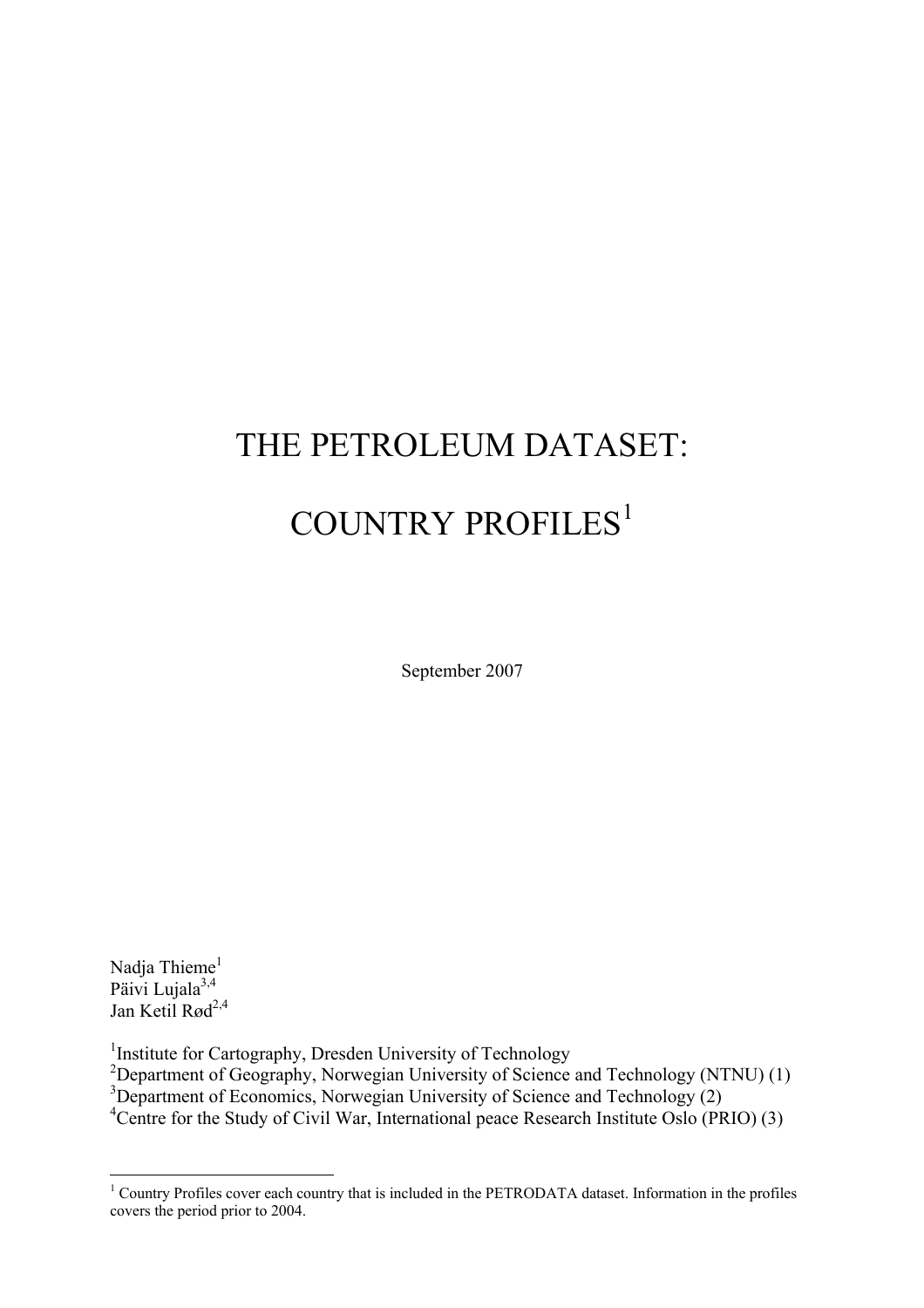# List of Countries

*NOTE: For references, see p. 67* 

| AFGHANISTAN                   | $\overline{3}$ |
|-------------------------------|----------------|
|                               |                |
|                               |                |
|                               |                |
|                               |                |
|                               |                |
|                               |                |
| AZERBAIJAN 7                  |                |
|                               |                |
| BANGLADESH 8                  |                |
|                               |                |
|                               |                |
| <b>BOLIVIA</b> 10             |                |
| <b>BOSNIA</b> and             |                |
| BOSNIA and<br>HERZEGOVINA  10 |                |
| BRAZIL  10                    |                |
| <b>BRUNEI</b> 11              |                |
| <b>BULGARIA</b> 12            |                |
| CAMBODIA  12                  |                |
| CAMEROON  13                  |                |
|                               |                |
|                               |                |
|                               |                |
|                               |                |
| COLOMBIA 16                   |                |
| CONGO (Brazzaville) 17        |                |
| CONGO (Kinshasa)  17          |                |
| COTE D'IVOIRE 18              |                |
| CROATIA  18<br>CUBA  19       |                |
|                               |                |
| CZECH REPUBLIC 20             |                |
| <b>DENMARK 20</b>             |                |
| ECUADOR21                     |                |
|                               |                |
| ERITREA22                     |                |
| ETHIOPIA  22                  |                |
|                               |                |
|                               |                |
| GEORGIA  24                   |                |
| GERMANY 24                    |                |
|                               |                |

| <b>GUATEMALA 26</b>   |  |
|-----------------------|--|
|                       |  |
| <b>HUNGARY</b> 27     |  |
|                       |  |
|                       |  |
|                       |  |
|                       |  |
| IRELAND  31           |  |
|                       |  |
|                       |  |
|                       |  |
|                       |  |
| KAZAKHSTAN 34         |  |
|                       |  |
| KYRGYZSTAN 35         |  |
|                       |  |
|                       |  |
| LITHUANIA 36          |  |
| MACEDONIA  37         |  |
| MADAGASCAR  37        |  |
| <b>MALAYSIA</b> 37    |  |
|                       |  |
| MOLDOVA  38           |  |
| MONGOLIA  39          |  |
|                       |  |
| MOZAMBIQUE  40        |  |
| MYANMAR (Burma) 40    |  |
| NAMIBIA  41           |  |
| NETHERLANDS 41        |  |
| NEW ZEALAND 42        |  |
|                       |  |
| NIGERIA  42           |  |
| NORTH KOREA  43       |  |
| NORWAY 43             |  |
|                       |  |
| PAKISTAN  44          |  |
| PAPUA NEW GUINEA . 45 |  |
|                       |  |
|                       |  |
|                       |  |
| POLAND 47             |  |

| ROMANIA 48<br>RUSSIA 49<br>SAUDI ARABIA  50<br>SERBIA and<br>MONTENEGRO 51<br>SLOVAKIA  51<br>SOUTH KOREA 54<br><b>SURINAME</b> 55<br>SWITZERLAND  56<br>TAJIKISTAN  57<br>TANZANIA  58<br><b>THAILAND</b> 58<br>TRINIDAD and TOBAGO<br>TURKMENISTAN  61<br><b>UNITED ARAB</b><br><b>EMIRATES 62</b><br><b>UNITED KINGDOM 63</b><br>UNITED STATES OF<br>UZBEKISTAN 64<br><b>VENEZUELA</b> 65<br><b>VIETNAM</b> 65<br>REFERENCES 67 |  |
|------------------------------------------------------------------------------------------------------------------------------------------------------------------------------------------------------------------------------------------------------------------------------------------------------------------------------------------------------------------------------------------------------------------------------------|--|
|                                                                                                                                                                                                                                                                                                                                                                                                                                    |  |
|                                                                                                                                                                                                                                                                                                                                                                                                                                    |  |
|                                                                                                                                                                                                                                                                                                                                                                                                                                    |  |
|                                                                                                                                                                                                                                                                                                                                                                                                                                    |  |
|                                                                                                                                                                                                                                                                                                                                                                                                                                    |  |
|                                                                                                                                                                                                                                                                                                                                                                                                                                    |  |
|                                                                                                                                                                                                                                                                                                                                                                                                                                    |  |
|                                                                                                                                                                                                                                                                                                                                                                                                                                    |  |
|                                                                                                                                                                                                                                                                                                                                                                                                                                    |  |
|                                                                                                                                                                                                                                                                                                                                                                                                                                    |  |
|                                                                                                                                                                                                                                                                                                                                                                                                                                    |  |
|                                                                                                                                                                                                                                                                                                                                                                                                                                    |  |
|                                                                                                                                                                                                                                                                                                                                                                                                                                    |  |
|                                                                                                                                                                                                                                                                                                                                                                                                                                    |  |
|                                                                                                                                                                                                                                                                                                                                                                                                                                    |  |
|                                                                                                                                                                                                                                                                                                                                                                                                                                    |  |
|                                                                                                                                                                                                                                                                                                                                                                                                                                    |  |
|                                                                                                                                                                                                                                                                                                                                                                                                                                    |  |
|                                                                                                                                                                                                                                                                                                                                                                                                                                    |  |
|                                                                                                                                                                                                                                                                                                                                                                                                                                    |  |
|                                                                                                                                                                                                                                                                                                                                                                                                                                    |  |
|                                                                                                                                                                                                                                                                                                                                                                                                                                    |  |
|                                                                                                                                                                                                                                                                                                                                                                                                                                    |  |
|                                                                                                                                                                                                                                                                                                                                                                                                                                    |  |
|                                                                                                                                                                                                                                                                                                                                                                                                                                    |  |
|                                                                                                                                                                                                                                                                                                                                                                                                                                    |  |
|                                                                                                                                                                                                                                                                                                                                                                                                                                    |  |
|                                                                                                                                                                                                                                                                                                                                                                                                                                    |  |
|                                                                                                                                                                                                                                                                                                                                                                                                                                    |  |
|                                                                                                                                                                                                                                                                                                                                                                                                                                    |  |
|                                                                                                                                                                                                                                                                                                                                                                                                                                    |  |
|                                                                                                                                                                                                                                                                                                                                                                                                                                    |  |
|                                                                                                                                                                                                                                                                                                                                                                                                                                    |  |
|                                                                                                                                                                                                                                                                                                                                                                                                                                    |  |
|                                                                                                                                                                                                                                                                                                                                                                                                                                    |  |
|                                                                                                                                                                                                                                                                                                                                                                                                                                    |  |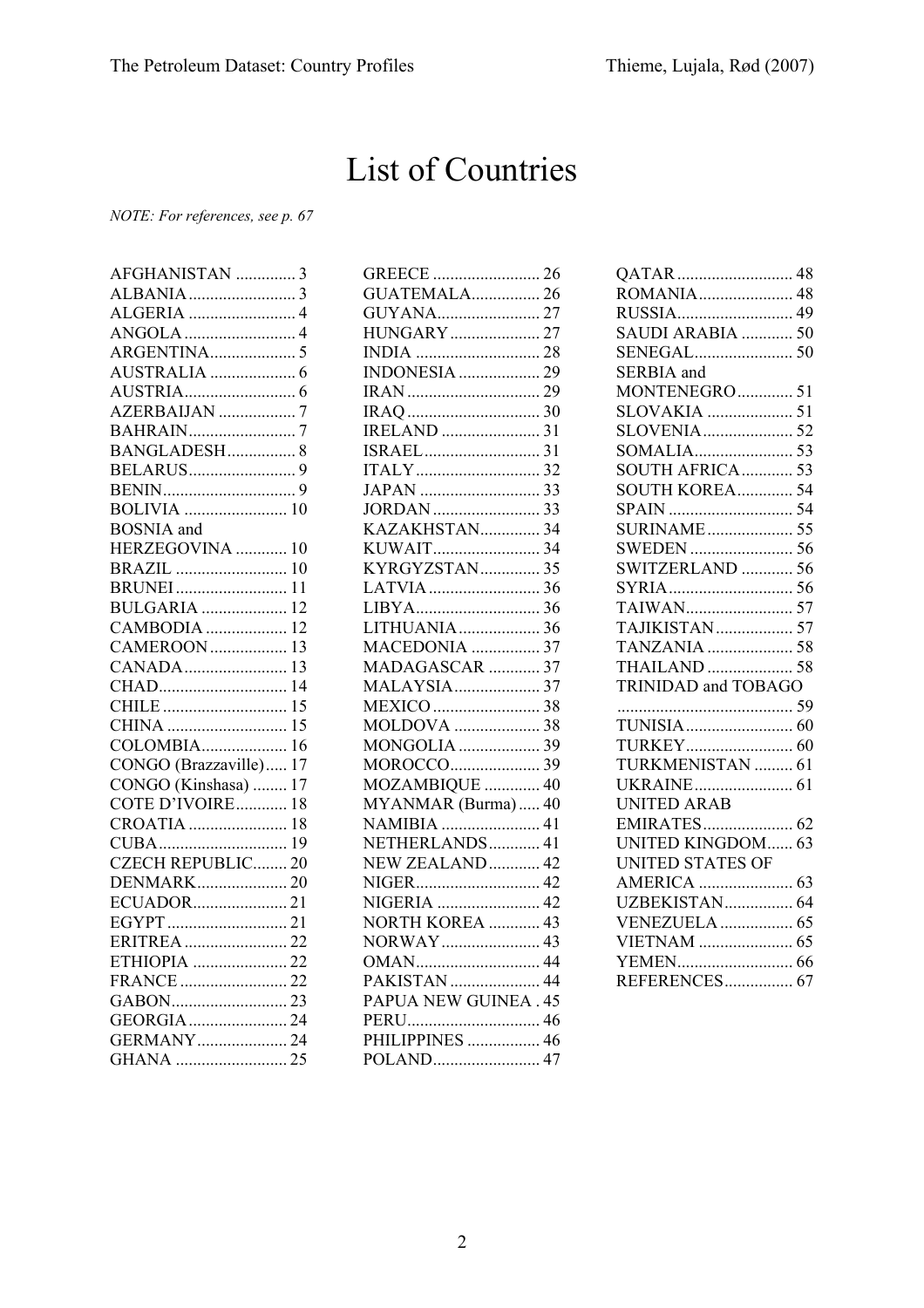# **AFGHANISTAN**

| 1956 |
|------|
| 1967 |
|      |
| 0.22 |
|      |
| 49.9 |
|      |

 $bm{m}$ <sup>3</sup> = billion cubic meters

(Kulke, 1994; CIA, 2003)

# *Discovery history*

Exploration in Afghanistan began in the 1930s when oil seeps were found in the northern part of the country. In 1956 oil was discovered in Sar-i-Pul. By the 1990s eight gas- and six oilfields had been discovered in the northern Afghanistan (Kulke, 1994).

# *Production history*

In Afghanistan the first formal gas production is reported from the fields Khwaja-Gogerdagh and Chodshakuherdagh in 1967. In 2002 two fields, Khwaja-Gogerdagh and Djarquduk, produced gas and Angot Field produced oil (Kulke, 1994; Petroleum Economist, 2002).

#### *Geographic distribution*

The most important regions in Afghanistan for oil and gas occurrences are the Amu-Darya and Afghan-Tajik basins in the northern part of the country. Central Afghanistan also has small hydrocarbon occurrences which are not economically viable (Persits et al., 1997; Wandrey et al., 1999; Kulke, 1994; Petroleum Economist, 2002; Petroleum Economist, 2003).

# **ALBANIA**

| First discovery                             | 1918 |
|---------------------------------------------|------|
| First production                            | 1918 |
| Oil production, 1999 (m.t)                  | 0.3  |
| Gas production, $2001$ (bn.m <sup>3</sup> ) | 0.03 |
| Oil reserves, $2001$ (m.t)                  | 25   |
| Gas reserves, 2001 (bn.m <sup>3</sup> )     | 33   |

 $m t =$  million tonnes

 $bn.m<sup>3</sup> = billion cubic meters$ 

(Kulke, 1994; World Energy Council, 2001; CIA, 2003)

#### *Discovery history*

In Albania exploration started in 1912 and the first discovery was made in 1918 in Drashovica. A new period with intensive exploration started in 1926 resulting in discovery of the Patos Field in the western Albania in 1926 and the Kuvoca Field in 1928. The Marinza Field was discovered in the same region in 1957. The Delvina Field was discovered in southern Albania in 1989 (Kulke, 1994; Anonymous, 2001; Oil & Gas Journal, 1999a).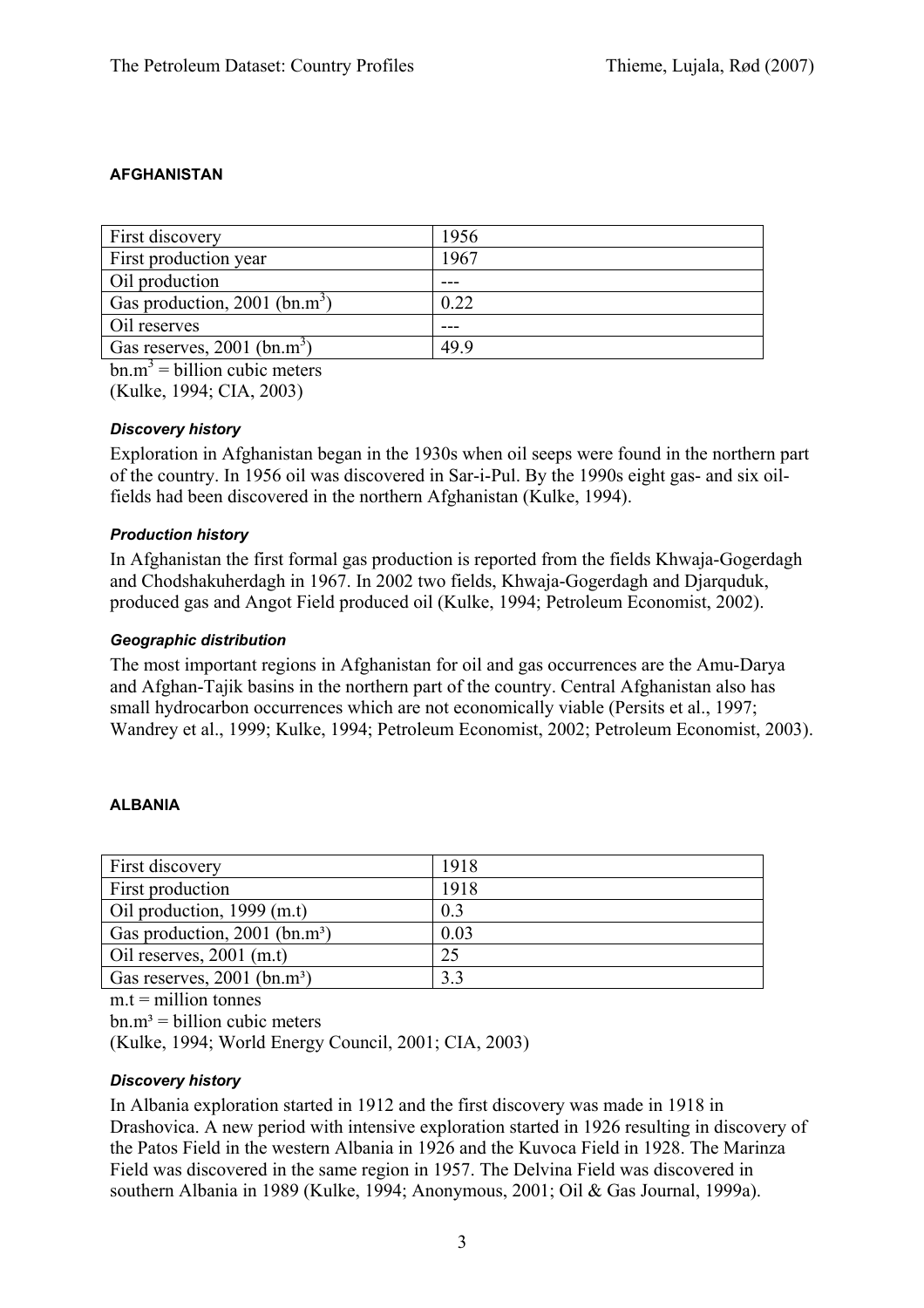# *Production history*

The first formal production in Albania is reported for 1918 from the Drashovica Field (produced only two years). In 1935 the Kuvoca Field came on stream and in 1939 Patos followed. Production form the Marinza Field accounts over 50% of the total oil production, which has been decreasing since 1980. In 1998 an agreement was signed to develop the Delvina Field (Kulke, 1994; World Energy Council, 2001).

#### *Geographic distribution*

The most important regions for hydrocarbon production are located in the Adriatic Basin in the western and southern part of the country (Pawlewicz et al., 2003; Kulke, 1994; Petroleum Economist, 2003).

#### **ALGERIA**

| First oil discovered                      | 1892    |
|-------------------------------------------|---------|
| First production year                     | 1958    |
| Oil production, 1999 (m.t)                | 64.0    |
| Gas production, 2001 (bn.m <sup>3</sup> ) | 82.8    |
| Oil reserves, $1999$ (m.t)                | 1 2 3 5 |
| Gas reserves, $2001$ (bn.m <sup>3</sup> ) | 4 5 2 2 |

 $m.t =$  million tonnes

 $bm{m}^3$  = billion cubicmeters

(Kulke, 1995; Washington Times, 1999; World Energy Council, 2001)

#### *Discovery history*

Although the first oil in Algeria was found in 1892 at Ain Zeft, followed by two further discoveries in 1914 and 1948, the real exploration started in 1956. Algeria is generally considered to have large unexplored hydrocarbon potential (Kulke, 1995; EIA, 2003).

#### *Production history*

Formal oil production started in 1958, and the oil industry was nationalized in 1970. Foreign companies regained access to Algerian fields in 1991 (Washington Times, 1999).

#### *Geographic distribution*

Largest producing fields are located in the Ghadames Basin in the central desert and in the Illizi Basin in the east (Persits et al., 1997; EIA, 2003).

#### **ANGOLA**

| First oil discovered       | 1955 |
|----------------------------|------|
| First production year      | 1956 |
| Oil production, 1999 (m.t) | 36.8 |
| Gas production             |      |
| Oil reserves, $2001$ (m.t) | 730  |
| Gas reserves, 2002 (bn.m3) | 45   |

 $m.t =$  million tonnes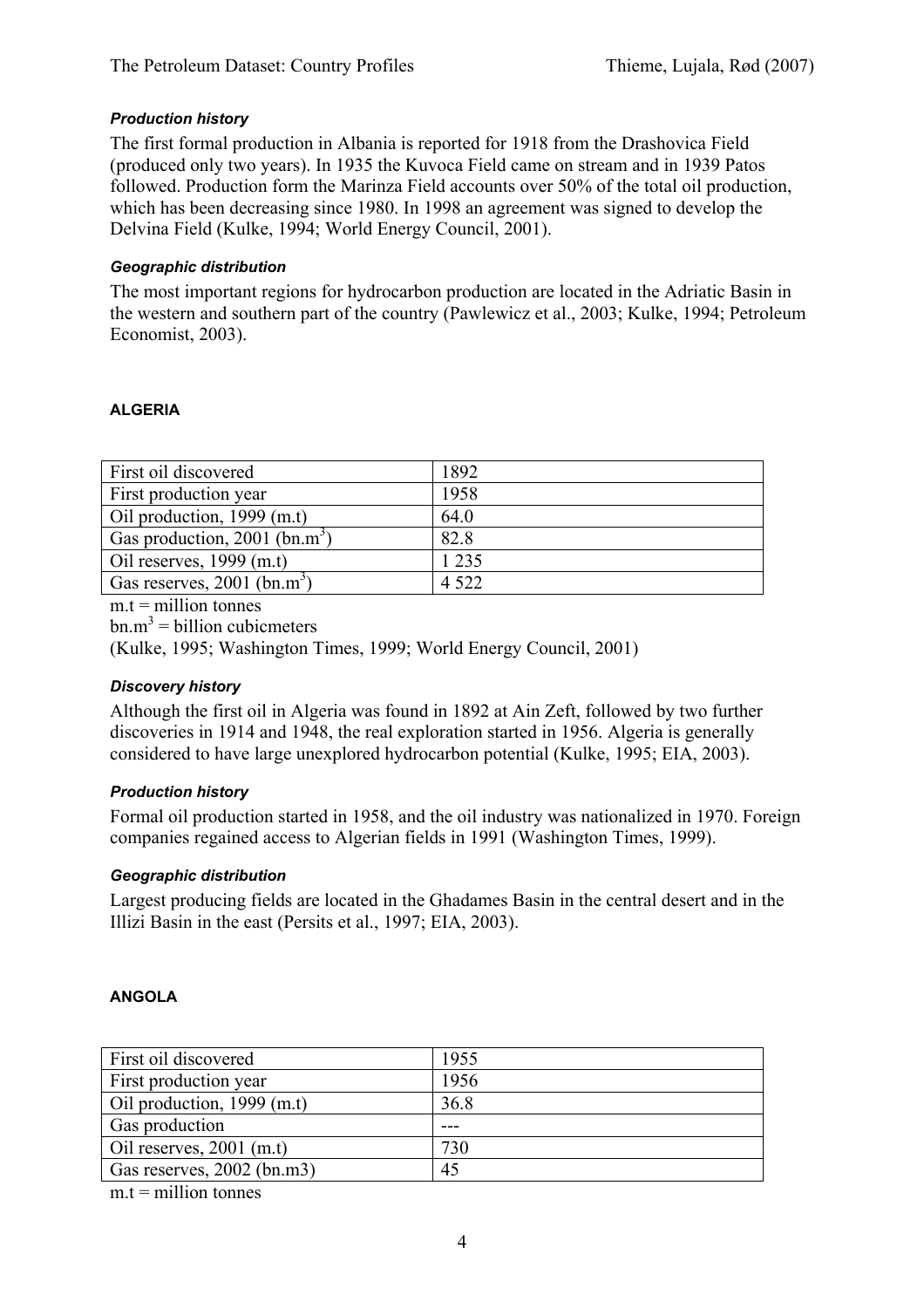$bn.m3 = billion cubic meters$ (Kulke, 1995; 1Up Info, 1989a; World Energy Council, 2001; Mbendi, 2002)

# *Discovery history*

Intensive exploration started in the Cuanza Basin in 1952 and the Benefica oil field was discovered in 1955. In Cabinda exploration started in 1957 and in 1966 a giant offshore oil field, Malongo, was discovered. Several important offshore fields were discovered in the 1990s (Kulke, 1995; Anonymous, 2001; EIA, 2002; Mbendi, 2002).

# *Production history*

First formal oil production took place in 1956 and in 1973 oil became the main export product. Since 1980 the output of crude oil has increased by almost 600% and in 2002 Angola was the second largest oil producer in the sub-Saharan Africa (1Up Info, 1989a; World Energy Council, 2001; Mbendi, 2002; EIA, 2002).

# *Geographic distribution*

Largest offshore reserves are located in Cabina and in the northwest Angola. The Cuanza Basin and the region around Soyo city are the most important onshore regions (Mbendi, 2002; EIA, 2002).

# **ARGENTINA**

| First discovery                                                                                                                                                                                                                                                     | 1907 |
|---------------------------------------------------------------------------------------------------------------------------------------------------------------------------------------------------------------------------------------------------------------------|------|
| First production year                                                                                                                                                                                                                                               | 1907 |
| Oil production, 1999 (m.t)                                                                                                                                                                                                                                          | 42.3 |
| Gas production, 1999 (bn.m <sup>3</sup> )                                                                                                                                                                                                                           | 38.0 |
| Oil reserves, $2001$ (m.t)                                                                                                                                                                                                                                          | 429  |
| Gas reserves, $2001$ (bn.m <sup>3</sup> )                                                                                                                                                                                                                           | 748  |
| $\sim$ 0.000 $\sim$ 0.000 $\sim$ 0.000 $\sim$ 0.000 $\sim$ 0.000 $\sim$ 0.000 $\sim$ 0.000 $\sim$ 0.000 $\sim$ 0.000 $\sim$ 0.000 $\sim$ 0.000 $\sim$ 0.000 $\sim$ 0.000 $\sim$ 0.000 $\sim$ 0.000 $\sim$ 0.000 $\sim$ 0.000 $\sim$ 0.000 $\sim$ 0.000 $\sim$ 0.000 |      |

 $m.t =$  million tonnes  $bm{m}^3$  = billion cubic meters (Kulke, 1995; World Energy Council, 2001)

# *Discovery history*

We found no exact information about when hydrocarbon exploration began in Argentina or when the first discoveries were made. Production started in 1907 in the San Jorge Basin. The Agua Blanca Field in the Santa Cruz-Tarjia Basin was discovered in 1926. In 1933 the Cacheuta Field was discovered in the Cuyo Basin and 1941 the El Porvenir Field in the Neuquen Basin. First discoveries in the south (Tierra del Fuego) were made in 1949. Offshore exploration started in 1980 and the Hidra Field was found in 1982 (Kulke, 1995; Schenk et al., 1999; Petroleum Economist, 2003; Anonymous, 2001).

# *Production history*

First formal production took place in 1907 at Comodoro Rivadavia in the San Jorge Basin. In 1958 the La Ventana Field in the Cuyo Basin started production and there has been production in the Neuquen Basin at least since 1970. The first offshore field, Hidra, came online in 1990 (Kulke, 1995; Schenk et al., 1999; World Energy Council, 2001; Maure et al., 2001; Petroleum Economist, 2003; Nordenstahl, 2003).

# *Geographic distribution*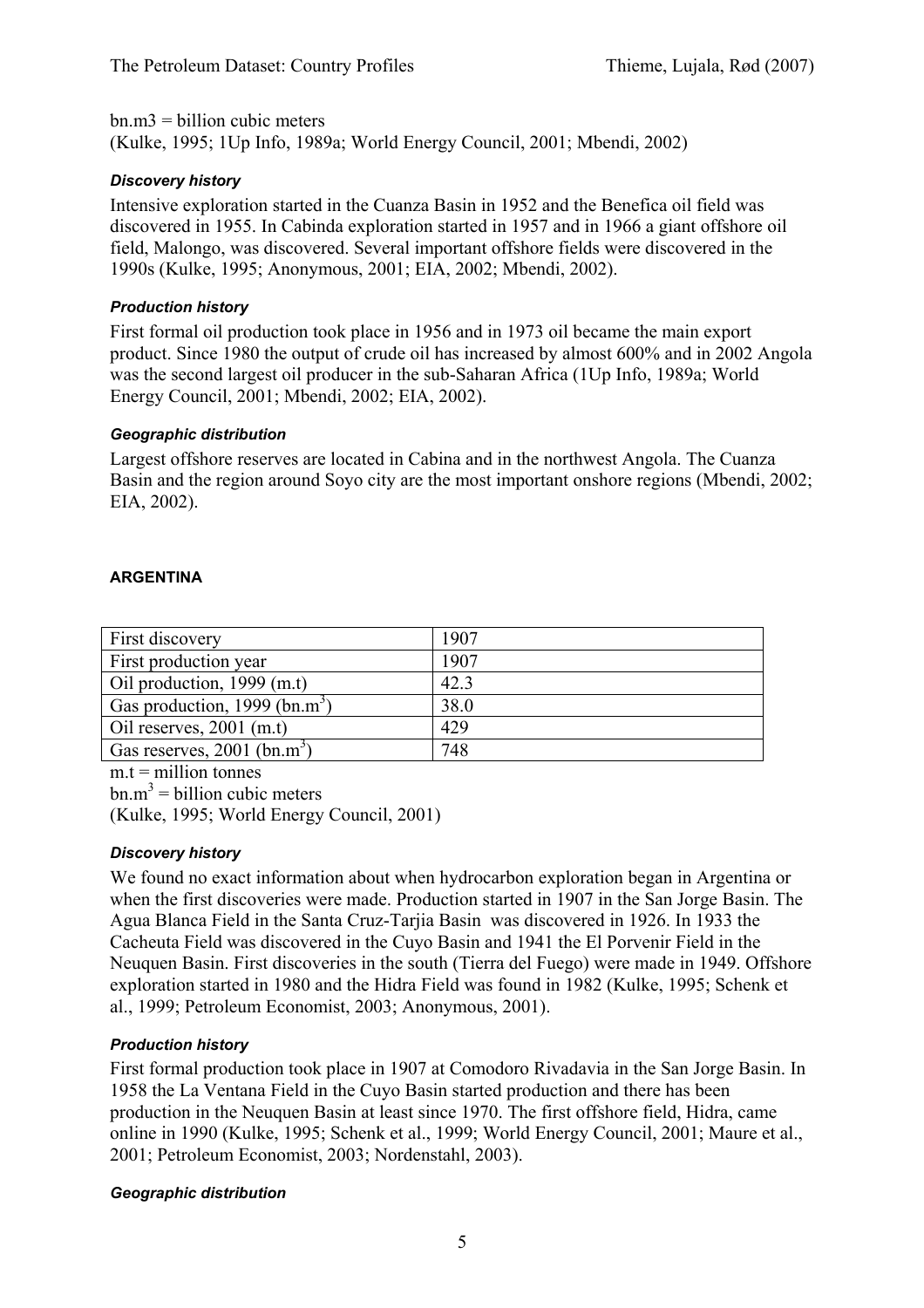Argentina's hydrocarbon reserves are spread across the country; the Santa Cruz-Tarjia Basin in the north, the Cuyo and Neuquen basins in the central Argentina and the San Jorge and Magallanes basins in the south (Kulke, 1995; Schenk et al., 1999; Petroleum Economist, 2003).

#### **AUSTRALIA**

| First discovery                           | 1901  |
|-------------------------------------------|-------|
| First production year                     | 1906  |
| Oil production, 1999 (m.t)                | 24.5  |
| Gas production, 1999 (bn.m <sup>3</sup> ) | 31.7  |
| Oil reserves, $2001$ (m.t)                | 445   |
| Gas reserves, $2001$ (bn.m <sup>3</sup> ) | 1 443 |
|                                           |       |

 $m.t =$  million tonnes  $bm{m}^3$  = billion cubic meters (Kulke, 1995; World Energy Council, 2001)

#### *Discovery history*

First discovery was made in 1901 when the Hospital Hill Field was found near Roma (in the east Australia). Exploration in the 1960s resulted in major discoveries in the Surat Basin (in the east, west of Brisbane). The first offshore discoveries were made in 1965 in the Gippsland Basin (southeast of Melbourne) (Kulke, 1995; Geoscience Australia, 2002).

#### *Production history*

Production from oil shale started in 1865. Production in the Hospital Field started in 1906 for local consumption. Large scale oil production started in 1961 and gas production in 1969. In 1990 over 90% of all hydrocarbon production came from offshore fields (Kulke, 1995; World Energy Council, 2001).

#### *Geographic distribution*

The most important regions for oil and gas occurrences in Australia are the Gippsland offshore basin (southeast of Melbourne), the Eromanga and Surat basins in Queensland and the Northwest Shelf together with the Bonaparte Basin in Western Australia (Kulke, 1995; Steinshouer et al., 1999; World Energy Council, 2001; Petroleum Economist, 2003).

#### **AUSTRIA**

| <b>First discovery</b>                      | 1930 |
|---------------------------------------------|------|
| First production year                       | 1934 |
| Oil production, $1999$ (m.t)                |      |
| Gas production, $2001$ (bn.m <sup>3</sup> ) | 17   |
| Oil reserves, $2001$ (m.t)                  | 12   |
| Gas reserves, 2001 (bn.m <sup>3</sup> )     | 25   |

 $m t =$  million tonnes

 $bn.m<sup>3</sup> = billion cubic meters$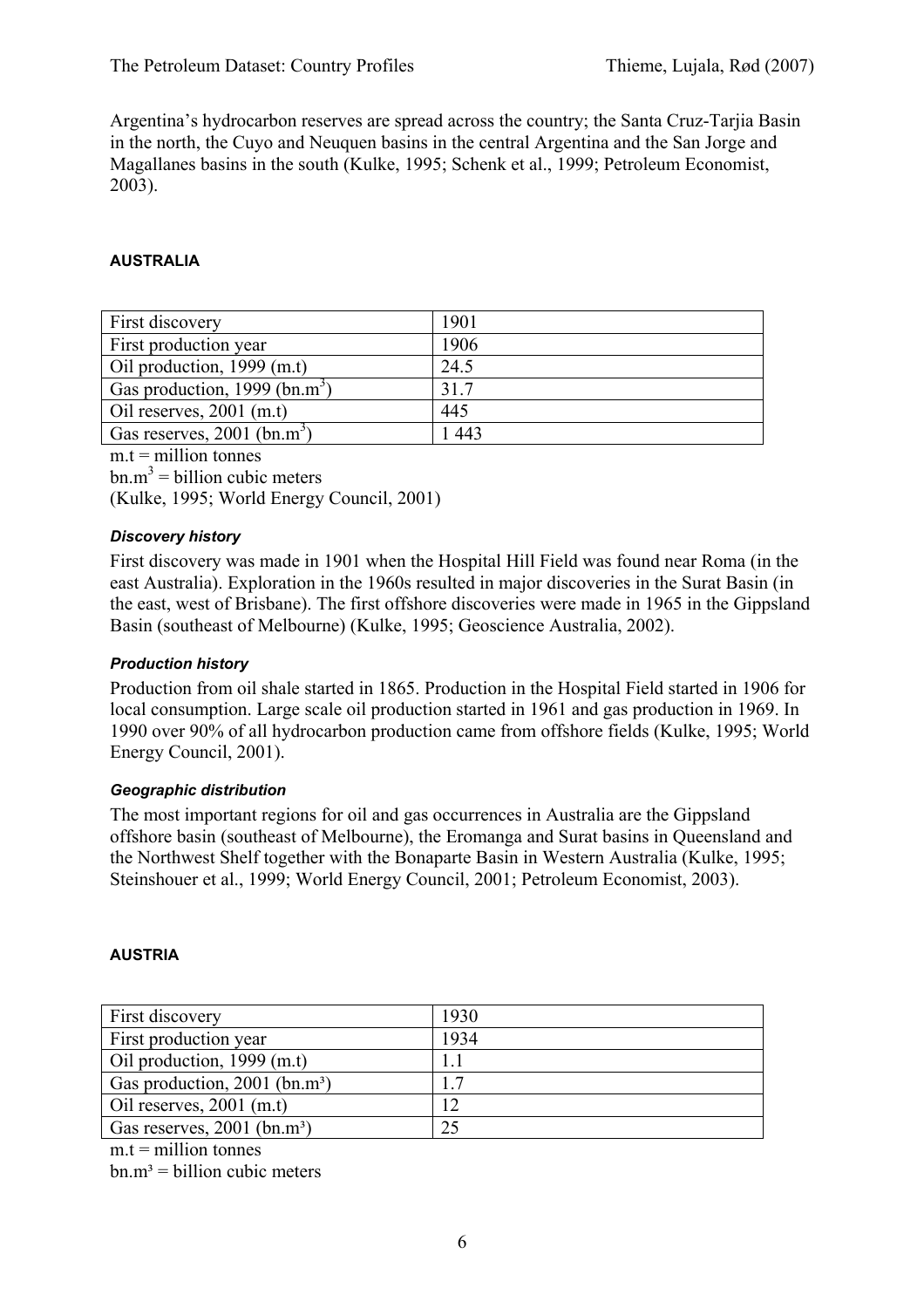(Kulke, 1994; World Energy Council, 2001; Society of Petroleum Engineers, 2002; CIA, 2003)

# *Discovery history*

Gas reserves at Wels (in the north) has been known at least since 1892. In the 1930s there were several discoveries in Bohemia near Vienna. The Puchkirchen Field in the Molasse Basin was discovered in 1956 (Kulke, 1994; Nachtmann, 2003).

# *Production history*

Gas production for local consumption started in Wels 1892. Commercial production began in 1934 when the Goesting Field in Bohemia came online. In 2001 several fields which had been discovered before the Second World War were still producing (Kulke, 1994; World Energy Council, 2001; Society of Petroleum Engineers, 2002).

# *Geographic distribution*

Bohemia in the east and the Molasse Basin in the north account for the major part of hydrocarbon production in Austria (Kulke, 1994; Pawlewicz et al., 2003; Petroleum Economist, 2003).

# **AZERBAIJAN**

| First discovery                           | At least by $13th$ century |
|-------------------------------------------|----------------------------|
| First production year                     | 1873                       |
| Oil production, $1999$ (m.t)              | 13.8                       |
| Gas production, 1999 (bn.m <sup>3</sup> ) | 6.0                        |
| Oil reserves, $2001$ (m.t)                | 161                        |
| Gas reserves, $2001$ (bn.m <sup>3</sup> ) | 1 370                      |

 $m.t =$  million tonnes

 $bm{m}^3$  = billion cubic meters

(Turkemistan2000, year unknown; World Energy Council, 2001)

# *Discovery and production history*

Already in the 13<sup>th</sup> century Marco Polo wrote about the oil seeps in the Baku region in the eastern part of Azerbaijan. In the  $19<sup>th</sup>$  century Azerbaijan was a major hydrocarbon producer with an 'oil boom' during the period  $1885 - 1920$ . In the 1990s Azerbaijan became again a major oil and gas producer, exploiting heavily its offshore reserves (Turkemenistan2000, year unknown; Mir-Babayev, 2002; Mir-Babayev, 2003; EIA, 2003; World Energy Council, 2001)

# *Geographic distribution*

Majority of oil and gas is found in the South Caspian Basin (onshore and offshore regions around Baku) (Persits et al., 1998; World Energy Council, 2001).

#### **BAHRAIN**

| First discovery              | 1932          |
|------------------------------|---------------|
| <b>First production year</b> | 1933/34       |
| Oil production, $1999$ (m.t) | $\cap$<br>2.Z |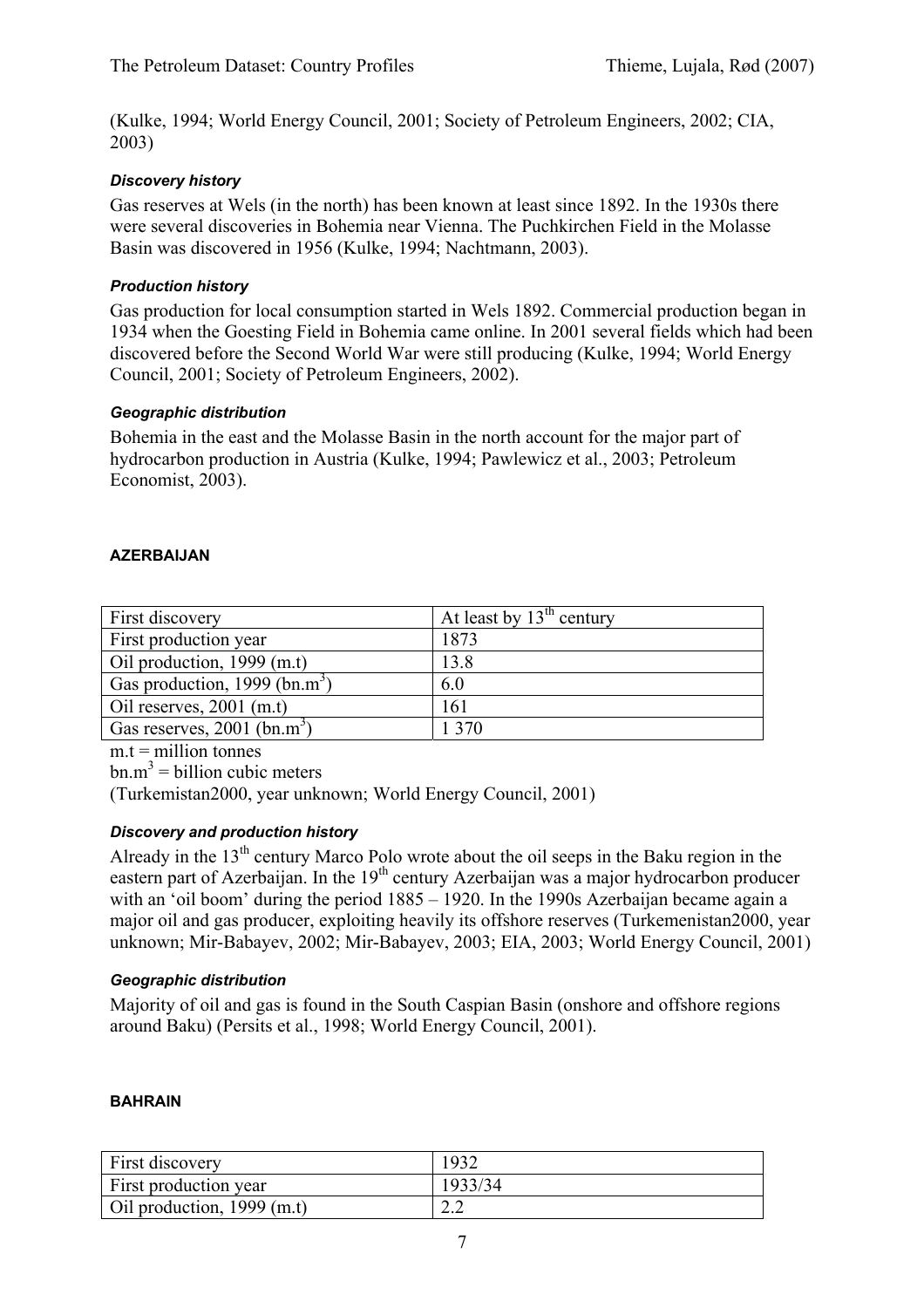| Gas production, 2001 (bn.m <sup>3</sup> ) | 8.9 |
|-------------------------------------------|-----|
| Oil reserves, $2001$ (m.t)                |     |
| Gas reserves, 2003 (bn.m3)                |     |

 $m.t =$  million tonnes  $bm{m}^3$  = billion cubic meters (Kulke, 1994; World Energy Council, 2001; EIA, 2003)

# *Discovery history*

Bahrain's first and only discovery was made in 1932 when the Awali Field was discovered (Kulke, 1994; EIA, 2003).

# *Production history*

Oil production started in 1933/34. Production reached its peak in the 1970s and has been decreasing since (Kulke, 1994; World Energy Council, 2001; EIA, 2003).

# *Geographic distribution*

The Awali Field is located in the south (Petroleum Economist, 2003).

# **BANGLADESH**

| First discovery                           | 1955 |
|-------------------------------------------|------|
| First production year                     | 1961 |
| Oil production, 1999 (m.t)                | 0.1  |
| Gas production, 1999 (bn.m <sup>3</sup> ) | 8.3  |
| Oil reserves, $2001$ (m.t)                | 5.7  |
| Gas reserves, $2001$ (bn.m <sup>3</sup> ) | 301  |

 $m.t =$  million tonnes

 $bm{m}^3$  = billion cubic meters

(Wandrey et al., 2000; Faruque et al., 2002; World Energy Council, 2001)

# *Discovery history*

First discovery was made in 1955 when the Sylhet Field was found in the Ganges-Brahmaputra Delta. It was followed by several other discoveries in the region; first offshore discovery was made in 1976 (the Kutubdia Field). Several new discoveries were made in the 1990s (Kulke, 1994; Wandrey et al., 2000; BAPEX, year unknown).

# *Production history*

First commercial production was reported in 1961 (the Chhatak Field). In the late 1990s the country was producing from 38 wells in ten fields and several fields were under development (Faruque et al., 2002; BISNET, year unknown; Daily Star, 2003; BAPEX, year unknown).

# *Geographic distribution*

The most important region for offshore and onshore occurrences is the Ganges-Brahmaputra Basin which covers the whole southern part of the country (Wandrey et al., 1999; Petroleum Economist, 2003).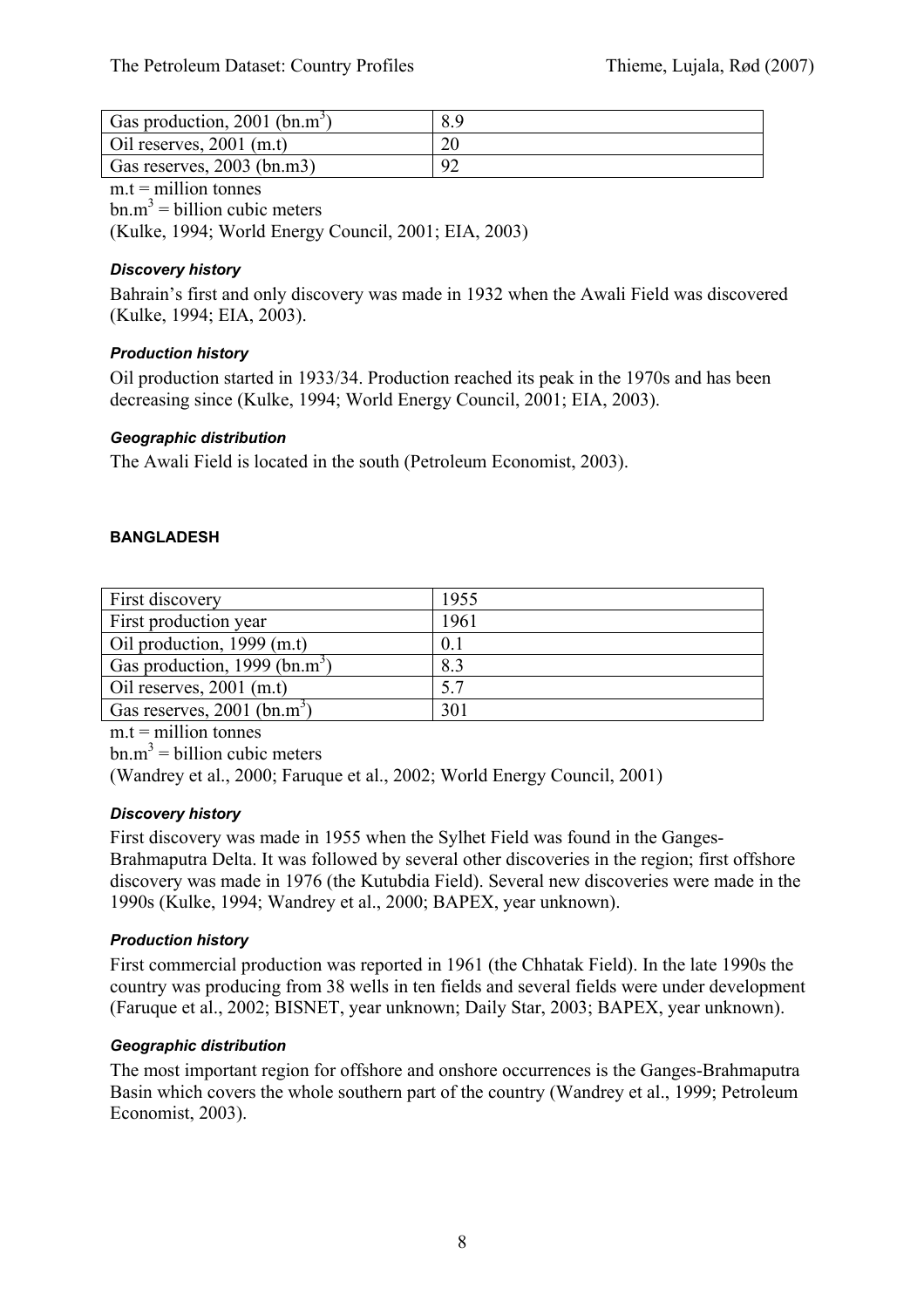#### **BELARUS**

| <b>First discovery</b>       | $1944 - 1964$       |
|------------------------------|---------------------|
|                              |                     |
| <b>First production year</b> | At least since 1990 |
| Oil production, $1999$ (m.t) | 1.8                 |
| Gas production               |                     |
| Oil reserves, $2001$ (m.t)   | 27                  |
| Gas reserves                 |                     |

 $m.t = *m*$ illion tonnes

(Kulke, 1995; World Energy Council, 2001)

#### *Discovery history*

We were not able to find information about when exploration started and when the first discoveries were made in Belarus. In the Pripyat Basin (shared between Belarus and Ukraine), first drillings were reported for the 1930s. Several discoveries were made in the basin during the period 1944 – 1964 (discovery date is assumed to be 1954 in the database). In the following years exploration became more systematic and succeeded in over 50 discoveries by 1975 (Kulke, 1995).

#### *Production history*

No exact information about when the oil and gas production started was available. Production year is set to 1990 in the database (the earliest year we know that there was production). Production has been modest and Belarus is dependant on oil and gas imports (Kulke, 1995; World Energy Council, 2001; INOGATE, 2003d).

#### *Geographic distribution*

The Pripyat Basin in the southeast Belarus is the most important area for oil and gas occurrences (INOGATE, 2003d; World Energy Council, 2001).

#### **BENIN**

| Gas reserves               |      |
|----------------------------|------|
| Oil reserves, $2001$ (m.t) |      |
| Gas production             |      |
| Oil production, 1999 (m.t) | 0.05 |
| First production year      | 1982 |
| First oil discovered       | 1968 |
|                            |      |

 $m t =$  million tonnes

(Mbendi, 2000; World Energy Council, 2001)

#### *Discovery history*

In 1968 the Sèmè Field in the Gulf of Guinea, near the border to Nigeria, was discovered. The exploration for other fields in the same area started in 2000 (Mbendi, 2000).

# *Production history*

Production started in 1982 (the Sèmè Field). In 1998 the field was shut down (Mbendi, 2000).

#### *Geographic distribution*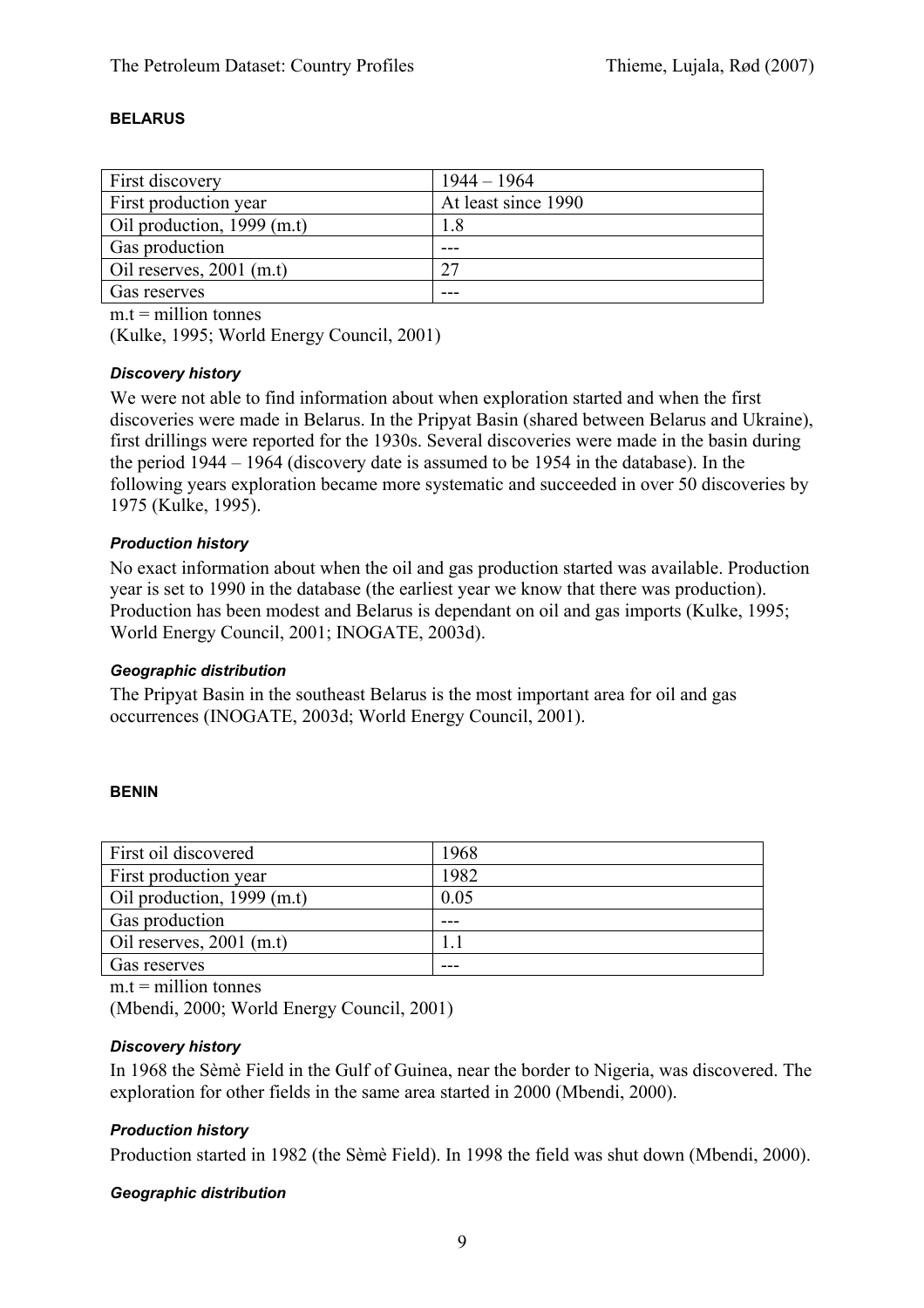The Sèmè oil field is located in the Gulf of Guinea.

#### **BOLIVIA**

| First discovery                           | 1925 |
|-------------------------------------------|------|
| First production year                     | 1925 |
| Oil production, 1999 (m.t)                | 1.8  |
| Gas production, 1999 (bn.m <sup>3</sup> ) | 2.5  |
| Oil reserves, $2001$ (m.t)                | 17   |
| Gas reserves, $2001$ (bn.m <sup>3</sup> ) | 518  |

 $m.t = *m*$ illion tonnes

 $bm{m}^3$  = billion cubic meters

(Kulke, 1995; Anonymous, 2001; World Energy Council, 2001)

#### *Discovery history*

The Bermejo Field (in the Santa Cruz-Tarija Basin) was discovered in 1925 in the southern Bolivia. In 1927 the Camiri Field was discovered in the same basin. In the 1960s several discoveries were made near Santa Cruz. In the 1980s and 1990s exploration in the region between Santa Cruz and La Paz resulted in a number of oil and gas discoveries (Schenk et al., 1999; Anonymous, 2001; Petroleum Economist, 2003).

#### *Production history*

In Bolivia the first commercial production of oil took place in 1925 (the Bermejo Field). Gas production started in 1968. Production volumes have been increasing throughout the decades (Kulke, 1995; World Energy Council, 2001).

#### *Geographic distribution*

The most important region in Bolivia for oil and gas occurrences is the Santa Cruz-Tarjia Basin, which is located in the central and southern part of the country. The Madre dos Dios Basin also has some potential, but until 1991 only one well had been drilled successfully (Kulke, 1995; Schenk et al., 1999; Petroleum Economist, 2003).

#### **BOSNIA and HERZEGOVINA**

We were not able to find any exact information about hydrocarbon exploration, discovery and production in Bosnia-Herzegovina. Two occurrences are reported in the Pannonian Basin (Obudovac and Bijeljuna) in the northwest of the country. The country does not produce hydrocarbons (Kulke, 1994; Pawlewicz et al., 2003; CIA, 2003).

#### **BRAZIL**

| First discovery                           | 1939        |
|-------------------------------------------|-------------|
| First production year                     | 1940        |
| Oil production, 1999 (m.t)                | 55.8        |
| Gas production, 1999 (bn.m <sup>3</sup> ) | $6^{\circ}$ |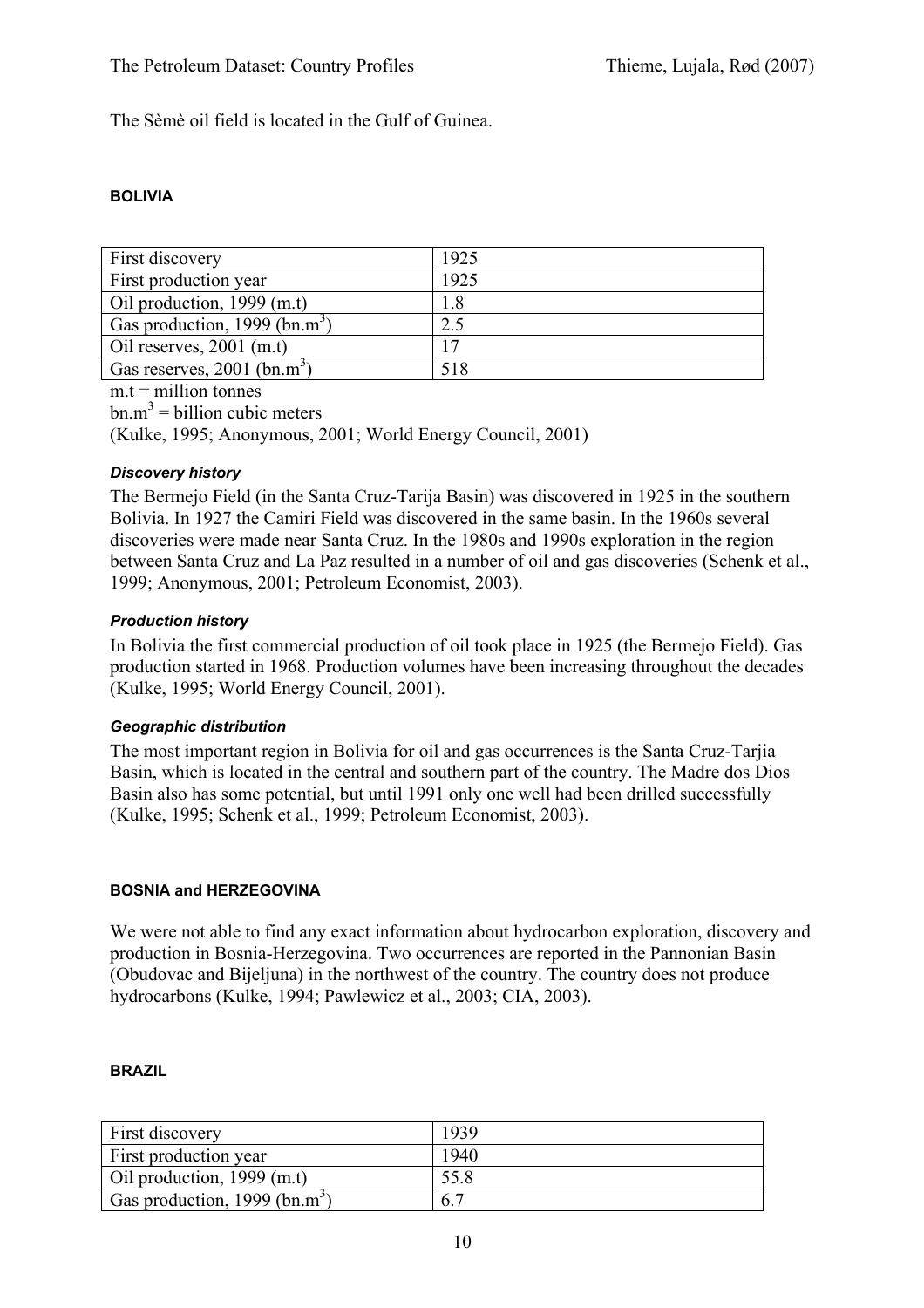| Oil reserves, $2001$ (m.t)                |                       |
|-------------------------------------------|-----------------------|
| Gas reserves, $2001$ (bn.m <sup>3</sup> ) | $\mathcal{L}$<br>ا رے |

 $m.t =$  million tonnes  $bm{m}^3$  = billion cubic meters (Kulke, 1995; World Energy Council, 2001)

# *Discovery history*

First discovery was made in the Reconcavo Basin (the Lobato Field) in the northeastern part of Brazil in 1939. This was followed by several other discoveries in the region. First offshore discovery was made in the Bahia Sul Basin (the Guriri Field) in 1969. In the 1970s a number of offshore fields were discovered in the Campos Basin (Kulke, 1995; Schenk et al., 1999; Anonymous, 2001; Petroleum Economist, 2003).

# *Production history*

In Brazil the first commercial oil production took place in 1940 when the Lobato Field in the Reconcavo Basin came on stream. In 1977 production started in the Campos Basin (the Enchova Field). Gas production started in 1954 but there is no information about the location (Kulke, 1995; Schenk et al., 1999; World Energy Council, 2001; Petroleum Economist, 2003; Santanna, year unknown; Society of Petroleum Engineers, 2003; PETROBAS, 2004)

# *Geographic distribution*

The most important onshore regions for oil and gas occurrences are the Reconcavo and Sergipe-Alagoas basins in the middle-eastern part of the country. Campos and Santos basins in the south-east Brazil are the most significant regions for offshore oil and gas potential. The basins in the northern Brazil are underexplored (Kulke, 1995; Schenk et al., 1999; Petroleum Economist, 2003).

# **BRUNEI**

| First discovery                           | 1924 |
|-------------------------------------------|------|
| First production year                     | 1929 |
| Oil production, 1999 (m.t)                | 8.9  |
| Gas production, 1999 (bn.m <sup>3</sup> ) | 9.4  |
| Oil reserves, $2001$ (m.t)                | 184  |
| Gas reserves, $2001$ (bn.m <sup>3</sup> ) | 391  |

 $m.t =$  million tonnes  $bm{m}^3$  = billion cubic meters (Kulke, 1994; World Energy Council, 2001)

# *Discovery history*

In Brunei exploration for oil and gas started in 1899 and the first discovery was made in 1924 when the Belait Field was found. This was followed by the discovery of Seria-Rasau fields in 1929. The Ampa Field was the first offshore discovery (1963). After that the offshore exploration intensified resulting in several discoveries (Kulke, 1994; Anonymous, 2001).

# *Production history*

First commercial oil and gas production in Brunei took place in 1929 and the first offshore field came on stream in 1964. In 2001 over 90% of all hydrocarbon production was exported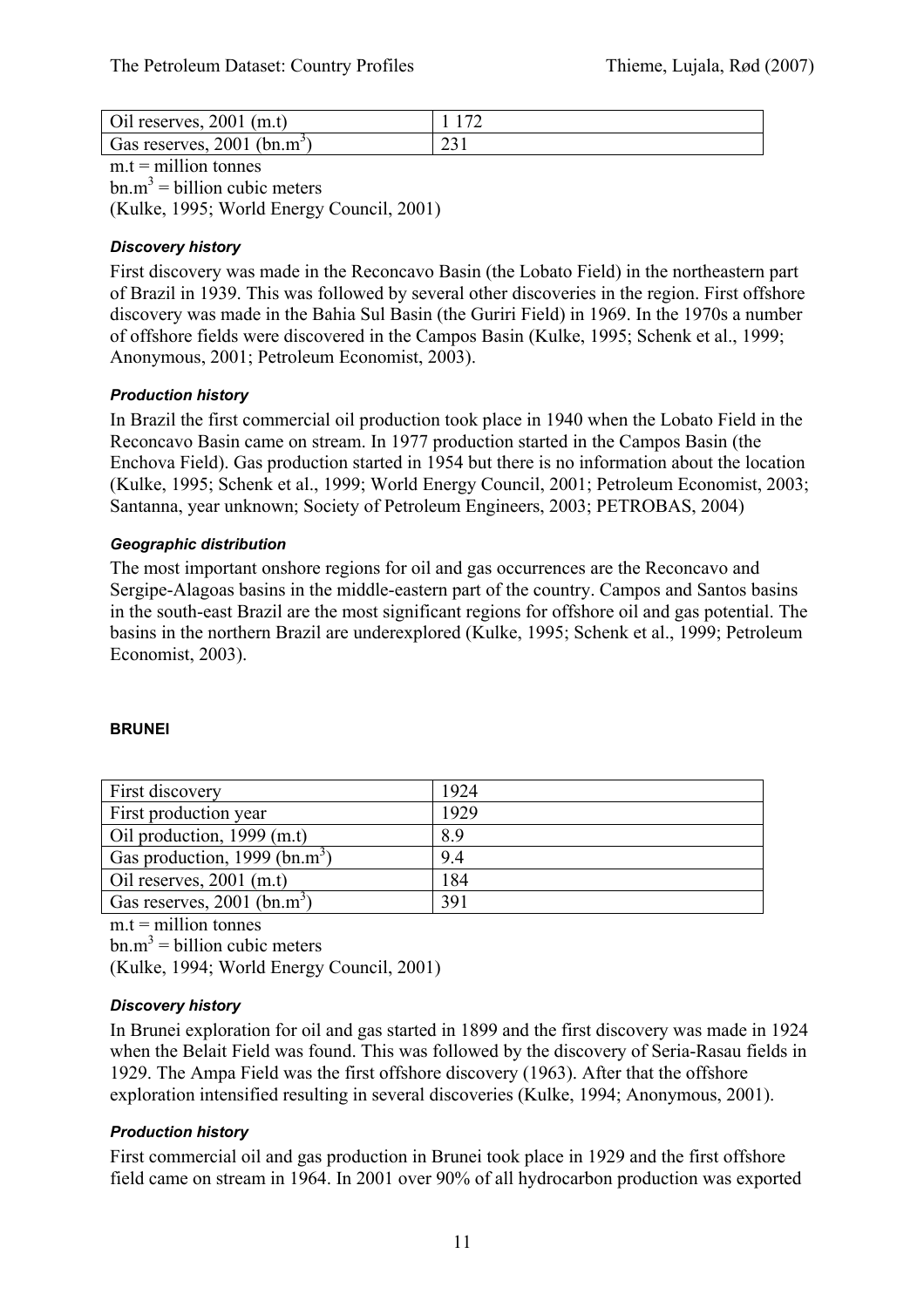to other South Asian countries (ASEAN Centre of Energy, 2000; World Energy Council, 2001).

#### *Geographic distribution*

In Brunei the majority of oil and gas is found in the Baram Delta/Brunei-Sabah Basin (Steinshouer et al., 1999; Petroleum Economist, 2003).

#### **BULGARIA**

| First discovery                             | 1951  |
|---------------------------------------------|-------|
| First production year                       | 1954  |
| Oil production, 1999 (m.t)                  | 0.03  |
| Gas production, $2001$ (bn.m <sup>3</sup> ) | 0.004 |
| Oil reserves, $2001$ (m.t)                  | 2.0   |
| Gas reserves, 2001 (bn.m <sup>3</sup> )     | 37    |
|                                             |       |

 $m.t =$  million tonnes  $bm.m^3 = \text{billion cubic meters}$ (Kulke, 1994; World Energy Council, 2001; CIA, 2003)

#### *Discovery history*

Exploration started in 1944 and in 1951 the Tyulenovo Field in the West Black Sea Basin (in the northeast) was discovered. Since the early 1960s several fields have been discovered in the Carpathian-Balkanian Basin (in the northwest). The first offshore discovery was made in 1984 (the Samotino More Field) but systematic search for offshore fields started first in 1992 (Kulke, 1994; Anonymous, 2001; Petroleum Economist, 2003; Melrose Resources, 2001).

# *Production history*

The first formal production in Bulagria took place in 1954 (the Tyulenovo Field). Chiren gas field started to produce in 1966. Oil production peaked in 1967 and in 1991 Bulgaria produced from 105 oil and three gas wells (Kulke, 1994; Melrose Resources, 2001; EasternOilServices Inc., 2003; Melrose Resources, 2004).

#### *Geographic distribution*

Hydrocarbon reserves are concentrated in the Carpathian-Balkanian Basin in the northwestern part of the country and in the West Black Sea Basin in the north-east Bulgaria. (Kulke, 1994; Pawlewicz et al., 2003; Petroleum Economist, 2003).

#### **CAMBODIA**

# *Discovery history*

Exploration for oil and gas in Cambodia started in the 1950s and in the early 1960s some oil seeps were found. Exploration in offshore areas started in the 1970s but succeed first in the 1990s in some founds in the Gulf of Thailand (CCOP, 2002a; CCOP, 2002b).

# *Production history*

No production is reported. In 1999 an agreement was signed to develop offshore blocks in the Gulf of Thailand (CCOP, 2002b).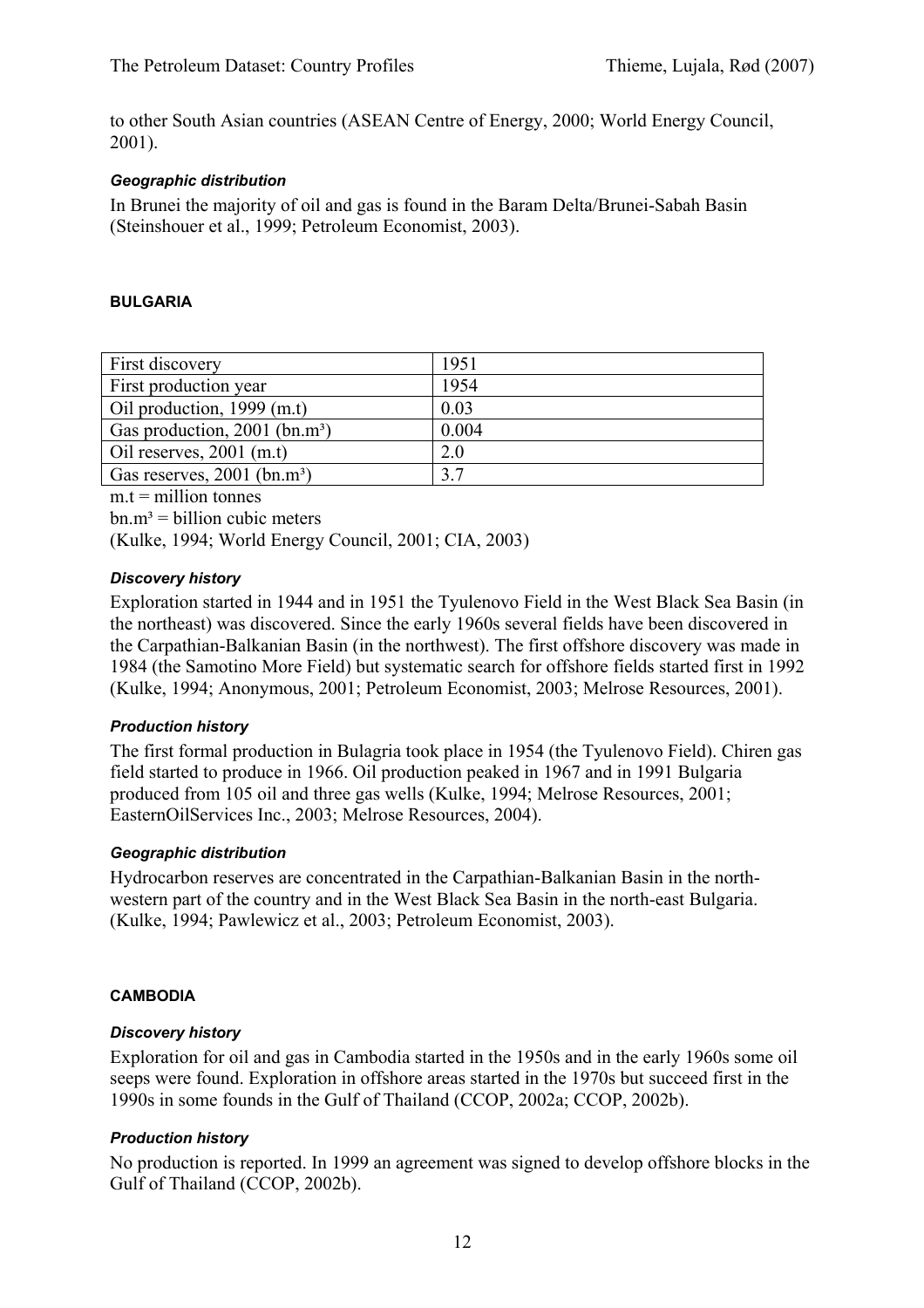#### *Geographic distribution*

There are some hydrocarbon occurrences in the Gulf of Thailand (offshore) and in the Tonle Sap Basin (onshore) (Steinshouer et al., 1999; CCOP, 2002b).

#### **CAMEROON**

| First oil discovered                      | 1955 |
|-------------------------------------------|------|
| First production year                     | 1978 |
| Oil production, $1999$ (m.t)              | 4.8  |
| Gas production, 2000 (bn.m <sup>3</sup> ) | 2.0  |
| Oil reserves, $2001$ (m.t)                | 55   |
| Gas reserves, $2000$ (bn.m <sup>3</sup> ) | l 10 |

 $m.t =$  million tonnes

 $bn.m3 = billion cubic meters$ 

(Kulke, 1995; Mbendi, 2000; World Energy Council, 2001)

#### *Discovery history*

The first oil discovery was made in 1955 in the Douala Basin, which mainly contains gas reserves. In the 1970s exploration began in the Rio del Rey Basin (in the northeast) resulting in several discoveries. Later the focus shifted again to the Douala Basin and the Kribi-Campo region further in the south (Mbendi, 2000).

#### *Production history*

First formal production in Cameroon took place in 1978. We were not able to find information about the exact location of this production but assume it to be in the Rio del Rey Basin. The production increased in 1996 when the Ebome Field in the Kribi-Campo area came online (Mbendi, 2000; World Energy Council, 2001; EIA, 2002).

#### *Geographic distribution*

All hydrocarbon reserves in Cameroon are located near the coastline, both onshore and offshore. Largest production occurs in the Niger Delta (the Rio del Rey Basin) in the northeast. The Douala Basin south of the Delta is also significant and since the mid-1990s the Kribi-Campo area (south-eastern coastline) also produces significant volumes of hydrocarbons (Mbendi, 2000).

#### **CANADA**

| First discovery                           | At least by 1857 |
|-------------------------------------------|------------------|
| First production year                     | 1857             |
| Oil production, 1999 (m.t)                | 89.8             |
| Gas production, 1999 (bn.m <sup>3</sup> ) | 176.2            |
| Oil reserves, $2001$ (m.t)                | 779              |
| Gas reserves, 2001 (bn.m <sup>3</sup> )   | 1 7 1 9          |

 $m t =$  million tonnes

 $bn.m<sup>3</sup> = billion cubic meters$ 

(Kulke, 1995; World Energy Council, 2001)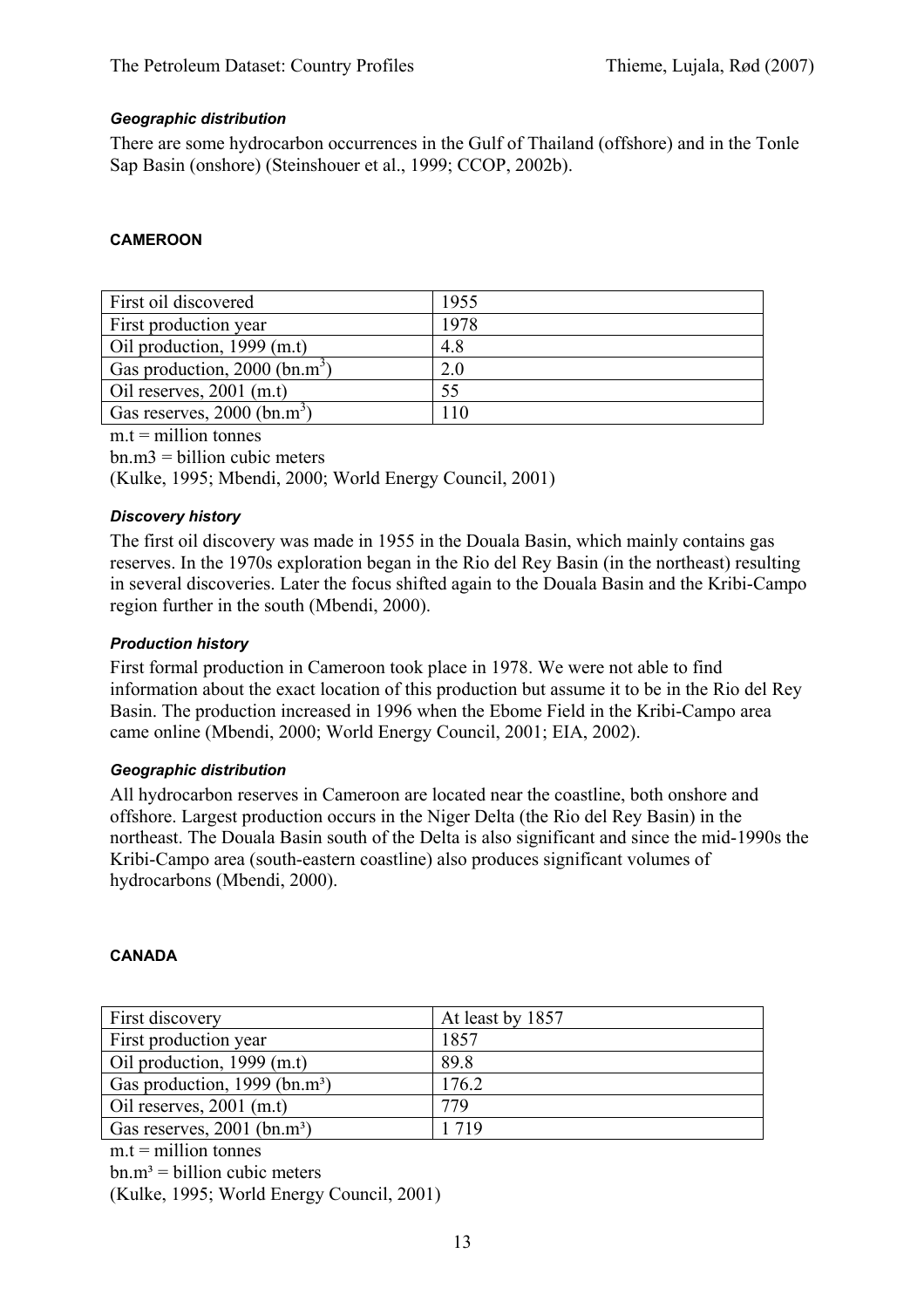# *Discovery history*

First oil in Canada was discovered in 1858 at the Oil Springs Field in the southern Ontario. First gas field was discovered near Medicine Hat, Alberta, in 1883. In northern Canada the Norman Wells Field was discovered in 1920 and in the Arctic Hecla Field (the Sverdrup Basin) was discovered in 1972. Offshore exploration started in the early 1960s and one of the first fields discovered was the Drake Point Field (the Sverdrup Basin) around 1970. First offshore fields in the Atlantic coast were discovered in the 1970s (Kulke, 1995; Geo-Help Inc, 2004; Petroleum Economist, 2003; Anonymous, 2001; Earth Sciences and Resources Institute, 1995; AINC-INAC\_1, year unknown; Klett et al., 1997; AGRA Earth and Environmental Limited, 1998; Hydro, year unknown).

# *Production history*

First commercial oil production took place in 1857 in the southern Ontario. In Alberta production started in 1901 near Medicine Hat. In the northern part of the country the Norman Wells Field has been operating at least since 1933. In the Mackenzie Delta the first fields (Tugla and Niglintak) are expected to come on stream in 2009, although there has been test production in the Amauligak Field earlier (it is possible that there has been some production as well, but we were unable to confirm this information). In the east (offshore fields in the Atlantic) first production occurred in 1992 (the Cohasset Field). As far as we know, the offshore fields in Arctic were not producing 2002 (Kulke, 1995; Geo-Help Inc, 2004; Northwest Territories, year unknown; Klett et al., 1997; Mackenzie Gas Project, 2004a; Mackenzie Gas Project, 2004c; AGRA Earth and Environmental Limited, 1998; Morrell, 1995; AINC-INAC\_1, year unknown; AINC-INAC\_4, year unknown).

# *Geographic distribution*

Alberta and the southern Ontario are the most important regions for hydrocarbon reserves. The Mackenzie Delta and the Sverdrup Basin in the north and basins in the Atlantic coast (offshore) are also significant (Kulke, 1995; Klett et al., 1997; Petroleum Economist, 2003).

# **CHAD**

| First oil discovered       | 1974      |
|----------------------------|-----------|
| First production year      | 1975      |
| Oil production             |           |
| Gas production             |           |
| Oil reserves, $1995$ (m.t) | $35 - 40$ |
| Gas reserves               |           |

 $m_t$  = million tonnes

(1Up Info, 1988; Hueper, 2002; Kulke, 1995)

# *Discovery history*

Exploration in Chad started in the 1970s. First discovery was made in the Lake Chad Basin in 1974 (the Sédigi Field). This was followed by discoveries in the Doba and Doseo basins (in the southern Chad) in the late 1970s. Civil war that broke out in 1979 effectively put stop to further exploration and development of fields. In 1988 exploration restarted and the construction of the Chad–Cameroon pipeline will make production possible by the mid 2000s (1Up Info, 1988; Mbendi, 2000; Hueper, 2002; EIA, 2002).

# *Production history*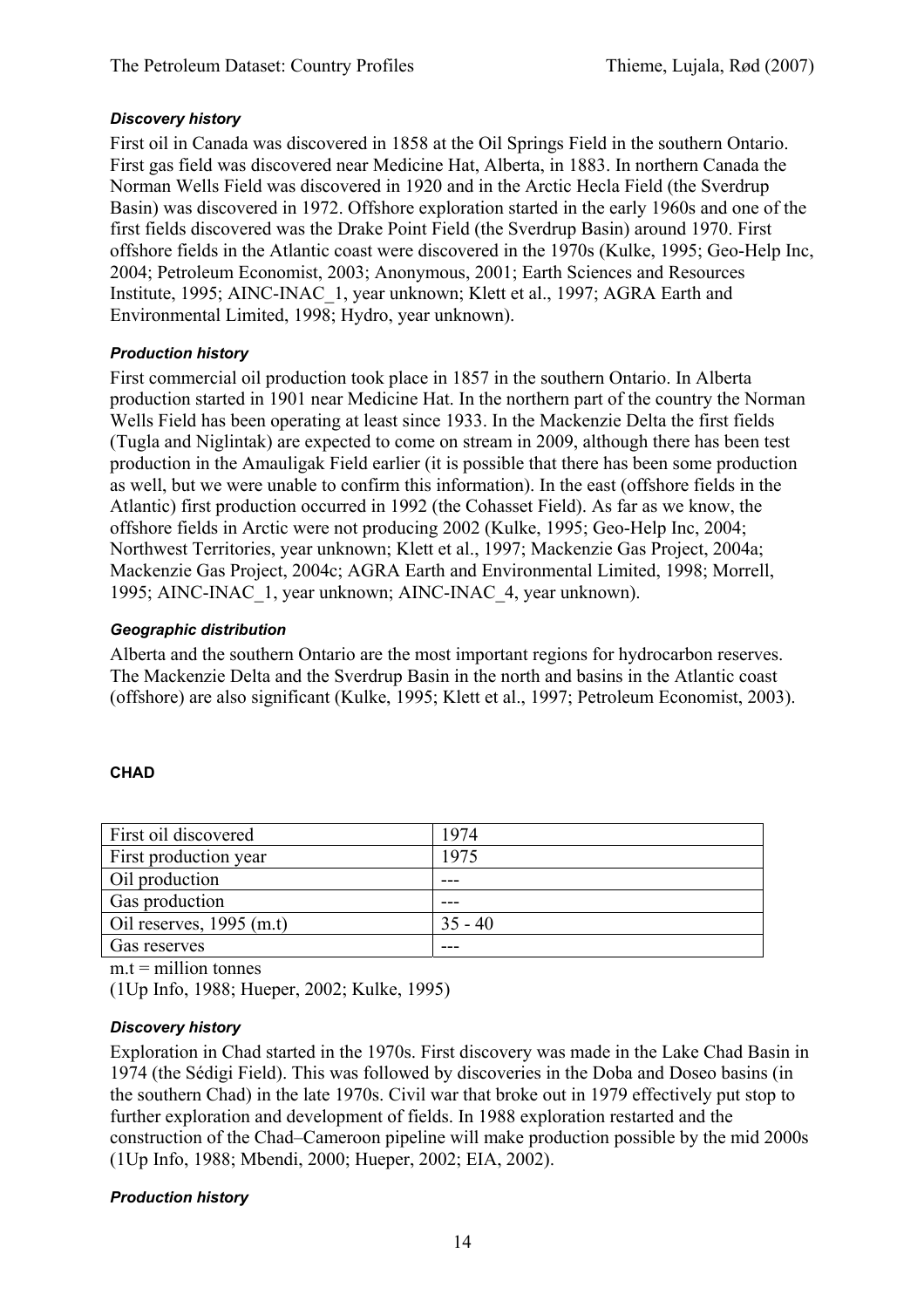The first formal production of oil was in 1975 (the Sédigi Field). The field was shut down in 1980 due to a civil war in the region. Production from the Doba Basin is expected to start 2003/2004 (Mbendi, 2000; Hueper, 2002; U.S. Geological Survey, 2003; Exxon Mobil Corporation, 2003).

#### *Geographic distribution*

In Chad the major regions for hydrocarbon potential are the Doba and Doseo Basins in the south and the Lake Chad Basin north of the Lake Chad (Mbendi, 2000).

#### **CHILE**

| First discovery                           | 1945 |
|-------------------------------------------|------|
| First production year                     | 1950 |
| Oil production, 1999 (m.t)                | 0.6  |
| Gas production, 2001 (bn.m <sup>3</sup> ) | 1.2  |
| Oil reserves, $2001$ (m.t)                | 20   |
| Gas reserves, $2003$ (bn.m <sup>3</sup> ) | 67.7 |

 $m_t$  = million tonnes

 $bm{m}^3$  = billion cubic meters

(Kulke, 1995; World Energy Council, 2001; CIA, 2003)

#### *Discovery history*

Exploration started in the Magallenes Basin in the south in 1915 but no discoveries were made at this time. First discovery is reported in 1945 on Tierra del Fuego Island (the Manantialles Field) and was followed by several discoveries in the Magallenes Basin. (Kulke, 1995; Anonymous, 2001; Petroleum Economist, 2003).

# *Production history*

In Chile the first formal oil production is reported for 1950 from the Manantialles Field and since then several fields in the Magallenes Basin has come on stream. Oil output increased rapidly until 1965, but since 1982 oil production has steadily declined (World Energy Council, 2001; Kulke, 1995).

#### *Geographic distribution*

The only important area in Chile for oil and gas occurrences is the Magallenes Basin in the south (onshore and offshore areas on Tierra del Fuego Island and north of the island) (Schenk et al., 1999; Petroleum Economist, 2003; Kulke, 1995; World Energy Council, 2001).

#### **CHINA**

| First discovery                           | 1897    |
|-------------------------------------------|---------|
| First production year                     | 1907    |
| Oil production, 1999 (m.t)                | 160.2   |
| Gas production, 1999 (bn.m <sup>3</sup> ) | 24.2    |
| Oil reserves, $2001$ (m.t)                | 4 7 9 3 |
| Gas reserves, $2001$ (bn.m <sup>3</sup> ) | 1 368   |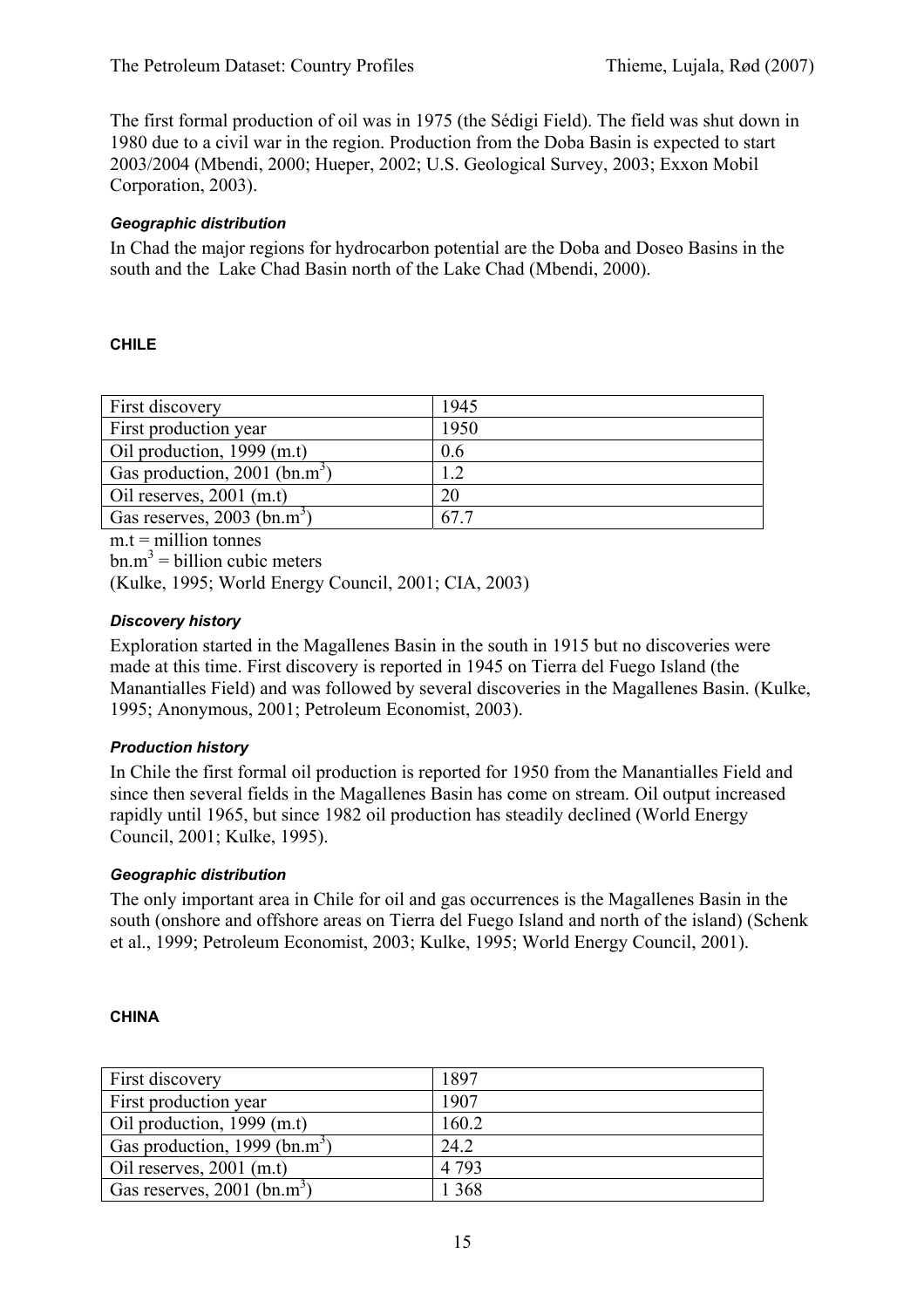$m.t =$  million tonnes  $bm{m}^3$  = billion cubic meters (Kulke, 1994; World Energy Council, 2001)

# *Discovery history*

In the Junggar Basin (in the northwest) oil seeps have been known for centuries and first commercial discovery was made there in 1897 near Urumqi (the Dushanzi Field). Systematic exploration started in the 1950s and 1959 a giant field (the Daqing Field) in the Songliao Basin was discovered in the north-west China. Offshore exploration started in 1958 in the Gulf of Bo Hai resulting in several discoveries. Intensive exploration for both onshore and offshore reserves continues in China (Kulke, 1994; CCOP, 2002c; CNPC\_8803).

#### *Production history*

Production started in 1907 when the Yanchang Field in the Ordos Basin came on stream. Since 1949 production of crude oil has been increasing and in 1978 the country became one of the largest oil producers in the world. Significant gas production started in 1975 (Kulke, 1994; CCOP, 2002c).

#### *Geographic distribution*

The most important onshore areas for hydrocarbon occurrences in China are Songliao Basin in the northeast, North China Basin and Sichuan Basin in the southwest near Chongqing. Offshore reserves are concentrated in Gulf of Bo Hai and in the basins around the island of Hainan (Kulke, 1994; Steinshouer et al., 1999; Petroleum Economist, 2003).

| <b>First discovery</b>                    | 1918 |
|-------------------------------------------|------|
| First production year                     | 1918 |
| $\vert$ Oil production, 1999 (m.t)        | 42.8 |
| Gas production, 1999 (bn.m <sup>3</sup> ) | 5.2  |
| Oil reserves, $2001$ (m.t)                | 323  |
| Gas reserves, 2001 (bn.m <sup>3</sup> )   | 193  |

#### **COLOMBIA**

 $m.t =$  million tonnes

 $bm{m}^3$  = billion cubic meters

(Kulke, 1995; Link, 1952; World Energy Council, 2001)

# *Discovery history*

In Colombia the first discovery was made in the Middle Magdelena Basin (the Infantas Field) in 1918. It was followed by the Carbonera Field in the Maracaibo Basin in 1939. First discovery in the Putumayo-Orient-Maranon Basin is reported in 1959 (the Caribe Field). In the Llanos Basin oil was first found in 1969 (the Castilla Field). Offshore field, Chuchupa, was discovered in 1973 (the Guajira Basin) in the north (the Caribbean Sea) (Kulke, 1995; Anonymous, 2001; Petroleum Economist, 2003; Schenk et al., 1999; Anonymous, 1996).

# *Production history*

The first formal production in Colombia is reported for 1918 (the Infantas Field). In the Putumayo-Orient-Maranon Basin production started in 1968 (the Orito Field). In the Guajira Basin production from onshore fields and the only offshore reserve started in 1977 (Link, 1952; Petrobank Energy and Resources Ltd., year unknown; Petroleum Economist, 2003;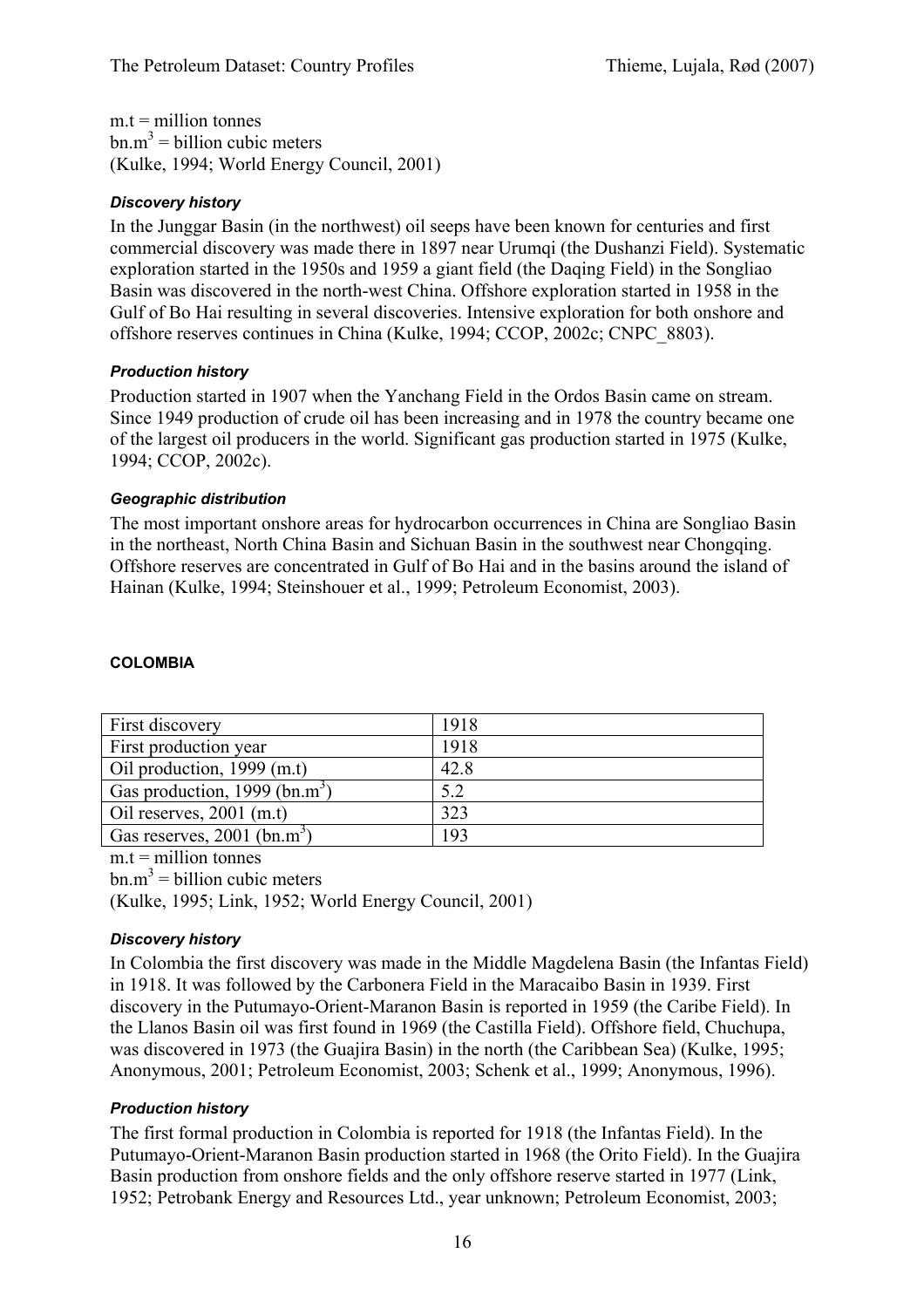Schenk et al., 1999; Anonymous, 1996; Mera Petroleums Inc., 1999; American Friends Service Committee, year unknown; Anonymous, 1998; Simmons, 2001; Ismi, 2000)

# *Geographic distribution*

The most important areas for oil and gas occurrences are the basins in the northwest (Guajira, Lower and Middle Magdelena, and Maracaibo), the basins in Central-Colombia (Upper Magdelena and Llanos) and the Putumayo-Orient-Maranon Basin in the south (Schenk et al., 1999; Petroleum Economist, 2003; Kulke, 1995)

# **CONGO (BRAZZAVILLE)**

| First oil discovered                      | 1951 |
|-------------------------------------------|------|
| First production year                     | 1957 |
| Oil production, 1999 (m.t)                | 14.5 |
| Gas production                            |      |
| Oil reserves, $2001$ (m.t)                | 212  |
| Gas reserves, $1992$ (bn.m <sup>3</sup> ) | 91   |

 $m_t$  = million tonnes

 $bm{m}^3$  = billion cubic meters

(Mbendi, 2000; EIA, 2003; World Energy Council, 2001)

#### *Discovery history*

Exploration started in 1951 and the first onshore discovery was made in the same year (Pointe Indienne) near the coast in the southern part of the country. This was followed by the discovery of an offshore field (Emeraude) in 1969. During the next decades several discoveries have been made both onshore and offshore (Kulke, 1995; EIA, 2003).

#### *Production history*

The first commercial production in Congo took place in 1957 (the Pointe Indienne Field). From 1988 to 1998 the production of crude oil almost doubled and production was increasing at least until 2003 (Mbendi, 2000; EIA, 2003).

#### *Geographic distribution*

All fields are located in the coastal basins (Kulke, 1995).

# **CONGO (KINSHASA)**

| First oil discovered       | 1970 |
|----------------------------|------|
| First production year      | 1975 |
| Oil production, 1990 (m.t) | 1.35 |
| Gas production             |      |
| Oil reserves, $1991$ (m.t) | 7.6  |
| Gas reserves               |      |
|                            |      |

 $m.t = *million tonnes*$ 

(Anonymous, 2001; Kulke, 1995; 1Up Info, 1993)

*Discovery history*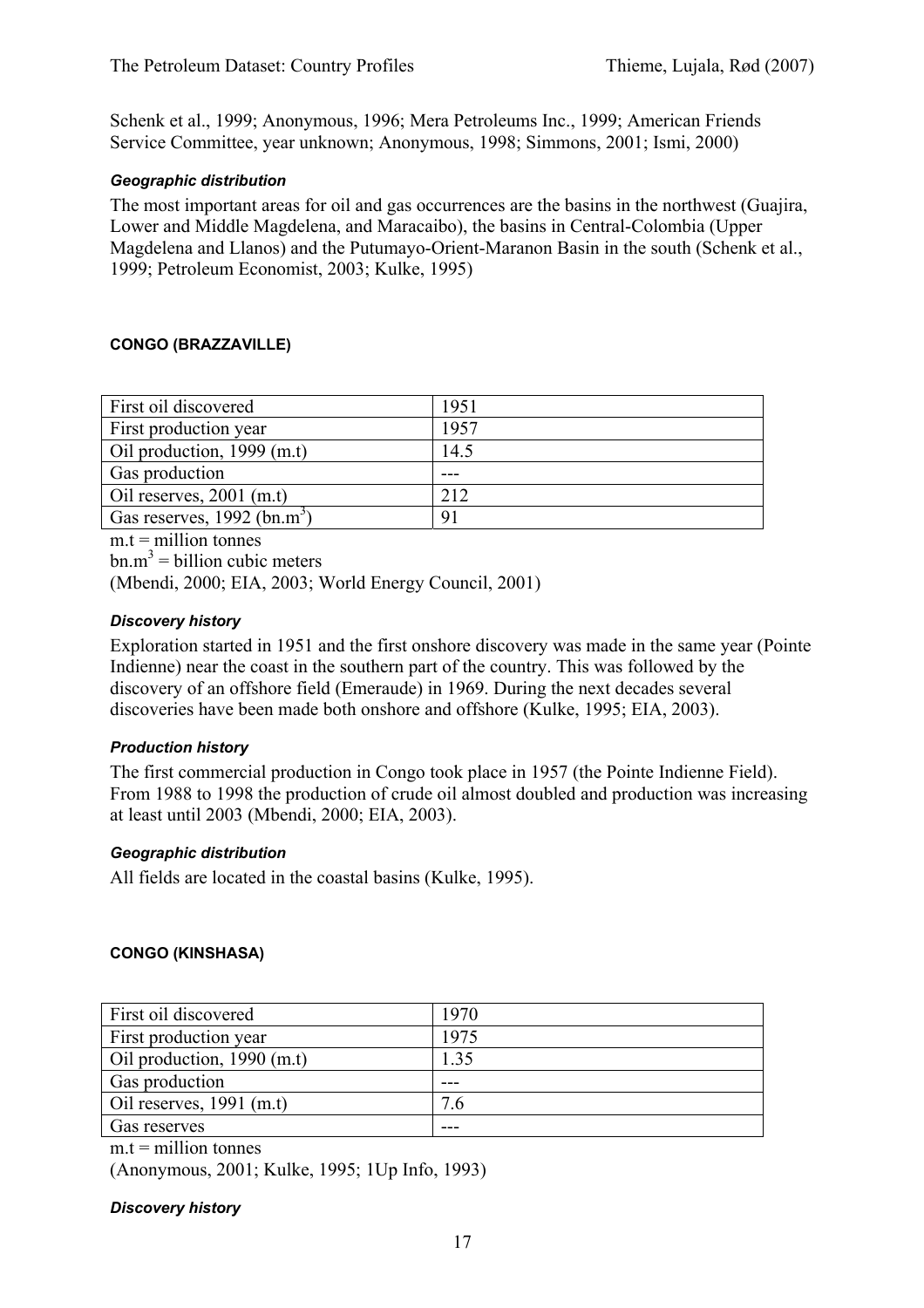Exploration started in the 1950s and the first offshore discovery was made in 1970. First onshore field (Kinkasi) was discovered in 1972 (Kulke, 1995; 1Up Info, 1993; Anonymous, 2001; Mbendi, 2000).

#### *Production history*

The commercial production of oil from offshore fields started in 1975. Production from onshore fields started in 1979. Although gas reserves have been found in the eastern Congo, no gas production had taken place prior to 2000 (1Up Info, 1993; Mbendi, 2000).

#### *Geographic distribution*

All oil reserves are located near country's 22 km long coastline, both onshore and offshore. Gas has been discovered near the border to Rwanda (Mbendi, 2000).

#### **COTE D'IVOIRE**

| First oil discovered         | 1970s        |
|------------------------------|--------------|
| First production year        | Late $1970s$ |
| Oil production, $1999$ (m.t) | 0.5          |
| Gas production               |              |
| Oil reserves, $2001$ (m.t)   | 14           |
| Gas reserves                 | ---          |

 $m.t = *m*$ illion tonnes

(Mbendi, 2000; World Energy Council, 2001)

#### *Discovery history*

The first offshore fields (Espoir and Belier) were discovered in the 1970s (discovery year assumed to be 1970 in the dataset). The Lion Field was discovered in 1994 and gas field Foxtrot in 1993, both located in the same offshore area as the earlier discoveries. No onshore discoveries have made (Mbendi, 2000; Vanco Côte d'Ivoire Ltd., 2002).

# *Production history*

Oil production started in the late 1970s (assumed to be 1975 in the dataset). Gas production started in the mid-1990s (Mbendi, 2000).

# *Geographic distribution*

All oil and gas reserves are located offshore in the Gulf of Guinea (Persits et al., 1997).

#### **CROATIA**

| First discovery                           | At least by the 1880s |
|-------------------------------------------|-----------------------|
| First production year                     | 1880                  |
| Oil production, $1999$ (m.t)              | 1.5                   |
| Gas production, 2001 (bn.m <sup>3</sup> ) | 17                    |
| Oil reserves, $2001$ (m.t)                |                       |
| Gas reserves, 2001 (bn.m <sup>3</sup> )   | 34.3                  |

 $m t =$  million tonnes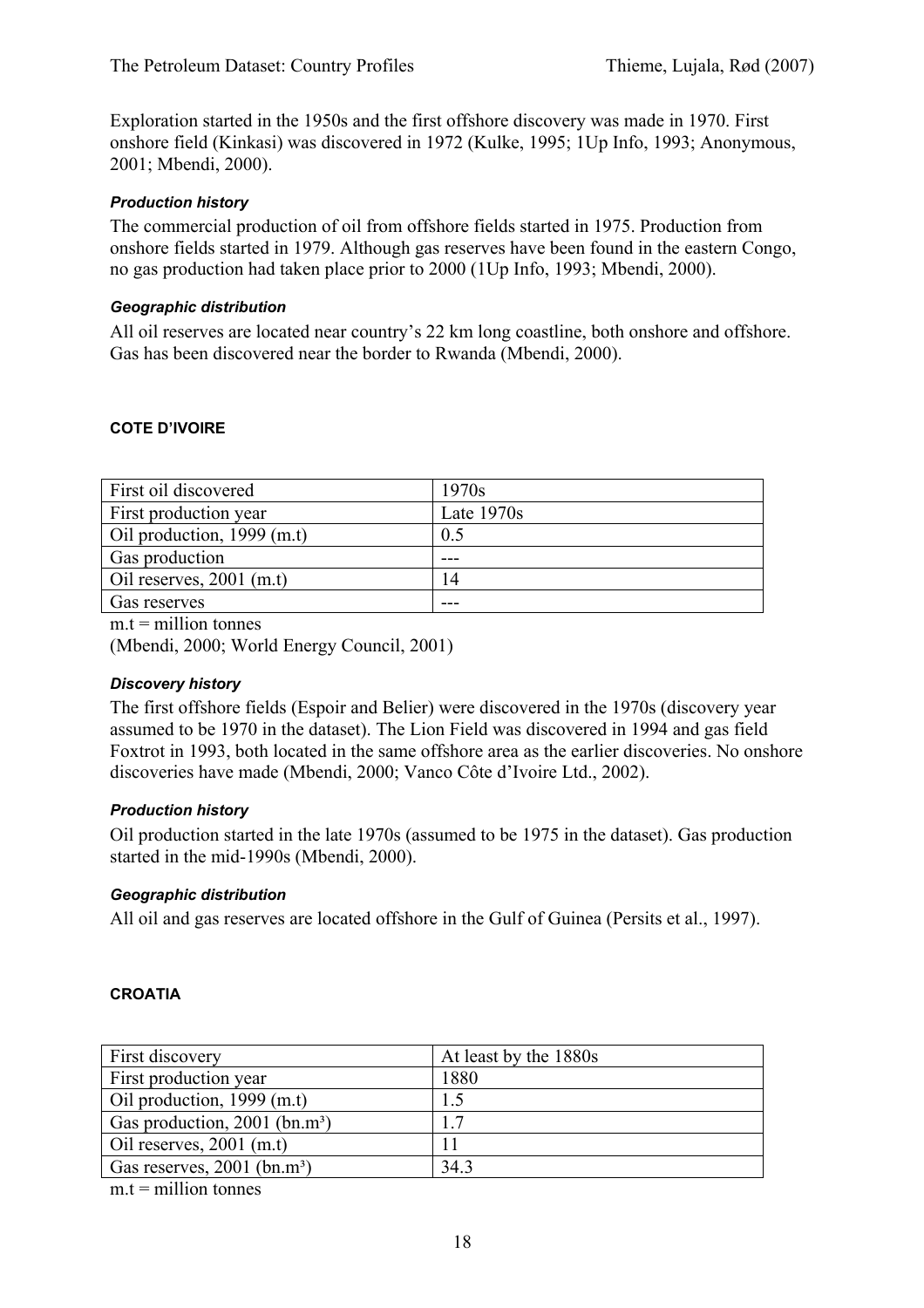$bn.m<sup>3</sup> = billion cubic meters$ (Kulke, 1994; World Energy Council, 2001; CIA, 2003)

# *Discovery history*

Oil seeps in the northern Croatia (the Pannonian Basin) have been known for centuries. More systematic exploration of the basin started in the 1940s and the Klostar Field was discovered in 1952. This was followed by several important discoveries in the 1950s and 1970s. Offshore exploration started in the early 1970s and the first discovery (Ivana) was made in 1977 (Kulke, 1994; Anonymous, 2001; INA\_b, year unknown; Lindquist, 1999a).

# *Production history*

In Croatia oil was extracted already in the 1880s and gas production started in 1929. In the 1970s and 1980s gas production was steadily increasing and the oil output peaked in the 1980s. Offshore production started in 1999 (the Ivana Field) and several fields are expected to come on stream in 2005 (Kulke, 1994; INA\_b, year unknown; Hall et al., 2000; Yahoo! Inc, 2002a; Platts, year unknown).

# *Geographic distribution*

The most important areas in Croatia for oil and gas occurrences are the onshore basin Pannonian in the northern part of the country and the offshore basin Po in the Adriatic Sea. The Adriatic Basin is considered to have large hydrocarbon potential (Pawlewicz et al., 2003; Kulke, 1994; Petroleum Economist, 2003; INA\_b, year unknown).

# **CUBA**

| First discovery                             | 1881                            |
|---------------------------------------------|---------------------------------|
| First production year                       | Beginning of the $20th$ century |
| Oil production, 1999 (m.t)                  | 2.1                             |
| Gas production, $2001$ (bn.m <sup>3</sup> ) | 0.6                             |
| Oil reserves, $2001$ (m.t)                  | 44                              |
| Gas reserves, 2001 (bn.m <sup>3</sup> )     | 42.6                            |

 $m.t =$  million tonnes

 $bn.m<sup>3</sup> = billion cubic meters$ 

(Kulke, 1995; World Energy Council, 2001; CIA, 2003)

# *Discovery history*

Although the first oilfield in Cuba, the Motembo Field, in the northern part of the island, was discovered in 1881, active exploration started in the beginning of the  $20<sup>th</sup>$  century. In 1914 the Bacuranao Field was discovered near Havana, followed by the discovery of the Jarahueca Field in the central Cuba in 1943. The Cristales and Jatibonico fields in the same area were discovered in 1954. New discoveries have been made in the late 1990s (Kulke, 1995; Petroleum Economist, 2003; Anonymous, 2001).

# *Production history*

There is no exact information about the first commercial oil production in Cuba, but production from Motembo started in the beginning of the  $20<sup>th</sup>$  century. The Jarahueca and Jatibonico fields started production in the 1940s/1950s and by 1966 fields near Havana were producing (Kulke, 1995; Pinon, 2004; Freehand.ru, year unknown; Petroleum Economist, 2003; World Energy Council, 2001).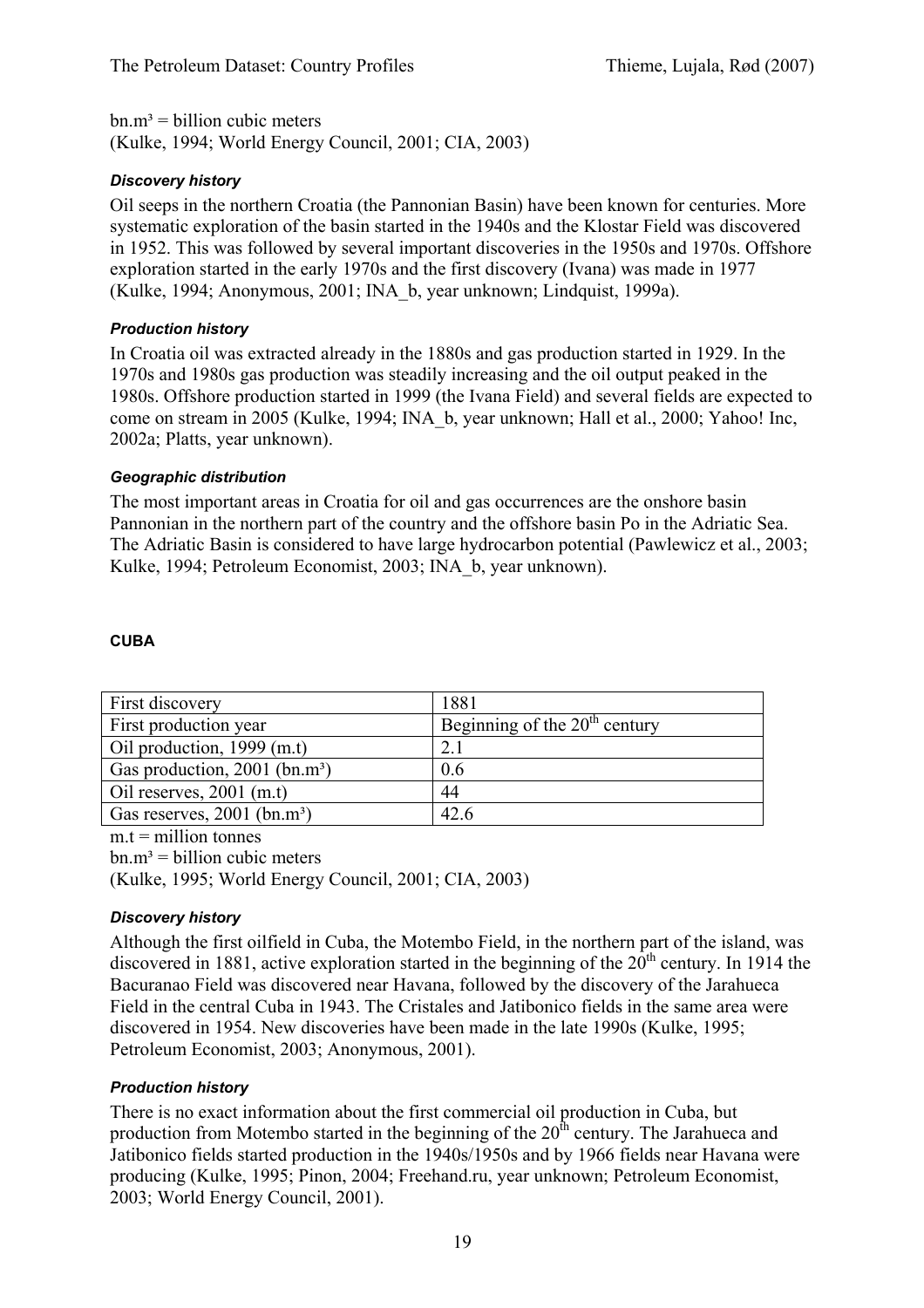#### *Geographic distribution*

In Cuba the most important areas for oil and gas occurrences are located in the northern and central part of the island (Earth Sciences and Resources Institute, 1995; Petroleum Economist, 2003; Kulke, 1995).

#### **CZECH REPUBLIC**

| First discovery                             | 1914                |
|---------------------------------------------|---------------------|
| First production year                       | At least since 1960 |
| Oil production, 1999 (m.t)                  | 0.2                 |
| Gas production, $2001$ (bn.m <sup>3</sup> ) | 0.16                |
| Oil reserves, $2001$ (m.t)                  |                     |
| Gas reserves, 2001 (bn.m <sup>3</sup> )     | 3.0                 |

 $m.t =$  million tonnes

 $bn.m<sup>3</sup> = billion cubic meters$ 

(Kulke, 1994; World Energy Council, 2001; CIA, 2003)

#### *Discovery and production history*

We were not able to find exact information about exploration, discovery and production in Czech Republic. First fields have been discovered prior to 1945, probably already in the 19<sup>th</sup> century. In former Czechoslovakia gas production peaked in the 1960s and oil production in the beginning of the 1970s (Kulke, 1994; EuroGas, Inc. 1996b; Pawlewicz et al., 2003; U.S. Department of Energy, 2003).

#### *Geographic distribution*

The most important areas for oil and gas occurrences are the Bohemia and the North Carpathian basins in the southeast (Pawlewicz et al., 2003; Petroleum Economist Ltd, 2003; Kulke, 1994).

#### **DENMARK**

| First discovery                           | 1966 |
|-------------------------------------------|------|
| First production year                     | 1972 |
| Oil production, 1999 (m.t)                | 14.7 |
| Gas production, 2001 (bn.m <sup>3</sup> ) | 8.3  |
| Oil reserves, $2001$ (m.t)                | 122  |
| Gas reserves, 2001 (bn.m <sup>3</sup> )   | 82   |

 $m.t = *m*$ illion tonnes

 $bn.m<sup>3</sup> = billion cubic meters$ 

(Kulke, 1994; World Energy Council, 2001; CIA, 2003)

#### *Discovery history*

Although exploration in Denmark started in 1935, the first discovery was made in 1966 when the offshore field Kraka was found in the North Sea Graben. In the following decades several discoveries were made in the same area (Kulke, 1994; Pawlewicz et al., 2003; Anonymous, 2001; Petroleum Economist , 2003).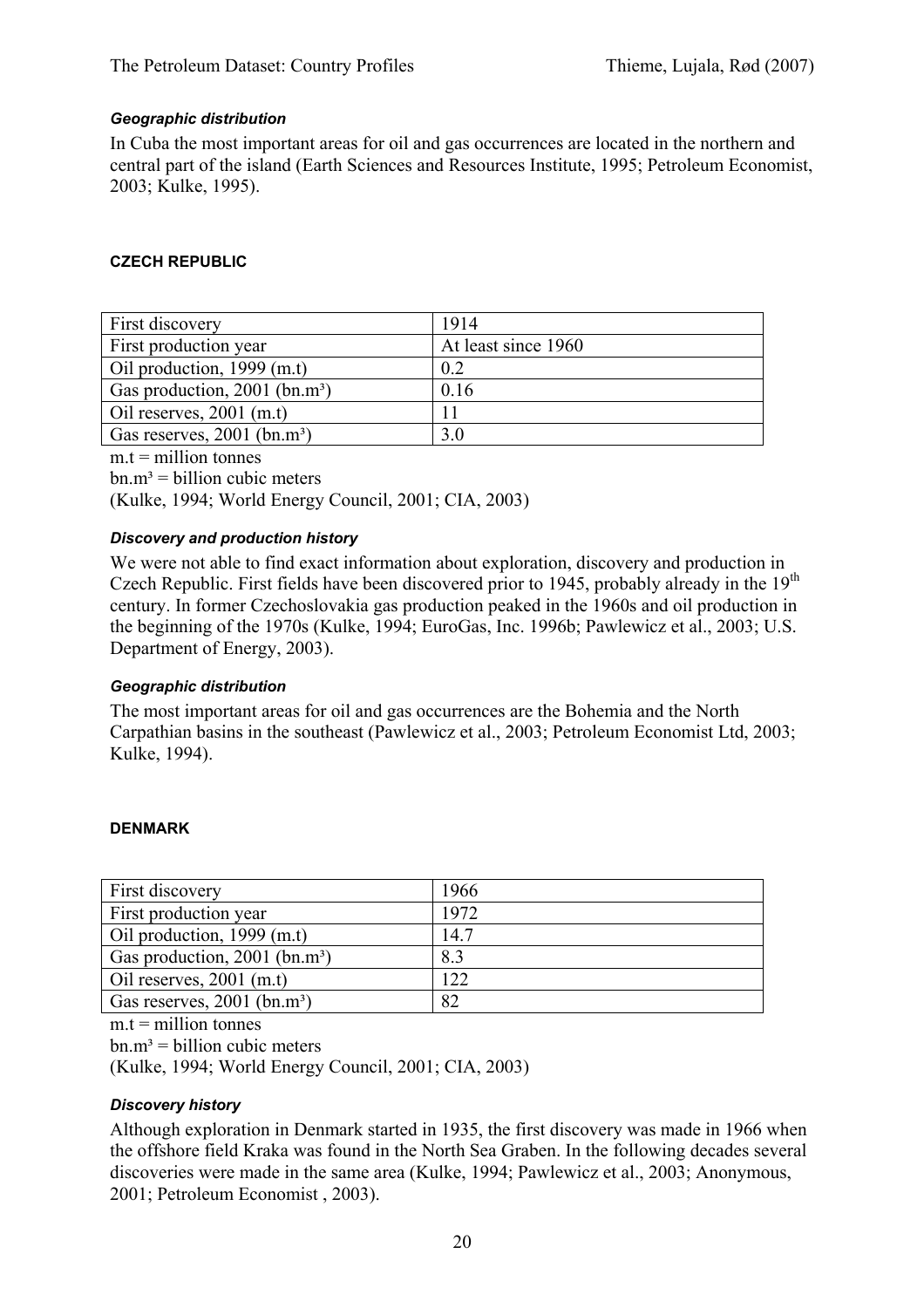# *Production history*

First formal production took place in 1972 (the Dan Field). Several fields followed in the 1980s and 1990s. About 75% of oil production was exported in 1999 (Kulke, 1994; World Energy Council, 2001).

#### *Geographic distribution*

All fields are located offshore, in the North Sea (Pawlewicz et al., 2003; Kulke, 1994; Petroleum Economist, 2003).

#### **ECUADOR**

| First discovery                           | 1913 |
|-------------------------------------------|------|
| First production year                     | 1917 |
| Oil production, 1999 (m.t)                | 19.7 |
| Gas production                            |      |
| Oil reserves, $2001$ (m.t)                | 302  |
| Gas reserves, $2003$ (bn.m <sup>3</sup> ) | 8    |

 $m.t =$  million tonnes

(World Energy Council, 2001; EIA, 2003)

#### *Discovery history*

Several small discoveries were made in the Santa Elena Peninsula in the 1910s. In the Putumayo-Orient-Maranon Basin exploration succeed in 1967 (the Lago Agrio Field). This has been followed by numerous discoveries in the region. The only offshore discovery was made in 1970 when the Amistad Field was found in the Progreso Basin (south Ecuador). In the 1990s exploration was still ongoing and several discoveries were made (World Energy Council, 2001; Kulke, 1995; Schenk et al., 1999; Petroleum Economist, 2003; Anonymous, 2001).

# *Production history*

The first commercial production in Ecuador took place in 1917 in the Santa Elena Peninsula and at least since 1972 several fields in the Oriente Basin have been under production. The offshore field Amistad started production in 2002. Ecuador exports over 60% of its hydrocarbon production (World Energy Council, 2001; ChevronTexaco, 2003b; EIA, 2003; Noble Energy, 2002).

#### *Geographic distribution*

The most important areas in Ecuador for oil occurrences are the Santa Elena Peninsula on the south-west coast and the Putumayo-Orient-Maranon Basin in the northeast (east of the Andeans) (Schenk et al., 1999; Petroleum Economist, 2003; World Energy Council, 2001).

#### **EGYPT**

| First oil discovered  | 1868 |
|-----------------------|------|
| First production year | 1910 |

 $bm{m}^3$  = billion cubic meters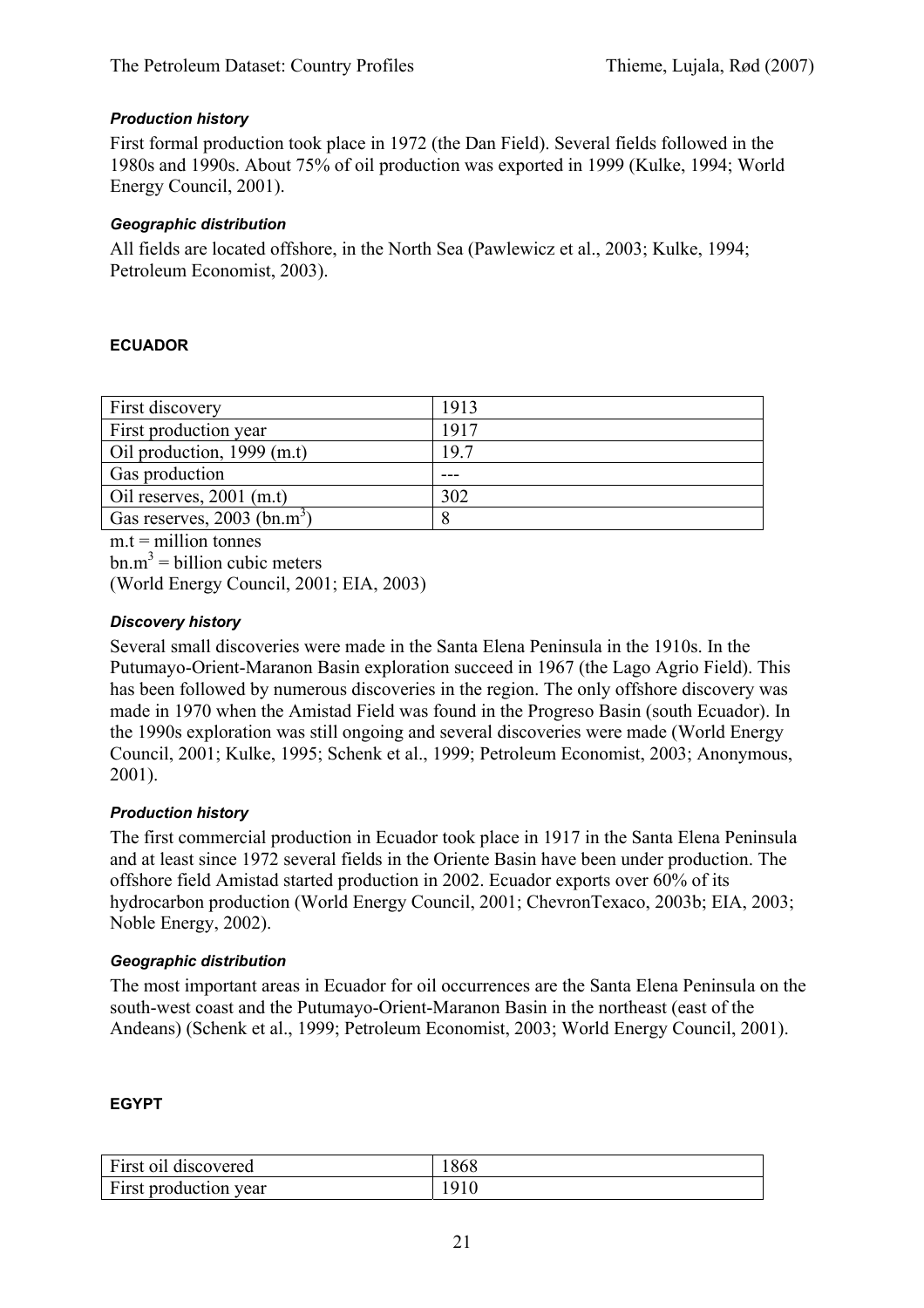| Oil production, $1999$ (m.t)              | 414  |
|-------------------------------------------|------|
| Gas production, 1999 (bn.m <sup>3</sup> ) | 15.5 |
| Oil reserves, $2001$ (m.t)                | 529  |
| Gas reserves, 2001 (bn.m <sup>3</sup> )   | າາາ  |

 $m.t =$  million tonnes

 $bm{m}^3$  = billion cubic metres

(Kulke, 1995; Lindquist, 1998a; World Energy Council, 2001)

#### *Discovery history*

The first oil in Egypt was found in 1868 at the western edge of the Gulf of Suez (the Gemsa Field). Systematic exploration since 1960s has resulted in several discoveries (Kulke, 1995).

# *Production history*

Production in the Gemsa Field started in 1910 (Lindquist, 1998a). In 1998 there were 120 oil fields and 12 gas fields in production (SPE, 1998).

#### *Geographic distribution*

The Gulf of Suez (offshore), the Western Desert (in the northwest Egypt) and offshore areas north of the Nile Delta and Sinai are the most important regions for hydrocarbon reserves and production. Earlier some production has also taken place in the southern Egypt (Kulke, 1995).

#### **ERITREA**

Exploration in Eritrea started in the 1960s (the Red Sea Basin). Exploration in the southern Eritrea and in the northeast in 1990s was not successful. No production has occurred (Mbendi, 2000; EIA, 2003; Andarko Petroleum Corporation, 2003).

#### **ETHIOPIA**

# *Discovery history*

Although hydrocarbon exploration in Ethiopia started in 1920 in the Ogaden Basin, the first discovery was made in 1972 (the Calub gas field). Small hydrocarbon founds have been made in several regions (African Energy, 2001; Worku, 2001; Mbendi, 2000).

# *Production history*

By 2000 no production had taken place in Ethiopia. At the beginning 2000s the Calub gas field was under development (Mbendi, 2000).

#### *Geographic distribution*

The Ogaden Basin has the largest potential in the country (Mbendi, 2000).

#### **FRANCE**

| First discovery            | 1498 |
|----------------------------|------|
| First production year      | 1735 |
| Oil production, 1999 (m.t) |      |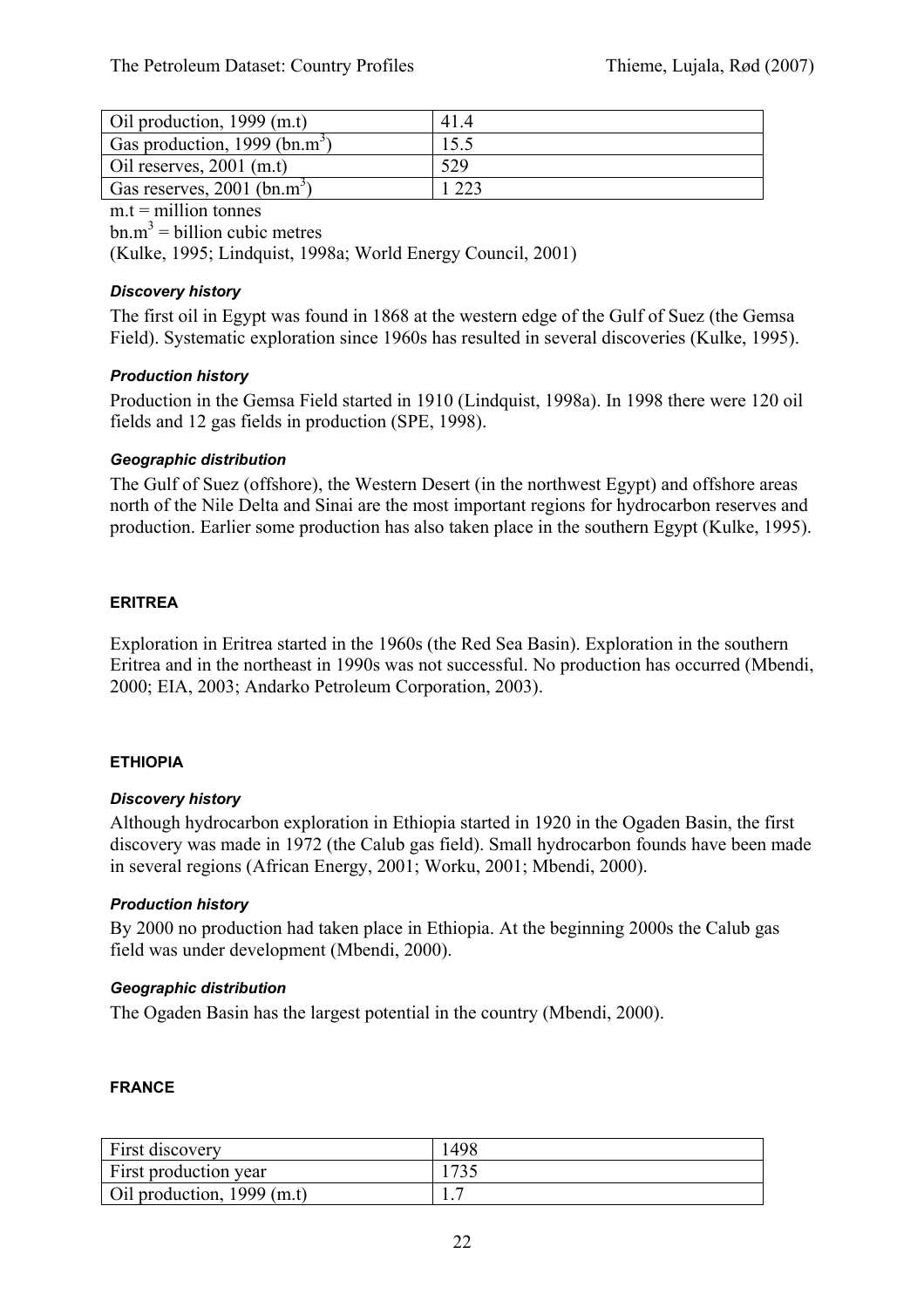| Gas production, $2001$ (bn.m <sup>3</sup> ) |  |
|---------------------------------------------|--|
| Oil reserves, $2001$ (m.t)                  |  |
| Gas reserves, $2001$ (bn.m <sup>3</sup> )   |  |

#### $m.t =$  million tonnes

 $bn.m<sup>3</sup> = billion cubic meters$ 

(LoveToKnow, Corp., 2003; Laherrere, 2003; World Energy Council, 2001; CIA, 2003)

# *Discovery history*

The oldest oil field in France (Pechelbronn at the Rhine Graben in Alsace) has been known for centuries. Modern exploration started in the 1930s and in 1939 the St. Marcet Field was found in the Aquitaine Basin in the south-east France. This was followed by several discoveries in the same area during the next three decades. In the Paris Basin the search for petroleum succeeded in 1958 when the Coulommes, Chailly and Saint Martin de Bossenay fields were found. Further discoveries were made in the 1980s and 1990s (LoveToKnow, Corp., 2003; Kulke, 1994; Anonymous, 2001; Petroleum Economist, 2003).

#### *Production history*

In France the first formal production took place in 1735 (the Pechelbronn Field). Production in the Aquitaine Basin started in 1954. Several fields have came online since the 1950s in the Aquitaine and Paris basins, but oil production has been decreasing since the beginning of the 1990s (Laherrere, 2003; Laherrere, 2001; Ministère de l'Économie, des Finances et de l'Industrie, 2002; Wendebourg et al., 2002; Kulke, 1994; World Energy Council, 2001).

#### *Geographic distribution*

The majority of France's oil and gas are found in the Paris Basin in the central France and in the Aquitaine Basin in the south-east France. Oil and gas reserves of the Rhine Graben Basin in Alsace are mostly depleted (Pawlewicz et al., 2003; Petroleum Economist, 2003; World Energy Council, 2001; Kulke, 1994).

#### **GABON**

| First oil discovered                        | 1956 |
|---------------------------------------------|------|
| First production year                       | 1957 |
| Oil production, 1999 (m.t)                  | 17   |
| Gas production, $2000$ (bn.m <sup>3</sup> ) | 0.1  |
| Oil reserves, $2001$ (m.t)                  | 342  |
| Gas reserves, $2000$ (bn.m <sup>3</sup> )   | 334  |

 $m.t =$  million tonnes

 $bm{m}^3$  = billion cubic meters

(Kulke, 1995; World Energy Council, 2001; Mbendi, 2001)

#### *Discovery history*

Exploration in Gabon started in 1926, but the first oil was found in 1956 (the Ozouri Field). This was followed by several other discoveries; the first offshore field (Anguille) was discovered in 1962. The largest oilfield of the country, the Rabi-Kounga, was found in 1985. The region north of Port Gentil is considered to hold potential for oil and gas occurrences (Mbendi, 2001; Kulke, 1995; Petrel Robertson, 1995b).

#### *Production history*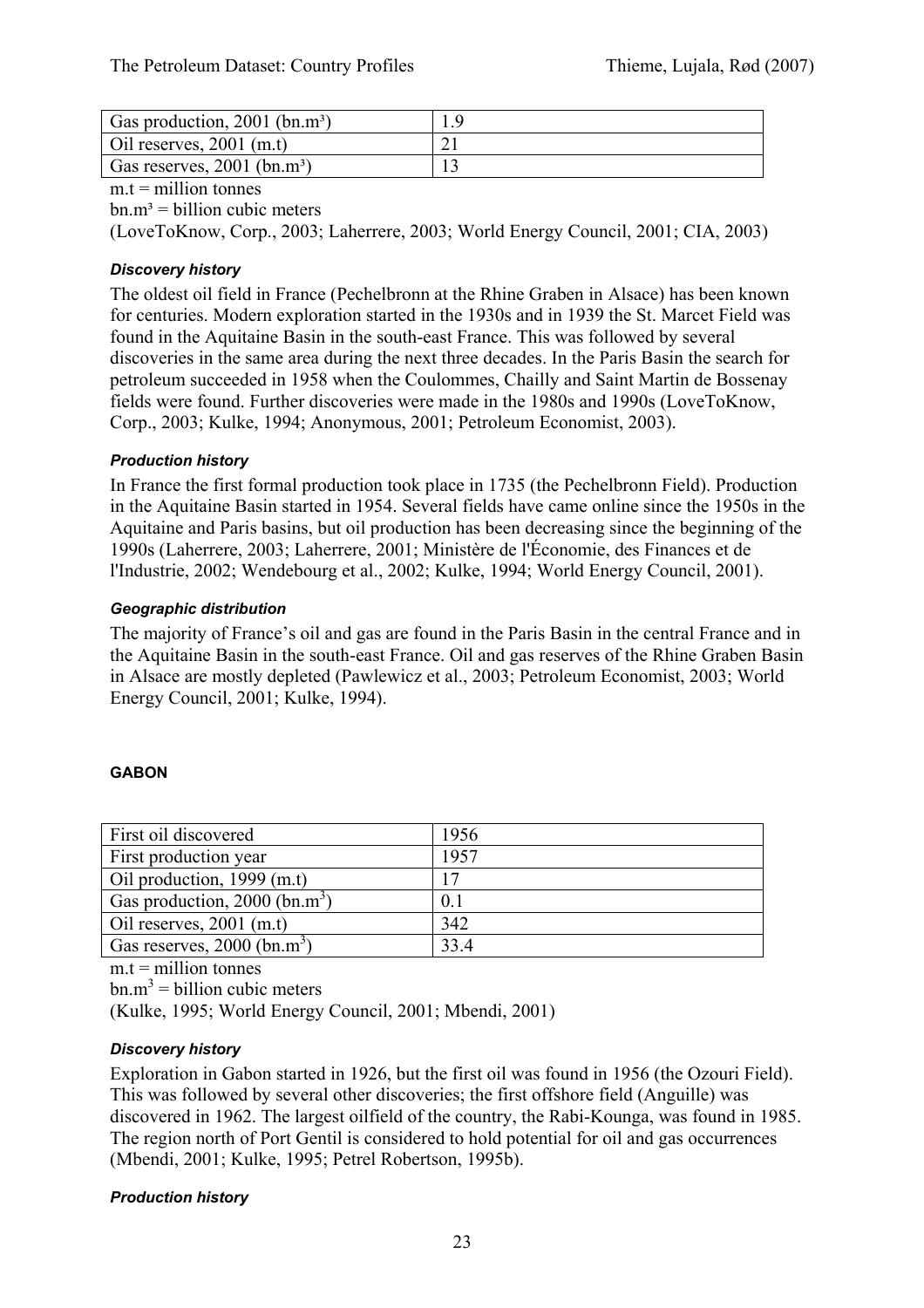In Gabon oil production started in 1957 and in the years between 1968 and 1990 the major production fields were the Gamba Field and several offshore fields. In 2001 the Rabi-Kounga Field was producing 40% of the country's output. Gabon is the third largest producer in the Sub-Saharan Africa (Kulke, 1995; Mbendi, 2001; EIA, 2003).

# *Geographic distribution*

Majority of Gabon's oil and gas is found in the Gabon Basin located on the coast in the central Gabon (both onshore and offshore fields) (Persits et al., 1997; Kulke, 1995).

# **GEORGIA**

| First discovery                           | 1930           |
|-------------------------------------------|----------------|
| First production year                     | 1930           |
| Oil production, 1999 (m.t)                | 0 <sub>1</sub> |
| Gas production, 1999 (bn.m <sup>3</sup> ) | 0.06           |
| Oil reserves, $2001$ (m.t)                | 4.8            |
| Gas reserves, $2002$ (bn.m <sup>3</sup> ) | 8.5            |

 $m_t$  = million tonnes

 $bm{m}^3$  = billion cubic meters

(World Energy Council, 2001; NRMBSR, year unknown; EIA, 2002)

# *Discovery history*

We were not able to find exact information about hydrocarbon exploration and discovery history in Georgia. Several oil and gas fields in the Kura Basin have been known at least since 1930 (therefore discovery year is set to 1930 in the dataset). In the Rioni Basin oil and gas fields were discovered in the 1970s (the discovery year is set to 1975 in the dataset) (World Energy Council, 2001; NRMBSR, year unknown).

# *Production history*

The commercial oil production in Georgia started near Tbilisi in 1930. Prodcution of gas started in 1997 (World Energy Council, 2001; NRMBSR, year unknown; EIA, 2002).

# *Geographic distribution*

Majority of country's oil and gas is found in the Rioni Basin in the west Georgia (near the Black Sea coast) and in the Kura Basin in the south-east (World Energy Council, 2001; Adamia et al., year unknown).

# **GERMANY**

| <b>First discovery</b>                    | Around 1880 |
|-------------------------------------------|-------------|
| <b>First production year</b>              | 1880        |
| Oil production, $1999$ (m.t)              | 2.7         |
| Gas production, 1999 (bn.m <sup>3</sup> ) | 22.4        |
| Oil reserves, $2001$ (m.t)                | 42          |
| Gas reserves, $2001$ (bn.m <sup>3</sup> ) | 285         |

 $m.t = million tonnes$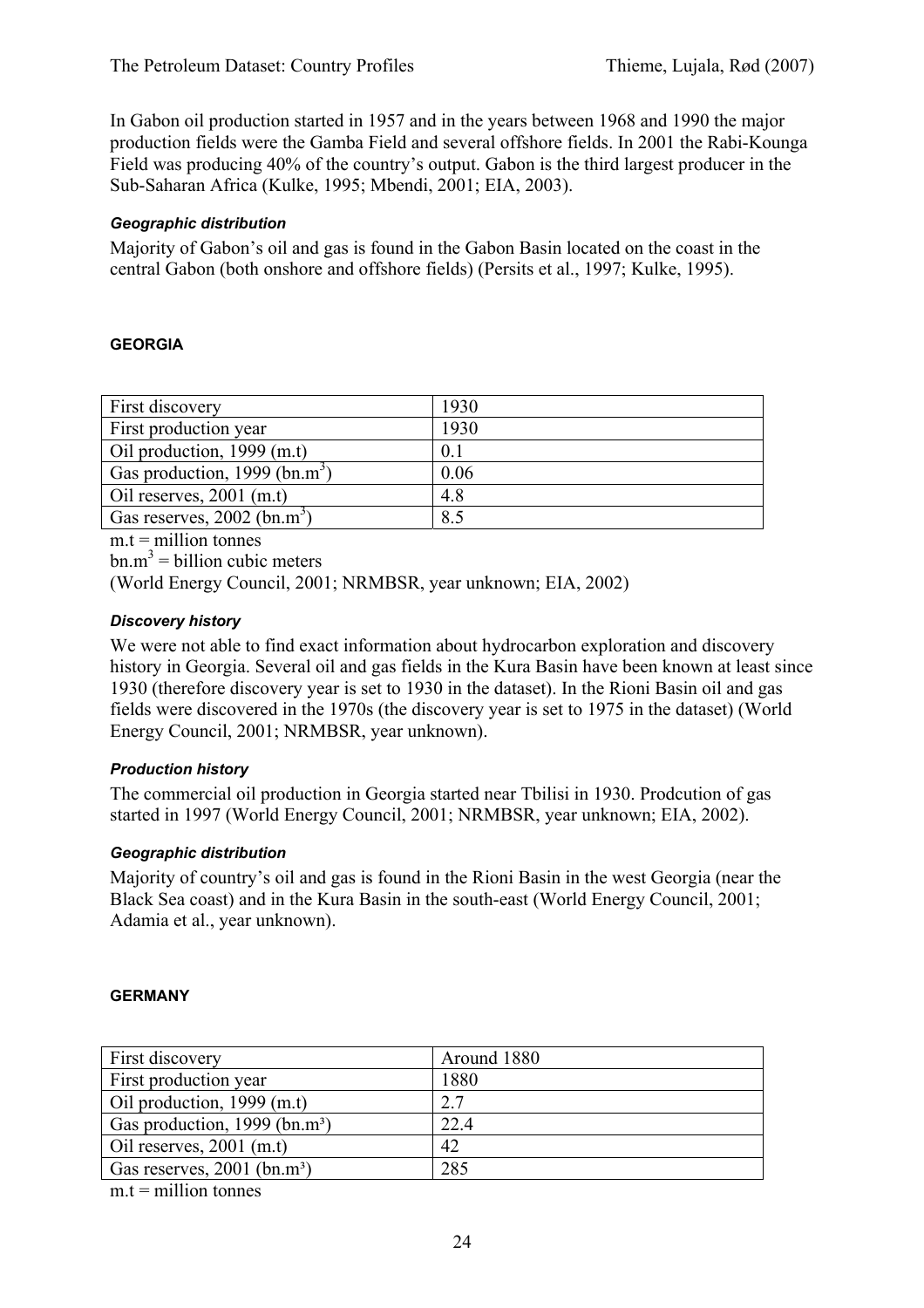$bn.m<sup>3</sup> = billion cubic meters$ (Kulke, 1994; World Energy Council, 2001)

# *Discovery history*

In Germany the first field was found in 1880 at Wietze in the Northwest German Basin. In the Rhine Graben Basin the Forst-Weiher Field was discovered between 1934 and 1936. Exploration succeeded in several finds in Middle and Northern Germany in the following years and the Ampfing Field in the Molasse Basin was discovered in 1954. The first offshore discovery was made in 1974 (the A6 Field) in the North Sea Graben and was followed by the Schwedeneck-See Field in the Baltic Sea in 1978. The search for oil and gas continued in the 1990s (Kulke, 1994; Pawlewicz et al., 2003; Petroleum Economist, 2003; Anonymous, 2001).

# *Production history*

The first commercial oil production took place in 1880 and in 1930 the Volkenroda Field in the Middle Germany came on stream. In the northern part of the country the Lueben Field commenced production in 1959 and the first offshore field, the Schwedeneck-See Field, went online in 1984. The Mittelplate Field in the North Sea was put into production in 1987 and in 2000 the A6 Field followed. The production of oil and gas peaked in the mid 1960s and has been decreasing since (World Energy Council, 2001; Kulke, 1994; Krajewski et al., 2002; RWE Dea, year unknown; SPIEGEL ONLINE, 2001).

# *Geographic distribution*

Majority of onshore oil and gas is found in the basins Northwest German, Rhine Graben (in the west) and Molasse (in the south). Offshore oil and gas is located in the North Sea Graben and the Northwest German Basin including the west coast of the Baltic Sea (Pawlewicz et al., 2003; Kulke, 1994; Petroleum Economist, 2003).

# **GHANA**

| First oil discovered       | 1977 |
|----------------------------|------|
| First production year      | 1978 |
| Oil production, 1999 (m.t) | 0.3  |
| Gas production             |      |
| Oil reserves, $2001$ (m.t) |      |
| Gas reserves               |      |

 $m.t =$  million tonnes

(Anonymous, 2001; Mbendi, 2000)

# *Discovery history*

The first oil discovery was the Saltpond Field in 1977, which was followed by the South Tano Field in 1978 and the North Tano Field in 1980. All discoveries have been made offshore (Anonymous, 2001; Mbendi, 2000).

# *Production history*

The first formal production in Ghana is dated for 1978 but there is no further information about the location (Mbendi, 2000; 1Up Info, 1994).

# *Geographic distribution*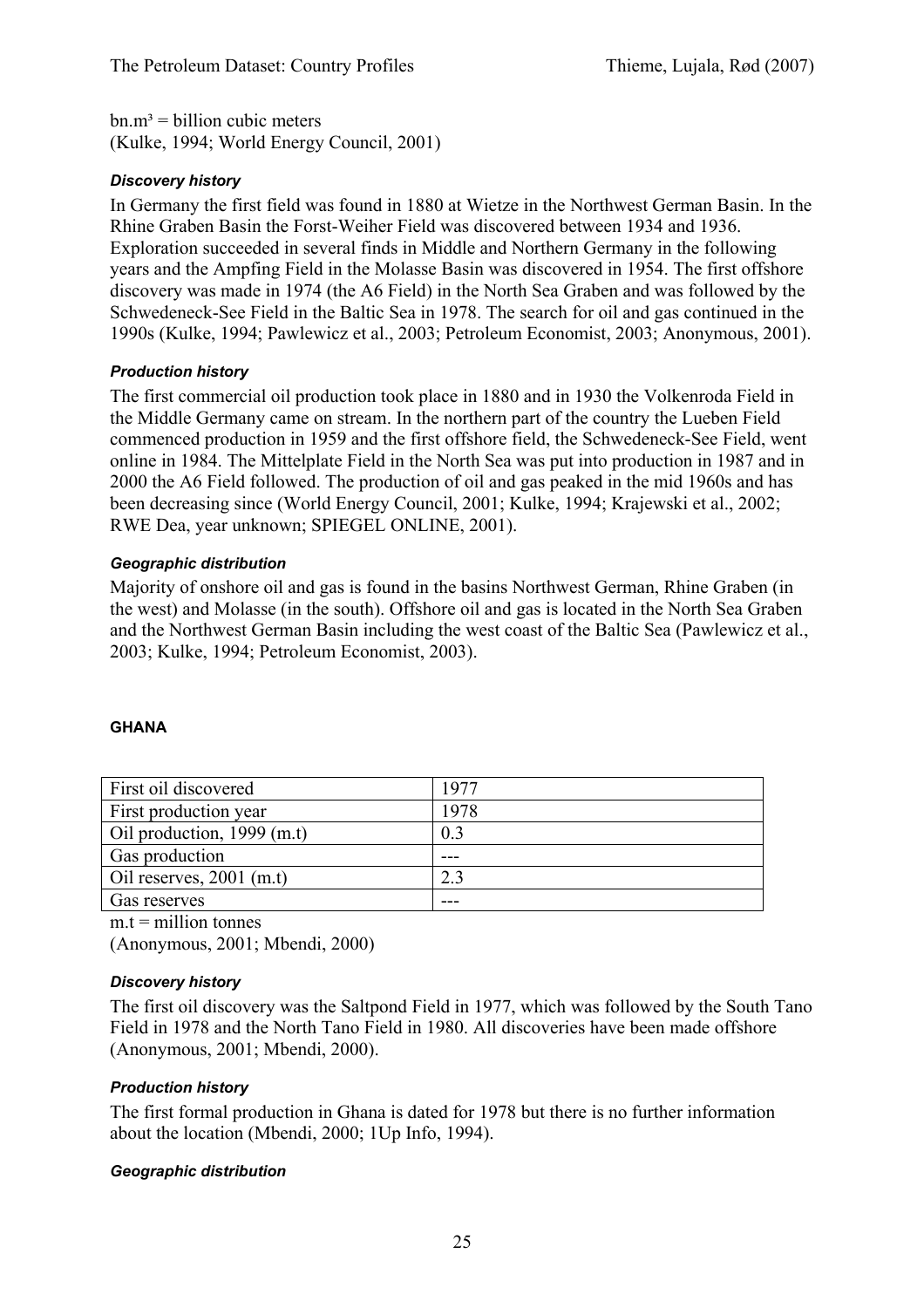All production occurs in the Tano and Saltpond basins. Basins Accra/Keta, Voltaian and Cape Three Points are considered to have hydrocarbon potential (Mbendi, 2000).

#### **GREECE**

| First discovery                             | 1972  |
|---------------------------------------------|-------|
| First production year                       | 1981  |
| Oil production, $1999$ (m.t)                | 0.3   |
| Gas production, $2001$ (bn.m <sup>3</sup> ) | 0.035 |
| Oil reserves, $2001$ (m.t)                  | 1.4   |
| Gas reserves, 2001 (bn.m <sup>3</sup> )     | 0.25  |

 $m.t = million tonnes$ 

(Kulke, 1994; World Energy Council, 2001; CIA, 2003)

#### *Discovery history*

The first discovery was made in 1972 in the Aegean Sea (the Kavala Field). This was followed by the discovery of the nearby Prinos Field in 1974 and the offshore Epanomi Field in 1989, also in the Aegean Sea. Exploration in the Ioannina Block in the North Greece started in 1997 (Kulke, 1994; Woodruff, year unknown; Enterprise Oil plc, 1999; Petroleum Economist, 2003).

#### *Production history*

The first commercial production took place in 1981 (Kavala and Prinos). The Kavala Field ceased production in 1993 and the Prinos Field five years later, but in 1996 the North Prinos Field came online. There are no other producing fields in the country, although the exploitation of the Epanomi Field was considered in 1999 (ICAP, year unknown; Anonymous, 1999; Kulke, 1994; World Energy Council, 2001).

#### *Geographic distribution*

The Aegean Sea in the north-east and the Dinaric Alps, which are located along the west coast, are considered to have the largest potential in Greece (Pawlewicz et al., 2003; Petroleum Economist, 2003; Kulke, 1994).

#### **GUATEMALA**

| <b>First discovery</b>                  | 1930s          |
|-----------------------------------------|----------------|
| <b>First production year</b>            | Around 1976–79 |
| Oil production, $1999$ (m.t)            |                |
| Gas production                          |                |
| Oil reserves, $2001$ (m.t)              | 79             |
| Gas reserves, 2001 (bn.m <sup>3</sup> ) |                |

 $m.t =$  million tonnes

 $bn.m<sup>3</sup> = billion cubic meters$ 

(Bowles et al., year unknown; World Energy Council, 2001; CIA, 2003)

#### *Discovery history*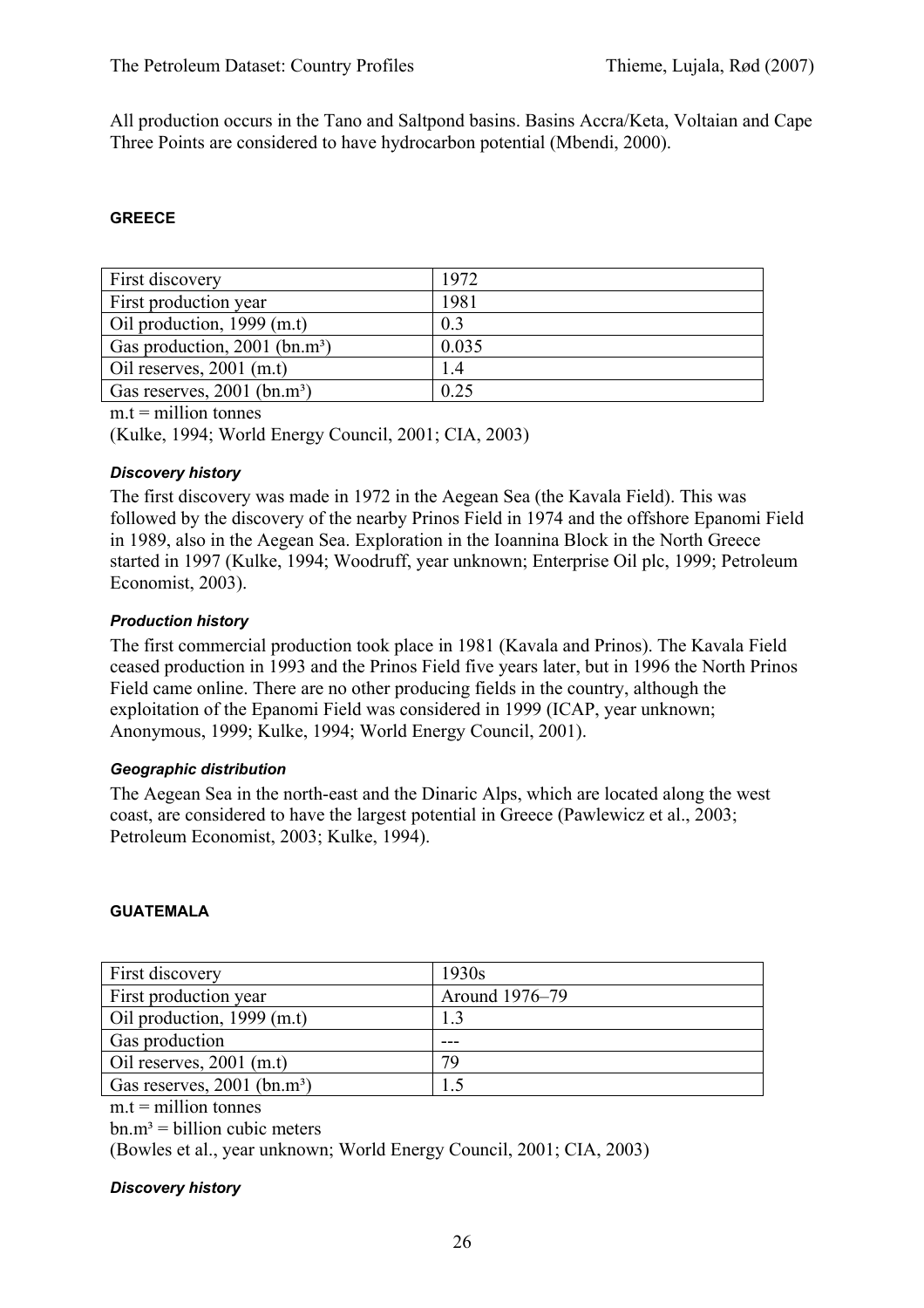In Guatemala the first oil was found in the 1930s but there is no information about the location. Modern exploration started in 1970 resulting in discovery of the Tortugas Field in the same year and the West Chinaja Field in 1977 in the central Guatemala. Several fields were found in the beginning of the 1980s in the same region. In the north the Xan and Chocop fields were discovered in 1985 (Bowles et al., year unknown; World Energy Council, 2001; Anonymous, 2001; Petroleum Economist, 2003).

# *Production history*

The first commercial production in Guatemala took place around 1976–79 but there is no information about the location. The Xan Field came on stream in 1985 and several fields in the north and central Guatemala are under production (World Energy Council, 2001; Bowles et al., year unknown; Petroleum Economist, 2003; Anonymous, 2001).

#### *Geographic distribution*

The most important area for oil and gas occurrences is the Sierra Madre de Chiapas-Peten Foldbelt, which extends from the north to the south (Klett et al., 1997; Petroleum Economist Ltd, 2003).

#### **GUYANA**

#### *Discovery history*

Exploration in the whole Guyana Basin started in 1938 and in Guyana onshore wells were drilled in 1967, but without any significant result. The offshore search for oil and gas in the Guyana Basin was intensified between 1974 and 1978 and several oil and gas shows were found. In the Takutu Basin drilling started in 1981 and in 1982 the Karanambo well was found, but its reserves were uneconomic. Future exploration of the Takutu Basin was planned in 1998 (Kulke, 1995; DRAFT, 1996; Gurmendi, 1999).

# *Production history*

Until 2001 no oil or gas production has been reported from Guyana (CIA, 2003).

# *Geographic distribution*

The area with most potential for oil and gas occurrences is the Takutu Basin in the middlewestern part of Guyana (Schenk et al., 1999; DRAFT, 1996).

#### **HUNGARY**

| First discovery                           | 1937 |
|-------------------------------------------|------|
| First production year                     | 1937 |
| Oil production, 1999 (m.t)                | 1.8  |
| Gas production, 2001 (bn.m <sup>3</sup> ) | 3.2  |
| Oil reserves, $2001$ (m.t)                |      |
| Gas reserves, 2001 (bn.m <sup>3</sup> )   | 50   |

 $m.t = *m*$ illion tonnes

 $bm.m^3 = \text{billion cubic meters}$ 

(Kulke, 1994; Hungarian Geological Survey, 2002; World Energy Council, 2001; CIA, 2003)

#### *Discovery history*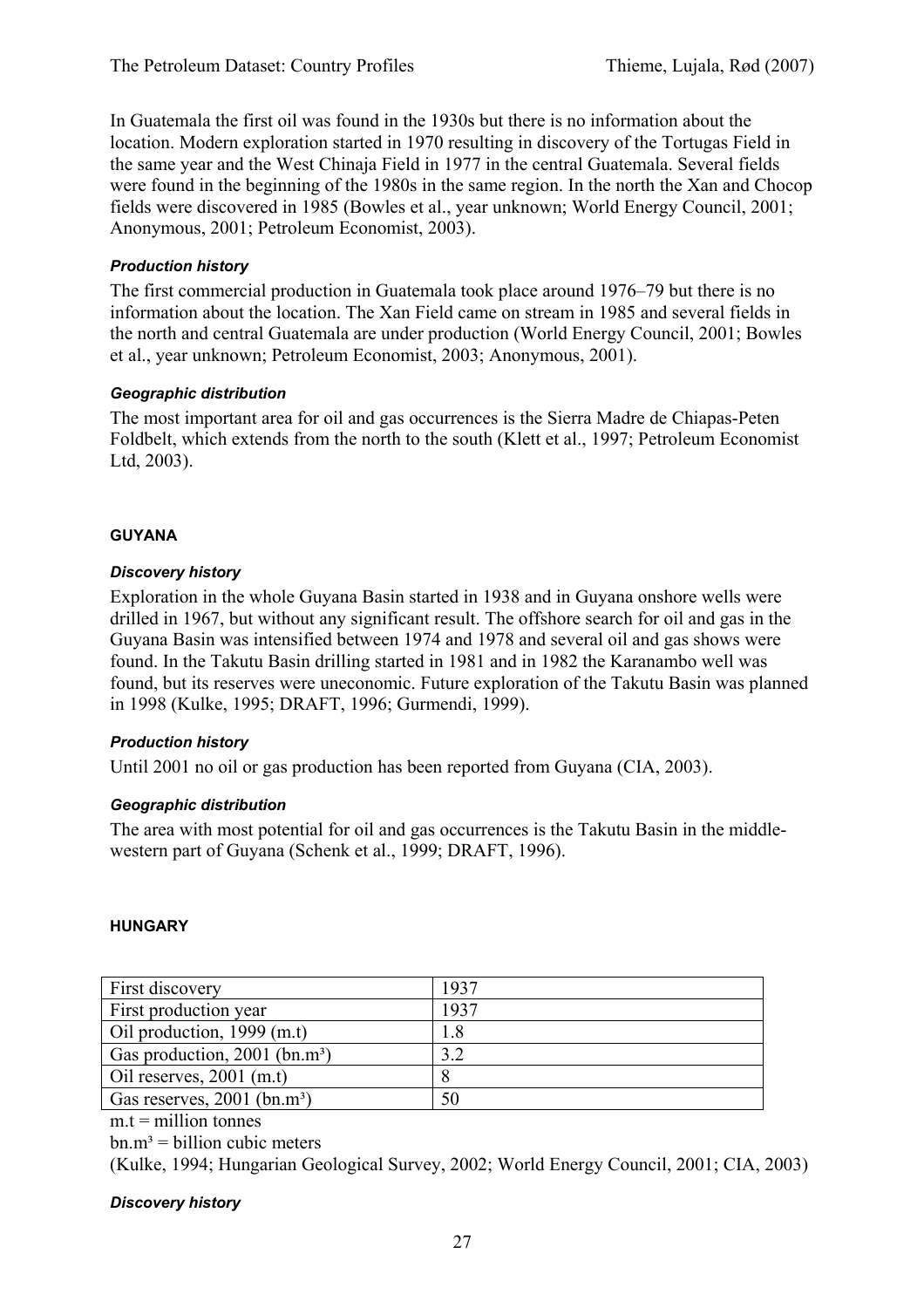Exploration in Hungary started in the mid-1920s. The first oil field was found in 1937 at Budafa in the western part of the country. It was followed by discovery of several fields in the same area. In 1954/56 the Demjen Field was discovered in the eastern Hungary. The giant Aglyoe Field in the south-east was found in 1965 and until the end of the 1990s a large number of discoveries were made all over the country (Kulke, 1994; MOL Plc., year unknown; Anonymous, 2001; Petroleum Economist, 2003).

# *Production history*

In Hungary the first formal production is reported from 1937 (the Budafa Field). The Szolnok Field commenced production in 1955 as the first field in the central and eastern part of the country. Oil production has steadily decreased since 1990. The Aglyoe Field alone represents 52% of the national output (Hungarian Geological Survey, 2002; MOL Plc., year unknown; Petroleum Economist, 2003; Kulke, 1994; World Energy Council, 2001aj).

#### *Geographic distribution*

The most important areas for oil and gas potential in Hungary are the western and southeastern parts of the Pannion Basin, which covers most of the country (Pawlewicz et al., 2003; Petroleum Economist Ltd, 2003; Kulke, 1994).

#### **INDIA**

| First discovery                           | 1889 |
|-------------------------------------------|------|
| First production year                     | 1890 |
| Oil production, 1999 (m.t)                | 36.7 |
| Gas production, 1999 (bn.m <sup>3</sup> ) | 19.5 |
| Oil reserves, $2001$ (m.t)                | 645  |
| Gas reserves, $2001$ (bn.m <sup>3</sup> ) | 647  |

 $m.t = *m*$ illion tonnes

 $bm{m}^3$  = billion cubic meters

(Kulke, 1994; GSPC, year unknown; World Energy Council, 2001)

# *Discovery history*

Exploration in India started in 1866, which succeeded in 1889 when the Digboi oil field was found in the Assam Basin. After independence in 1947 the search for oil and gas was intensified. In 1960 the first commercial discovery in the Bombay Basin was made, followed by the Bombay High Field in 1974, which was the first offshore discovery. In the Cauvery and Krishna-Godavari basins offshore discoveries were made in the 1980s and 90s (Kulke, 1994; HDCF Securities, 2000).

# *Production history*

The first formal production in India took place in 1890 (the Digboi Field). In the Bombay Basin production started in 1962 and after that several fields in different basins followed. The Bombay High Field came on stream in 1976 and in 1999 it accounted for 36% of total production in India. By 2005 the production of gas is expected to increase to 44 bn.m<sup>3</sup> (GSPC, year unknown; NOS, year unknown; World Oil, 1998; World Energy Council, 2001; Kulke, 1994).

#### *Geographic distribution*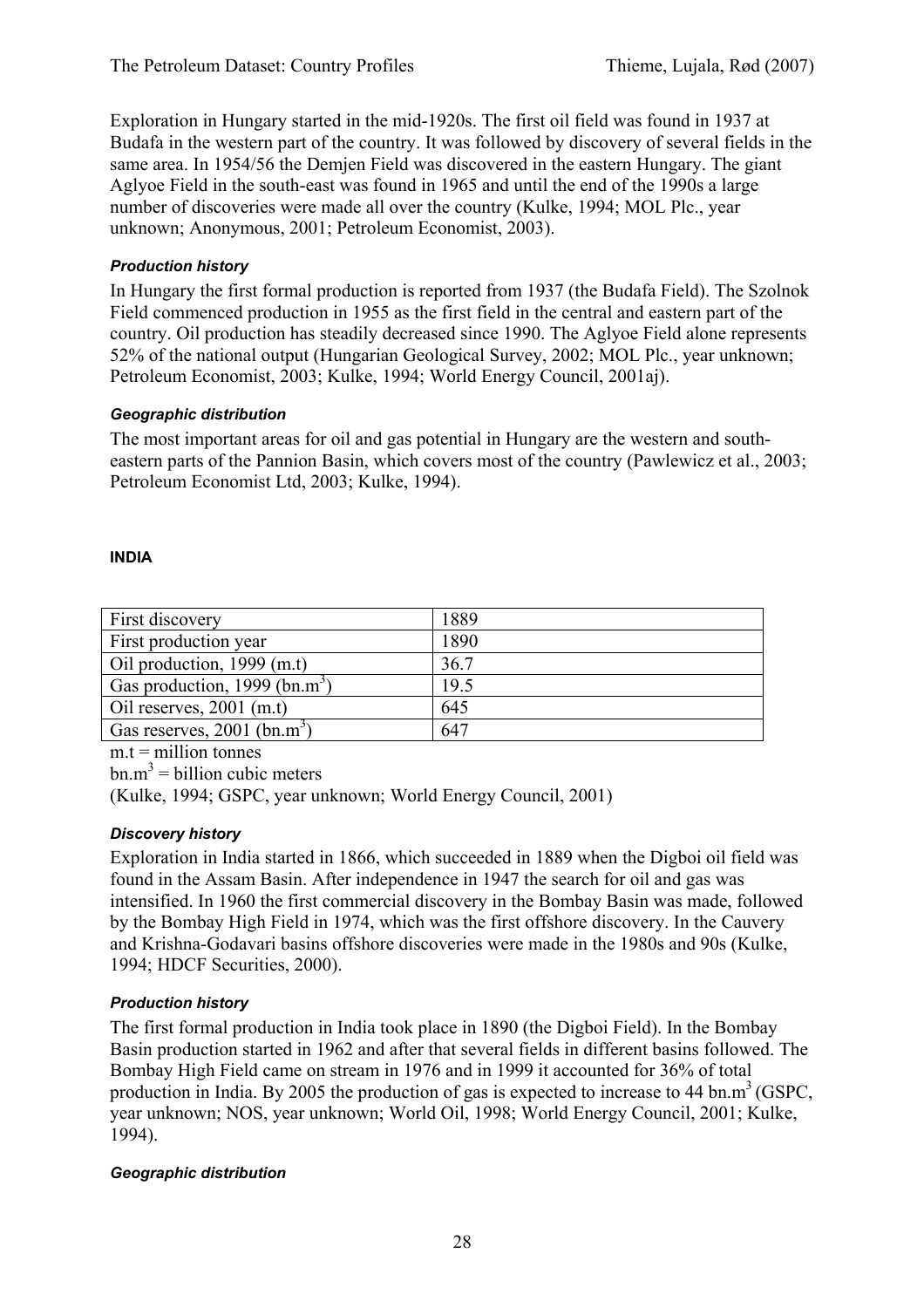The most important regions in India for oil and gas occurrences are the onshore Assam Basin in the north-east, the Bombay Basin (both onshore and offshore) in the west and the basins Krishna-Godavari and Cauvery in the eastern India (Wandrey et al., 1999; Petroleum Economist, 2003; Kulke, 1994).

#### **INDONESIA**

| First discovery                           | 1885  |
|-------------------------------------------|-------|
| First production year                     | 1885  |
| Oil production, 1999 (m.t)                | 67.4  |
| Gas production, 1999 (bn.m <sup>3</sup> ) | 66.4  |
| Oil reserves, $2001$ (m.t)                | 707   |
| Gas reserves, $2001$ (bn.m <sup>3</sup> ) | 2.212 |
|                                           |       |

 $m.t = million tonnes$  $bm{m}^3$  = billion cubic meters (Kulke, 1994; World Energy Council, 2001)

#### *Discovery history*

In Indonesia exploration started in 1871 and the first commercial oil field was found in the North Sumatra Basin in 1885. Oil was discovered on Java in 1888, Kalimantan in 1898 and in the South Sumatra Basin in 1904 (CCOP, 2002d; Kulke, 1994; World Energy Council, 2001).

#### *Production history*

The first commercial oil production in Indonesia took place in 1885. In the East Java Basin the development of fields has been reported since 1888. Oil production increased substantially after 1960 and peaked in 1980. Gas production started in 1967 and it has increased strongly since 1975; Indonesia is one of the world's most important gas exporters (Kulke, 1994).

#### *Geographic distribution*

Majority of oil and gas are found in the basins on Sumatra, Java and Kalimantan. There are also some finds on Sulawesi and Irian Jaya Main production areas are located in the central Sumatra, northwest Java and east Kalimantan (Kulke, 1994; Steinshouer et al., 1999; World Energy Council, 2001; Petroleum Economist, 2003).

#### **IRAN**

| First discovery                           | 1908    |
|-------------------------------------------|---------|
| First production year                     | 1911/12 |
| Oil production, 1999 (m.t)                | 175.2   |
| Gas production, 1999 (bn.m <sup>3</sup> ) | 53.0    |
| Oil reserves, $2001$ (m.t)                | 12 667  |
| Gas reserves, $2001$ (bn.m <sup>3</sup> ) | 24 308  |

 $m.t =$  million tonnes

 $bm{m}^3$  = billion cubic meters

(Kulke, 1994; ROOZBEHAN CO., year unknown; World Energy Council, 2001)

#### *Discovery history*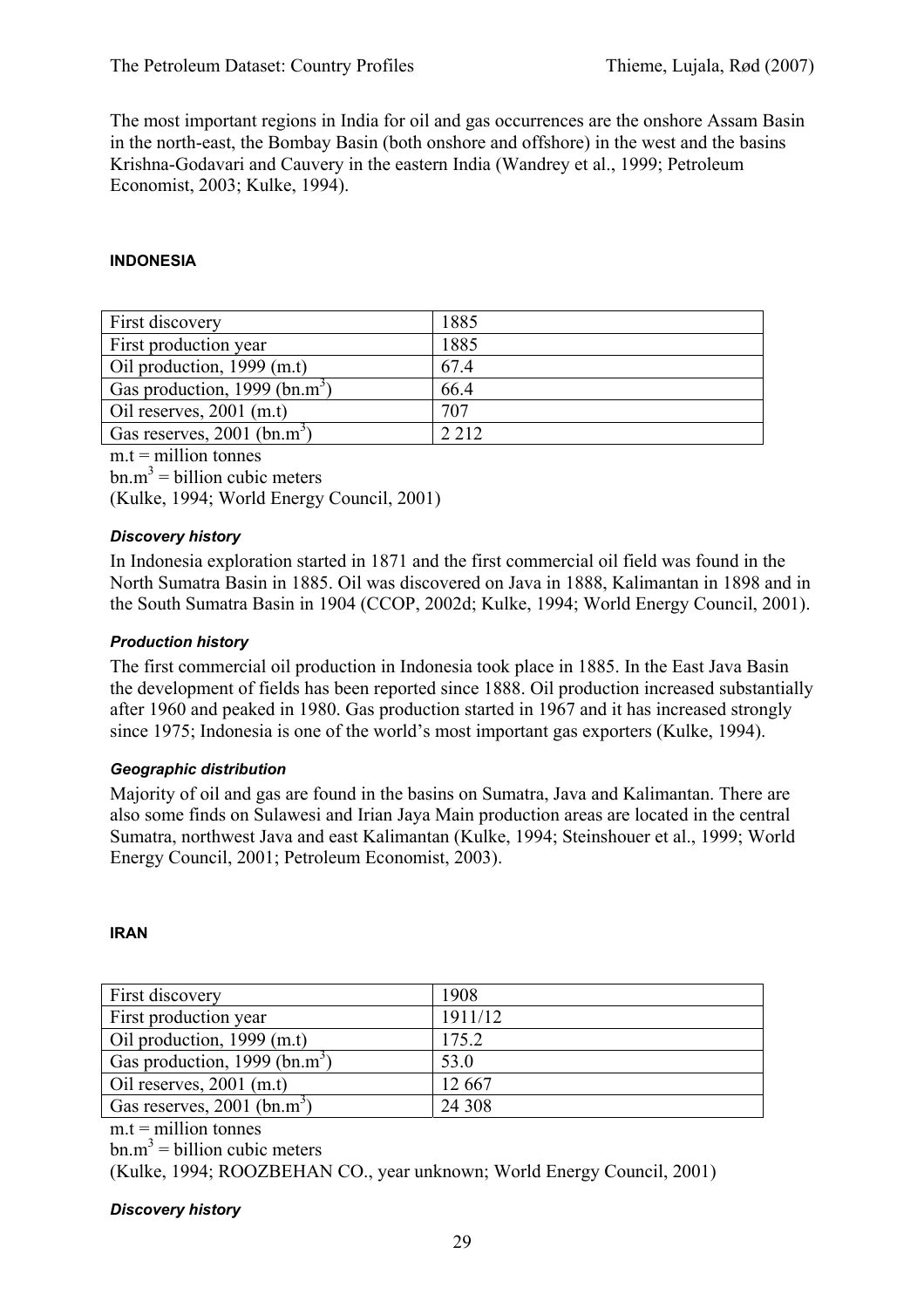Oil and gas escapes on the surface had been known for centuries in Iran, but the first modern discovery was made in 1908 when the Masjed Soleyman Field was found in the Zagros Fold Belt. Through the years several oil and gas fields have been discovered in the region. In the 1960s exploration also succeeded in the south-western Iran and the first offshore discoveries in the Gulf of Persia were made (Kulke, 1994).

# *Production history*

The first commercial oil production in Iran is reported from the Masjed Soleyman Field in 1911/12 and the first oil was exported from Abadan in 1912. Gas production started in 1955. Iran is one of the most important hydrocarbon producers in the world and its reserves are huge (ROOZBEHAN CO., year unknown; World Energy Council, 2001).

# *Geographic distribution*

The most important offshore region for oil and gas occurrences is the Mesopotamian Foredeep Basin and for onshore reserves the most important region is the Zagros Fold Belt. Both areas are located along the Gulf of Persia in the west Iran (Pollastro et al., 1999b; Kulke, 1994; Petroleum Economist, 2003)

# **IRAQ**

| First discovery                           | 1901    |
|-------------------------------------------|---------|
| First production year                     | 1934    |
| Oil production, 1999 (m.t)                | 125.8   |
| Gas production, 1999 (bn.m <sup>3</sup> ) | 3.2     |
| Oil reserves, $2001$ (m.t)                | 15 14 1 |
| Gas reserves, $2001$ (bn.m <sup>3</sup> ) | 3 1 1 0 |

 $m.t =$  million tonnes

 $bm{m}^3$  = billion cubic meters

(EIA, 2003; Vallette et al., 2003; World Energy Council, 2001)

# *Discovery history*

Due to known oil escapes on the surface since ancient times, exploration focused on Iraq already in the 19<sup>th</sup> century. Oil development started in 1901 when the Chia Surkh Field was found in the Zagros Fold Belt, followed by the Naft Khaneh Field in 1909 and the giant Kirkuk Field in 1927 in the same region. In 1949 the first oil fields in the Mesopotamian Foredeep Basin (Nahr Umr and Zubair) near Basrah were discovered. Since 1968 exploration has resulted in several discoveries (Kulke, 1994; EIA, 2003; Anonymous, 2001; Graham, 2002).

# *Production history*

The first commercial production in Iraq took place in 1934 (the Kirkuk Field).Gas production commenced in 1955. During and after the Gulf War in 1990/91 oil production was interrupted and first in 1999 Iraq reached the pre-war production level (Vallette et al., 2003; World Energy Council, 2001).

# *Geographic distribution*

The most important areas in Iraq for oil and gas occurrences are the Zagros Fold Belt and the Mesopotamian Foredeep Basin. Both are located in the eastern Iraq and together the basins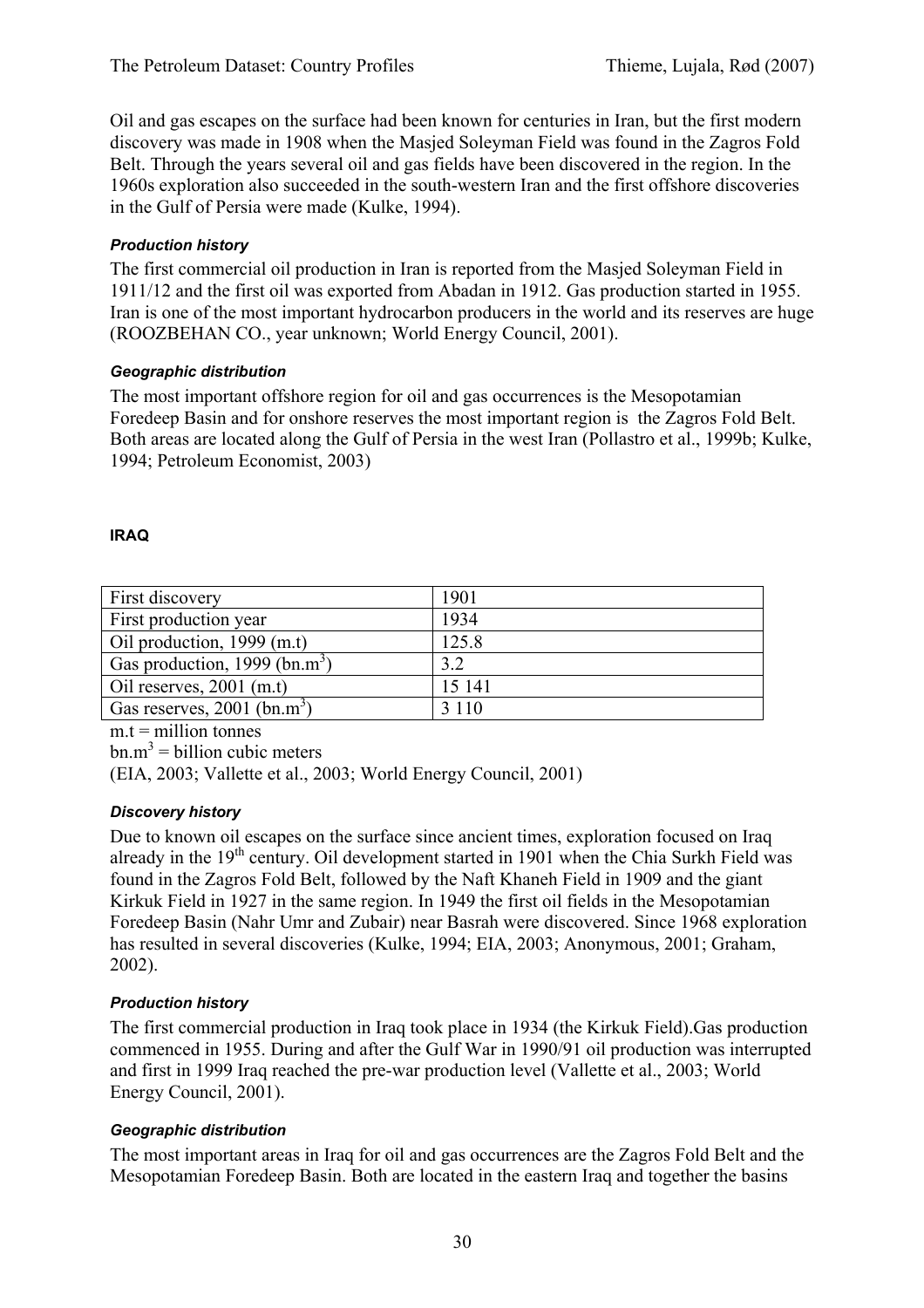extend from the north to the south (Pollastro et al., 1999a; Petroleum Economist, 2003; Kulke, 1994).

#### **IRELAND**

| <b>First discovery</b>                      | 1971 |
|---------------------------------------------|------|
| <b>First production year</b>                | 1978 |
| Oil production                              |      |
| Gas production, $2001$ (bn.m <sup>3</sup> ) | 0.8  |
| Oil reserves                                |      |
| Gas reserves, $2001$ (bn.m <sup>3</sup> )   |      |

 $bn.m<sup>3</sup> = billion cubic meters$ 

(Kulke, 1994; IOOA, 2003; CIA, 2003)

#### *Discovery history*

The search for oil and gas in Ireland began in the 1950s and in 1971 the offshore Kinsale Head field was found south of Cork. The offshore field Corrib north of Ireland was discovered in 1996 and the Connemara offshore field (north-west of Ireland) a year later (Kulke, 1994; Marathon Oil Corporation, 1999; Alexander´s Gas & Oil Connections, 1997).

#### *Production history*

In Ireland gas production started in 1978 (the Kinsale Head Field). The Corrib Field is planned to come on stream in 2005 (IOOA, 2003; Alexander´s Gas & Oil Connections, 1999; Statoil, 2003).

#### *Geographic distribution*

The most important areas for oil and gas potential in Ireland are the offshore regions north and south of the island (Pawlewicz et al., 2003; Petroleum Economist, 2003; Kulke, 1994).

#### **ISRAEL**

| First discovery                           | 1955  |
|-------------------------------------------|-------|
| First production year                     | 1956  |
| Oil production, 1999 (m.t)                | 0.004 |
| Gas production                            |       |
| Oil reserves, $2001$ (m.t)                | 0.5   |
| Gas reserves, $2003$ (bn.m <sup>3</sup> ) | 0.1   |

 $m.t =$  million tonnes

 $bm{m}^3$  = billion cubic meters

(Kulke, 1994; Anonymous, 2001; World Energy Council, 2001; EIA, 2003)

#### *Discovery history*

Exploration in Israel started in 1947 and the first discovery was made in 1955 (the Heletz-Brur Field), followed by the Zohar Field in 1959. Offshore exploration resulted in several discoveries in the Levantine Basin in the late 1990s (Kulke, 1994; Anonymous, 2001; Arnold, 1999; Oil & Gas Journal, year unknown).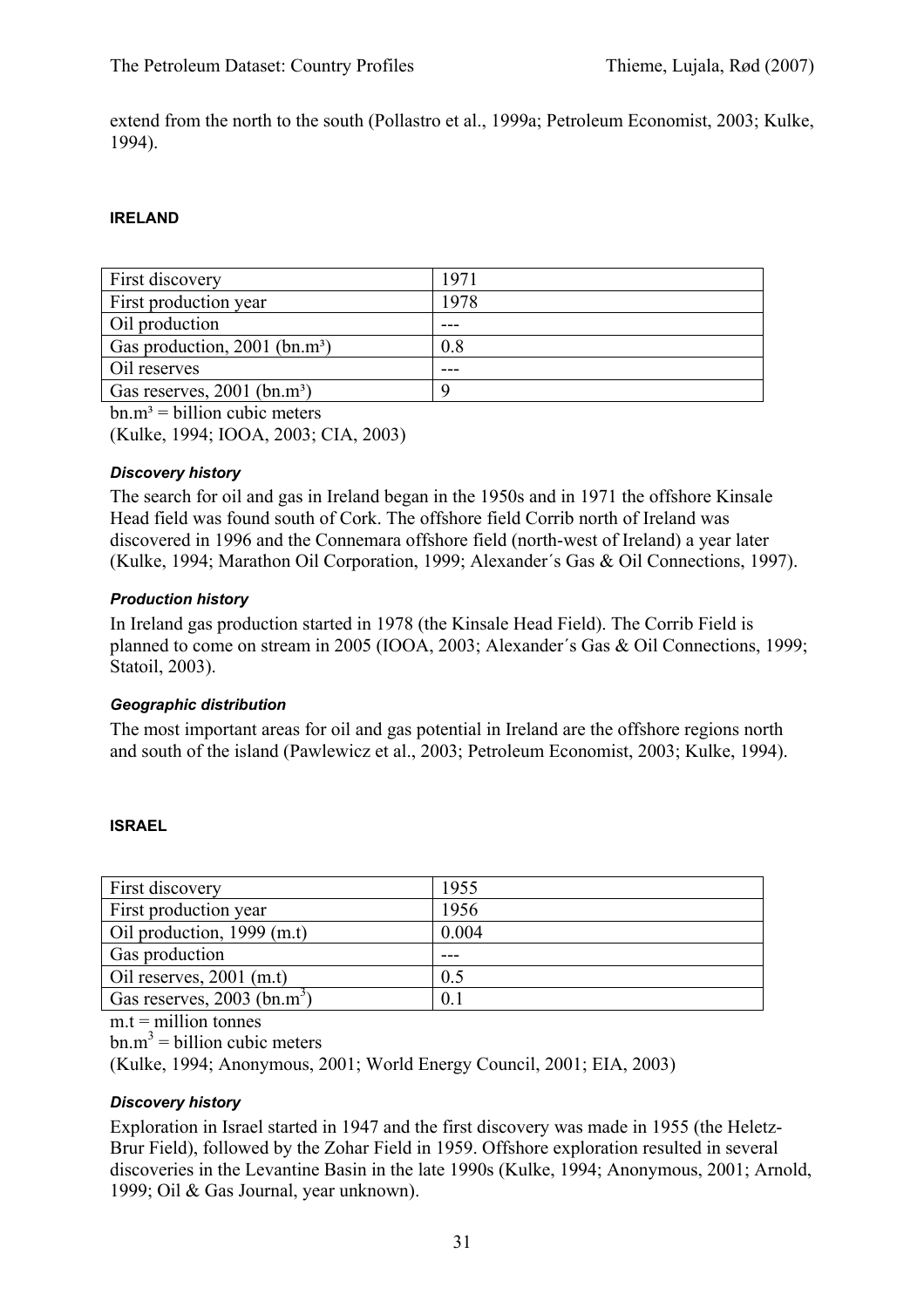# *Production history*

The first commercial production in Israel is reported for 1956 (the Heletz-Brur Field; there is no spatial information about the first formal production, but Heletz-Brur was the only discovery in 1956). The offshore fields were not producing by 2002 but development of the fields is planned (World Energy Council, 2001; Anonymous, 2001; BG Group PLC, 2002).

#### *Geographic distribution*

Israel's oil and gas fields are located in the central part of the country. Offshore resources occur in the Mediterranean Sea, near Gaza, in the south-east Israel (Pollastro et al., 1999a; Petroleum Economist, 2003; Oil & Gas Journal, year unknown).

#### **ITALY**

| First discovery                             | 1480 |
|---------------------------------------------|------|
| First production year                       | 1861 |
| Oil production, 1999 (m.t)                  | 5.0  |
| Gas production, $2001$ (bn.m <sup>3</sup> ) | 15.4 |
| Oil reserves, $2001$ (m.t)                  | 61   |
| Gas reserves, 2001 (bn.m <sup>3</sup> )     | 209  |
|                                             |      |

 $m.t =$  million tonnes

 $bn.m<sup>3</sup> = billion cubic meters$ 

(Kulke, 1994; World Energy Council, 2001; CIA, 2003)

# *Discovery history*

Oil seeps at Mount Cibio near Modena have been known for centuries but the first modern discovery was made in 1902 when oil was found in Val d´Agri area in southern part of the country. In 1944 the Caviaga Field was discovered in the Po Basin in North Italy and in 1954 the Ragusa Field was found on Sicily. Offshore exploration succeeded in 1958 (the Gela Field near Sicily). This was followed by discoveries in the Po Basin (the Porto Garibaldi Field) in 1968 and in the Adriatic Sea (the Rospo Mare Field) in 1975 (Kulke, 1994; Colajacomo, year unknown; Pawlewicz et al., 2003; Anonymous, 2001; Petroleum Economist, 2003; Lindquist, 1999a).

#### *Production history*

The first formal production took place in 1861 but there is no information about the location. The Cornegliano Field in the Po Basin came on stream in 1952 and the first offshore field, the Gela Field, commenced production in 1961 (World Energy Council, 2001; Boll. Uff. Degli Idrocarburi E Della Geotermia, 2002; Tali et al., 2002; Shirley, 2000; Michelotti, 2004; European Investment Bank, 2002).

#### *Geographic distribution*

The most important onshore areas for oil and gas occurrences in Italy are the Po Basin in the north, and the Val d´Agri area and Sicily in the south. The offshore basins in the Adriatic Sea and around Sicily have a great potential (Pawlewicz et al., 2003; Kulke, 1994; Petroleum Economist, 2003).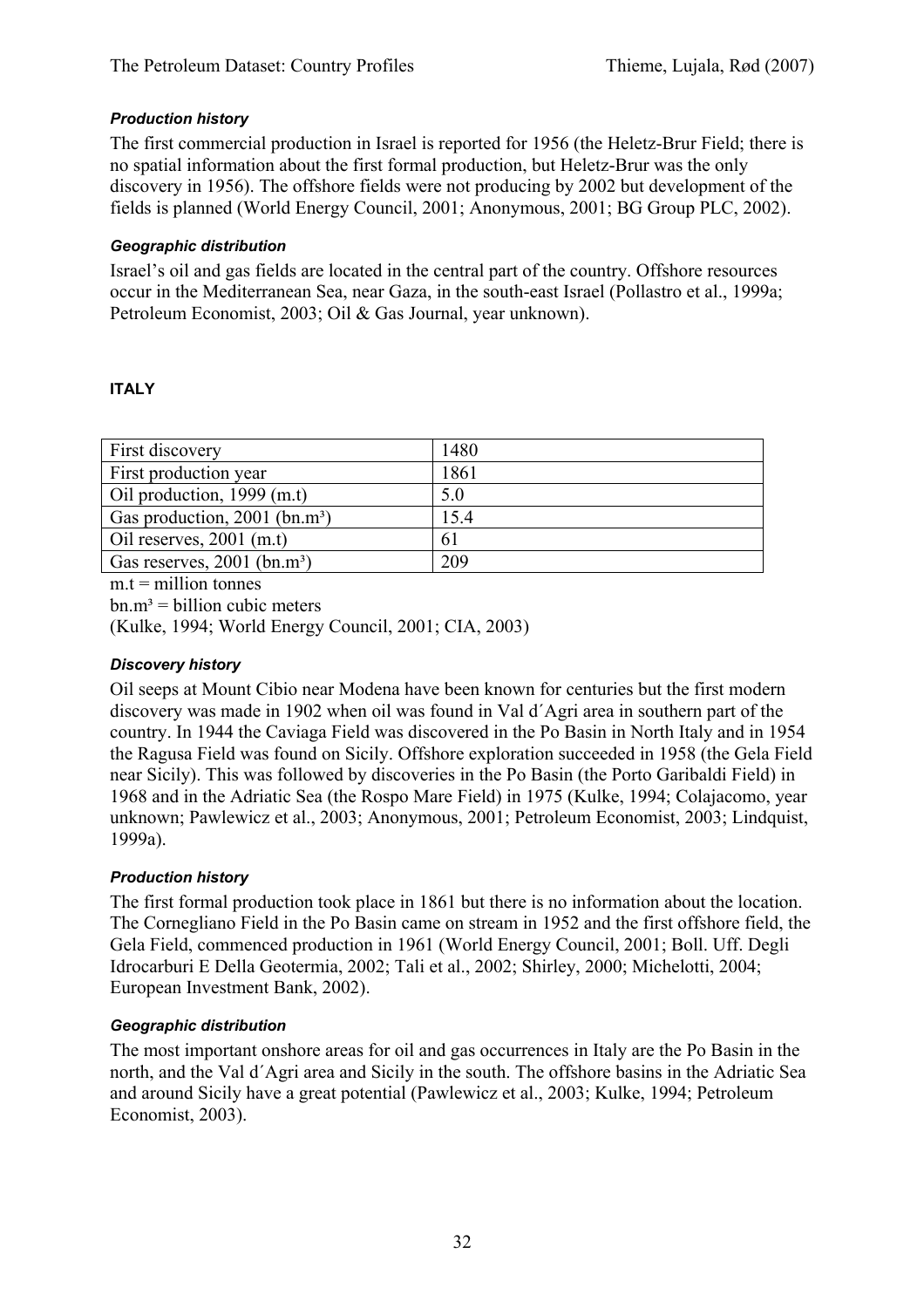# **JAPAN**

| <b>First discovery</b>                    | 1883    |
|-------------------------------------------|---------|
| <b>First production year</b>              | 1887    |
| Oil production, $1999$ (m.t)              | 0.6     |
| <b>Gas production</b>                     | minimal |
| Oil reserves, $2001$ (m.t)                |         |
| Gas reserves, $2003$ (bn.m <sup>3</sup> ) | 40      |

 $m.t = *m*$ illion tonnes

 $bm{m}^3$  = billion cubic meters

(Kulke, 1994; World Energy Council, 2001; EIA, 2003)

#### *Discovery history*

In Japan the first oil field was discovered in 1883 in the Niigata Basin, followed by several other discoveries in the basin as well as in the Akita Basin. During the period 1956 – 1972 26 oil and gas fields were discovered on Hokkaido and Honshu islands and by 1976 nine offshore fields had been discovered. Since then only small discoveries have been made (Kulke, 1994).

#### *Production history*

The first formal production took place in 1887 (the Ishikari Field). After 1978 only small discoveries have been developed (Kulke, 1994).

#### *Geographic distribution*

The majority of Japan's oil and gas are found in the basins Niigata and Akita in the westcentral Honshu and south Hokkaido, respectively. The southern Japan also has some potential (Kyushu island) (Kulke, 1994; Steinshouer et al., 1999).

#### **JORDAN**

| First discovery                           | 1984    |
|-------------------------------------------|---------|
| First production year                     | 1984/85 |
| Oil production, 1999 (m.t)                | 0.002   |
| Gas production, 2003 (bn.m <sup>3</sup> ) | 0.3     |
| Oil reserves, $2001$ (m.t)                | 0.12    |
| Gas reserves, $2003$ (bn.m <sup>3</sup> ) |         |

 $m.t = *m*$ illion tonnes

 $bm{m}^3$  = billion cubic meters

(Natural Resources Authority, 2001; World Energy Council, 2001; EIA, 2003)

# *Discovery history*

Exploration in Jordan have taken place in intermittent intervals since 1938 and the first significant discovery was made in 1984 (the Hamzah oil field) at Azraq. Another important discovery is reported from 1987 when the Risha gas field was found (World Energy Council, 2001; Natural Resources Authority, 2001).

#### *Production history*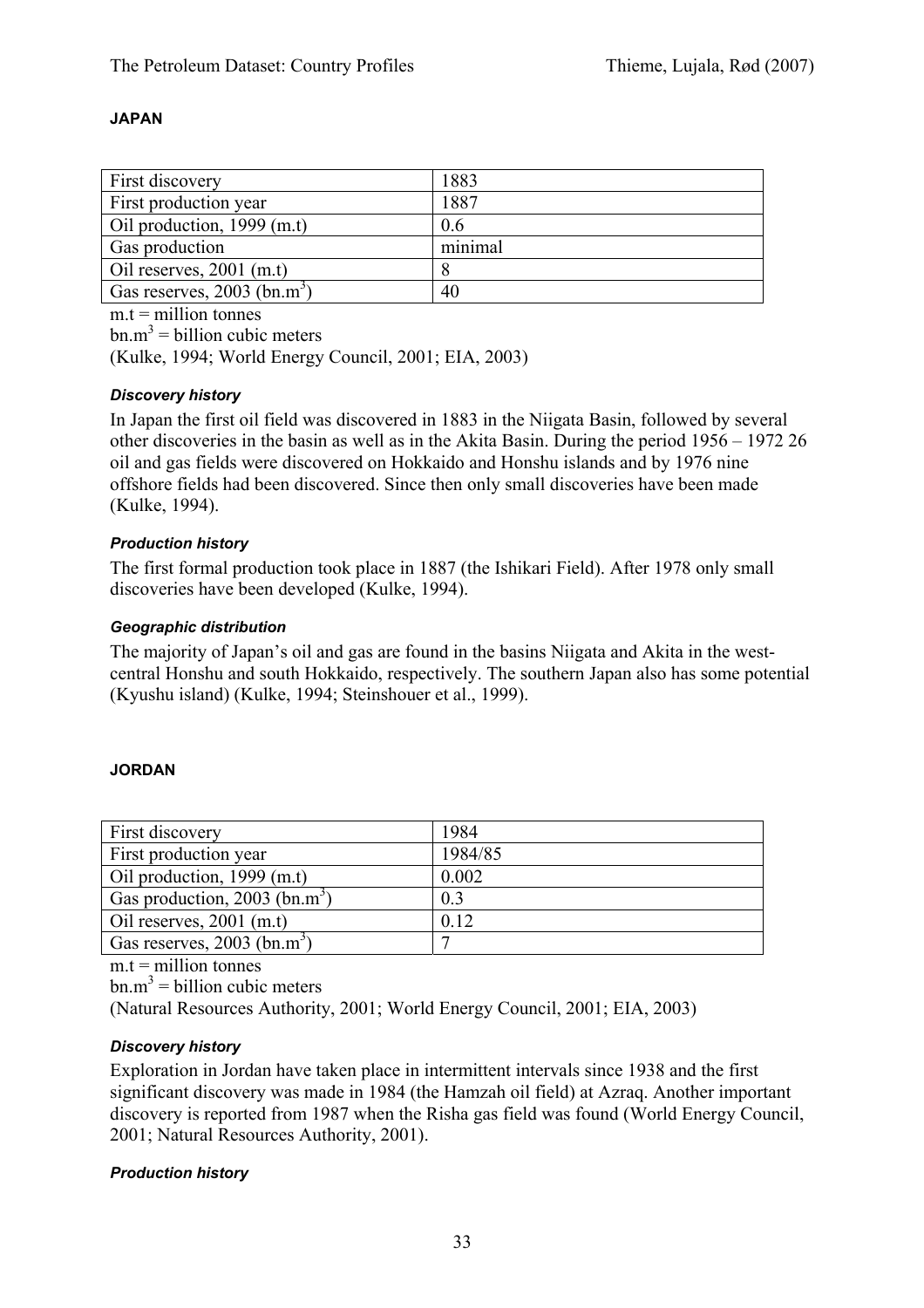In Jordan oil production commenced in 1984 when the Hamzah Field started with a smallscale production; the first commercial production is reported from 1985. The Risha Field came on stream in 1989 and represents the only gas production in the country (World Energy Council, 2001; Natural resources Authority, 2001).

# *Geographic distribution*

Oil and gas are found in Azraq and in the Wadi-Surhan Basin, both in the eastern Jordan (Pollastro et al., 1999a; Natural Resources Authority, 2001; Kulke, 1994).

#### **KAZAKHSTAN**

| First discovery                           | At least by 1911 |
|-------------------------------------------|------------------|
| First production year                     | 1911             |
| Oil production, 1999 (m.t)                | 30.1             |
| Gas production, 1999 (bn.m <sup>3</sup> ) | 9.8              |
| Oil reserves, $2001$ (m.t)                | 742              |
| Gas reserves, $2001$ (bn.m <sup>3</sup> ) | l 841            |

 $m.t = *m*$ illion tonnes

 $bm{m}^3$  = billion cubic meters (World Energy Council, 2001)

#### *Discovery history*

We were not able to find exact information about when exploration in Kazakhstan started or when the first discoveries were made. For the Middle Caspian Basin exploration is reported from the beginning of the 1960s and the Uzen Field was found there in 1961.This was followed by the discoveries of giant fields Karachaganak and Tengiz in 1979, both in the North Caspian Basin. Intensive exploration is ongoing, especially for offshore fields in the Caspian Sea (Ulmishek, 2001b; BG Group, 2003; Anonymous, 2001; Petroleum Economist, 2003; Eni, 2003c).

# *Production history*

The first formal oil production in Kazakhstan is reported for 1911 but there is no spatial information about the location. In the late 1960s several fields came on stream and in 1984 the Karachaganak Field started operating. Upstart of the giant Kashagan offshore field is planned to 2005 (World Energy Council, 2001; Ulmishek, 2001e; BG Group, 2003; EIA, 2003).

# *Geographic distribution*

The most important region for oil and gas occurrences is the west Kazakhstan including the basins North Caspian, Middle Caspian and North Ustyurt (World Energy Council, 2001; Persits et al., 1998).

#### **KUWAIT**

| First discovery            | 1938 |
|----------------------------|------|
| First production year      | 1946 |
| Oil production, 1999 (m.t) | 99.1 |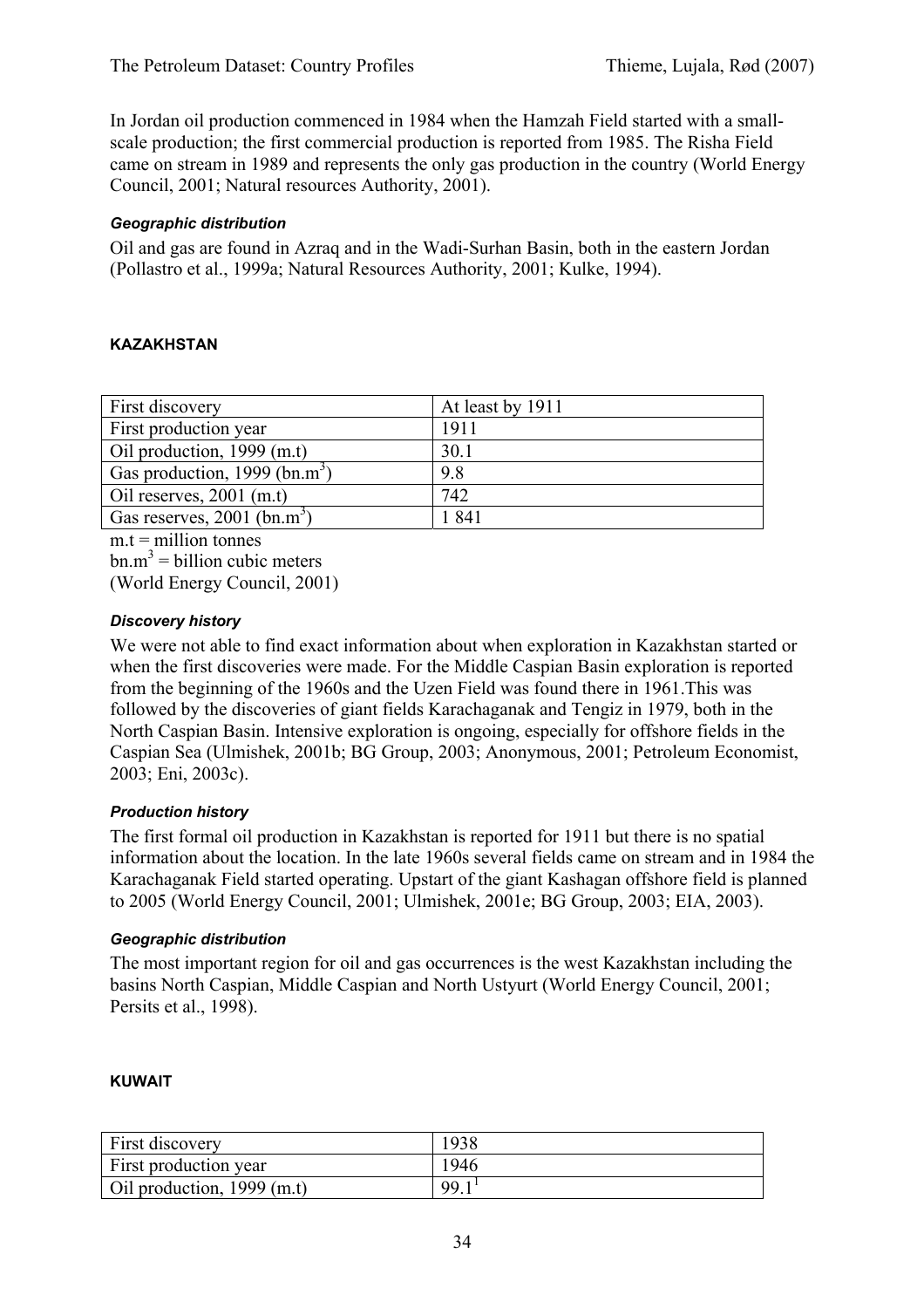| Gas production, 1999 (bn.m <sup>3</sup> ) |           |
|-------------------------------------------|-----------|
| Oil reserves, $2001$ (m.t)                | $13310^1$ |
| Gas reserves, $2001$ (bn.m <sup>3</sup> ) | $480^{1}$ |

# $m.t =$  million tonnes

 $bm{m}^3$  = billion cubic meters

 $1$  including the share in the Neutral Zone between Kuwait and Saudi Arabia (Kulke, 1994; Embassy of the State of Kuwait, 2000; World Energy Council, 2001)

#### *Discovery history*

The first discovery in Kuwait was made in 1938 when the giant Burgan Field in the Mesopotamian Foredeep Basin was found. In the 1950s several onshore fields were discovered. The discovery of the first offshore field in the Neutral Zone between Kuwait and Saudi Arabia is reported for 1960 (Kulke, 1994; Anonymous, 2001; AOC, year unknown).

#### *Production history*

In Kuwait the commercial production of oil started in 1946. Gas production started in 1960. The Gulf War in 1990/91 interrupted the production but normal level was reached in 1993 (Embassy of the State of Kuwait, 2000; World Energy Council, 2001).

#### *Geographic distribution*

Oil and gas are found practically in every part of the country, also offshore (Pollastro et al., 1999a; Petroleum Economist, 2003).

| <b>First discovery</b>                    | 1901 |
|-------------------------------------------|------|
| First production year                     | 1969 |
| $\vert$ Oil production, 1999 (m.t)        | 0.07 |
| Gas production, 2000 (bn.m <sup>3</sup> ) | 0.03 |
| Oil reserves, $2001$ (m.t)                | 5.5  |
| Gas reserves, 2001 (bn.m <sup>3</sup> )   | 4.9  |

#### **KYRGYZSTAN**

 $m.t =$  million tonnes

 $bm{m}^3$  = billion cubic meters

(Anonymous, 2001; World Energy Council, 2001; INOGATE, 2003a)

# *Discovery history*

We were not able to find comprehensive information about exploration or discovery history for Kyrgyzstan. In the Fergana Basin, which is shared between Kyrgyzstan, Uzbekistan and Tajikistan, first drilling is reported for 1880. The Maylisay Field in the Kyrgyzstan side was discovered in 1901. Since 1947 several fields have been discovered (Kulke, 1994; Anonymous, 2001).

#### *Production history*

The first formal production in Kyrgyzstan took place in 1969 when the Buhara gas well came on stream. Many fields are currently under development (INOGATE, 2003a).

# *Geographic distribution*

Oil and gas are found in the Fergana Basin in the south-western part of the country (Persits et al., 1998).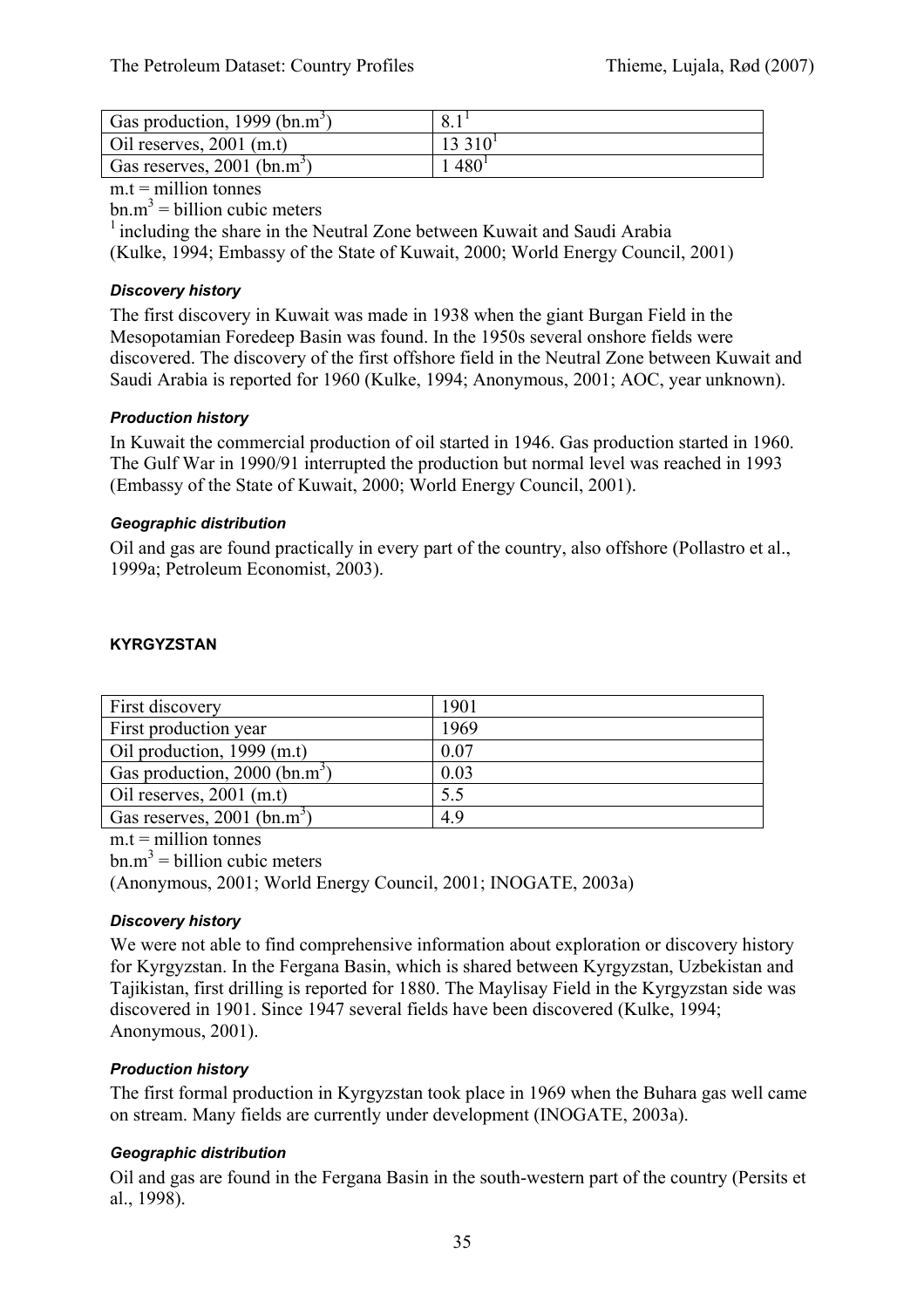# **LATVIA**

Latvia's only oil field was discovered between 1960 and 1970 (discovery year assumed to be 1965 in the dataset) in the west near Liepaja. No commercial production has occurred in the country (Vdovykin, 2002; INOGATE, 2003e; Petroleum Economist, 2003).

# **LIBYA**

| First oil discovered                      | 1956    |
|-------------------------------------------|---------|
| First production year                     | 1961    |
| Oil production, 1991 (m.t)                | 67.0    |
| Gas production, 1999 (bn.m <sup>3</sup> ) | 6.1     |
| Oil reserves, $1992$ (m.t)                | 3 8 9 2 |
| Gas reserves, $2001$ (bn.m <sup>3</sup> ) | 1 3 1 3 |
| .                                         |         |

 $m.t = *m*$ illion tonnes  $bm{m}^3$  = billion cubic meters (Kulke, 1995; 1Up Info, 2003; World Energy Council, 2001)

# *Discovery history*

The first discovery was made in the Fezzan Uplift in 1956. This was followed by the discovery of the Nasser Field in 1961. Several large discoveries have been made since then (1Up Info, 2003; Kulke, 1995).

#### *Production history*

The oil production started in 1961 (the Nasser Field). (EIA, 2003; Kulke, 1995).

#### *Geographic distribution*

Majority of oil and gas is found in the basins Sirte, Ghadames and Murzuk, and in the offshore areas in the Pelagian Sea (Persits et al, 1997; Kulke, 1995).

#### **LITHUANIA**

| First discovery            | $1960 - 1970$ |
|----------------------------|---------------|
| First production year      | 1990          |
| Oil production, 1999 (m.t) | 0.2           |
| Gas production             |               |
| Oil reserves, $2001$ (m.t) | $\mathbf{.6}$ |
| Gas reserves               | ---           |

 $m.t =$  million tonnes

(Vdovykin, 2002; World Energy Council, 2001)

#### *Discovery history*

In Lithuania several oil fields were discovered between 1960 and 1970 in the Kaliningrad region (discovery year assumed to be 1965 in the dataset) (Vdovykin, 2002).

#### *Production history*

Small-scale oil production in Lithuania started in 1990. (EIA, 2002).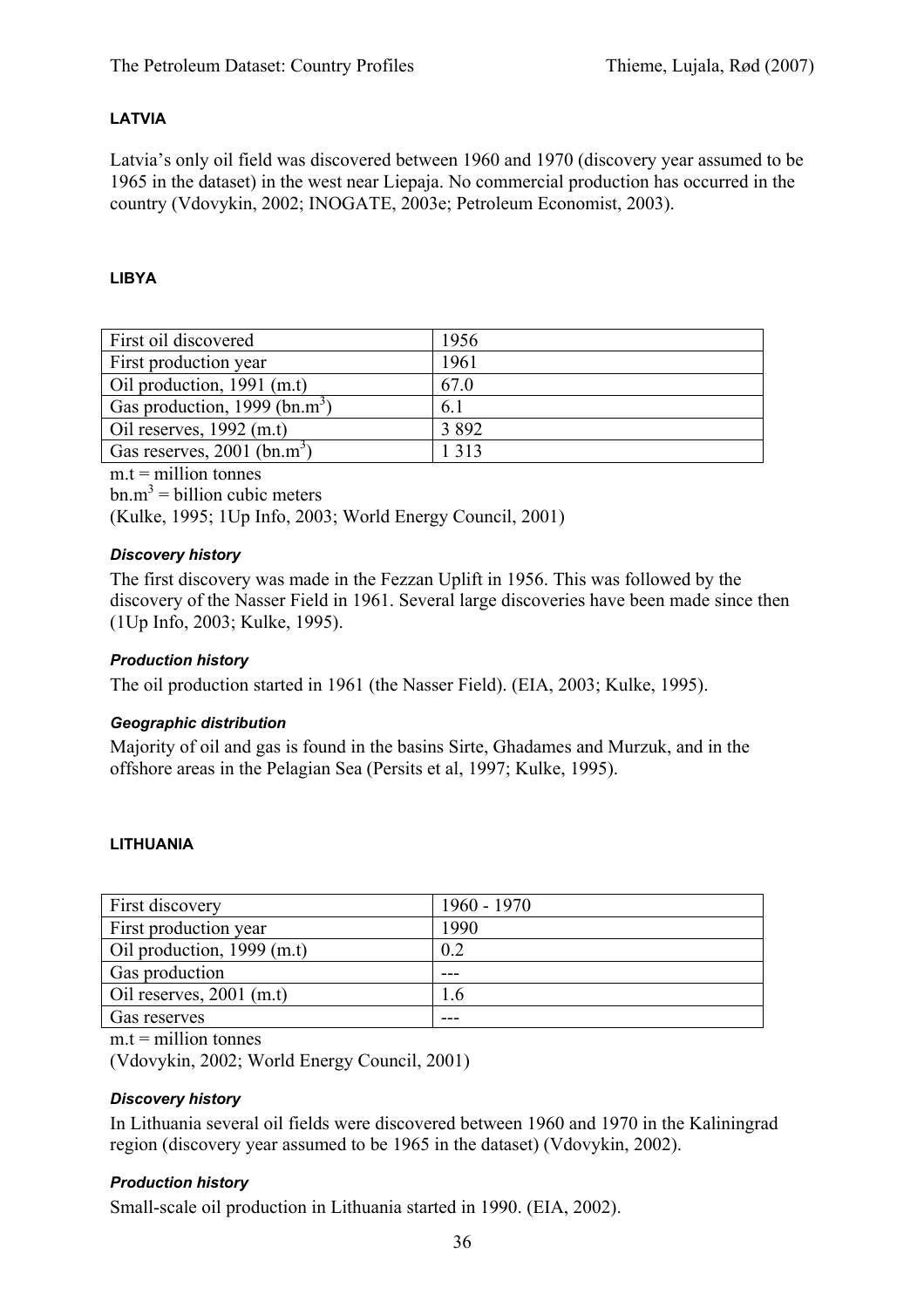#### *Geographic distribution*

Oil occurs both onshore and offshore in the Baltic Depression in the eastern part of the country (Petroleum Economist, 2003; Persits et al., 1998).

#### **MACEDONIA**

U.S. Geological Survey reports that Macedonia has one oilfield located in the central part of the country. No production. (Pawlewicz et al., 2003; Worldinformation.com\_1, year unknown).

#### **MADAGASCAR**

#### *Discovery history*

Exploration started in the beginning of the  $20<sup>th</sup>$  century and the first discoveries were made before 1939 (the Bemolanga and Tsimiroro gas fields). Exploration continued in the Majunga and Morondava basins and in 1955 gas shows were found at Sikily. By 1993 several gas shows had been found in the two basins (the Manambolo gas Field in 1987) (Mbendi, 2000).

#### *Production history*

By 2000 no production had occurred, but the development of the gas fields Bemolanga, Tsimiroro and Manambolo was planned (Mbendi, 2000).

#### *Geographic distribution*

In Madagascar oil and gas occur in the Morondava Basin in the south-west and in the Majunga Basin in the north-west (Persits et al., 1997; Mbendi, 2000; Jebco Seismic (UK) Limited, 2001).

#### **MALAYSIA**

| First discovery                           | 1910    |
|-------------------------------------------|---------|
| First production year                     | 1913    |
| Oil production, 1999 (m.t)                | 35.7    |
| Gas production, 1999 (bn.m <sup>3</sup> ) | 41.1    |
| Oil reserves, $2001$ (m.t)                | 513     |
| Gas reserves, $2001$ (bn.m <sup>3</sup> ) | 2 3 1 3 |

 $m.t =$  million tonnes

 $bm{m}^3$  = billion cubic meters

(Kulke, 1994; World Energy Council, 2001)

#### *Discovery history*

On Sarawak and Sabah oil seeps have been known for centuries and the first, and so far the only, commercial onshore discovery was made there in the Baram Delta (the Miri Field) in 1910. In 1954 offshore exploration started and the first discovery in the same region was made in 1963. First discovery in the Malay Basin (east of the Malay Peninsula) was made in 1971. Since then several offshore discoveries have been made (Kulke, 1994; World Energy Council, 2001; Anonymous, 2001; Petroleum Economist, 2003).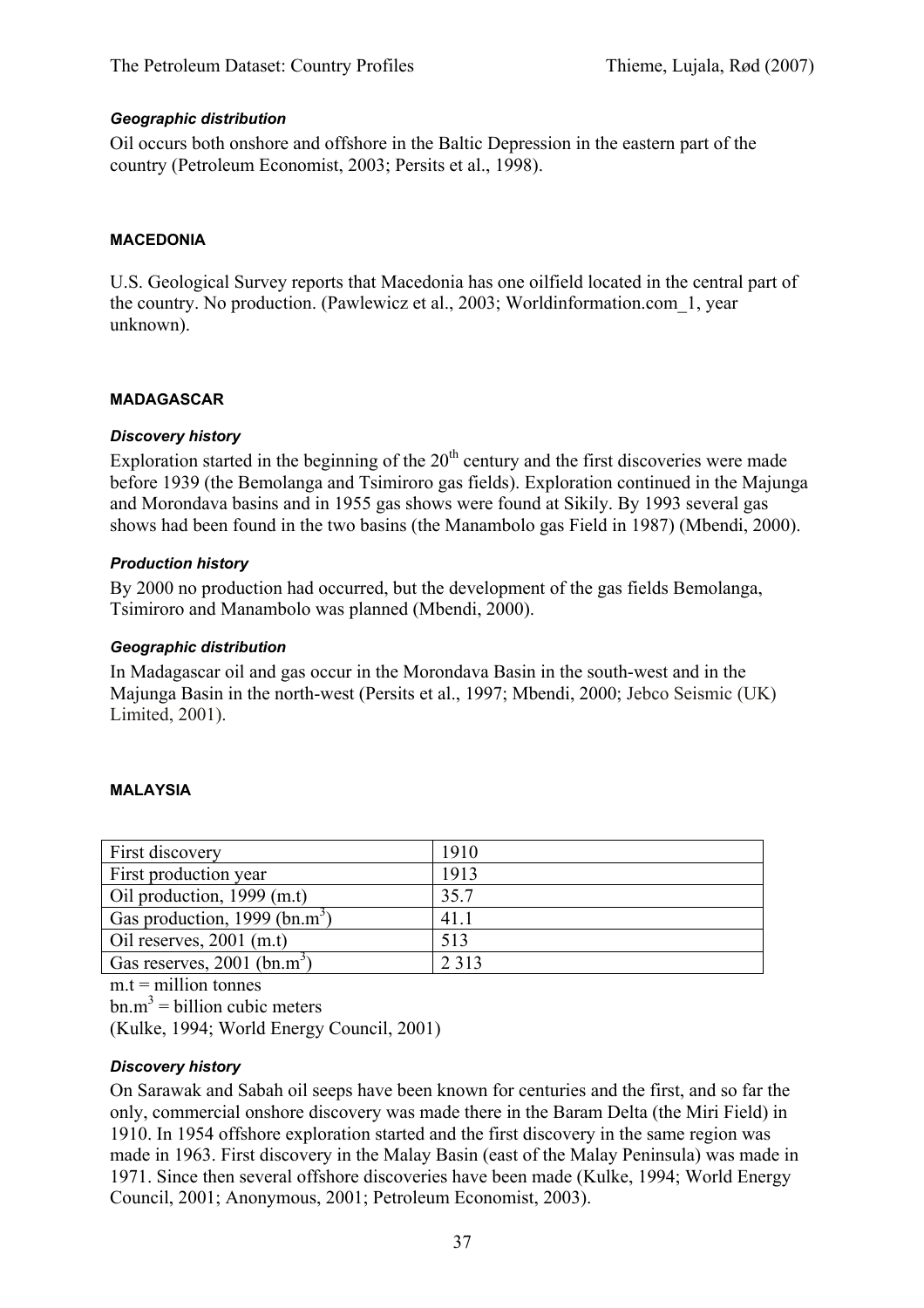### *Production history*

The first commercial production in Malaysia took place in 1913(the Miri oil field). We were not able to date when production from offshore fields started but in Sarawak and Sabah there has been production at least since 1988 (World Energy Council, 2001; Kulke, 1994; Malaysia Information, 2003).

#### *Geographic distribution*

Oil and gas are found in the Sarawak and Sabah basins, both located on the north Borneo, and in the Malay Basin east of the Malay Peninsula (Kulke, 1994; Malaysia Information, 2003; Petroleum Economist, 2003).

#### **MEXICO**

| First discovery                             | 1869  |
|---------------------------------------------|-------|
| First production year                       | 1901  |
| Oil production, 1999 (m.t)                  | 166.1 |
| Gas production, $1999$ (bn.m <sup>3</sup> ) | 34.8  |
| Oil reserves, $2001$ (m.t)                  | 3858  |
| Gas reserves, 2001 (bn.m <sup>3</sup> )     | 861   |
|                                             |       |

 $m.t =$  million tonnes

 $bn.m<sup>3</sup> = billion cubic meters$ 

(Kulke, 1995; World Energy Council, 2001)

#### *Discovery history*

The first commercial discovery was made in 1869 near Furbero. In the Tampico-Misantla Basin (north-east of Mexico City, near the Gulf of Mexico) the Ebano and Panuco fields were discovered in 1901. In the southern Mexico the Tonaia-El Burro Field was discovered in 1928 and in the northeast the Reynosa Field in 1948. The first offshore discoveries were made in 1966 (the Arenque and Bagre fields in the Tampico-Misantla Basin) (Kulke, 1995; Earth Sciences and Resources Institute, 1995; Petroleum Economist, 2003; Klett et al., 1997; Anonymous, 2001).

#### *Production history*

In Mexico the first formal oil production took place in 1901 (the location unknown); in the Tampico-Misantla Basin production started in the early  $20<sup>th</sup>$  century. In the Saline-Comalcalco Basin in the southern part of the country the first fields came on stream in 1905 and the Reynosa Field went online in 1948. Offshore production started in the late 1960s (the Tampico-Misantla Basin) (World Energy Council, 2001; Kulke, 1995; Klett et al., 1997; Offshore Magazine, 1994; Baker20 et al., 1996).

#### *Geographic distribution*

The most important areas in Mexico for oil and gas occurrences are the Tampico-Misantla Basin north-east of Mexico City and the basins in the south-east (Earth Sciences and Resources Institute, 1995; Klett et al., 1997; Petroleum Economist, 2003; Kulke, 1995).

#### **MOLDOVA**

*Discovery history*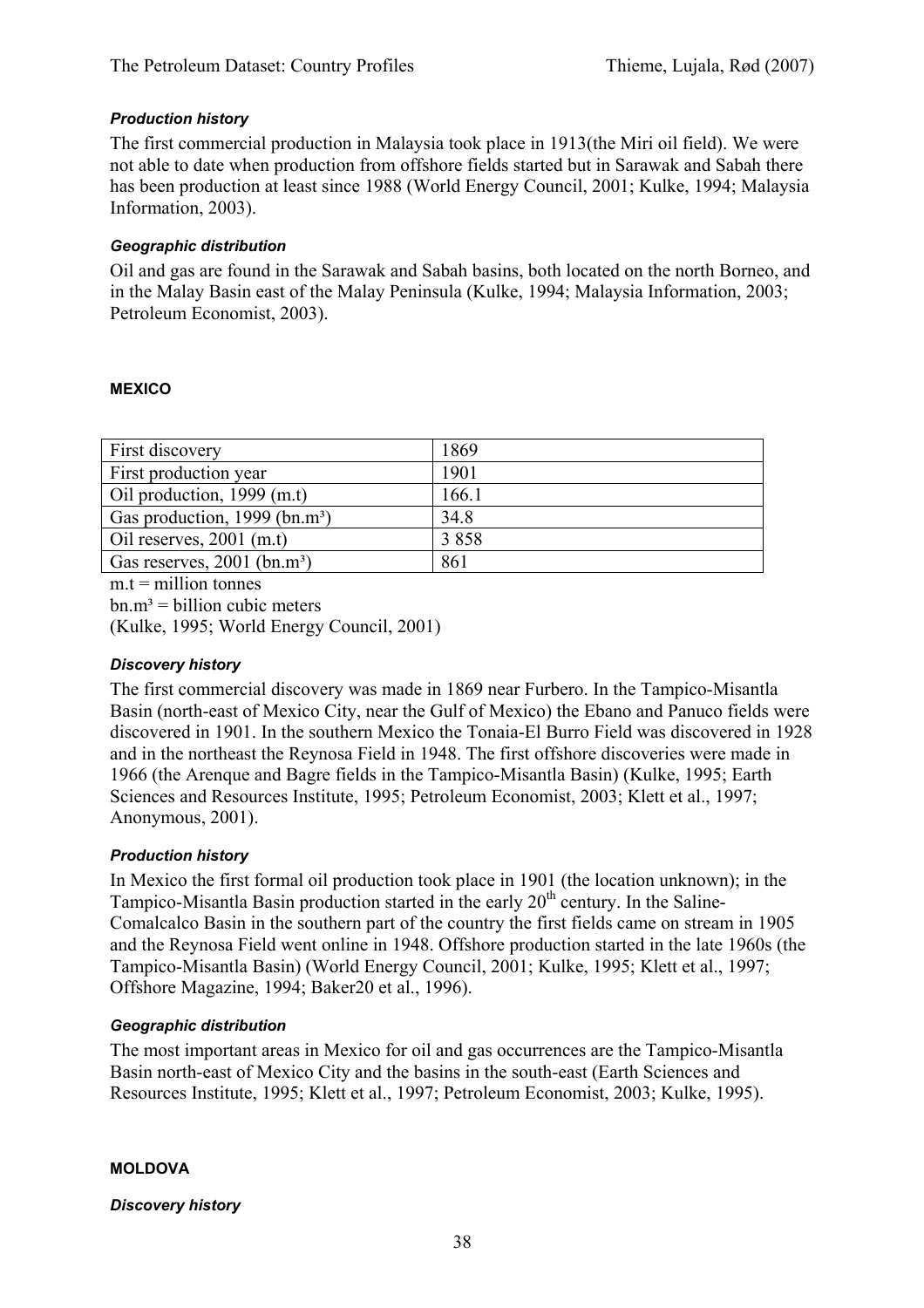We found little information about when hydrocarbon exploration started in Moldova or when the first discoveries were made. The Valen oil field was discovered in 1957 in the Carpathian-Balkanian Basin and the Viktorov gas field in the Dobrogea Foreland in 1963. There are several oil and gas shows in the southern part of the country but there has not been systematic effort to explore the region (INOGATE, 2003b).

## *Production history*

By 2002 there had been no commercial production in Moldova (EIA, 2002; INOGATE, 2003b).

### *Geographic distribution*

In Moldova the most important area for oil and gas occurrence is the southern part of the country (basins Dobrogea Foreland and Carpathian-Balkanian) (Persits et al., 1998; INOGATE, 2003b; Petroleum Economist, 2003).

### **MONGOLIA**

Exploration in Mongolia started in 1940 resulting in the discovery of the Zuunbayan Field (year unknown). The Zuunbayan Field produced oil in the 1950s and 1960s. All oil in Mongolia occurs in the Gobi Basin in the south-western part of the country (south of Ullan Bator, near the frontier to China) (Kulke, 1994; 1Up Info, 1989b; Steinshouer et al., 1999).

### **MOROCCO**

| First oil discovered                      | 1923                     |
|-------------------------------------------|--------------------------|
| First production year                     | 1932                     |
| Oil production, 1994 (m.t)                |                          |
| Gas production, 1994 (bn.m <sup>3</sup> ) | 0.025                    |
| Oil reserves, $2000$ (m.t)                | 60                       |
| Gas reserves, $2000$ (bn.m <sup>3</sup> ) | $\!\!\!\!\phantom{0}0.1$ |

 $m.t = *m*$ illion tonnes

 $bm{m}^3$  = million cubic meters

(ONAREP\_b, unknown; Mbendi, 2000; World Energy Council, 2001)

## *Discovery history*

Onshore exploration started in 1929 and offshore exploration in the 1960s (Kulke, 1995; Mbendi, 2000, EIA, 2003).

## *Production history*

The first formal production in Morocco took place in 1932 and there is information about production at the Djebel Tselfat and Bou-Draa fields before 1938. Marocco produces only a fraction of its oil consumption (World Energy Council, 2001; Ball, 1940; Mbendi, 2000).

## *Geographic distribution*

In Morocco oil and gas occurs in the Essaouni Basin (near city Agadir) and in the Aaiun-Tarfaya Basin (in West-Sahara) (Persits et al., 1997).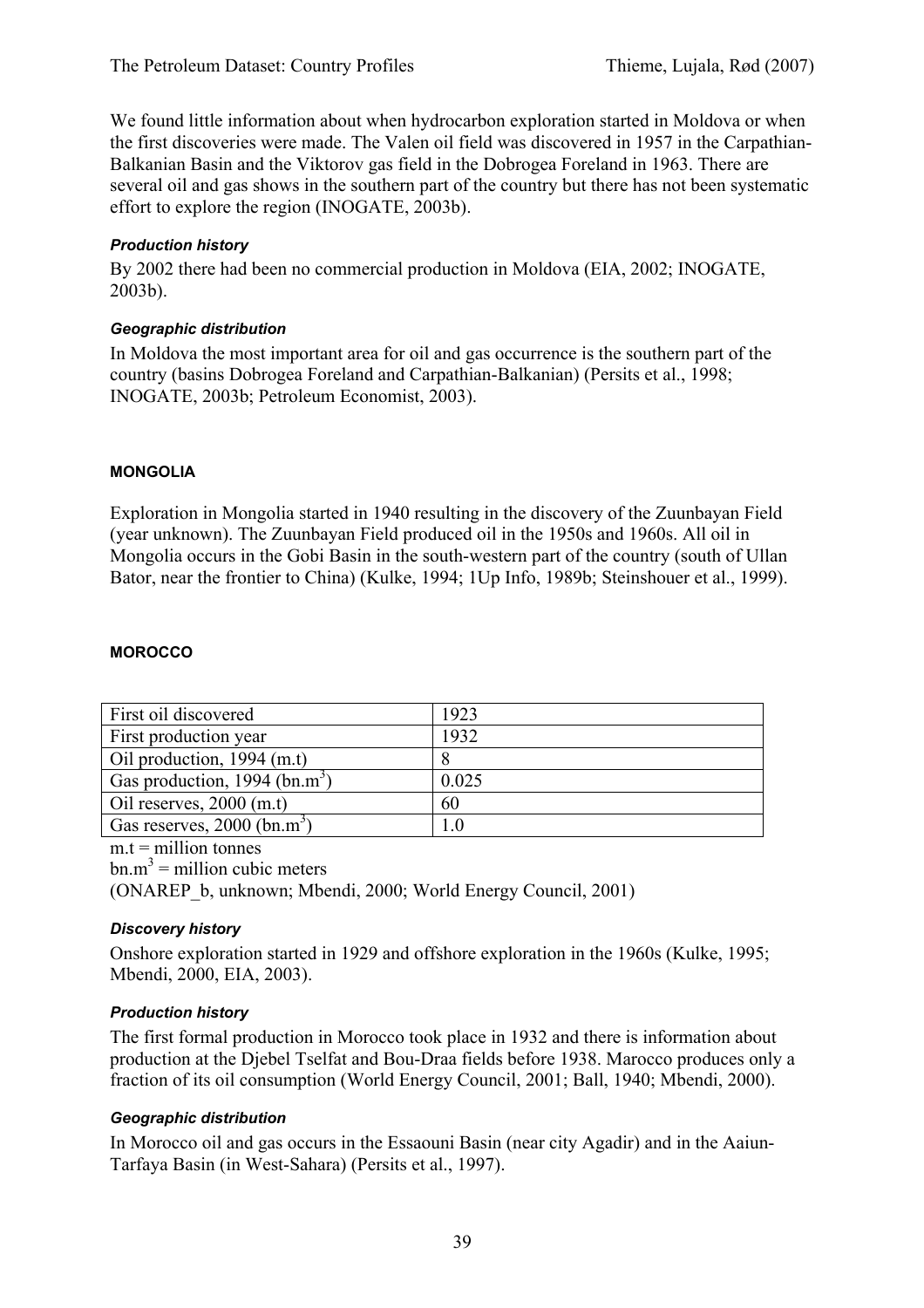## **MOZAMBIQUE**

### *Discovery history*

Exploration started in 1948 and the first gas discovery (the Temane Field) was made in 1957. It was followed by the discovery of the gas fields Pande (1961) and Buzi (1962). In 1999 there were plans to explore the Sofala-Sengo Marine and the M-10 blocks. There is also exploration in the Rovuma Basin and in the Zambezi River delta (Kulke, 1995; Mbendi, 2001)

## *Production history*

Up to the year 2001 no commercial hydrocarbon production has taken place in Mozambique (Mbendi, 2001).

### *Geographic distribution*

Sofala Province in the central Mozambique is thought have the largest potential for hydrocarbon occurrences (Mbendi, 2001).

### **MYANMAR (BURMA)**

| First discovery                           | 1864       |
|-------------------------------------------|------------|
| First production year                     | 1889       |
| Oil production, 1999 (m.t)                | 0.4        |
| Gas production, 1999 (bn.m <sup>3</sup> ) | $\sqrt{7}$ |
| Oil reserves, $2001$ (m.t)                | 6.8        |
| Gas reserves, $2001$ (bn.m <sup>3</sup> ) | 283        |

 $m.t =$  million tonnes

 $bm{m}^3$  = billion cubic meters

(Wandrey et al., 2000; World Energy Council, 2001)

## *Discovery history*

In Myanmar the first commercial discovery was made in 1864 (the Yenangyat Field in the Irrawaddy Basin). The systematic exploration for oil and gas started in 1886 and several fields were found, mainly in the Irrawaddy Basin, throughout the years. In the 1990s discoveries were made both onshore and offshore (Wandrey et al., 2000; Kulke, 1994; Yangan City, year unknown).

#### *Production history*

The first formal production in Myanmar took place in 1889 but there is no information about the location. Almost all drilling-facilities were destroyed in the World War II and for a long time production mainly come from the Mann Field. In the 1990s production started in several fields and production is expected to increase (World Energy Council, 2001; Kulke, 1994).

#### *Geographic distribution*

Majority of oil and gas is found in the Irrawaddy Basin both onshore and offshore. The Basin extends from the north to the south (the Irrawaddy River) (Wandrey et al., 1999; Petroleum Economist, 2003).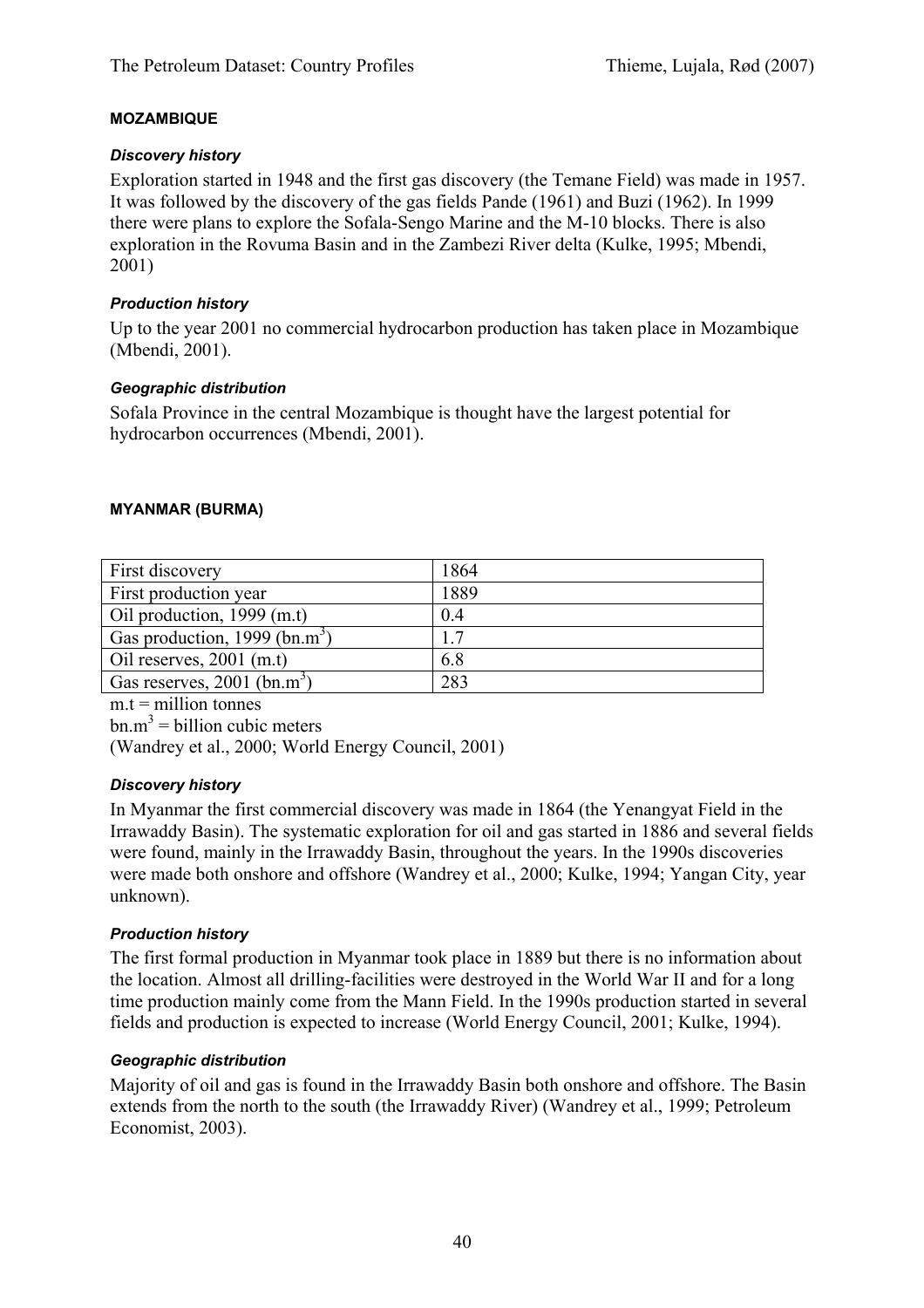### **NAMIBIA**

## *Discovery history*

In Namibia offshore exploration started in 1968 and the offshore gas field Kudu was discovered in 1973. After independence some further exploration has taken place; without any significant results (Mbendi, 2000).

## *Production history*

Until 2000 no production had occurred in Namibia. The Kudu gas field was planned to start production in 2004/5 (Mbendi, 2000; Moyo, 1999).

### *Geographic distribution*

The Kudu Field is the only significant discovery. The field is located in the south-west (Persits et al., 1997; Mbendi, 2000).

## **NETHERLANDS**

| First discovery                           | 1943    |
|-------------------------------------------|---------|
| First production year                     | 1943    |
| Oil production, $1999$ (m.t)              | 2.6     |
| Gas production, 2001 (bn.m <sup>3</sup> ) | 70.3    |
| Oil reserves, $2001$ (m.t)                | 13      |
| Gas reserves, 2001 (bn.m <sup>3</sup> )   | 1 7 1 4 |
|                                           |         |

 $m.t = *m*$ illion tonnes

 $bn.m<sup>3</sup> = billion cubic meters$ 

(Kulke, 1994; World Energy Council, 2001)

#### *Discovery history*

Exploration started in 1935 and in 1943 the giant oil field Schoonebeek was discovered in the Northwest German Basin. Several onshore discoveries were made in the 1950s and 1960s and the first offshore field was found in 1968 (the Halfweg Field in the Anglo-Dutch Basin) (Kulke, 1994; Pawlewicz et al., 2003; Ministerie van Economische Zaken, 2002; UNOCAL, 2001a; UNOCAL, 2001b; Anonymous, 2001).

## *Production history*

In the Netherlands the first commercial oil production took place in 1943 (most likely the Schoonebeek Field). In 1972 the offshore A18 Field commenced production, followed by other fields in the 1970s and 1980s. Gas and oil production has declined over the last years (Kulke, 1994; World Energy Council, 2001; Ministerie van Economische Zaken, 2002; UNOCAL, 2001b; Lundin, 2004a).

## *Geographic distribution*

Majority of onshore oil and gas is located in the Northwest German Basin in the north-east and the Anglo-Dutch Basin in the west. The Dutch sector of the North Sea has several fields (Pawlewicz et al., 2003; Kulke, 1994; Petroleum Economist, 2003).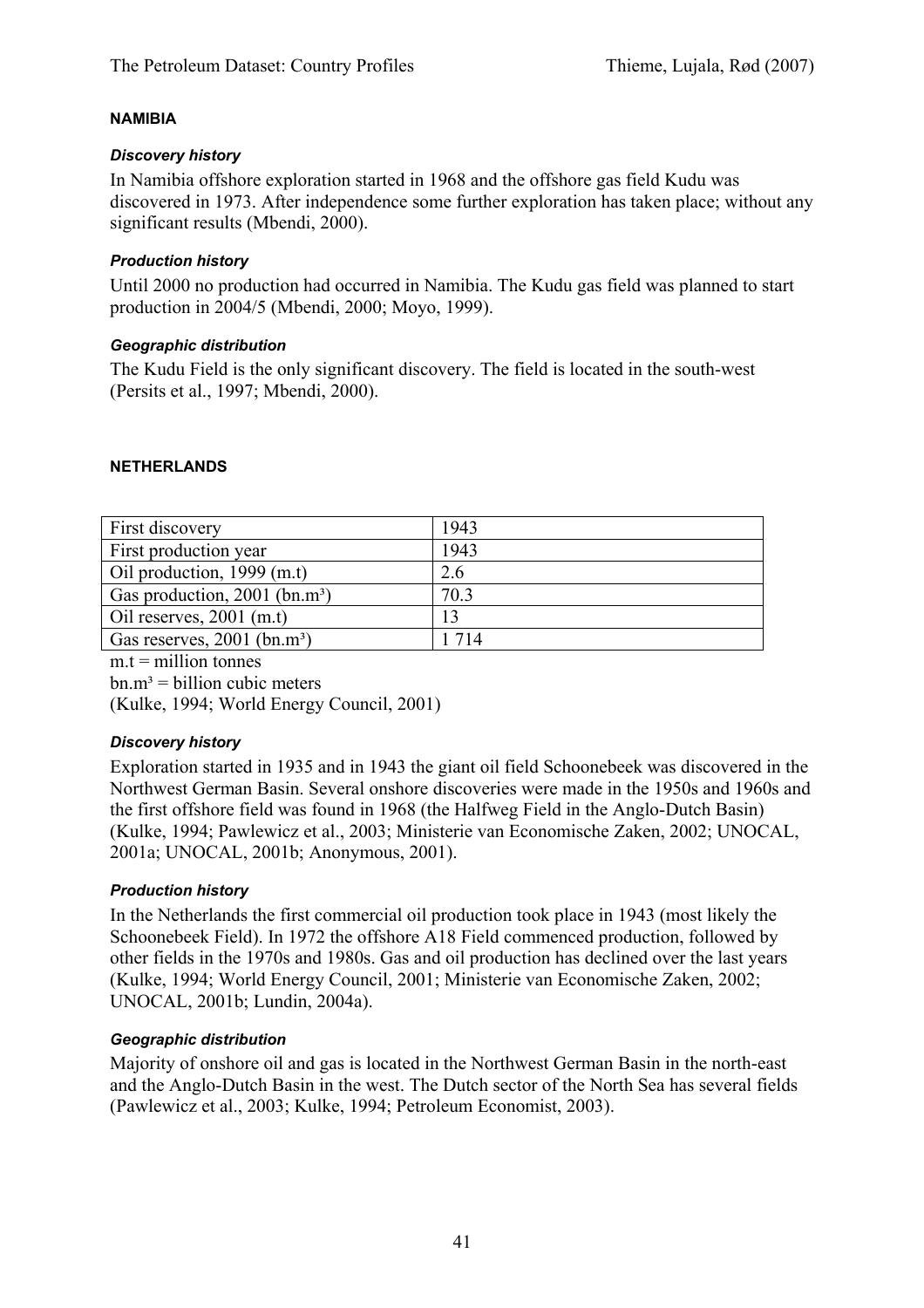### **NEW ZEALAND**

| <b>First discovery</b>                    | 1865 |
|-------------------------------------------|------|
| <b>First production year</b>              | 1906 |
| Oil production, $1999$ (m.t)              | 2.0  |
| Gas production, 1999 (bn.m <sup>3</sup> ) | 5.8  |
| Oil reserves, $2001$ (m.t)                | 14   |
| Gas reserves, $2001$ (bn.m <sup>3</sup> ) | 68   |

 $m.t =$  million tonnes

 $bm{m}^3$  = billion cubic meters

(New Zealand Petroleum, 2002; World Energy Council, 2001)

### *Discovery history*

Exploration in New Zealand started in 1865 when the first well was drilled in the Taranaki Basin (the Moturoa Field was discovered the same year). The Kapuni Field was discovered in 1959. The first offshore Field was discovered in 1969 (the Maui Field). Onshore and offshore exploration was ongoing in 2003 (New Zealand Petroleum, 2002; New Zealand Petroleum, 2001; New Zealand Petroleum, 2003c).

### *Production history*

The first commercial production in New Zealand took place in 1906 (the Moturoa Field). Several onshore and offshore fields in the Taranaki Basin have started production since 1970 (New Zealand Petroleum, 2002).

### *Geographic distribution*

Majority of oil and gas occurs in the Taranaki Basin on the North Island, but the basins Great South and New Zealand Orogenic Belt also have potential (Steinshouer et al., 1999).

#### **NIGER**

Exploration in Niger started in the 1950s. There were some founds in the Agadem Basin (north of Lake Chad) in the 1970s (we have assumed a discovery of a field for 1975 in the dataset). Also the Djado Basin (in north-eastern Niger) has potential. By 2004 Niger had not produced oil or gas (Mbendi, 2000).

#### **NIGERIA**

| First oil discovered                      | 1956    |
|-------------------------------------------|---------|
| First production year                     | 1958    |
| Oil production, 1999 (m.t)                | 98.1    |
| Gas production, 1999 (bn.m <sup>3</sup> ) |         |
| Oil reserves, $2001$ (m.t)                | 3 0 0 0 |
| Gas reserves, $2001$ (bn.m <sup>3</sup> ) | 3 5 1 5 |

 $m.t =$  million tonnes

 $bm{m}^3$  = billion cubic metres

(Mbendi, 2000; World Energy Council, 2001)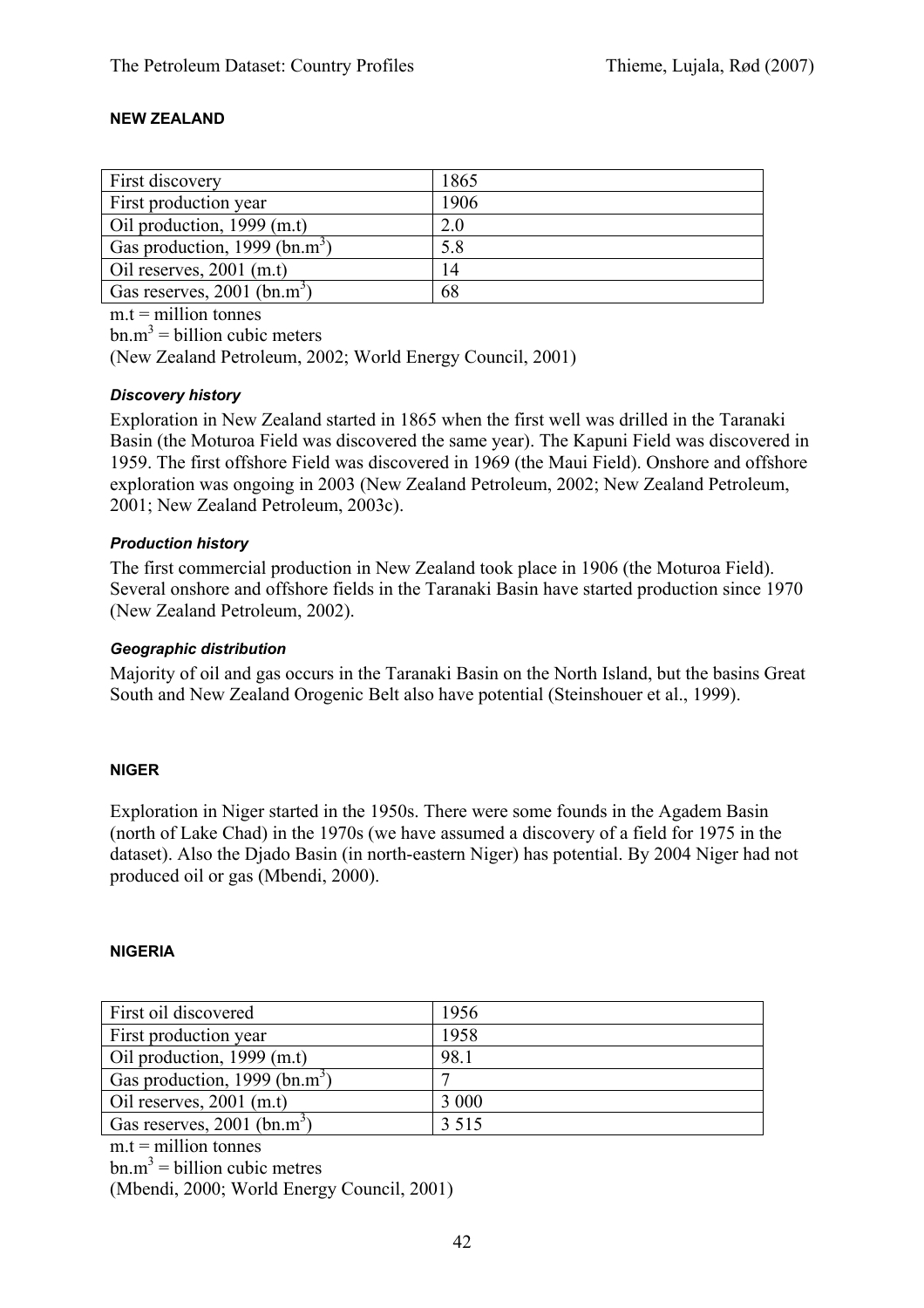## *Discovery history*

The first oil in Nigeria was found in the Niger Delta in 1956 (the Oloibiri Field). Thereafter the exploration has been intensive and discoveries numerous in the Delta area (Mbendi, 2000).

### *Production history*

The formal production in Nigeria started in 1958. Over 90% of Nigeria's export revenues come from oil exportation (Mbendi 2000o; EIA, 2003).

### *Geographic distribution*

The majority of oil and gas is found in the Niger Delta. Oil and gas are also found in the basins Anambra, Chad , Benin and Benue Trough (Mbendi, 2000).

### **NORTH KOREA**

In North Korea the onshore exploration started in 1964 and offshore 1976 but no significant discovery has been reported. No production has occurred. The Yellow Sea is considered to have the largest potential for hydrocarbon occurrences (Kulke, 1994; EIA; 2002g; CCOP, 2002i).

### **NORWAY**

| First discovery                           | 1969  |
|-------------------------------------------|-------|
| First production year                     | 1971  |
| Oil production, 1999 (m.t)                | 148.7 |
| Gas production, 1999 (bn.m <sup>3</sup> ) | 51.6  |
| Oil reserves, $2001$ (m.t)                | 1510  |
| Gas reserves, 2001 (bn.m <sup>3</sup> )   | 1 245 |

 $m.t =$  million tonnes

 $bm.m^3 = \text{billion cubic meters}$ 

(Kulke, 1994; World Energy Council, 2001)

#### *Discovery history*

Exploration in Norway started in 1965 in the North Sea. Fields Cod and Ekofisk were discovered in 1969 in the North Sea Graben. They were followed by several discoveries in the same basin during the next years. In 1982 discoveries were made in Vestford-Helgeland (the Tyrihans and Midgard fields), where also the giant Ormen Lange Field (1997) is located. The search for oil and gas in the Barents Sea (in the north) resulted in the discovery of the Askeladd Field 1981 (Kulke, 1994; Pawlewicz et al., 2003; Petroleum Economist, 2003; Norwegian Petroleum Directorate, 1999; Smith, year unknown) .

## *Production history*

In Norway the first commercial oil production took place in 1971 when the Ekofisk Field was put into production. Several fields in the same area commenced production in the 1970s and 1980s, in 1993 the Draugen Field in Vestford-Helgeland came on stream and three years later the Yme, Yme Gamma, Beta East and Beta West in the Horda-Norwegian-Danish Basin went online. The fields in the Barents Sea were still undeveloped in 2003 and production is planned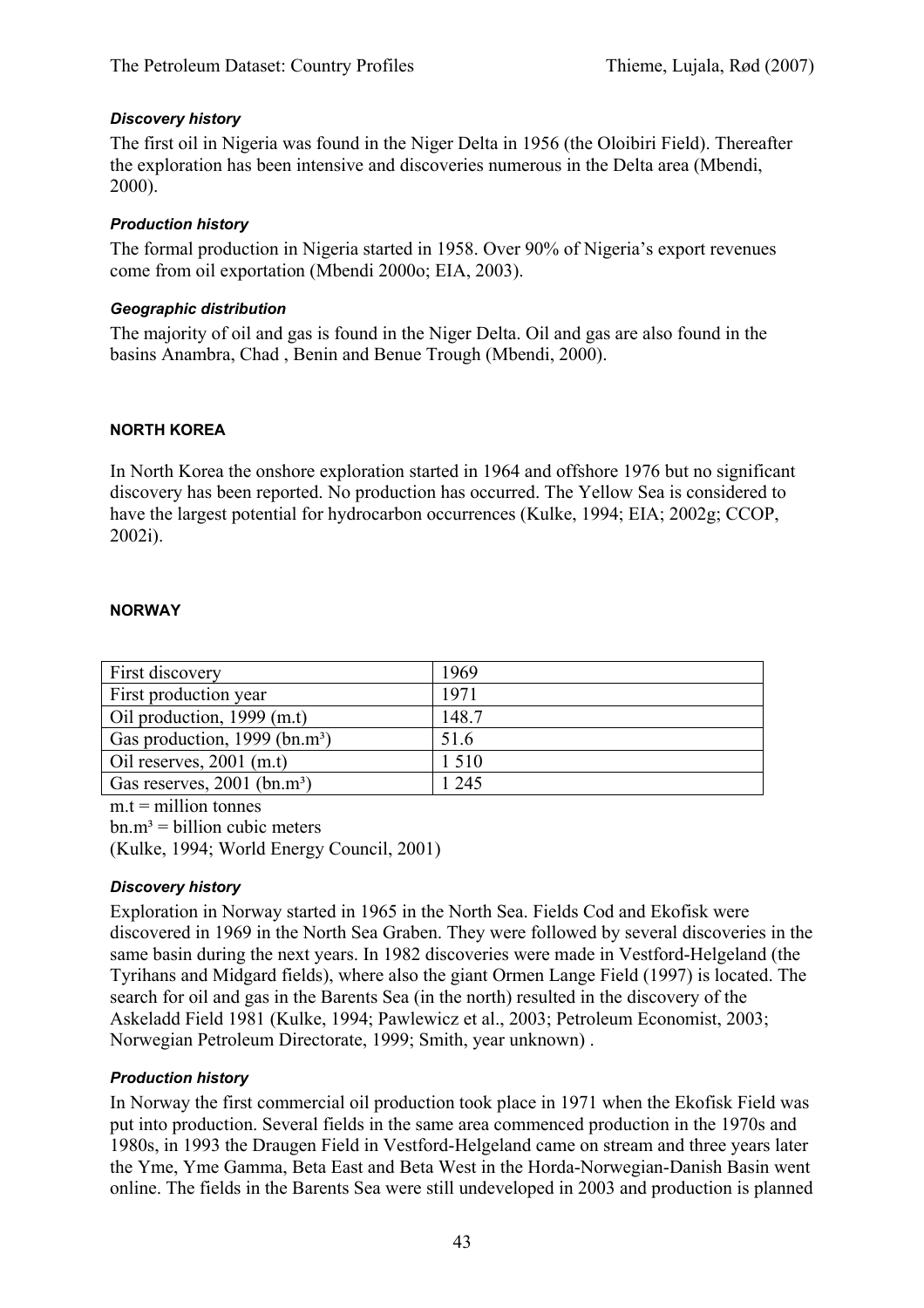for 2006 for the Snøhvit, Askeladd and Albatross fields. Over 90% of all production were exported in 1999 (Kulke, 1994; Norwegian Petroleum Directorate, 1999; Pawlewicz et al., 2003; Petroleum Economist, 2003; Norsk Hydro, 1999; Statoil, 2004; World Oil, 2004; World Energy Council, 2001).

## *Geographic distribution*

All oil and gas are located offshore in the North Sea and the Barents Sea (Pawlewicz et al., 2003; Kulke, 1994; Petroleum Economist, 2003).

### **OMAN**

| First discovery                           | 1956 |
|-------------------------------------------|------|
| First production year                     | 1967 |
| Oil production, 1999 (m.t)                | 45.3 |
| Gas production, 1999 (bn.m <sup>3</sup> ) | 5.6  |
| Oil reserves, $2001$ (m.t)                | 737  |
| Gas reserves, $2001$ (bn.m <sup>3</sup> ) | 805  |

 $m_t$  = million tonnes

 $bm{m}^3$  = billion cubic meters

(Oil & Gas Directory, 2003b; Kulke, 1994; U.S. Department of State, 2003; World Energy Council, 2001)

### *Discovery history*

Although oil was found in 1956 at Fahud, the first commercial discovery in Oman was made in 1963/64 in the same area (the Fahud Field). Since then exploration has resulted in numerous discoveries in many parts of the country. The offshore field Bukha was found in 1979 (Kulke, 1994; Oil & Gas Directory, 2003b; Anonymous, 2001).

#### *Production history*

In Oman the first commercial production of oil took place in 1967 (the Fahud Field). Since then oil production has steadily increased. Gas production commenced in 1978 (U.S. Department of State, 2003; Kulke, 1994; World Energy Council, 2001).

#### *Geographic distribution*

The most important areas for oil and gas occurrences in Oman are the Fahud, the Ghaba and the South Oman Salt basins which extend from the northwest over the Central Platform and the East Flank to the south. Nearly all hydrocarbon reserves are located onshore (Kulke, 1994; Pollastro et al., 1999a; Petroleum Economist, 2003).

#### **PAKISTAN**

| First discovery                           | 1915 |
|-------------------------------------------|------|
| First production year                     | 1922 |
| Oil production, 1999 (m.t)                | 2.8  |
| Gas production, 1999 (bn.m <sup>3</sup> ) | 22.0 |
| Oil reserves, $2001$ (m.t)                | 33   |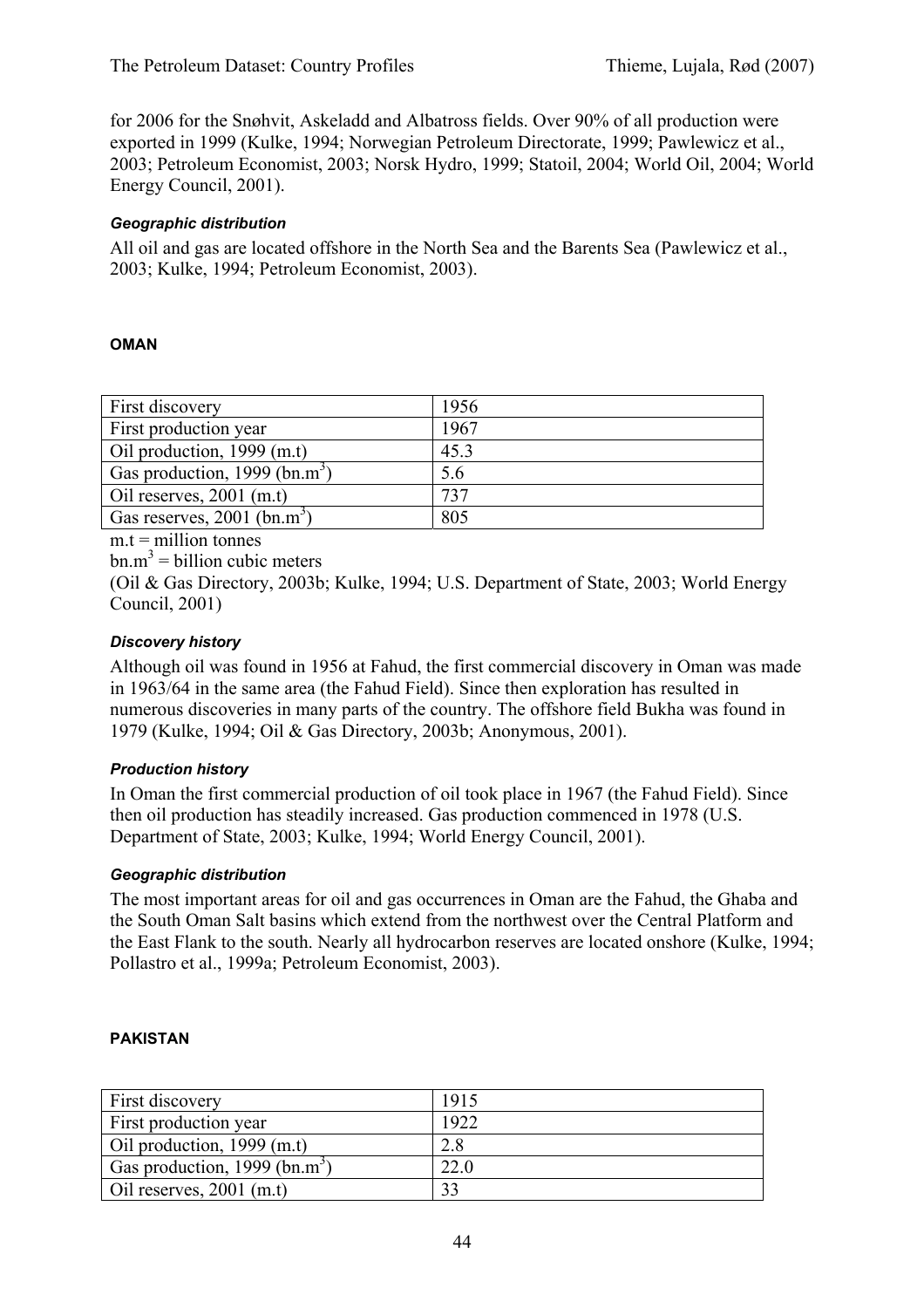| Gas reserves, $2001$ (bn.m <sup>3</sup> ) | 581 |
|-------------------------------------------|-----|
|                                           |     |

 $m.t = *m*$ illion tonnes  $bm{m}^3$  = billion cubic meters (Kureshy, 1976; World Energy Council, 2001)

## *Discovery history*

The first exploration well was drilled in 1866 in the Potwar Basin and during the period 1912 – 1947 several fields were discovered in the area. In 1952 the first gas field in the Indus Basin (the Sui Field) was found. Small discoveries were made in the Potwar Basin in 1968, but no discoveries were made in the 1970s. In 1981 the Khaskeli Field was discovered in the Indus Basin. Offshore exploration has not resulted in discoveries (Kulke, 1994; PAPG, year unknown).

### *Production history*

In Pakistan the first formal oil production took place in 1922 when the Khaur Field in the Kohat-Potwar Basin went on stream. Gas production commenced in 1955 (the Sui Field). In 1999 Pakistan had at least 70 producing oil and gas fields (Kureshy, 1976; MPNR\_1; World Energy Council, 2001).

## *Geographic distribution*

Majority of oil and gas is located in the basins Kohat-Potwar and Sulaiman-Kirthar in the North- and Central-Pakistan. Also the Indus Basin, which extends from the central Pakistan to south, is important (Wandrey et al., 1999; Wandrey et al., 2000; Kulke, 1994; Petroleum Economist, 2003).

## **PAPUA NEW GUINEA**

| First discovery                           | 1956 |
|-------------------------------------------|------|
| First production year                     | 1991 |
| Oil production, 1999 (m.t)                | 4.1  |
| Gas production, 1999 (bn.m <sup>3)</sup>  | 0.1  |
| Oil reserves, $2001$ (m.t)                | 43   |
| Gas reserves, $2001$ (bn.m <sup>3</sup> ) | 428  |

 $m.t =$  million tonnes

 $bm{m}^3$  = billion cubic meters

(Petroleum Division, 2002; World Energy Council, 2001)

## *Discovery history*

Exploration in Papua New Guinea started in 1913 and in 1956 the Kuru Field was found. The first offshore field, Uramu, was discovered in 1968. Since then several discoveries have been made (CCOP, 2002f; Petroleum Division, 2002; Petroleum Economist, 2003).

## *Production history*

Commercial gas production in Papua New Guinea began in 1991 when the Hides gas field came on stream and the first oil production took place in 1992 when the Iagifu/Hedinia and Agogo fields started operating. By 2002 there had not been production offshore but the Uramu Field is under development (World Energy Council, 2001; CCOP, 2002f).

#### *Geographic distribution*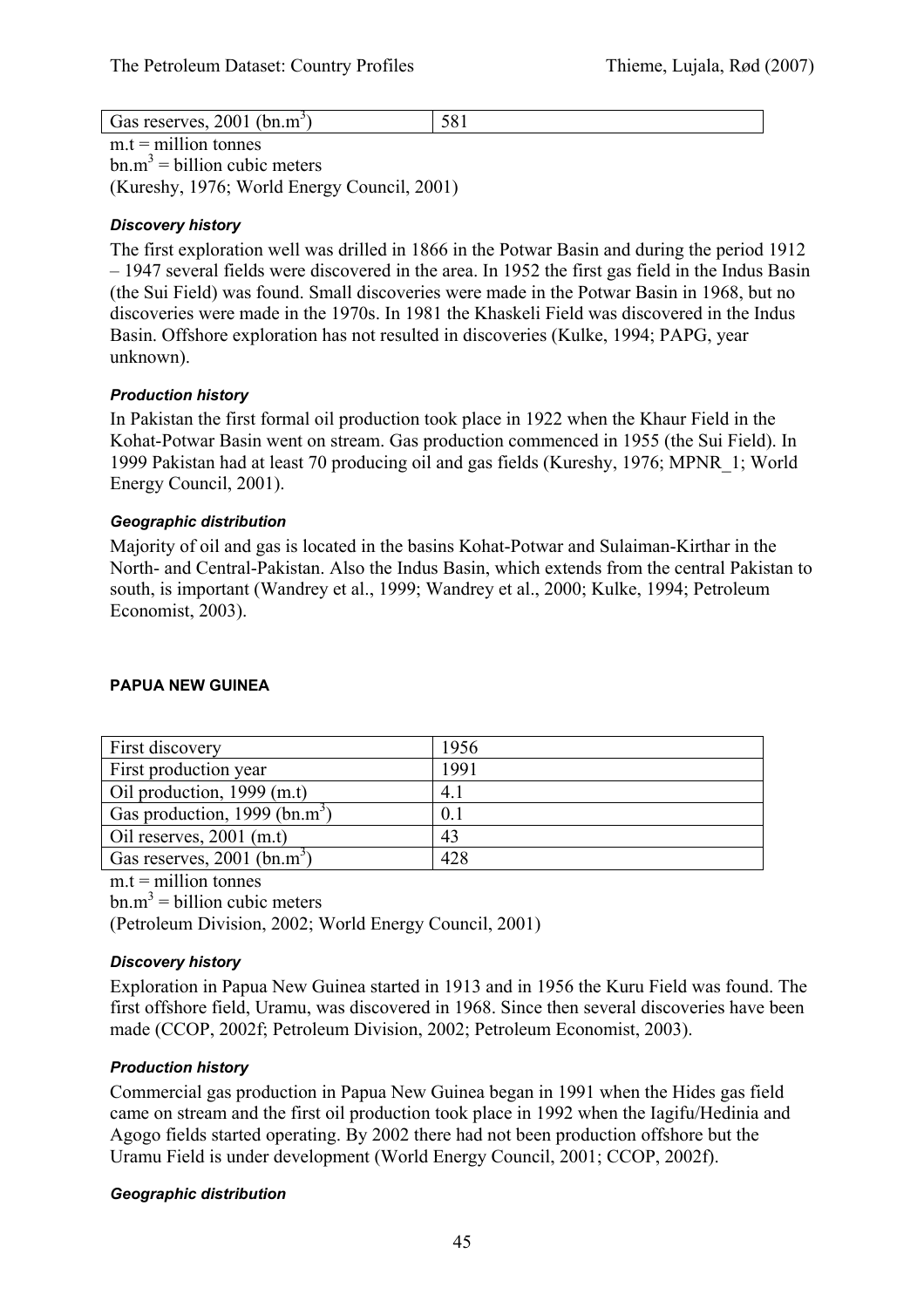Oil and gas occurs in the Papuan Basin (both onshore and offshore) and in the onshore basins New Guinea Foreland and Fold Belt, all located in the western part of the country (Steinshouer et al., 1999; Petroleum Economist, 2003).

## **PERU**

| First discovery                           | 1868/69 |
|-------------------------------------------|---------|
| First production year                     | 1883    |
| Oil production, 1999 (m.t)                | 5.3     |
| Gas production, 1999 (bn.m <sup>3</sup> ) | 0.4     |
| Oil reserves, $2001$ (m.t)                | 48      |
| Gas reserves, $2001$ (bn.m <sup>3</sup> ) | 255     |

 $m.t =$  million tonnes

 $bm{m}^3$  = billion cubic meters

(Kulke, 1995; World Energy Council, 2001)

### *Discovery history*

In 1868/69 exploration succeeded in the first oil discovery in Peru, and in the whole South America, when the Talara Field was found in the north-western Peru. In the early  $20<sup>th</sup>$  century several discoveries were made in the same coastal region. The first discovery in the Ucayali Basin is reported for 1939 (the Agua Caliente Field). The first offshore field was discovered in 1955 (the Litoral Field in the Talara Basin). In 1971 the Corrientes Field was discovered in the Maranon region. No significant discoveries have been made since 1986 (Kulke, 1995; Schenk et al., 1999; Petroleum Economist, 2003; Anonymous, 2001; EIA, 2003).

#### *Production history*

In Peru the first commercial oil production took place in 1883 (the Talara Basin). Offshore production in same basin started in 1960. Fields in the Putumayo-Orient-Maranon Basin started to operate in 1975. Since the mid 1990s several fields in the Ucayali Basin have came on stream (World Energy Council, 2001; Schenk et al., 1999; Petroleum Economist, 2003; Occidental Petroleum Corporation, 2003; Maple, 2001; EIA, 2003; ENVOI, 2003).

#### *Geographic distribution*

Majority of oil and gas is found in the Talara Basin in the north-west and in the Putumayo-Orient-Maranon and Ucayali basins in the north and central Peru. Some reserves are also located in the southern Peru (Schenk et al., 1999; Petroleum Economist, 2003; Kulke, 1995).

#### **PHILIPPINES**

| First discovery                           | 1896 |
|-------------------------------------------|------|
| First production year                     | 1979 |
| Oil production, 1999 (m.t)                | 0.04 |
| Gas production                            |      |
| Oil reserves, $2001$ (m.t)                | 43   |
| Gas reserves, $2001$ (bn.m <sup>3</sup> ) | 108  |

 $m.t = million tonnes$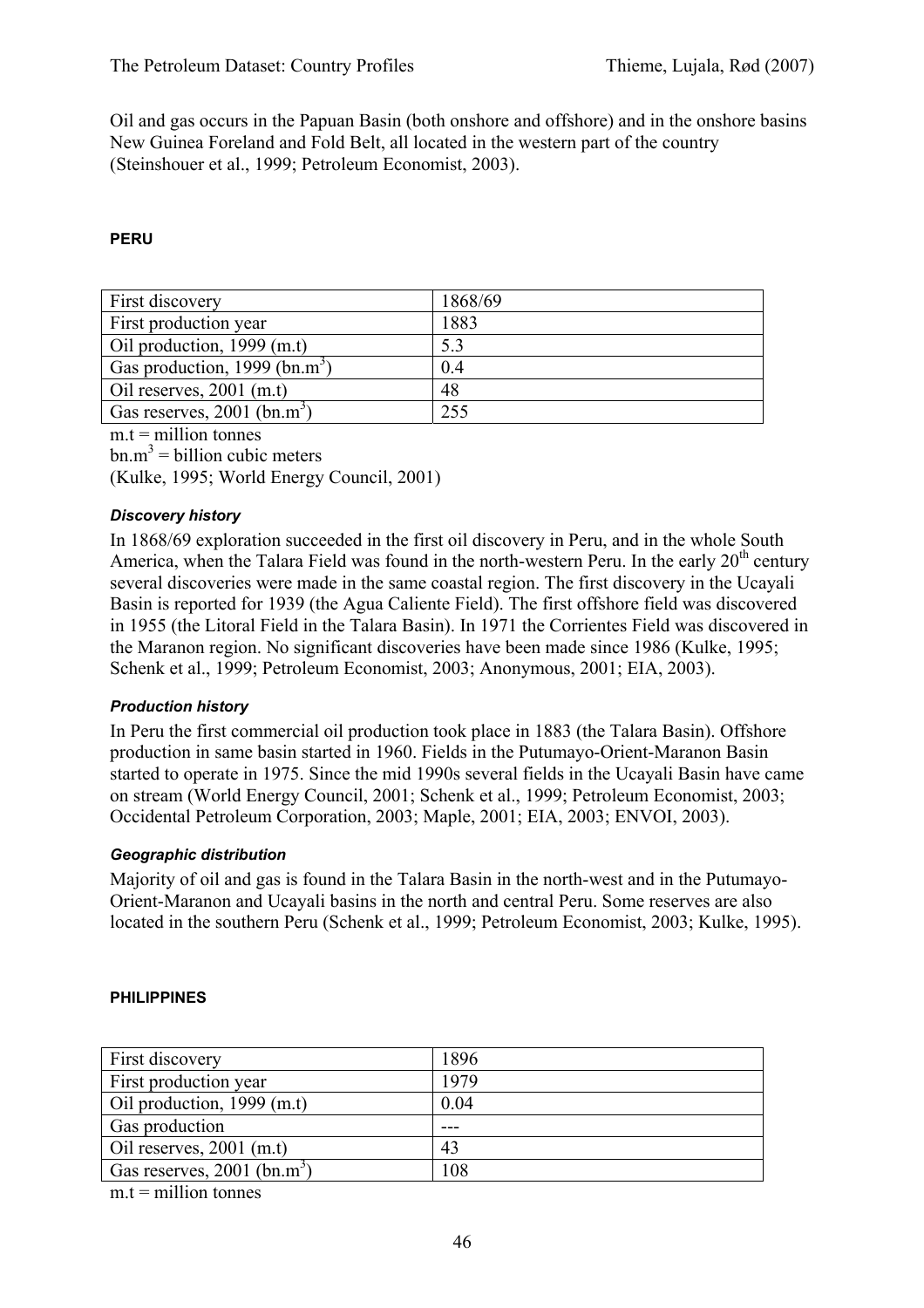$bm{m}^3$  = billion cubic meters (Kulke, 1994; EIA, 2003; World Energy Council, 2001)

## *Discovery history*

The Toledo oil Field was found on Cebu in 1896, but the first commercial discovery, the offshore field Nido, was made in 1976 (Kulke, 1994; CCOP, 2002g; Petroleum Economist, 2003; EIA, 2003; San Roque Dam project, 2001).

## *Production history*

Commercial oil production in the Philippines started in 1979 when the Nido Field went on stream. The San Antonio gas field has been producing for local consumption since 1994 and the giant Malampaya gas field started operating in 2002 (Kulke, 1994; World Energy Council, 2001; CCOP, 2002g).

## *Geographic distribution*

Majority of oil and gas is located in the offshore area Palawan in the South China Sea. The Visayan Basin (onshore and offshore) in the central Philippines has good potential (Kulke, 1994; World Energy Council, 2001; Petroleum Economist, 2003).

## **POLAND**

| First discovery                             | 1848 |
|---------------------------------------------|------|
| First production year                       | 1874 |
| Oil production, $1999$ (m.t)                | 0.4  |
| Gas production, $2001$ (bn.m <sup>3</sup> ) |      |
| Oil reserves, $2001$ (m.t)                  | 14   |
| Gas reserves, $2001$ (bn.m <sup>3</sup> )   | 154  |

 $m.t = *m*$ illion tonnes

 $bm.m^3 = \text{billion cubic meters}$ 

(Kulke, 1994; World Energy Council, 2001; CIA, 2003)

## *Discovery history*

In Poland the first discovery was made in 1848 when the Wankowa Field was found in the North Carpathian Basin in the south. In the German-Polish Basin the Rybaki Field was discovered in 1961. Offshore exploration in the Baltic Sea succeeded in 1981 (the B3 Field in the Baltic Depression) (Kulke, 1994; Anonymous, 2001; Pawlewicz et al., 2003; PNiG NAFTA Pila, 2003; Petroleum Economist, 2003).

## *Production history*

The first formal production in Poland is reported for 1874 but there is no information about the location. In the 1930s several fields in the North Carpathian Basin were under production and between 1963 and 1965 fields in the German-Polish Basin started production. The first offshore production took place in 1992 when the B3 Field came on stream (World Energy Council, 2001; Pawlewicz et al., 2003; Nafta Gaz Sanok, year unknown; Stainless Steel World, 2003).

## *Geographic distribution*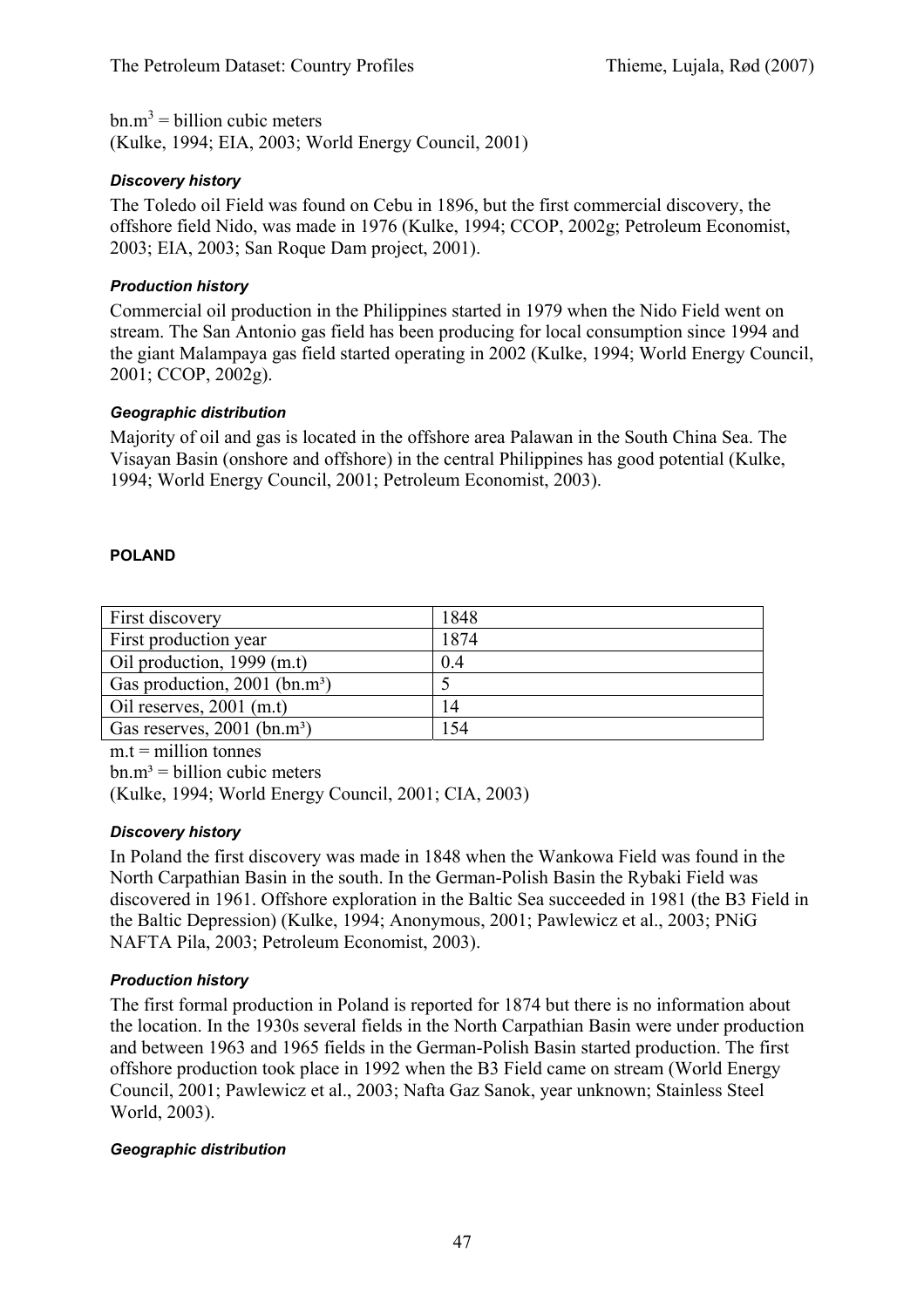The most important areas for oil and gas occurrences in Poland are the German-Polish Basin in the west-central Poland and the North Carpathian Basin in the south. (Pawlewicz et al., 2003; Kulke, 1994; Petroleum Economist, 2003).

## **QATAR**

| First discovery                           | 1939   |
|-------------------------------------------|--------|
| First production year                     | 1949   |
| Oil production, 1999 (m.t)                | 33.9   |
| Gas production, 1999 (bn.m <sup>3</sup> ) | 24.0   |
| Oil reserves, $2001$ (m.t)                | 600    |
| Gas reserves, $2001$ (bn.m <sup>3</sup> ) | 10 900 |

 $m.t =$  million tonnes  $bm{m}^3$  = billion cubic meters

(Kulke, 1994; World Energy Council, 2001)

### *Discovery history*

In Qatar the first oil discovery was the onshore Dukhan Field in 1939. This was followed by several offshore discoveries in the 1960s and 1970s. The North Field (offshore), one of the world's largest gas fields, was discovered in 1971. (Kulke, 1994; World Energy Council, 2001; Anonymous, 2001).

### *Production history*

The first formal production in Qatar took place in 1949 when the Dukhan Field started operating. The first offshore field to come on stream was Idd El Shargi in 1964. The North Field commenced production in 1991 (Kulke, 1994; Brooks et al., 1997; World Energy Council, 2001).

#### *Geographic distribution*

Majority of oil and gas is located in the offshore areas (in the north and east of the Qatar Peninsula) (Pollastro et al., 1999a; Petroleum Economist, 2003).

#### **ROMANIA**

| First discovery                             | At least by 1857 |
|---------------------------------------------|------------------|
| First production year                       | 1857             |
| Oil production, 1999 (m.t)                  | 6.4              |
| Gas production, $2001$ (bn.m <sup>3</sup> ) | 14.2             |
| Oil reserves, $2001$ (m.t)                  | 108              |
| Gas reserves, 2001 (bn.m <sup>3</sup> )     | 406              |

 $m t =$  million tonnes

 $bn.m<sup>3</sup> = billion cubic meters$ 

(Kulke, 1994; World Energy Council, 2001)

#### *Discovery history*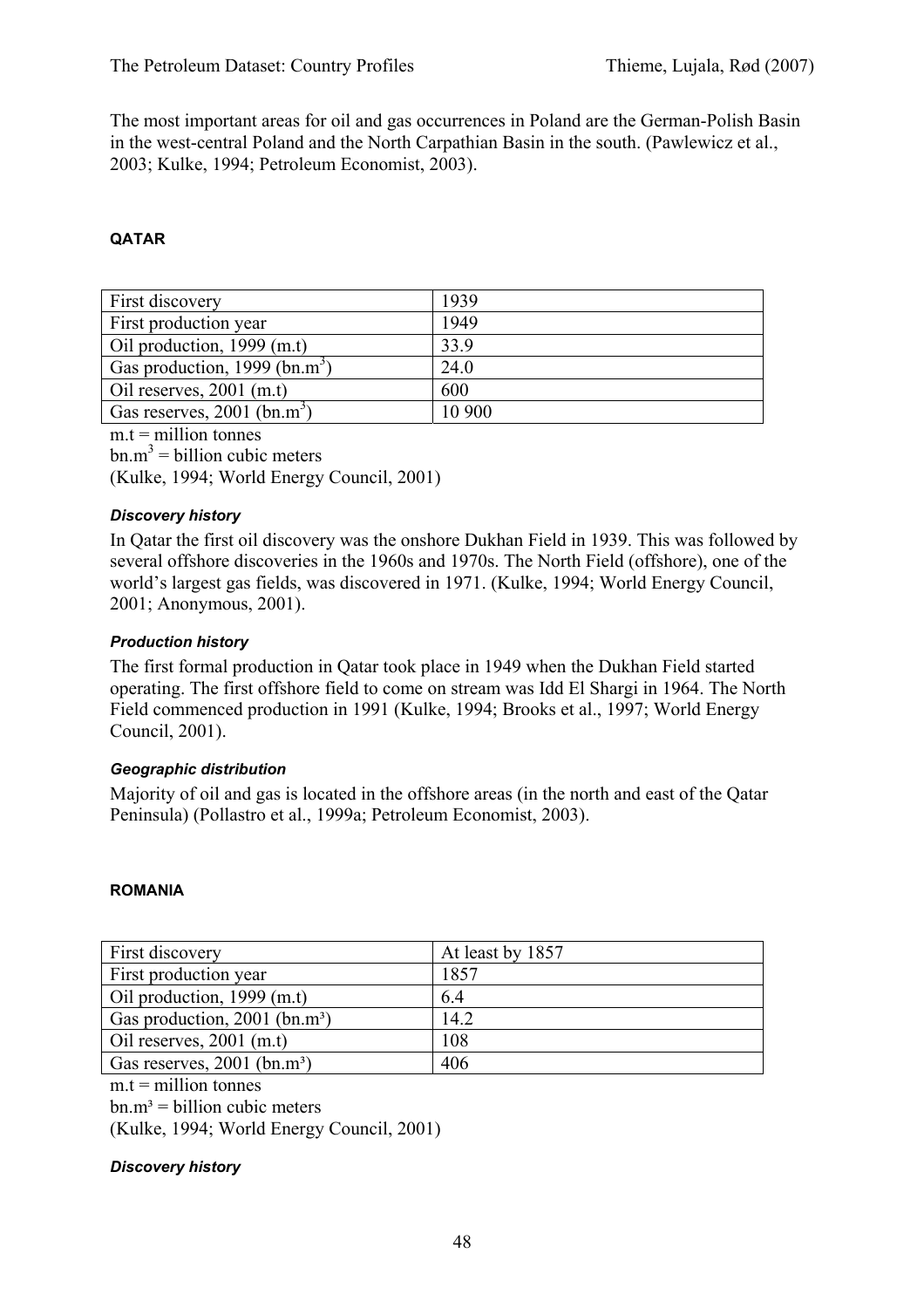Modern exploration in Romania started in the beginning of the  $20<sup>th</sup>$  century, although oil production had started already in 1857. The first significant gas discovery was made in 1909 in Transylvania and in 1956 oil was found in southern Romania. In the Pannonian Basin in the western part of the country the Turnu oil field was discovered in 1963. First offshore field was discovered in the 1980s in the Black Sea (Kulke, 1994; San Joaquin Geological Society, 2002; S.N.P. PETROM S.A., 2004; USI ROMANIA, 2001; Pawlewicz et al., 2003).

## *Production history*

In Romania the first commercial oil production is reported for 1857 at Bend, northeast of Bucharest in the Carpathian-Balkanian Basin. Gas production started in 1909, had its peak in 1986 and has steadily decreased since. Offshore production started in 1987 (the Lebada oil field) (Kulke, 1994; San Joaquin Geological Society, 2002; World Energy Council, 2001; S.N.P. PETROM S.A., 2004; Pawlewicz et al., 2003).

### *Geographic distribution*

Majority of oil and gas is found in the Carpathian-Balkanian Basin in the eastern and southern part of Romania, in the Black Sea and Transylvania (Pawlewicz et al., 2003; Petroleum Economist, 2003; Kulke, 1994; World Energy Council, 2001).

### **RUSSIA**

| First discovery                           | 1595    |
|-------------------------------------------|---------|
| First production year                     | 1893    |
| Oil production, 1999 (m.t)                | 304.8   |
| Gas production, 1999 (bn.m <sup>3</sup> ) | 589.7   |
| Oil reserves, $2001$ (m.t)                | 6 6 5 4 |
| Gas reserves, $2001$ (bn.m <sup>3</sup> ) | 47 730  |

 $m.t = million tonnes$ 

 $bm{m}^3$  = billion cubic meters

(Lindquist, 1999b; Ulmishek, 2001b; World Energy Council, 2001)

## *Discovery history*

Exploration in Russia started in the  $19<sup>th</sup>$  century although oil had been found already in 1595 in the Timan-Pechora Basin. The first exploration well was drilled in 1864 in the Azov-Kuban Basin on the Taman peninsula and the first commercial discovery was made in 1899 in the Middle Caspian Basin. After the Second World War exploration moved further east to the Volga-Ural and the West Siberian basins. The search for offshore fields started in the beginning of the 1970s and one of the first fields discovered was the Okruzhnoye Field in the North Sakhalin Basin in 1972 (Lindquist, 1999b; Kulke, 1995; Ulmishek, 2001b; World Energy Council, 2001).

## *Production history*

The first production took place in 1893 when the first producing well was drilled in the Middle Caspian Basin (the Starogroznen Field). In the North Sakhalin Basin some fields came on stream in the 1920s and after World War II production increased due to new discoveries in the eastern part of Russia. In 1999 Russia was world's largest natural gas exporter and its oil production was increasing (Ulmishek, 2001b; Kulke, 1995; World Energy Council, 2001).

#### *Geographic distribution*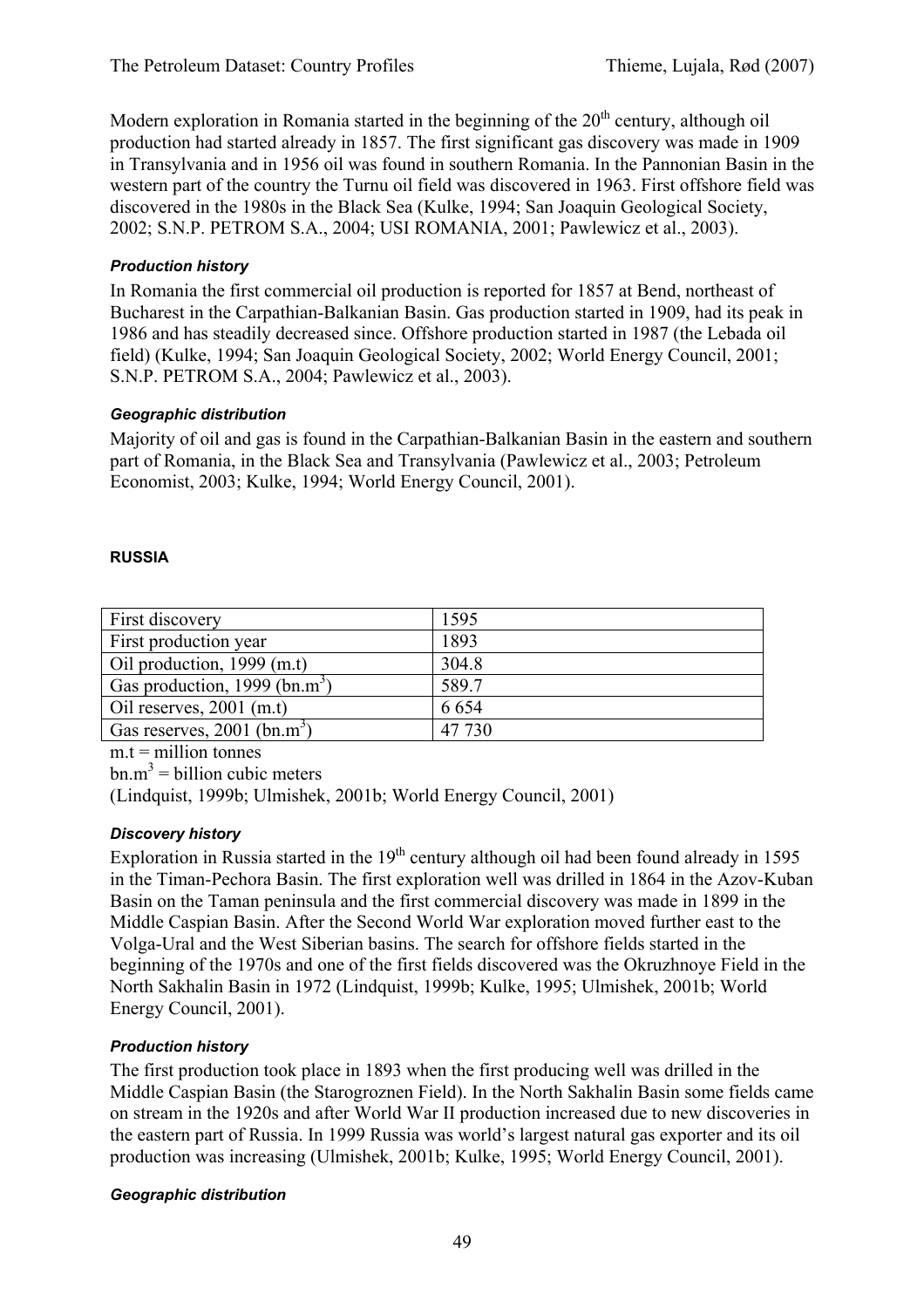The most important area for gas occurrences in Russia is western Siberia where 77% of the reserves are located. Other important regions for hydrocarbon production are the basins Volga-Ural, North and Middle Caspian, Azov-Kuban and Timan-Pechora basins (World Energy Council, 2001; Persits et al., 1998; Petroleum Economist, 2003).

### **SAUDI ARABIA**

| First discovery                           | 1938                 |
|-------------------------------------------|----------------------|
| First production year                     | 1938                 |
| Oil production, 1999 (m.t)                | 409.6                |
| Gas production, 1999 (bn.m <sup>3</sup> ) | 46,2                 |
| Oil reserves, $2001$ (m.t)                | $35983^1$            |
| Gas reserves, $2001$ (bn.m <sup>3</sup> ) | $5.777$ <sup>1</sup> |
|                                           |                      |

 $m.t = million tonnes$ 

 $bm{m}^3$  = billion cubic meters

 $1$  including the share in the Neutral Zone between Kuwait and Saudi Arabia (Ministry Of Petroleum & Mineral Resources, year unknown; Kulke, 1994; World Energy Council, 2001)

### *Discovery history*

The first discovery was made in 1938 (the Damman Field), which was followed by a series of discoveries in the Gulf of Persia and eastern Saudi Arabia. In 1948 world's largest oil field, Ghawar, was discovered and in 1951 the giant offshore field, Safaniyah, was found. Since 1989 oil and gas have also been found in the Interior Homocline-Central Arch which lies south of Riyadh (Kulke, 1994; Ministry Of Petroleum & Mineral Resources, year unknown; World Energy Council, 2001; Pollastro et al., 1999a).

## *Production history*

The first production in Saudi Arabia took place in 1938 when the Damman Field went on stream, although large-scale production from that field first started in 1945. Gas production started in 1961 (Kulke, 1994; Ivanhoe, 2001; World Energy Council, 2001; EIA, 2003).

## *Geographic distribution*

Majority of oil and gas is found in the eastern part of the country both onshore and offshore. Interior Homocline-Central Arch in the east central Saudi Arabia (south of Riyadh) has considerable reserves (Pollastro et al., 1999a; Petroleum Economist, 2003; Kulke, 1994).

### **SENEGAL**

| First oil discovered  | 1955 - 1962 |
|-----------------------|-------------|
| First production year | 1995        |
| Oil production        |             |
| Gas production        | ---         |
| Oil reserves, 2001    | minimal     |
| Gas reserves          |             |

(Mbendi, 2001; World Energy Council, 2001)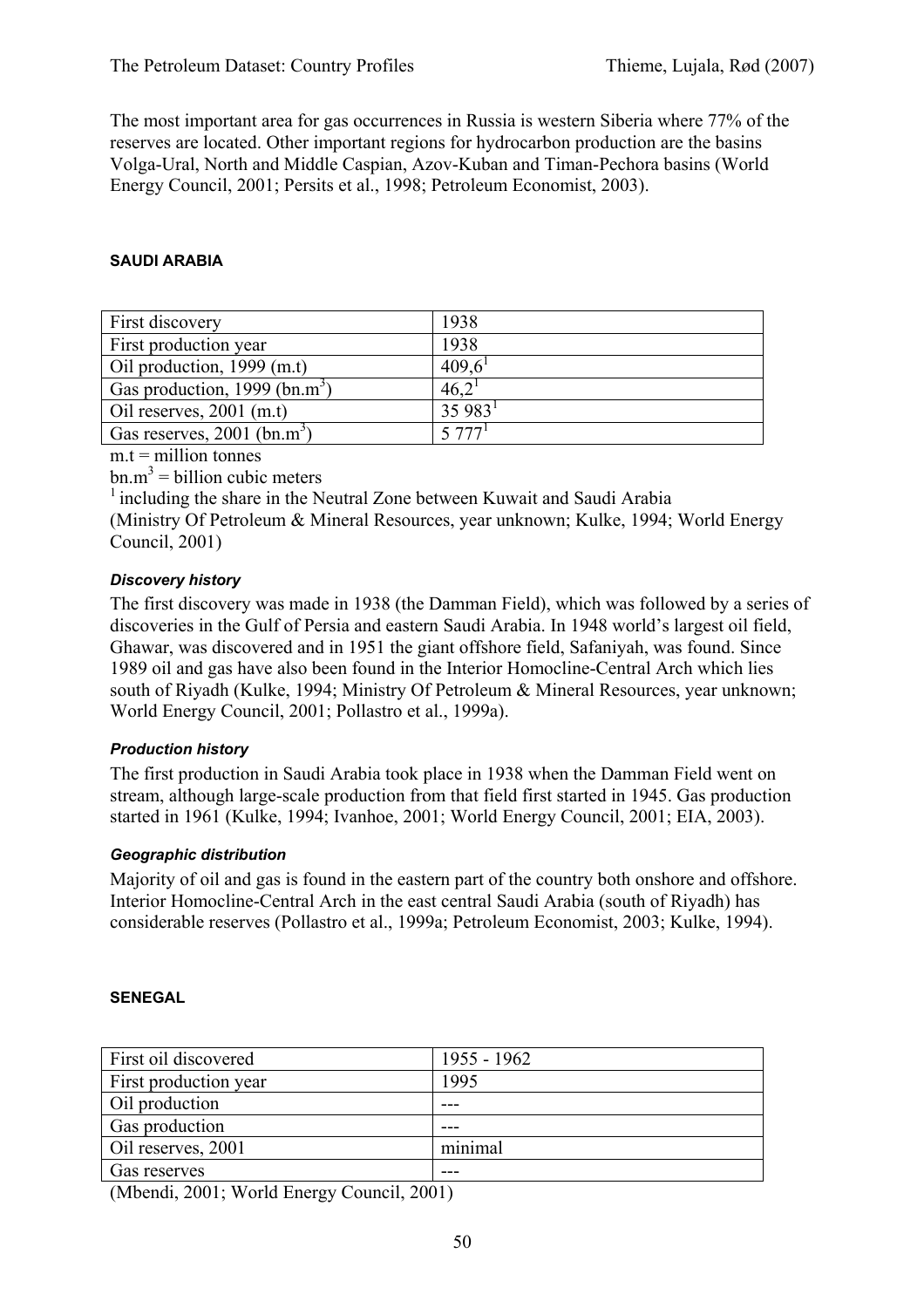## *Discovery history*

The first discovery was made during the period 1955 – 1962 (assumed to be 1960 in the dataset). Since 1993 Senegal has collaborated with Guinea-Bissau to explore the region (Mbendi, 2001).

### *Production history*

Small scale production started in 1995. No further information was available (World Energy Council, 2001).

### *Geographic distribution*

The Dakar Peninsula and Casamance offshore area have some potential for hydrocarbon reserves (Mbendi, 2001).

### **SERBIA and MONTENEGRO**

| First discovery                             | 1949  |
|---------------------------------------------|-------|
|                                             |       |
| First production year                       | 1952  |
| Oil production, 1999 (m.t)                  | 0.010 |
| Gas production, $2001$ (bn.m <sup>3</sup> ) | 0.6   |
| Oil reserves, $2001$ (m.t)                  | 0.7   |
| Gas reserves, 2001 (bn.m <sup>3</sup> )     | 24.07 |

 $m.t = *m*$ illion tonnes

 $bm.m^3 = \text{billion cubic meters}$ 

(Marcon International, Inc., 2003; Francuski et al., 2003; World Energy Council, 2001; CIA, 2003)

#### *Discovery history*

The first discovery was made in 1949 (location unknown). In 1952 the Jermenovci Field was found in the Pannonian Basin. Several discoveries were made during the next three decades and a huge oil-shale deposit was found at Aleksinac, near the city of Nis (Marcon International, Inc., 2003; Anonymous, 2001; Dimitrijevic, year unknown; Petroleum Economist, 2003).

## *Production history*

For Serbia and Montenegro the first formal gas production is reported for 1952 when the Velika Greda Field came on stream. Oil production commenced four years later in 1956 with the Jermenovci Field going online. Production of oil has steadily decreased during the last years (Francuski et al., 2003; World Energy Council, 2001).

#### *Geographic distribution*

Majority of oil and gas is found in the Pannionian Basin in the north (Pawlewicz et al., 2003; Petroleum Economist, 2003; World Energy Counicl, 2001bq).

#### **SLOVAKIA**

| First discovery       | 1914             |
|-----------------------|------------------|
| First production year | At least by 1960 |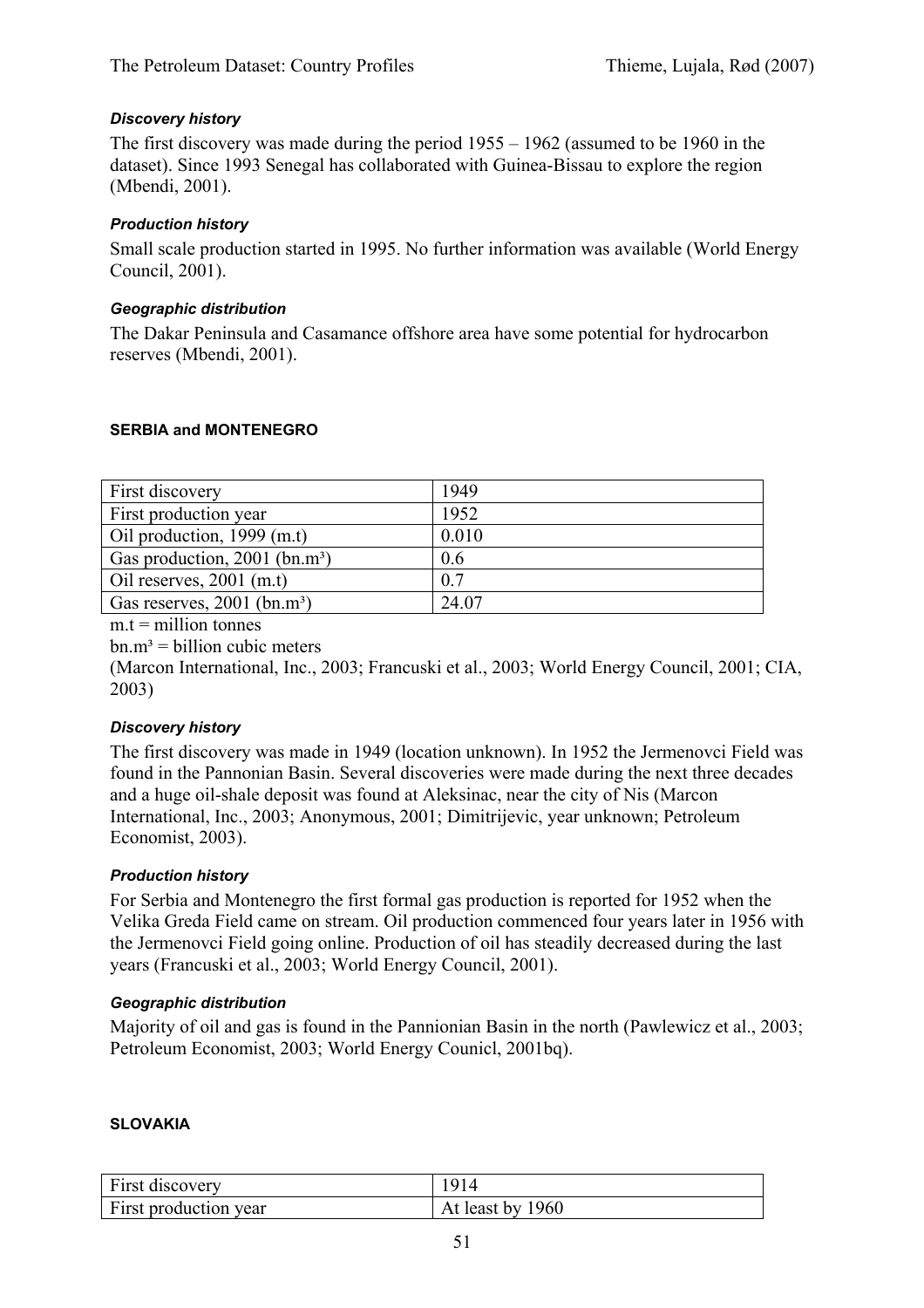| Oil production, 1999 (m.t)                  | 0.07 |
|---------------------------------------------|------|
| Gas production, $2001$ (bn.m <sup>3</sup> ) |      |
| Oil reserves, $2001$ (m.t)                  |      |
| Gas reserves, $2001$ (bn.m <sup>3</sup> )   |      |

 $m.t =$  million tonnes

 $bm.m^3 = \text{billion cubic meters}$ 

(Kulke, 1994; World Energy Council, 2001; CIA, 2003)

## *Discovery history*

In the second half of the  $19<sup>th</sup>$  century exploration commenced in Former Czechoslovakia and in 1914 the first field was discovered in Bohemia. The region around Milakov in north-eastern Slovakia was still under exploration in 2002 (Kulke, 1994; Pawlewicz et al., 2003; Carpathian Resources Ltd, 2002).

## *Production history*

In Former Czechoslovakia gas production peaked in 1960. Four fields in Slovakia were producing in 2001 but the production volume was low and decreasing (Kulke, 1994; EuroGas Inc., 1996a; World Energy Council, 2001).

### *Geographic distribution*

Oil and gas in Slovakia are located in the Bohemia in the west and in the Pannonian and North-Carpathian basins in the east (Pawlewicz et al., 2003; Kulke, 1994).

### **SLOVENIA**

| <b>First discovery</b>       | 1942  |
|------------------------------|-------|
| <b>First production year</b> | 1943  |
|                              | 0.001 |
| Oil production, $1999$ (m.t) |       |
| Gas production               |       |
| Oil reserves, $2001$ (m.t)   | 0.003 |
| Gas reserves                 |       |

 $m.t =$  million tonnes

(Kulke, 1994; World Energy Council, 2001)

## *Discovery history*

Although oil seeps in the Pannonian Basin in Slovenia have been known for some centuries, exploration in Slovenia started in the 1940s when the north-western regions of the Former Yugoslavia were surveyed. Fields Dolina and Petisovci were discovered in 1942 and 1943, respectively (Kulke, 1994; World Petroleum, 2003).

## *Production history*

The first formal production in Slovenia took place in 1943 when the Dolina and Petisovci fields came on stream. Slovenian produces little oil and gas and only three fields are under production (Nafta Lendava, year unknown; World Petroleum, 2003; World Energy Council, 2001).

#### *Geographic distribution*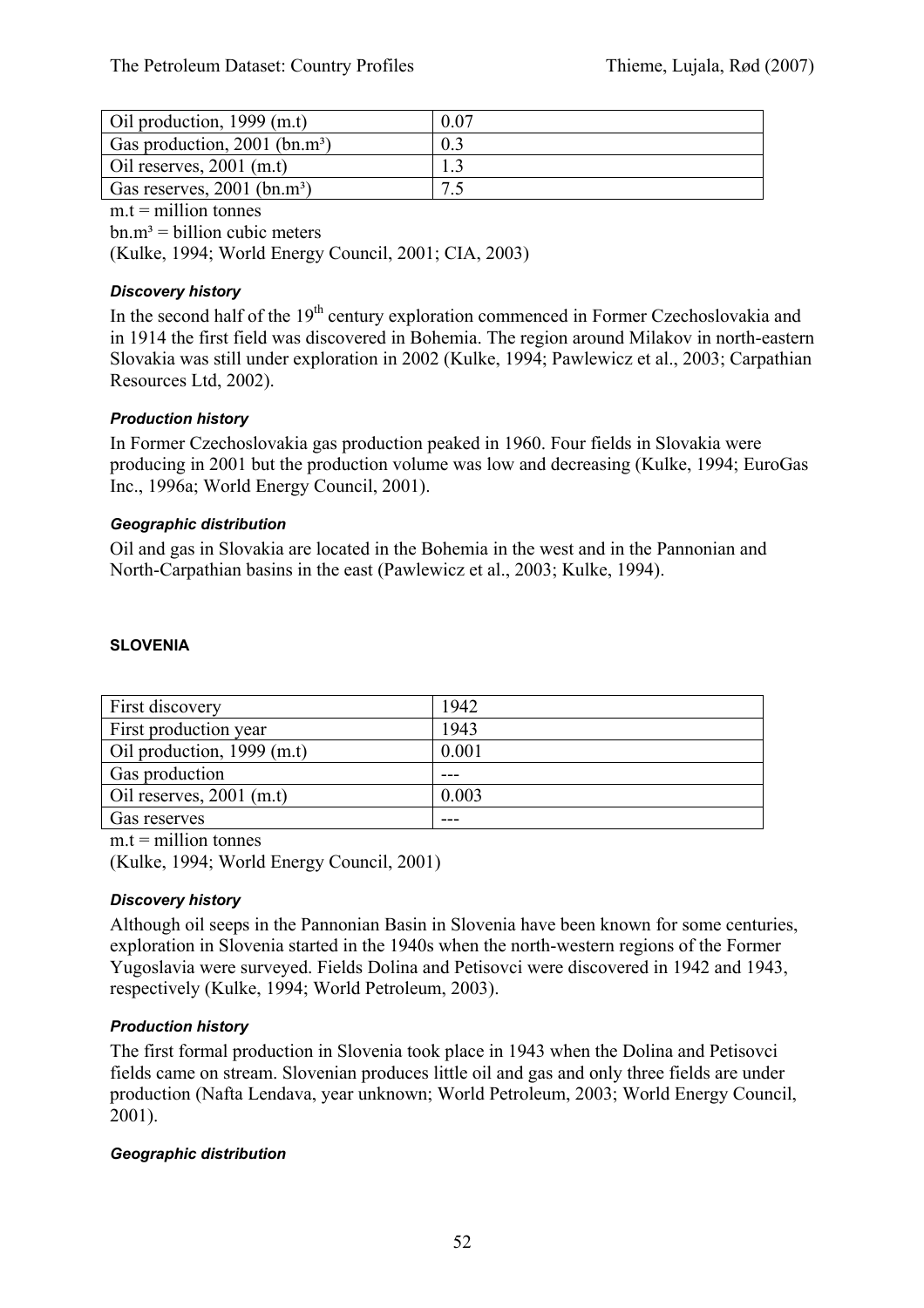In Slovenia the most important area for oil and gas occurrences is the Pannonian Basin in the north-eastern part of the country (Pawlewicz et al., 2003; Kulke, 1994; World Energy Council, 2001; World Petroleum, 2003).

### **SOMALIA**

### *Discovery history*

Exploration in Somalia began in 1952 resulting in some good oil shows. In 1991 good oil and gas potential was reported from the northern Somalia, but due to the political unrest all exploration has been suspended. Gas reserves are estimated to be about six billion cubic meters (Fineman, 1993; Eni, 2003b; 1Up Info, year unknown).

### *Production history*

Up to 2003 no oil or gas production has been reported (Mbendi, 2000; Eni, 2003a).

### *Geographic distribution*

In Somalia there are oil and gas seeps in the northern and southern part of the country (1Up Info, year unknown; Eni, 2003b).

### **SOUTH AFRICA**

| First gas discovered       | 1969 |
|----------------------------|------|
| First production year      | 1992 |
| Oil production, 1999 (m.t) |      |
| Gas production             |      |
| Oil reserves, $2001$ (m.t) | 74   |
| Gas reserves               |      |

 $m t =$  million tonnes

(Mbendi, 2003; World Energy Council, 2001)

#### *Discovery history*

In South Africa exploration for oil and gas began in 1965 in the Karoo Basin, but the first gas was discovered in the Pletmos Basin in 1969. The offshore field Oribi was discovered in 1990 south-west of Mossel Bay and in 2000 new discoveries were made close to the Namibian border (Kulke, 1995; Mbendi, 2003).

## *Production history*

The first formal production in South Africa took place in 1992 when gas fields in the Bredasdorp Basin came on stream. They were followed by the Oribi Field in 1997, the first commercial oil production in the country (Mbendi, 2003; World Energy Council, 2001).

## *Geographic distribution*

The most important areas for oil and gas occurrences in South Africa are the Orange River Basin near Namibia and the offshore basins Bredasdorp and Pletmos in the south (Persits et al., 1997; Mbendi, 2003).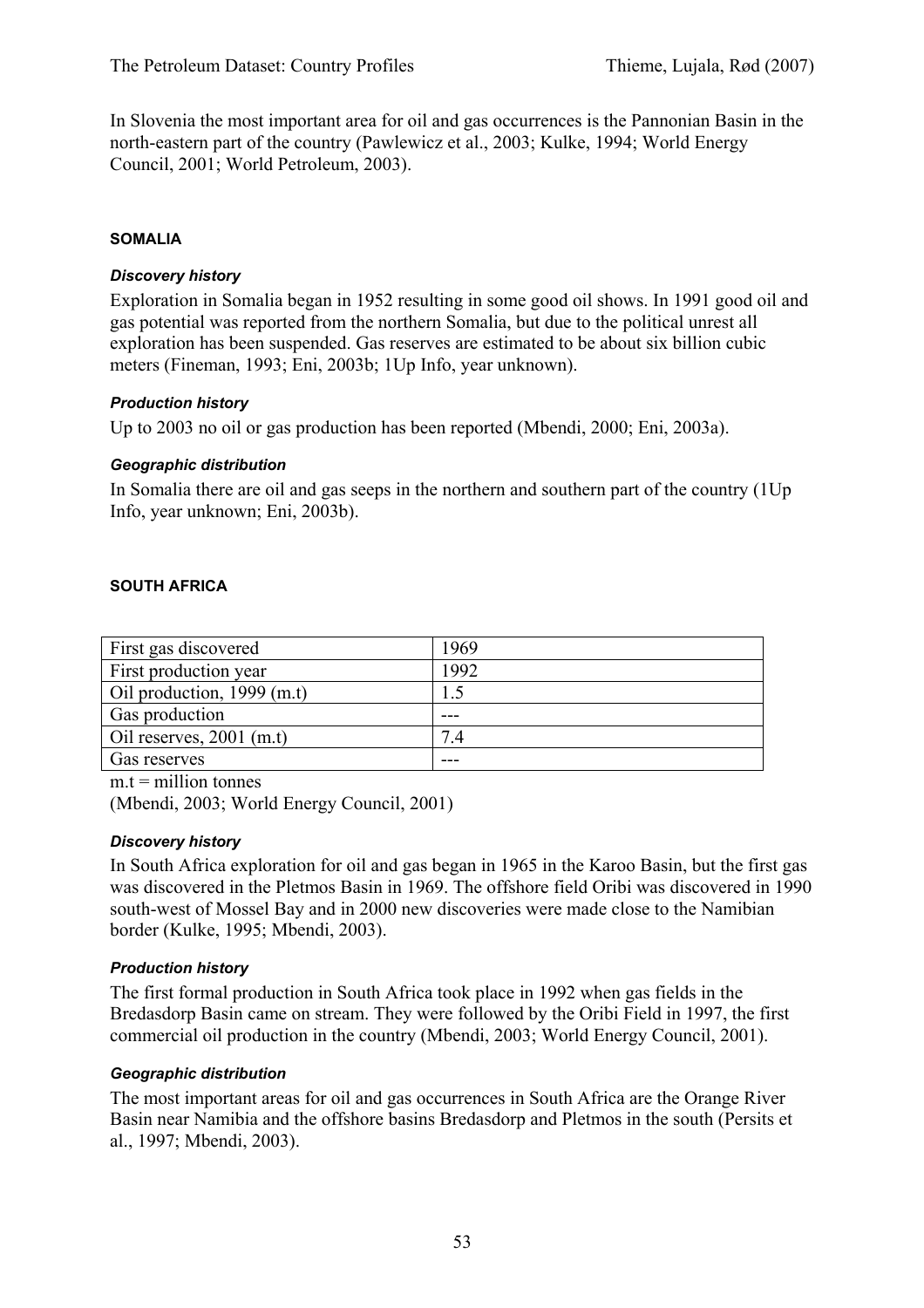## **SOUTH KOREA**

### *Discovery history*

Onshore exploration in South Korea began in 1963 but was not successful. In 1969 offshore exploration started but the first discovery was made in 1998, when the Donghae gas field was found in the East Sea (Kulke, 1994; CCOP, 2002h).

## *Production history*

The first commercial production in South Korea took place in November 2003 when the Donghae gas field came on stream (CCOP, 2002i; EIA, 2003).

### *Geographic distribution*

Country's only hydrocarbon field is located in the East Sea. The Yellow Sea is considered to have good potential (CCOP, 2002h; CCOP, 2002i).

### **SPAIN**

| First discovery                             | 1960  |
|---------------------------------------------|-------|
| First production year                       | 1966  |
| Oil production, 1999 (m.t)                  | 0.8   |
| Gas production, $2001$ (bn.m <sup>3</sup> ) | 0.005 |
| Oil reserves, $2001$ (m.t)                  | 2.0   |
| Gas reserves, 2001 (bn.m <sup>3</sup> )     | 0.2   |
|                                             |       |

 $m.t = *million tonnes*$ 

 $bn.m<sup>3</sup> = billion cubic meters$ 

(Kulke, 1994; World Energy Council, 2001; CIA, 2003)

#### *Discovery history*

Exploration in Spain started in 1940s. The first gas field, Castillo, was found in 1960 and the first oil field, Ayoluengo, in 1964, both located in the north-eastern part of the country. Offshore exploration started in 1968 and in 1970 the Amposta Marino Field was discovered in the Mediterranean Sea near Tarragona. Several fields, both onshore and offshore, were found in the 1970s and the 1980s (Kulke, 1994; Petroleum Economist, 2003).

## *Production history*

The first commercial oil production in Spain took place in 1966 (the Ayoluengo Field). Gas production commenced in the beginning of the 1980s and the Marismas Field came online in 1990. Several fields had been depleted by the 1990s and production of oil and gas is steadily decreasing (World Energy Council, 2001; Kulke, 1994).

## *Geographic distribution*

Majority of oil and gas is located in the Iberic Cordillera Basin in the eastern part of the country and the Alentejo-Guadalquivir Basin in the south-west Spain. The Spanish Trough-Cantabrian Zone in the northeast has potential (Pawlewicz et al., 2003; Kulke, 1994; Petroleum Economist, 2003).

| First oil discovered  | 979  |
|-----------------------|------|
| First production year | 1002 |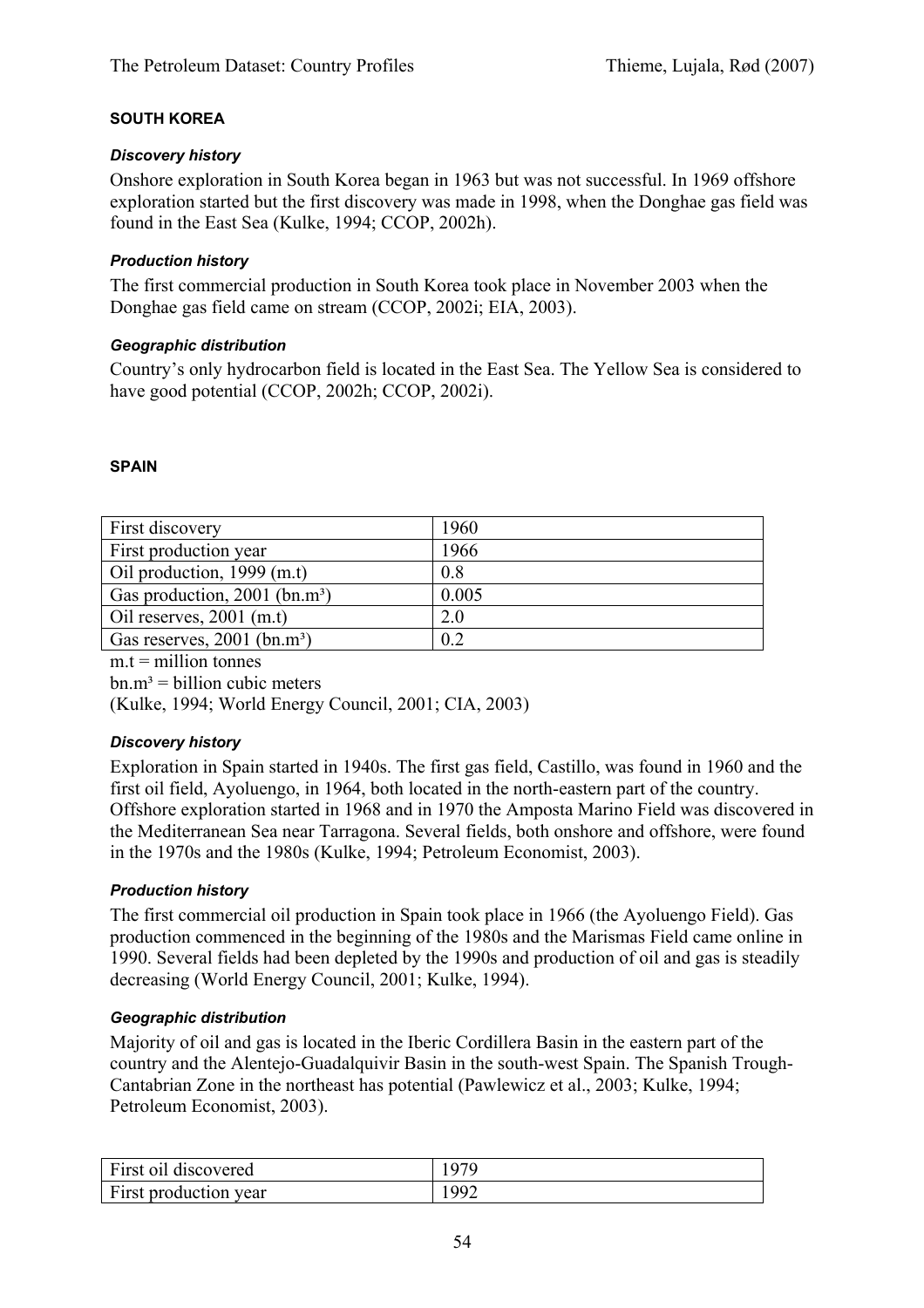| Oil production, 1999 (m.t)                |     |  |
|-------------------------------------------|-----|--|
| Gas production                            | --- |  |
| Oil reserves, $2001$ (m.t)                |     |  |
| Gas reserves, $2001$ (bn.m <sup>3</sup> ) | 85  |  |
|                                           |     |  |

 $m.t =$  million tonnes

 $bm{m}^3$  = billion cubic meters

(EIA, 2003; World Energy Council, 2001; Mbendi, 2001)

### *Discovery history*

In 1979 oil was discovered in the Muglad area (the Abu Gabra Field), followed by the Unity and Heglig fields in 1980 and 1982. (General Petroleum Corporation of Sudan, 1995; Mbendi, 2001; EIA, 2003).

## *Production history*

It is reported that the first formal production in Sudan took place in 1992, but there is no information about the location. The Unity and the Heglig fields came on stream in 1996 (World Energy Council, 2001; Mbendi, 2001).

## *Geographic distribution*

Majority of Sudan's hydrocarbon reserves are located in the interior basins in the southern and south-eastern Sudan (Mbendi, 2001).

### **SURINAME**

| <b>First discovery</b>       | 1965 |
|------------------------------|------|
| <b>First production year</b> | 1982 |
| Oil production, $1999$ (m.t) | 0.7  |
| Gas production               |      |
| Oil reserves, $2001$ (m.t)   |      |
| Gas reserves                 |      |

 $m t =$  million tonnes

(Kulke, 1995; van Dijck et al., year unknown; World Energy Council, 2001)

#### *Discovery history*

Exploration in the Guyana Basin started in 1938. Oil was found at Calcutta in 1965. Offshore exploration for oil and gas started in 1958 and between 1974 and 1978 several oil and gas shows were found. The only commercial field in Surinam was discovered onshore in 1981 (the Tambaredjo Field) (Kulke, 1995; World Energy Council, 2001).

## *Production history*

Oil production in Suriname started in 1982 (the Tambaredjo Field) (van Dijck et al., year unknown; Kulke, 1995).

## *Geographic distribution*

Hydrocarbon occurrences are located in the Guyana-Suriname Basin, near capital Paramaribo (Schenk et al., 1999; Kulke, 1995; World Energy Council, 2001).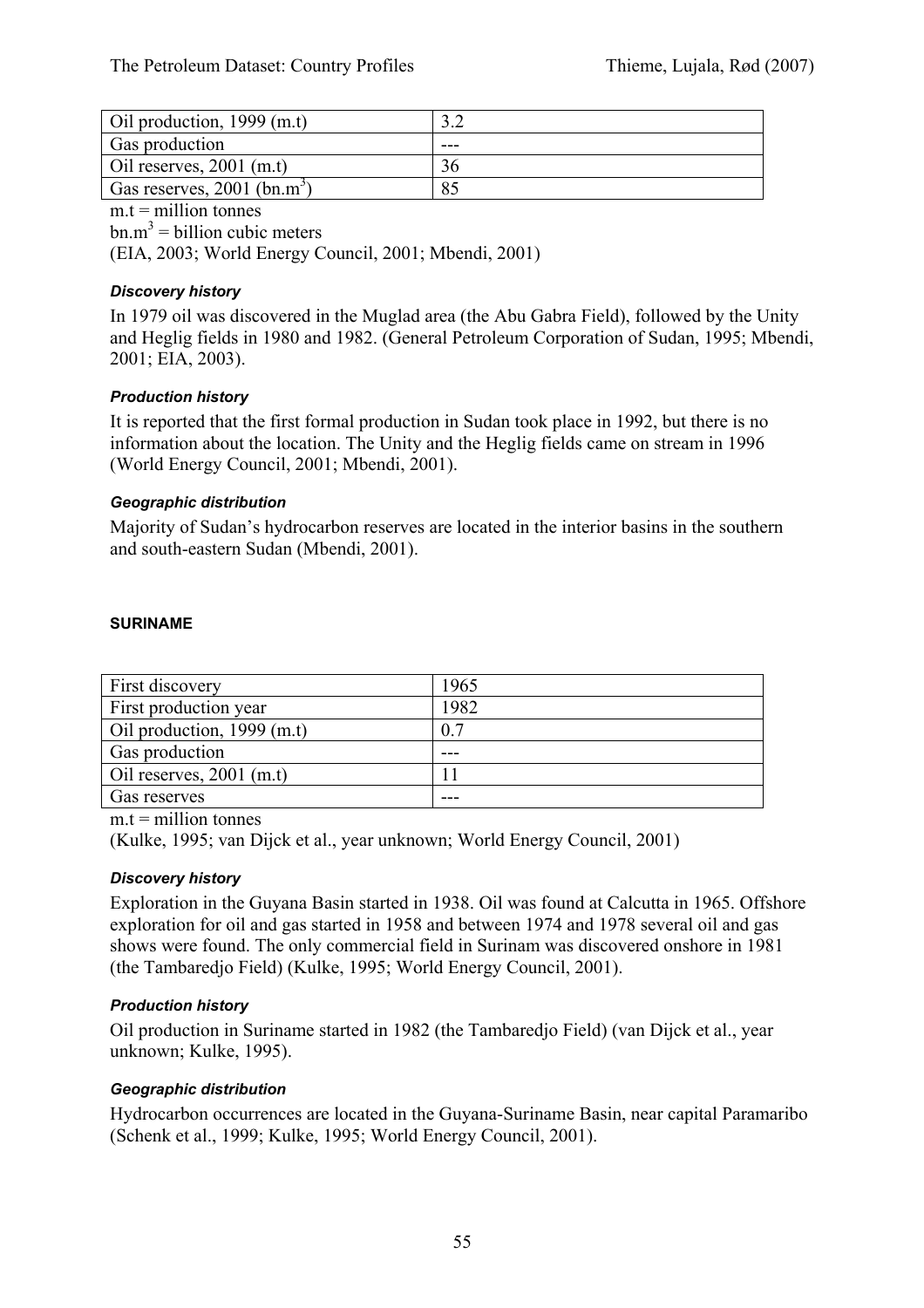#### **SWEDEN**

### *Discovery history*

Alum Shales in Sweden have been known at least since 1637. In the beginning of the  $20<sup>th</sup>$ century a small oil field was found at Kinnekulle in the south Sweden, followed by gas and oil shows on the island of Öland. On Gotland and central Sweden oil was found in the 1970s (Kulke, 1994).

## *Production history*

Production from Alum Shales started in 1637 and in Kinnekulle there was some production in the early  $20<sup>th</sup>$  century. In the mid-1970s small scale production started on Gotland, but extraction is very limited. Since 1996 there has not been any production in Sweden (Kulke, 1994; CIA, 2003).

### *Geographic distribution*

Oil and gas occurrences are located in the southern Sweden near the lakes Vänern and Vättern and on the islands Gotland and Öland in the southern Sweden (Pawlewicz et al. 2003; Kulke, 1994).

### **SWITZERLAND**

## *Discovery history*

Asphalt seeps in the country have been known for centuries and the first oil well was drilled in 1889 at La Plein. Modern exploration started in the 1920s but succeeded first in 1962/63 when the Essertines Field was found in the western part of the country. The only commercial gas deposit was discovered at Entlebuch in the Molasse Basin in 1980 (SES, 2003; SGTK, year unknown; Kulke, 1994).

## *Production history*

The asphalt deposits were exploited until 1867. At the Entelbuch Field gas was produced 1985 – 1994. For 2001 no oil or gas production is reported (SES, 2003; SGTK, year unknown; Kulke, 1994; CIA, 2003).

## *Geographic distribution*

Majority of gas and oil is found in the Molasse Basin in the central Switzerland. (Pawlewicz et al., 2003; Kulke, 1994).

#### **SYRIA**

| First discovery                           | 1956 |
|-------------------------------------------|------|
| First production year                     | 1968 |
| Oil production, 1999 (m.t)                | 29.1 |
| Gas production, 2001 (bn.m <sup>3)</sup>  | 5.8  |
| Oil reserves, $2001$ (m.t)                | 343  |
| Gas reserves, $2003$ (bn.m <sup>3</sup> ) | 240  |

 $m.t =$  million tonnes

 $bm{m}^3$  = billion cubic meters

(Kulke, 1994; World Energy Council, 2001; EIA, 2003)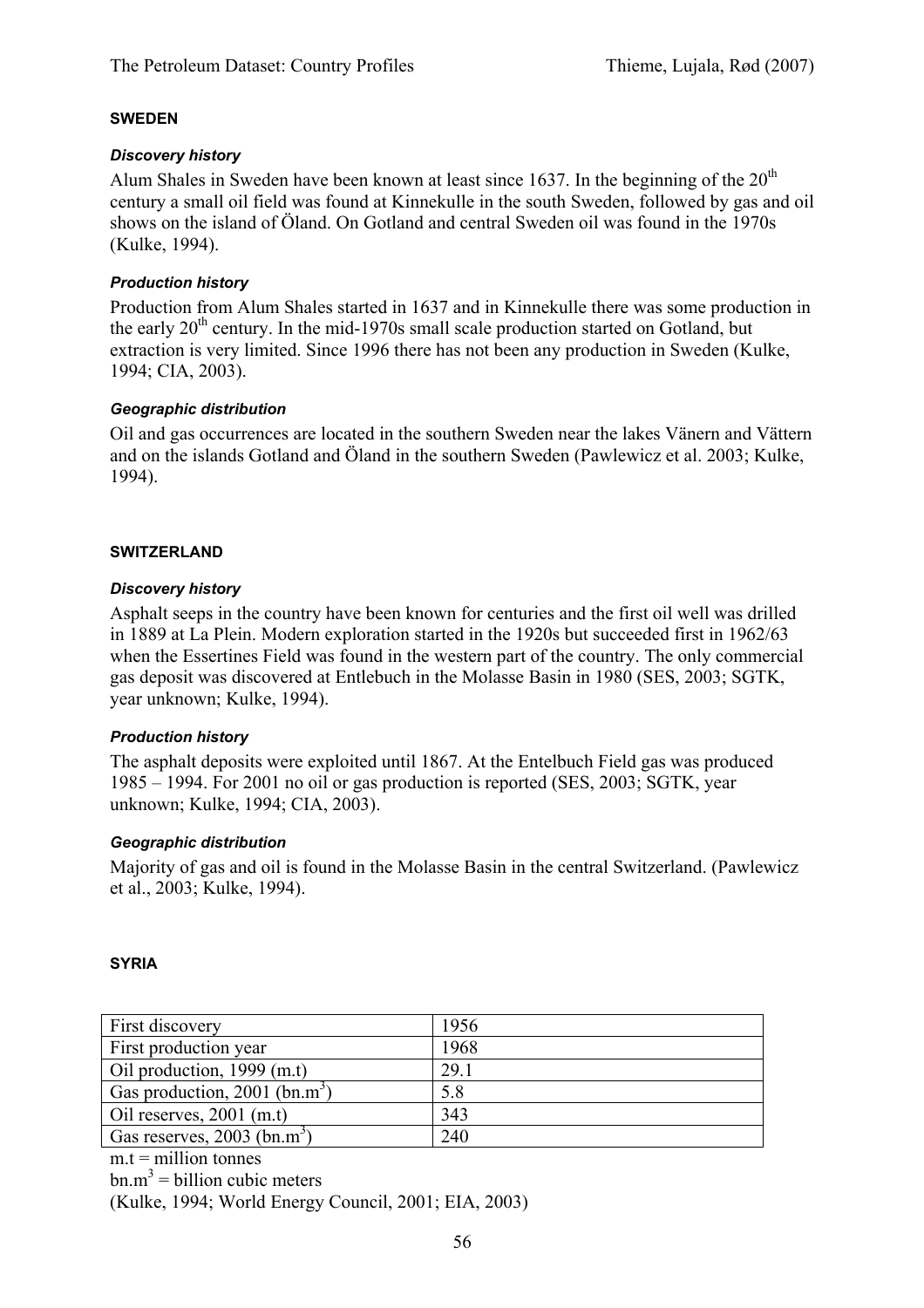## *Discovery history*

The first discovery was the Karatchok Field in 1956 in the north-west Syria. The Jebisseh Field was discovered in 1968 and several further discoveries were made in the 1980s and 1990s (Kulke, 1994; Anonymous, 2001; EIA, 2003).

### *Production history*

Production started in 1968 and has been increasing over the decades (Kulke, 1994; World Energy Council, 2001; Worldinformation.com\_2, year unknown; EIA, 2003).

### *Geographic distribution*

Majority of oil and gas is located in the Euphrates/ Mardin region, the Palmyra Zone, the Kleisha Uplift and the Zagros Fold Belt in the central and eastern Syria (Pollastro et al., 1999a; Petroleum Economist, 2003).

### **TAIWAN**

| First discovery                           | At least by 1861 |
|-------------------------------------------|------------------|
| First production year                     | 1861             |
| Oil production, 1999 (m.t)                | 0.1              |
| Gas production, 1989 (bn.m <sup>3</sup> ) | 0.034            |
| Oil reserves, $2001$ (m.t)                | 0.6              |
| Gas reserves, $1989$ (bn.m <sup>3</sup> ) | 23               |

 $m.t =$  million tonnes

 $bm{m}^3$  = billion cubic meters

(Kulke, 1994; World Energy Council, 2001)

*NOTE:* We were not able to find any information about the oil and gas fields in Taiwan. Therefore the dataset does not contain any information about discovery or production years

#### *Discovery history*

The first discovery in Taiwan had been made by 1861. Several onshore and offshore discoveries have been made, especially after the Second World War (Kulke, 1994).

#### *Production history*

In Taiwan the first formal production took place in 1861 and in 1945 there were production at seven fields. Production peaked in 1977/78. Offshore production started in 1986 (Kulke, 1994).

#### *Geographic distribution*

Majority of oil and gas is located in the western Taiwan and in the Taiwan Strait (Kulke, 1994; Steinshouer et al., 1999).

#### **TAJIKISTAN**

| First discovery       | 908 |
|-----------------------|-----|
| First production year | 070 |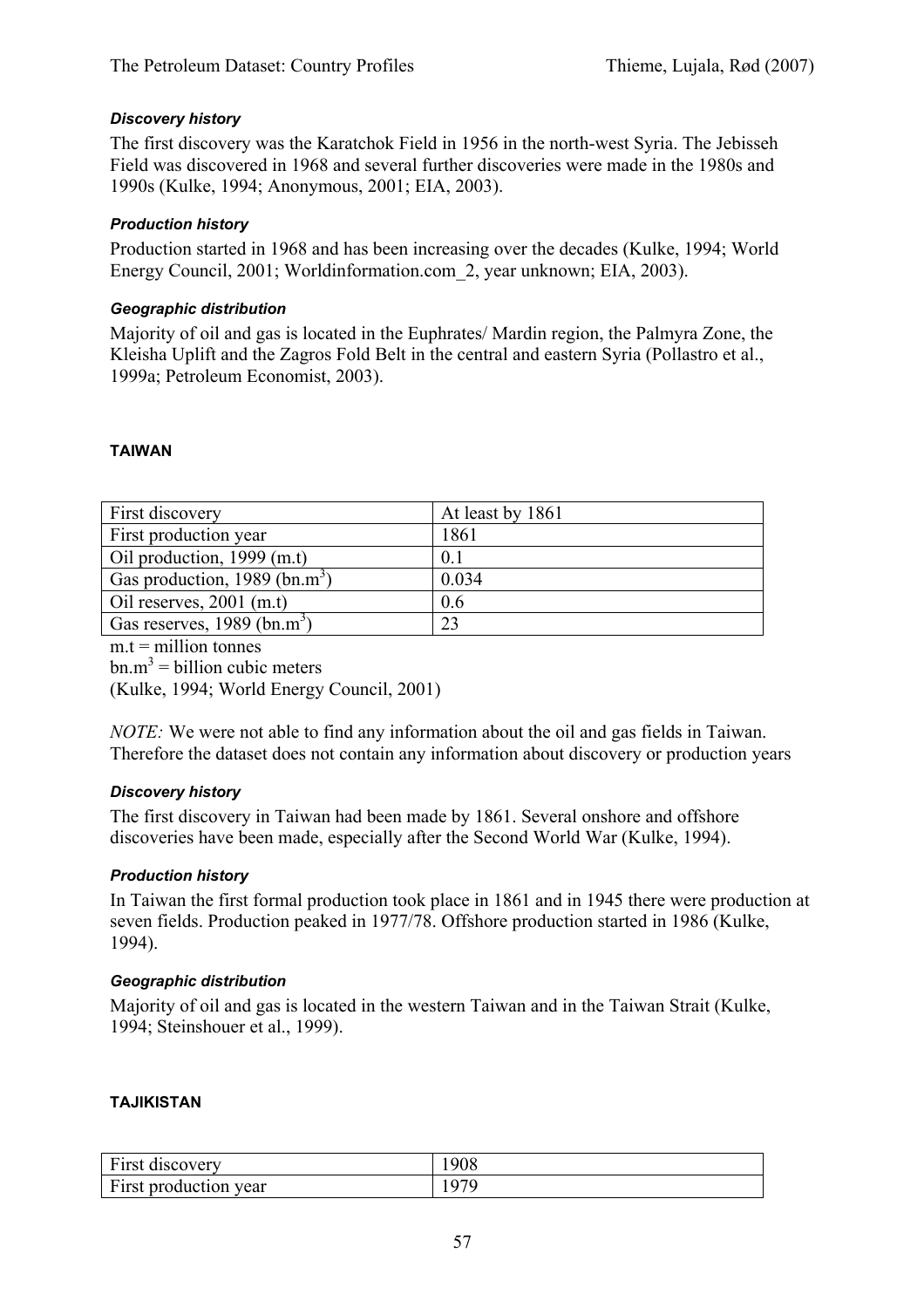| Oil production, 1999 (m.t)                  | 0.02 |
|---------------------------------------------|------|
| Gas production, $2000$ (bn.m <sup>3</sup> ) | 0.04 |
| Oil reserves, $2001$ (m.t)                  |      |
| Gas reserves, $2003$ (bn.m <sup>3</sup> )   |      |

 $m.t =$  million tonnes

 $bm{m}^3$  = billion cubic meters

(EIA, 1994; World Energy Council, 2001; INOGATE, 2003f)

## *Discovery history*

Exploration in the Fergana Basin, which is shared between Tajikistan, Kyrgyzstan and Uzbekistan, started in the  $19<sup>th</sup>$  century. The first discovery in the Tajikistan side of the basin was made in 1908 (the Kim Field). It was followed by the Nefteabad Field in 1933. Several discoveries have been made in the Afghan-Tajik Basin, but we were not able to date these discoveries (EIA, 1994; World Energy Council, 2001; Persits et al., 1998).

## *Production history*

We were not able to find reliable information on when production in Tajikistan started. In the Fergana Basin the first gas production is reported for 1979 but there is no information about the exact location. The Afghan-Tajik Basin has been producing at least since the mid 1980s (EIA, 1994; World Energy Council, 2001).

### *Geographic distribution*

Majority of oil and gas is found in the Fergana Basin in the north and in the Afghan-Tajik Basin in the southwest (Persits et al., 1998; World Energy Council, 2001).

#### **TANZANIA**

#### *Discovery history*

The first exploration wave took place 1952 – 1964, without results. In 1969, the Tanzania Petroleum Development Corporation was founded and a new phase of exploration started and in 1974 the Songo Songo gas field was discovered. The Mnazi Bay Field was found in 1982. (Mbendi, 2001; Tanzania Petroleum Development Corporation, 2001a).

#### *Production history*

No production has occurred in Tanzania but there are plans to develop the the Mnazi Bay Field (Tanzania Petroleum Development Corporation, 2001b).

#### *Geographic distribution*

The main areas of oil and gas occurrences in Tanzania are the basins Ruvuma, Mandawa and Mafia (Tanzania Petroleum Development Corporation, 2001b).

#### **THAILAND**

| First discovery                           | 1921 |
|-------------------------------------------|------|
| First production year                     | 1959 |
| Oil production, 1999 (m.t)                |      |
| Gas production, 1999 (bn.m <sup>3</sup> ) | 177  |
| Oil reserves, $2001$ (m.t)                | 47   |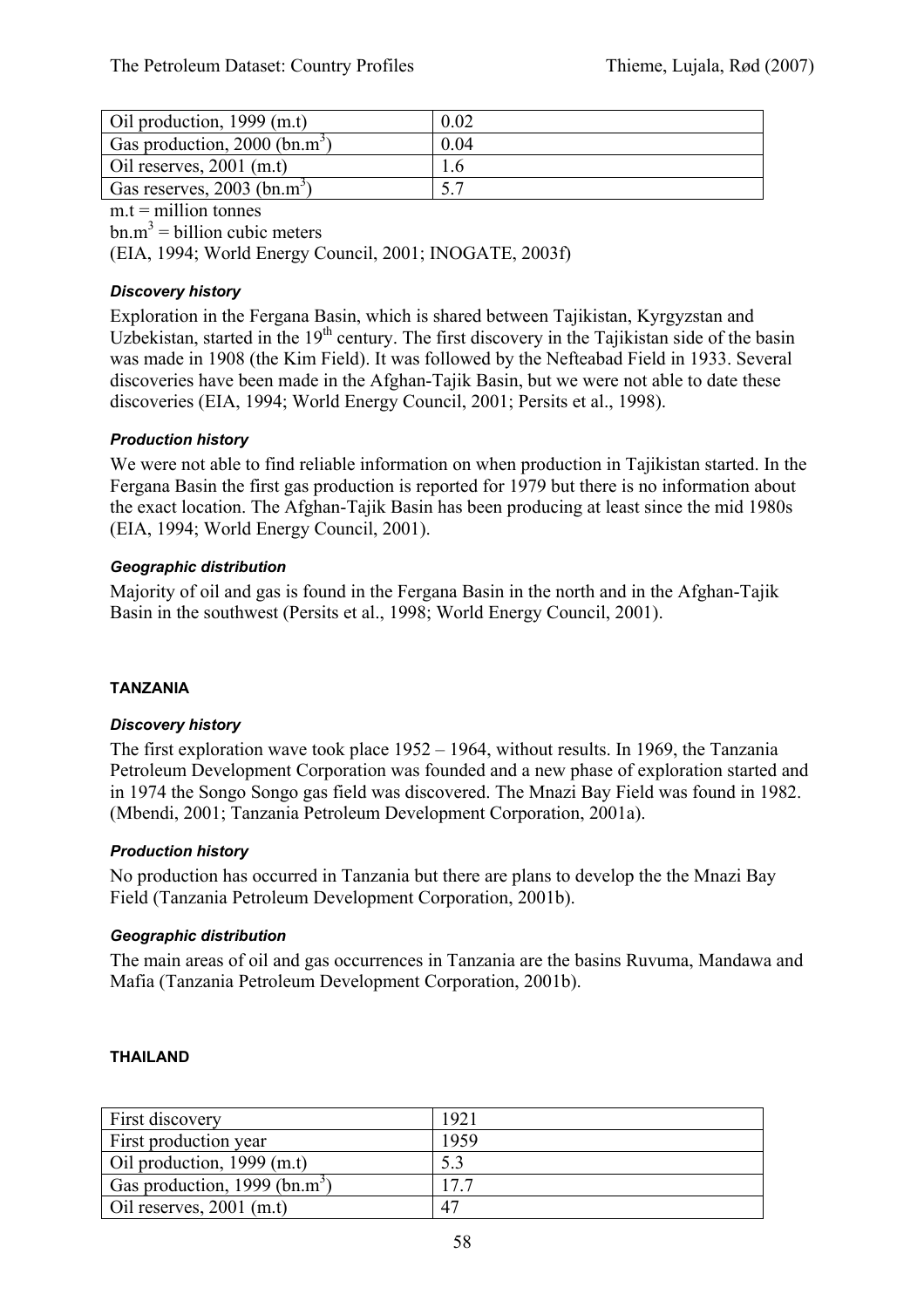| Gas reserves, 2001 | (bn.m <sup>3</sup> ) | ◝▵<br>. .<br>- - |
|--------------------|----------------------|------------------|

 $m.t = *m*$ illion tonnes  $bm{m}^3$  = billion cubic meters (CCOP, 2002j; Kulke, 1994; World Energy Council, 2001)

## *Discovery history*

Exploration in Thailand started in 1921 in the Fang Basin in the northern part of the country. In 1973 the first offshore field, Erawan, was discovered in the Gulf of Thailand. Since then several discoveries have been made both offshore and onshore (CCOP, 2002j; Kulke, 1994).

## *Production history*

Commercial production in Thailand started in 1959 in the Fang Basin. The first offshore field came on line in 1981. (Kulke, 1994; CCOP, 2002j; EIA, 2003).

## *Geographic distribution*

Majority of oil and gas is found in the central part of the country and in the Gulf of Thailand (Kulke, 1994; Steinshouer et al., 1999).

## **TRINIDAD AND TOBAGO**

| First discovery                           | 1866 |
|-------------------------------------------|------|
| First production year                     | 1908 |
| Oil production, 1999 (m.t)                | 6.7  |
| Gas production, 1999 (bn.m <sup>3</sup> ) | 11.7 |
| Oil reserves, $2001$ (m.t)                | 85   |
| Gas reserves, $2001$ (bn.m <sup>3</sup> ) | 602  |

 $m.t =$  million tonnes

 $bm{m}^3$  = billion cubic meters

(DeLuca, 2002; Geological Society of Trinidad and Tobago, year unknown; Kulke, 1995; World Energy Council, 2001)

## *Discovery history*

In Trinidad and Tobago exploration started already in the 1860s (Trinidad) and the first discovery was made in 1866 at Aripero. Several discoveries were made in the 1910s. The first offshore field was discovered in 1954 (the Soldado Field) in the Gulf of Paria (east of Trididad). Other offshore discoveries have been made east of Trinidad (first in 1968) and in the Tobago Through Basin (fields Chaconia, Hibiscus and Poinsettia in 1975) (Kulke, 1995; Geological Society of Trinidad and Tobago, year unknown; Petroleum Economist, 2003; Oil & Gas Journal, 2001b; Schenk et al., 1999).

# *Production history*

The first commercial production in Trinidad and Tobago is reported for 1908; oil exportation started in 1910. Offshore production commenced in 1955 (the Soldado Field). Production from offshore fields at Trinidad's east coast started in 1972. In the Tobago Through the first field started production in 2002 (Kulke, 1995; Geological Society of Trinidad and Tobago, year unknown; Oil & Gas Journal, 2001b; Petroleum Economist, 2003; Schenk et al., 1999).

## *Geographic distribution*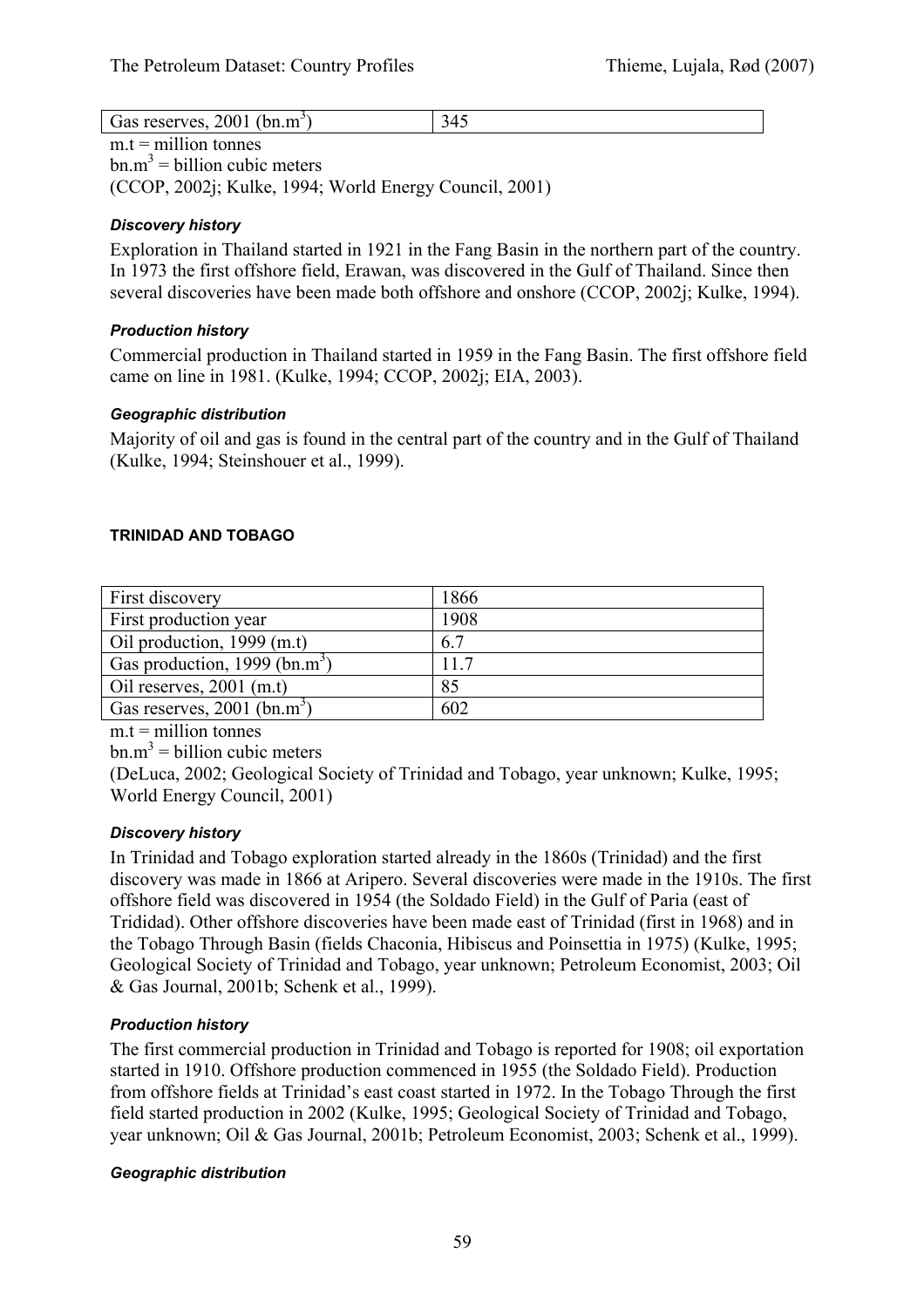Onshore oil and gas occurrences are located on the southern Trinidad. Offshore fields are found both east and west of Trinidad and in the Tobago Trough north of the islands (Schenk et al., 1999; Petroleum Economist, 2003; Kulke, 1995).

### **TUNISIA**

| First oil discovered       | 1948 |
|----------------------------|------|
| First production year      | 1966 |
| Oil production, 1999 (m.t) |      |
| Gas production             |      |
| Oil reserves, $2001$ (m.t) | 40   |
| Gas reserves               |      |

 $m.t = million tonnes$ 

(Anonymous, 2001; Kulke, 1995; World Energy Council, 2001)

#### *Discovery history*

In Tunisia the first oil field, Sidi Abderrahmane, was found in 1948 at the Cap Bon in the northern Tunisia. Since the mid 1960s several fields, both onshore and offshore, have been discovered (Anonymous, 2001; Kulke, 1995).

#### *Production history*

Oil production in Tunisia started in 1966. In 2003 three fields, El Borma, Ashtart and Sidi el Kilani accounted for 75% of all oil production in the country (Kulke, 1995; EIA, 2003).

#### *Geographic distribution*

Majority of oil and gas in Tunisia is found in the offshore areas east of Tunisia and in the central parts of the country (Mbendi, 2001).

#### **TURKEY**

| First discovery                             | 1940 |
|---------------------------------------------|------|
| First production year                       | 1948 |
| Oil production, 1999 (m.t)                  | 2.9  |
| Gas production, $2001$ (bn.m <sup>3</sup> ) | 0.3  |
| Oil reserves, $2001$ (m.t)                  | 43   |
| Gas reserves, 2001 (bn.m <sup>3</sup> )     | 8.6  |

 $m.t = million tonnes$ 

 $bn.m<sup>3</sup> = billion cubic meters$ 

(Kulke, 1994; World Energy Council, 2001; CIA, 2003)

#### *Discovery history*

The Raman Field in the south-east was discovered in 1940. This was followed by several discoveries in the same area. In the 1960s discoveries were made in the Adana Basin. In the Thrace Basin discoveries have been made since 1970, including one offshore field (Kulke, 1994; Anonymous, 2001; Pawlewicz et al., 2003).

#### *Production history*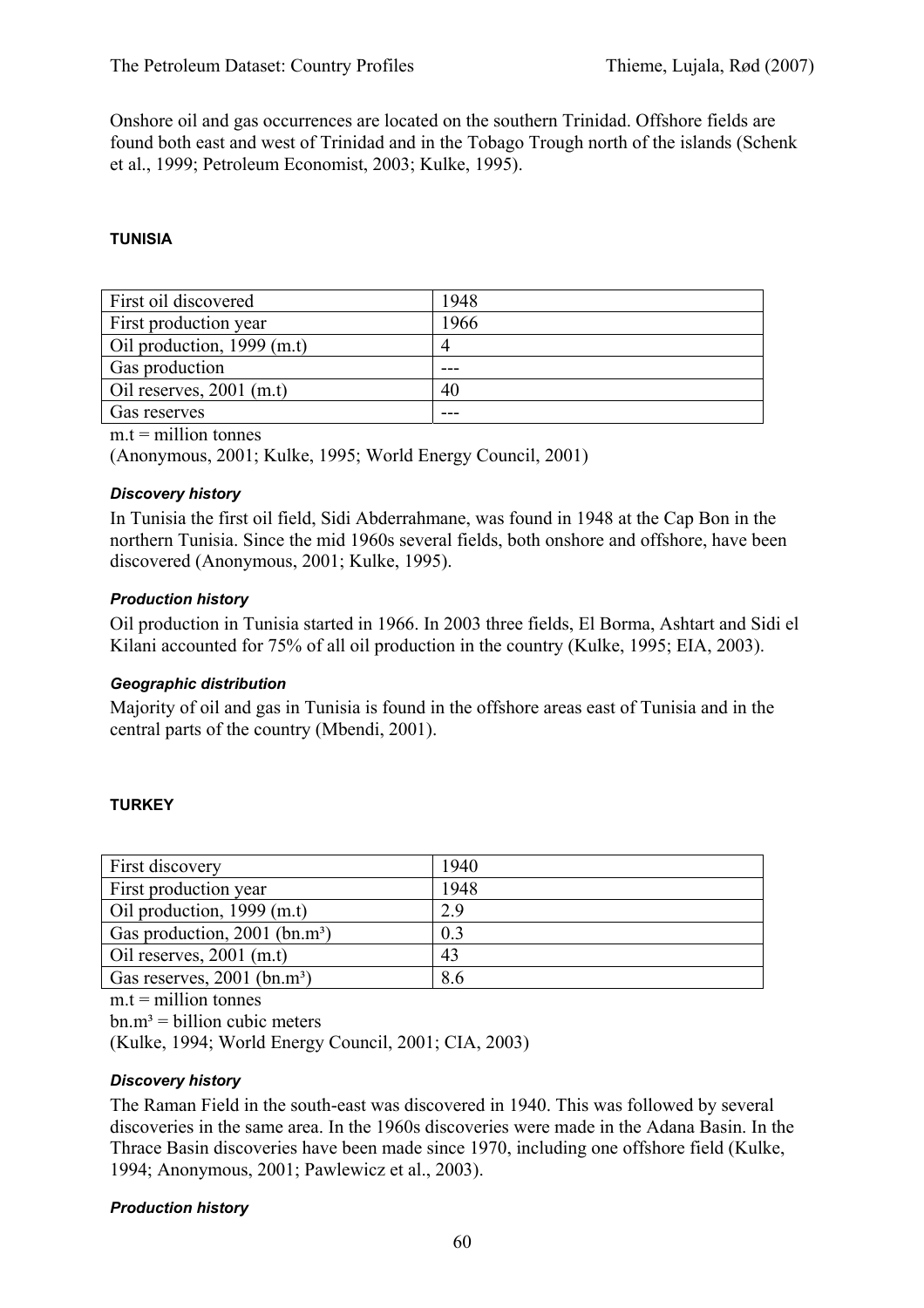The first formal oil production in Turkey took place in 1948 when the Raman Field came on stream. In the south-east several fields started operating in the 1960s. The Kuzey Field was the first offshore field to start production. In general, total production in Turkey has been declining since 1991 (Kulke, 1994; World Energy Council, 2001; Omax Resources Ltd., 2004; Turkish Daily News, 1998; EIA, 2003).

### *Geographic distribution*

In Turkey one of the most important areas for oil and gas occurrences is the Thrace Basin in the northwestern part of the country (both onshore and offshore). Several basins, like the Adana Basin and the Zagros Fold Belt, in the south and south-east are also important (Pawlewicz et al., 2003; Kulke, 1994; Petroleum Economist, 2003).

### **TURKMENISTAN**

| First discovery                           | Early 1800s |
|-------------------------------------------|-------------|
| First production year                     | 1911        |
| Oil production, 1999 (m.t)                | 7.1         |
| Gas production, 1999 (bn.m <sup>3</sup> ) | 22.8        |
| Oil reserves, $2001$ (m.t)                | 75          |
| Gas reserves, $2001$ (bn.m <sup>3</sup> ) | 2 8 6 0     |

 $m.t =$  million tonnes

 $bm{m}^3$  = billion cubic meters

(Turkmenistan2000, year unknown; World Energy Council, 2001)

## *Discovery history*

Oil and gas have been known to exist in Turkmenistan for centuries near the Caspian Sea. We were not able to find information about the first offshore discovery (assumed to be 1955 in the dataset). In the Amu-Darya Basin (eastern Turkmenistan) the first discovery was made in 1956 (the Darwasa Field) (Turkmenistan2000, year unknown; Kulke, 1995).

#### *Production history*

Already in 1838 extraction is reported from the Cheleken onshore field, but the first commercial production took place in 1911. In 1929 the giant onshore field Nebit Dag came on stream (Turkmenistan2000, year unknown; World Energy Council, 2001; INOGATE, 2003g).

## *Geographic distribution*

Majority of oil and gas are found in the west Turkmenistan (the South Caspian Basin, onshore and offshore) and in the Amu-Darya Basin in the central and eastern part of the country (Turkmenistan2000, year unknown; Persits et al., 1998).

#### **UKRAINE**

| First discovery                           | Beginning of $18th$ century |
|-------------------------------------------|-----------------------------|
| First production year                     | 1860                        |
| Oil production, 1999 (m.t)                |                             |
| Gas production, 1999 (bn.m <sup>3</sup> ) | 18.                         |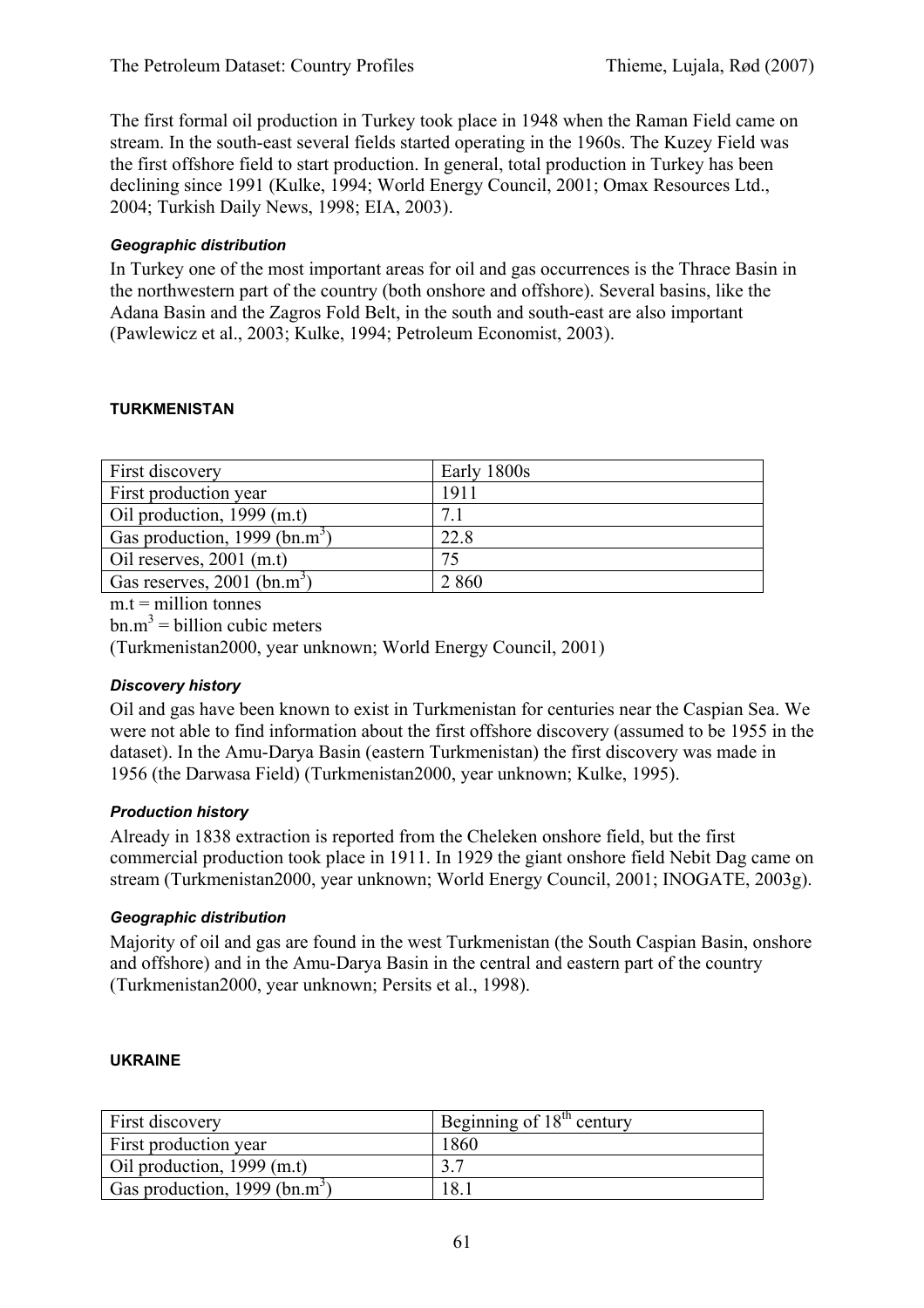| Oil reserves, $2001$ (m.t)                | $\overline{ }$ |
|-------------------------------------------|----------------|
| Gas reserves, $2001$ (bn.m <sup>3</sup> ) | 84J            |

 $m.t =$  million tonnes  $bm{m}^3$  = billion cubic meters (Kulke, 1995; World Energy Council, 2001)

## *Discovery history*

Already in the beginning of the  $18<sup>th</sup>$  century oil was found in the North Carpathian Basin. In the Dnieper-Donet Basin exploration started in the 1930s and the first significant discovery was made in 1950 when the Shebelinka and Radchenkov fields were found. In the following years exploration also started in the Crimea Basin and the Azov-Kuban Basin (Kulke, 1995; Ulmishek, 2001a; NSJC Chronomornaftogaz, 2001a; NSJC Chronomornaftogaz, 2001b).

## *Production history*

The first commercial production in Ukraine took place in 1860 when the Boryslaw and Bitkow fields in the North Carpathian Basin came on stream. In 1966 the first field in the Crimea Basin started production (Kulke, 1995; NSJC Chronomornaftogaz, 2001a).

### *Geographic distribution*

The most important areas for oil and gas occurrences in Ukraine are the North Carpathian Basin in the western part of the country, the Dnieper-Donets Basin in the north-east and the onshore and offshore regions of the Crimea Peninsula (the Black Sea and Sea of Azov) (Persits et al. 1998; World Energy Council, 2001; NSJC Chronomornaftogaz, 2001b).

## **UNITED ARAB EMIRATES**

*Abu Dhabi, Dubai, Sharjah, Ras Al Khaimah, Umm Al Qaiwain, Ajman, Fujairah* 

| First discovery                           | 1958    |
|-------------------------------------------|---------|
| First production year                     | 1962    |
| Oil production, 1999 (m.t)                | 107.5   |
| Gas production, 1999 (bn.m <sup>3)</sup>  | 38.0    |
| Oil reserves, $2001$ (m.t)                | 12915   |
| Gas reserves, $2001$ (bn.m <sup>3</sup> ) | 6 0 0 3 |

 $m t =$  million tonnes

 $bm{m}^3$  = billion cubic meters

(Butt, year unknown; World Energy Council, 2001)

## *Discovery history*

In Abu Dhabi and Dubai the search for oil and gas started in 1936. The first discovery in Abu Dhabi was made in 1958 (the Murban Bab Field). In Dubai the offshore field Fateh was discovered in 1966. Exploration in the northern parts of the Emirates succeeded in 1972 (the offshore Mubarek Field). In Ras Al Khaimah the offshore field Saleh was discovered in 1982. Exploration in Umm Al Qaiwan, Ajman and Fujairah has not been successful (Kulke, 1994; Anonymous, 2001; Butt, year unknown; World Energy Council, 2001).

## *Production history*

The first commercial production in the United Arab Emirates (UAB) is reported from 1962 (the offshore field Umm Sharif in Abu Dhabi). The Mubarek Field in Sharjah commenced production in 1974 and was followed by the Margham Field in Dubai in 1982. Abu Dhabi and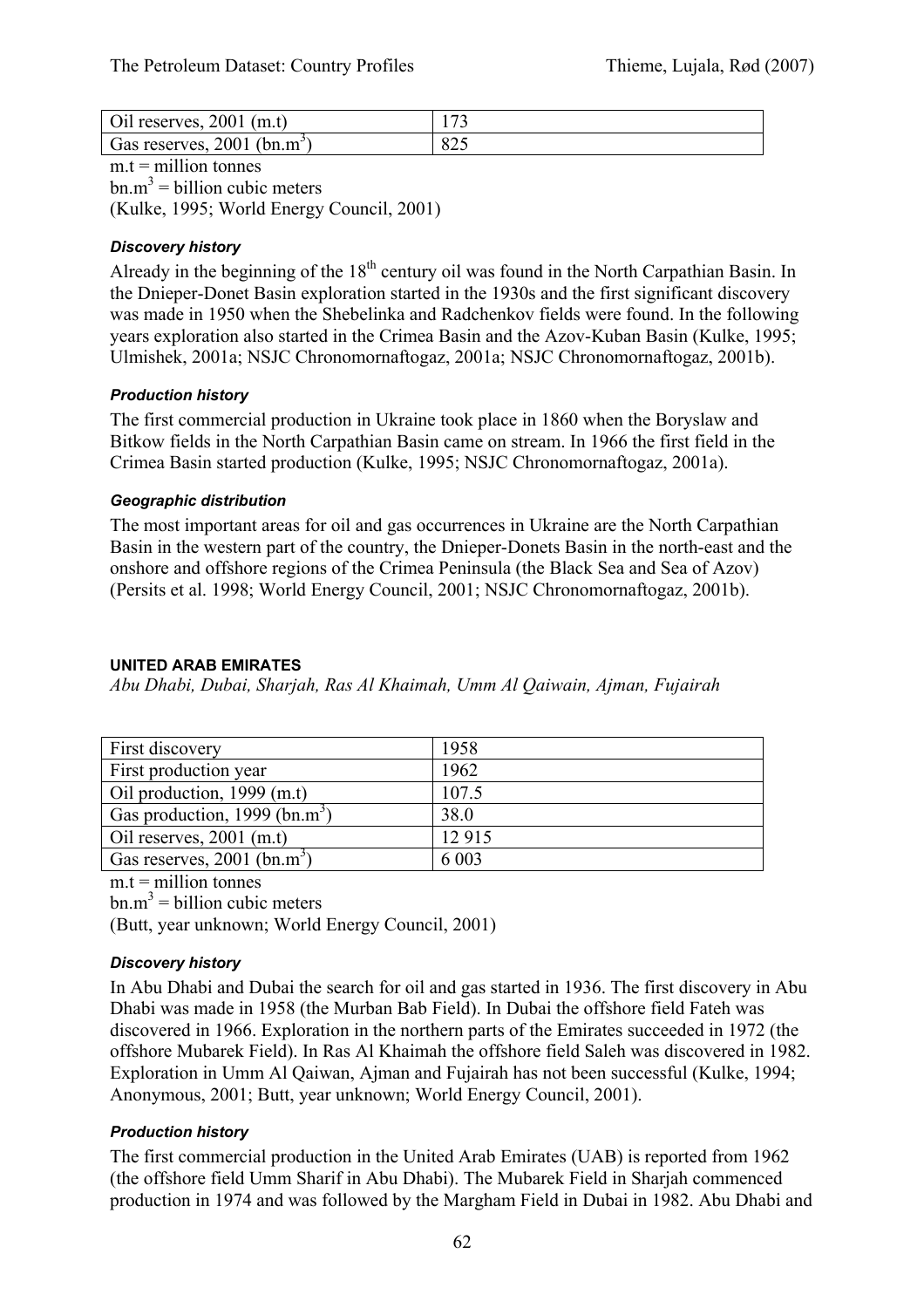Dubai are the major producers in the UAB and the oil reserves of Abu Dhabi account for over 90% of all reserves (Butt, year unknown; World Energy Council, 2001).

### *Geographic distribution*

Majority of oil and gas reserves are located in Abu Dhabi, both onshore and offshore (Pollastro et al., 1999a; Petroleum Economist, 2003).

### **UNITED KINGDOM**

| First discovery                           | 1919  |
|-------------------------------------------|-------|
| First production year                     | 1919  |
| Oil production, $1999$ (m.t)              | 137.1 |
| Gas production, 1999 (bn.m <sup>3</sup> ) | 98.7  |
| Oil reserves, $2001$ (m.t)                | 665   |
| Gas reserves, 2001 (bn.m <sup>3</sup> )   | 760   |
|                                           |       |

 $m.t = *million tonnes*$ 

 $bm.m^3 = \text{billion cubic meters}$ 

(Kulke, 1994; Oil and Gas Investor, 2004; World Energy Council, 2001)

### *Discovery history*

The first modern discovery was made in 1919 (the Hardstoft Field) in the Anglo-Dutch Basin in the eastern part of the United Kingdom. In the south the Kimmeridge Field was found in 1959. The Leman Field was the first offshore discovery in the North Sea (1966) and in 1974 the Morecambe Field was found in the Irish Sea (Kulke, 1994; Pawlewicz et al., 2003; Edgon Resources (U.K.) Limited, 2000; United Kingdom Offshore Operators Association, 2002b; BP, year unknown).

## *Production history*

In the United Kingdom production from oil shale started in the  $19<sup>th</sup>$  century in the Scotland Midland Valley, but the first commercial production took place in 1919 when the Hardstoft Field came on stream. The Kimmeridge Field commenced production in 1961 and the first offshore field, Leman, was put into production in 1968 (Kulke, 1994; Oil And Gas Investor, 2004; Edgon Resources (U.K.) Limited, 2000; World Energy Council, 2001).

### *Geographic distribution*

Majority of oil and gas is found in the North Sea although there are several discoveries also in the Irish Sea. The most important onshore areas for oil and gas occurrences are the Anglo-Dutch Basin in the central England and the Anglo-Paris Basin in the south England (Pawlewicz et al., 2003; Kulke, 1994; Petroleum Economist, 2003).

| <b>First discovery</b>                    | 1859  |
|-------------------------------------------|-------|
| <b>First production year</b>              | 1859  |
| $\vert$ Oil production, 1999 (m.t)        | 353.8 |
| Gas production, 1999 (bn.m <sup>3</sup> ) | 5272  |

## **UNITED STATES OF AMERICA**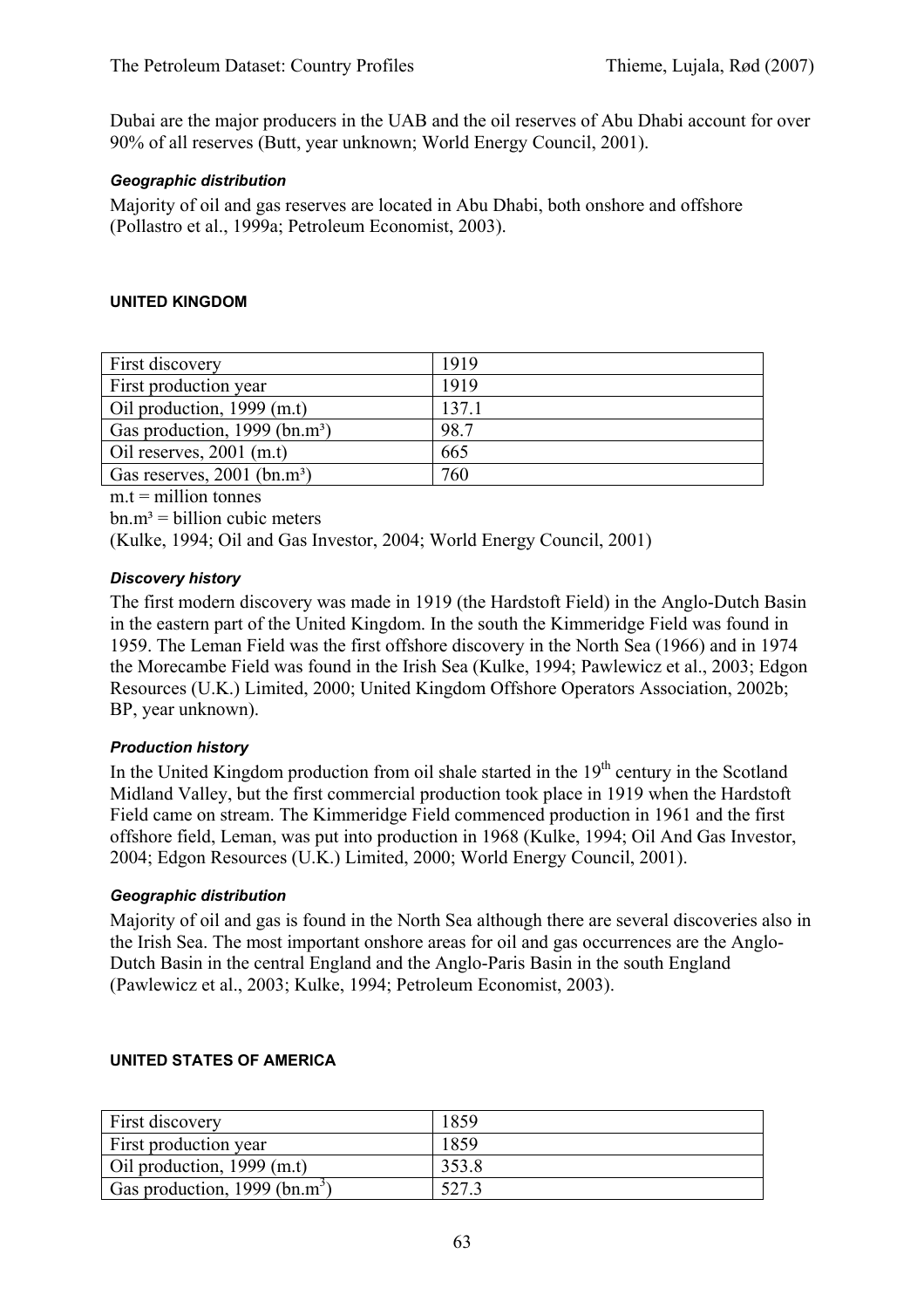| Oil reserves, $2001$ (m.t)                | 3 2 7 8         |
|-------------------------------------------|-----------------|
| Gas reserves, $2001$ (bn.m <sup>3</sup> ) | 740<br>$\Delta$ |

 $m.t = *m*$ illion tonnes  $bm{m}^3$  = billion cubic meters (Kulke, 1995; World Energy Council, 2001)

## *Discovery history*

The first modern discovery was made in 1859 in Pennsylvania. In the Ventura Basin in the western part of the country the Santa Paula Field was found in 1861. In 1873 the Iola Field in the Cherokee platform in the central USA was discovered. Exploration succeeded in the Gulf of Mexico in 1901 (the Spindletop Field) and in Alaska the first oil was found in 1946 (the Umiat Field) (Kulke, 1995; Keller, 1995; Klett et al., 1997; Charpentier, 1995a; Schenk et al., 1995; Magoon et al., year unknown; Earth Sciences and Resources Institute, 1995; Kenai Peninsula Borough-Community and Economic Development Division, 2002).

## *Production history*

The first formal oil production took place in 1859. Production in USA peaked in 1970 and has been steadily declining thereafter. There is no exact information about the first offshore production in the country, but several fields in the southern Alaska came on stream in 1967. (Ryder, 1995a; Ryder, 1995c; Klett et al., 1997; Kulke, 1995; Kenai Peninsula Borough-Community and Economic Development Division, 2002).

## *Geographic distribution*

The most important areas for onshore oil and gas occurrences are the Eastern Interior and the Mid-Continent areas in the eastern USA and the West Texas, eastern New Mexico and the Gulf of Mexico. The Colorado and Rocky Mountains and Alaska are also important production regions. The significant offshore areas are located in the Beaufort Sea (Alaska) and in the Gulf of Mexico (Kulke, 1995; Earth Sciences and Resources Institute, 1995; Petroleum Economist Ltd, 2003).

## **UZBEKISTAN**

| 1934 |
|------|
| 1945 |
| 8.1  |
| 55.6 |
| 81   |
| 1875 |
|      |

 $m.t = *m*$ illion tonnes

 $bm{m}^3$  = billion cubic meters

(Kulke, 1995; Ulmishek, 2001e; World Energy Council, 2001)

## *Discovery history*

We were not able to find reliable information for the first discovery (it is assumed to be 1934 in the country profile). For the Fergana Basin, which now lies in Uzbekistan, Kyrgyzstan and Tajikistan, first drilling is reported for 1880. The first important gas discovery was made in 1956 when the Gazlinskoye Field was found in the Amu-Darya Basin in the east. Since then there have been numerous oil and gas discoveries in Uzbekistan (Kulke, 1995; World Energy Council, 2001).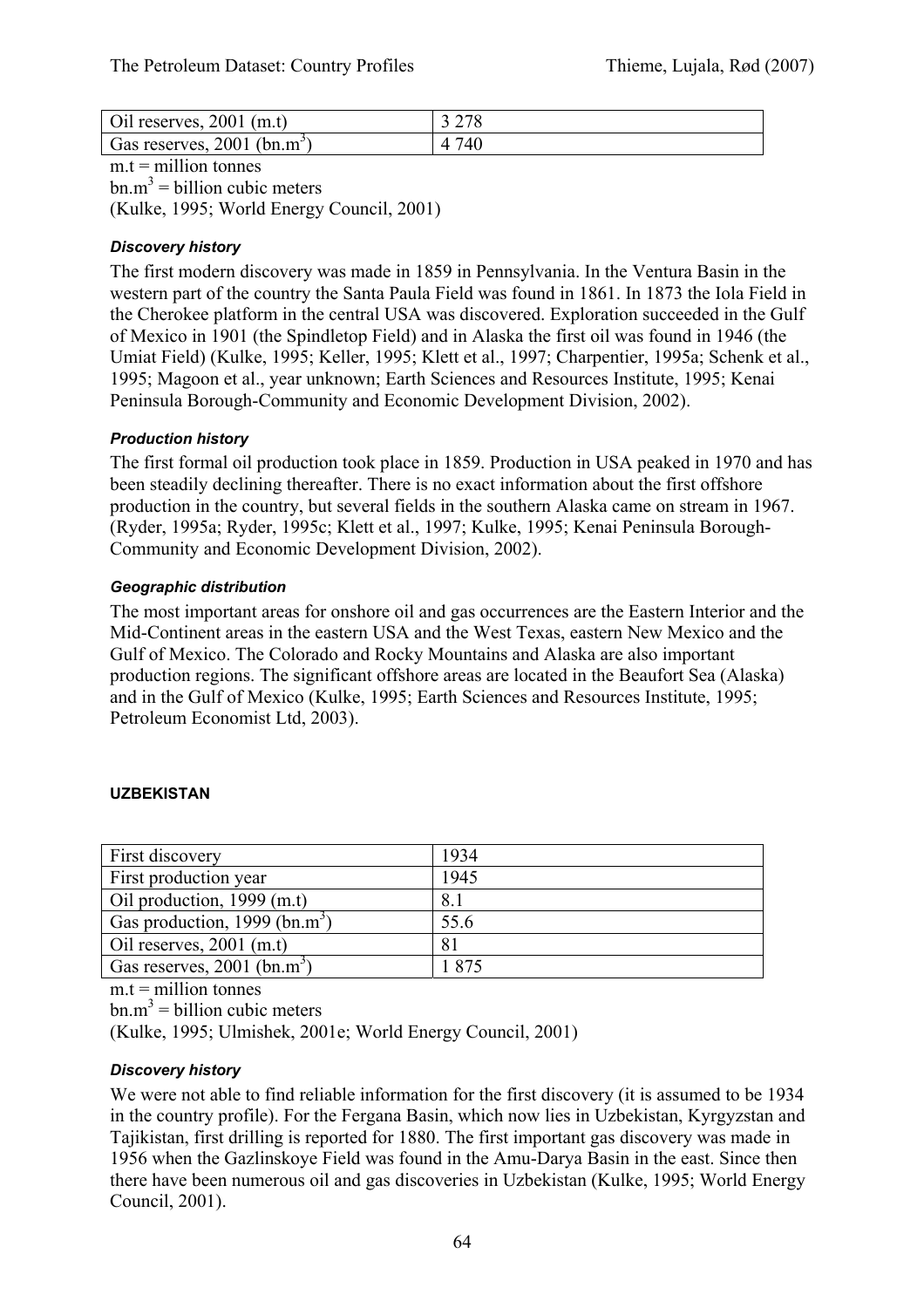## *Production history*

There is no exact information about when the oil and gas production in Uzbekistan started. It is reported that Uzbekistan has been an oil producer for more than a century (we have set the first formal production to 1945 in the dataset). The North Ustyurt Basin has been producing at least since 1960. The fields in the Central Ustyurt and Southwest Gissar area are under development and production start is planned for 2006 (World Energy Council, 2001; Ulmishek, 2001e; EIA, 2003).

### *Geographic distribution*

The most important areas for oil and gas occurrence in Uzbekistan are the basins Fergana, Amu-Darya and Afghan-Tajik basins in the south/south-east and the North Utsyurt Basin in the northern part of Uzbekistan (Persits et al., 1998; Kulke, 1995).

#### **VENEZUELA**

| First discovery                           | 1914    |
|-------------------------------------------|---------|
| First production year                     | 1917    |
| Oil production, 1999 (m.t)                | 162.1   |
| Gas production, 1999 (bn.m <sup>3</sup> ) | 26.8    |
| Oil reserves, $2001$ (m.t)                | 11 048  |
| Gas reserves, $2001$ (bn.m <sup>3</sup> ) | 4 1 5 2 |
|                                           |         |

 $m.t =$  million tonnes  $bm{m}^3$  = billion cubic meters (Kulke, 1995; World Energy Council, 2001)

## *Discovery history*

For centuries tar was exploited from oil seeps at Lake Maracaibo in Venezuela, but modern exploration commenced first in 1905 at Pedernales. The search for oil gas succeeded in 1914 in the Maracaibo Basin (the Mene Grande Field). In 1928 the Quiriquire Field was found in the East Venezuela Basin. Offshore exploration had its first success in 1925 when the Lagunillas Field was found in the Lake Maracaibo (Kulke, 1995; Schenk et al., 1999; Petroleum Economist, 2003; Martinez, 1999; Anonymous, 2001).

## *Production history*

The first commercial production in Venezuela took place in 1917 but there is no information about the location. The Cumarebo Field in the Falcon Basin started operating in 1931 and in the East Venezuela Basin the Temblador Field came on stream in 1936 (World Energy Council, 2001; PetroFalcon, 2003; Schenk et al., 1999; Petroleum Economist Ltd, 2003; Harvest Natural Resources Inc., 2003; Phillips66, 1998; IPD Latin America Venezuelan EnergyNet, 2004).

#### *Geographic distribution*

Majority of oil and gas is found in the Maracaibo Basin in the north-west and in the East Venezuela Basin (Schenk et al., 1999; Petroleum Economist, 2003; Kulke, 1995).

**VIETNAM**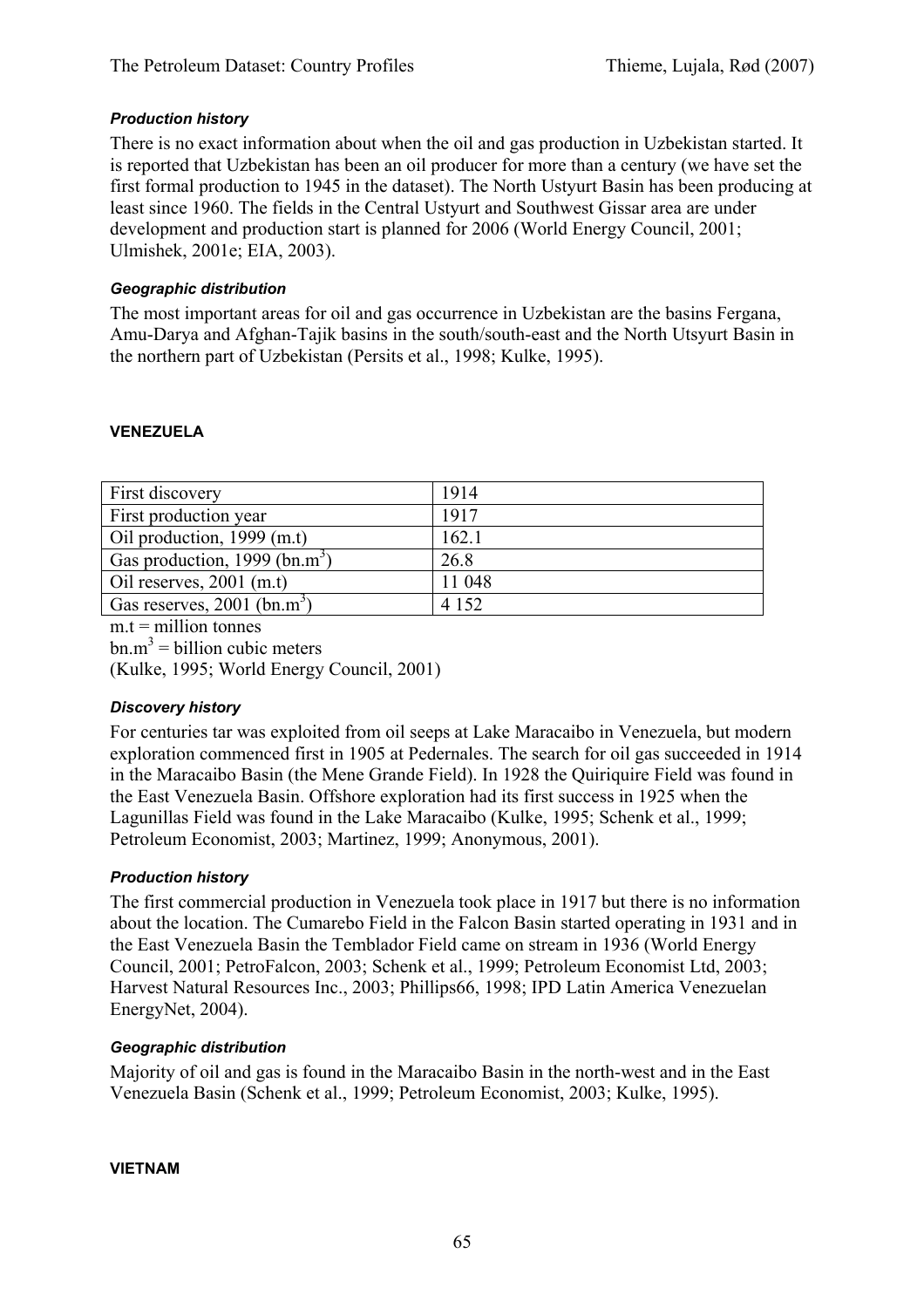| First discovery            | 1981 |
|----------------------------|------|
| First production year      | 1986 |
| Oil production, 1999 (m.t) | 14.6 |
| Gas production             |      |
| Oil reserves, $2001$ (m.t) | 82   |
| Gas reserves               |      |

 $m t =$  million tonnes

(Anonymous, 2001; World Energy Council, 2001)

### *Discovery history*

Exploration for oil and gas in Vietnam started in the early 1960s but the first significant discovery was made in 1981 (the offshore field Bach Ho) (CCOP, 2002k; Anonymous, 2001).

### *Production history*

In Vietnam oil production started when the Bach Ho Field came on stream in 1986. The Rong and Dai Hung fields followed in 1994, and in 2002 Vietnam was producing from six oil fields (CCOP, 2002k; World Energy Council, 2001).

### *Geographic distribution*

Oil and gas in Vietnam is located offshore, south of the country (Steinshouer et al., 1999; Petroleum Economist, 2003).

### **YEMEN**

| First discovery                           | 1984 |
|-------------------------------------------|------|
| First production year                     | 1986 |
| Oil production, $1999$ (m.t)              | 18,8 |
| Gas production                            |      |
| Oil reserves, $2001$ (m.t)                | 525  |
| Gas reserves, $2001$ (bn.m <sup>3</sup> ) | 479  |

 $m.t = million tonnes$ 

 $bm{m}^3$  = billion cubic meters

(Anonymous, 2001; Kulke, 1994; World Energy Council, 2001)

## *Discovery history*

The first discovery was made in 1984 when the Alif Field was found in Ma'rib Basin in the former North Yemen. It was followed by some discoveries in the Shabwa area in 1987 and in 1991 the first fields in the Masila region were discovered. Offshore field Sharmah was discovered in 1982 (Kulke, 1994; Oil & Gas Directory , 2003a).

#### *Production history*

The first commercial oil production in Yemen is reported for 1986 (the Alif Field). First fields in the Masila area went on stream in 1993 (Kulke, 1994; Nexen, 2003; Oil & Gas Directory, 2003a).

## *Geographic distribution*

Oil and gas occur in the basins Ma'rib, Shabwa and Masila, all located in the central Yemen (Pollastro et al., 1999a; Petroleum Economist, 2003; Kulke, 1994).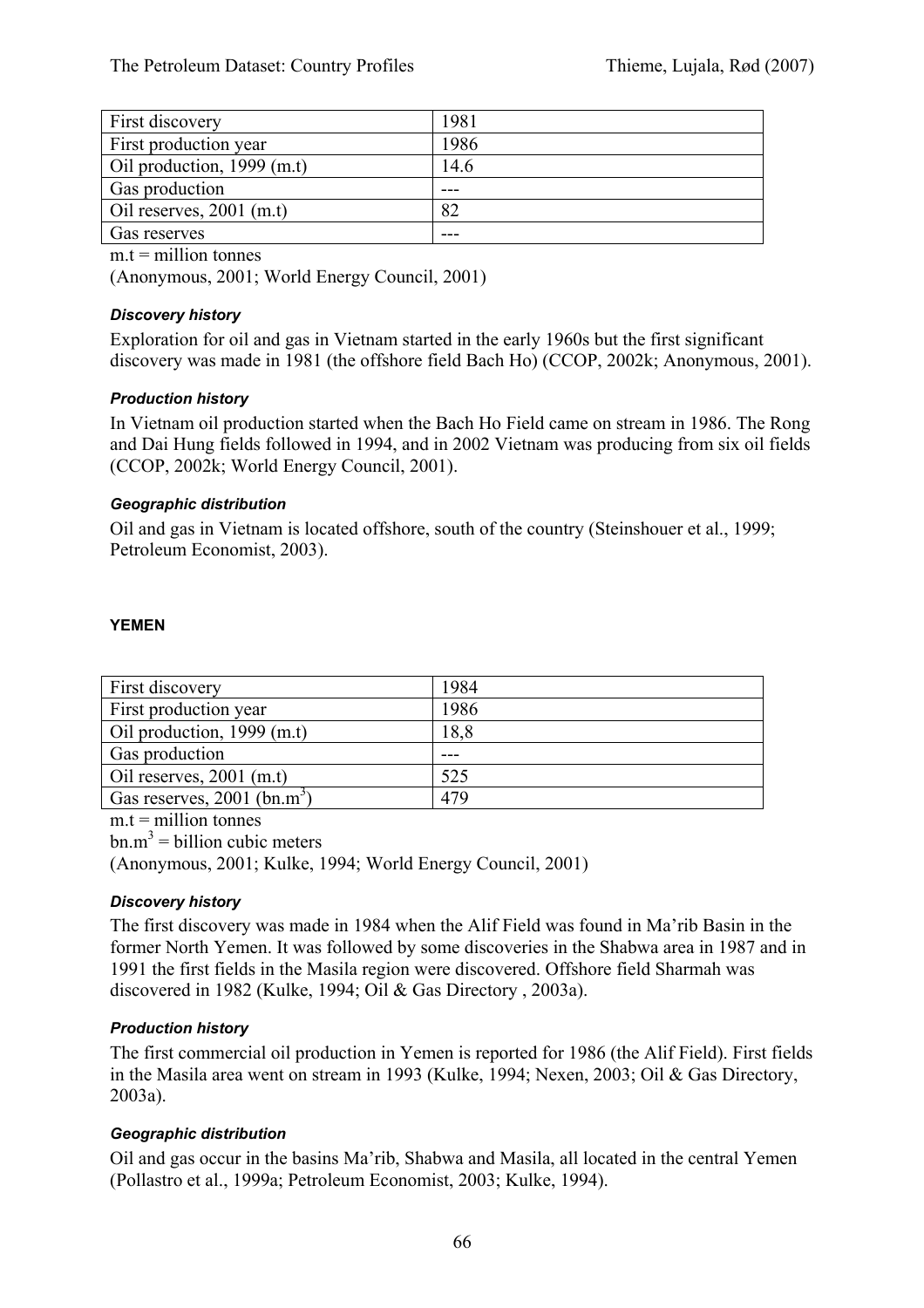## **REFERENCES**

| 1Up Info, 1988. Chad - Mining. http://lcweb2.loc.gov/cgi-                                    |  |
|----------------------------------------------------------------------------------------------|--|
| bin/query/r?frd/cstdy:@field(DOCID+td0082                                                    |  |
| 1Up Info, 1989a. Angola - Introduction. http://reference.allrefer.com/country-guide-         |  |
| study/angola/angola11.html                                                                   |  |
| Info, 1989b. Mongolia - Energy. http://reference.allrefer.com/country-guide-<br>1Up          |  |
| study/mongolia/mongolia98.html                                                               |  |
| 1Up Info, 1993. Zaire - Petroleum and Other Fuels. http://reference.allrefer.com/country-    |  |
| guide-study/zaire/zaire138.html                                                              |  |
| Info, 1994. Country<br>Study & Country Guide.<br>1Up<br>Ghana.                               |  |
| http://reference.allrefer.com/country-guide-study/ghana/ghana98.html                         |  |
| 1Up Info, 2003. Country Study & Country Guide. Libya. http://reference.allrefer.com/country- |  |
| guide-study/libya/libya73.html                                                               |  |
| 1Up Info, year unknown. Somalia - Energy. http://reference.allrefer.com/country-guide-       |  |
| study/somalia/somalia75.html                                                                 |  |
| Adamia, Shota and Soso Gudushauri, year unknown. Oil and Gas Fields of Georgia.              |  |
| http://62.32.39.14/mineral/oil_gas_fields.html                                               |  |
| African Energy, 2001. Horn of Africa - Ethiopia. http://www.africa-                          |  |
| energy.com/html/public/data/hoa.html                                                         |  |
| AGRA Earth and Environmental Limited, 1998. Review Of Offshore Development                   |  |
| Technologies - Information, Science And Technology Agency: British Columbia                  |  |
| TF12101. http://www.offshoreoilandgas.gov.bc.ca/reports/AGRA-                                |  |
| report/AGRA1998.doc                                                                          |  |
| AINC-INAC_1, year unknown. Arctic Islands - Sverdrup and Franklinian Basins.                 |  |
| http://www.ainc-inac.gc.ca/oil/Pdf/c5 arctic islands.pdf                                     |  |
| AINC-INAC_4, year unknown. Sverdrup Basin. http://www.ainc-                                  |  |
| inac.gc.ca/oil/Pdf/c5 sverdrup.pdf                                                           |  |
| Alexander's Gas & Oil Connections, 1997. Ireland awards exploration licenses.                |  |
| http://www.gasandoil.com/goc/news/nte72603.htm                                               |  |
| Alexander's Gas & Oil Connections, 1999. Statoil abandons Irish development and delays       |  |
| Greenland. http://www.gasandoil.com/goc/company/cne91055.htm                                 |  |
| American Friends Service Committee, year unknown. Focus Area 1 - Caño Limon Oilfield,        |  |
| Arauca. http://www.afsc.org/colombiaoil/oil 2.htm                                            |  |
| Andarko Petroleum Corporation, 2003. Timeline 1990s.                                         |  |
| http://www.anadarko.com/aboutus/1990.shtml                                                   |  |
| Anonymous, 1996. December 1996 Today's News Archive - Texaco Completes Platform              |  |
| Offshore Colombia. http://www.marinelink.com/tod1296.html                                    |  |
| Anonymous, 1998. Colombia: Human Rights Concerns Raised<br>By The<br>Security                |  |
| Transnational<br>Companies<br>Arrangements<br><b>Of</b><br>Oil<br>(April<br>1998).           |  |
| http://www.hrw.org/advocacy/corporations/colombia/Oilpat.htm                                 |  |
| Anonymous, 1999. December 1999 - Epanomi Natural Gas Exploitation Feasibility Study.         |  |
| http://www.asprofos.gr/news1999.html                                                         |  |

- Anonymous, 2001. 'Worldwide Production'. *Oil & Gas Journal*, 99(52): 128–157.
- AOC, year unkown. *Corporate Data Company Profile.* Arabian Oil Company, Ltd. http://www.aoc.co.jp/e/pro/profile-main.html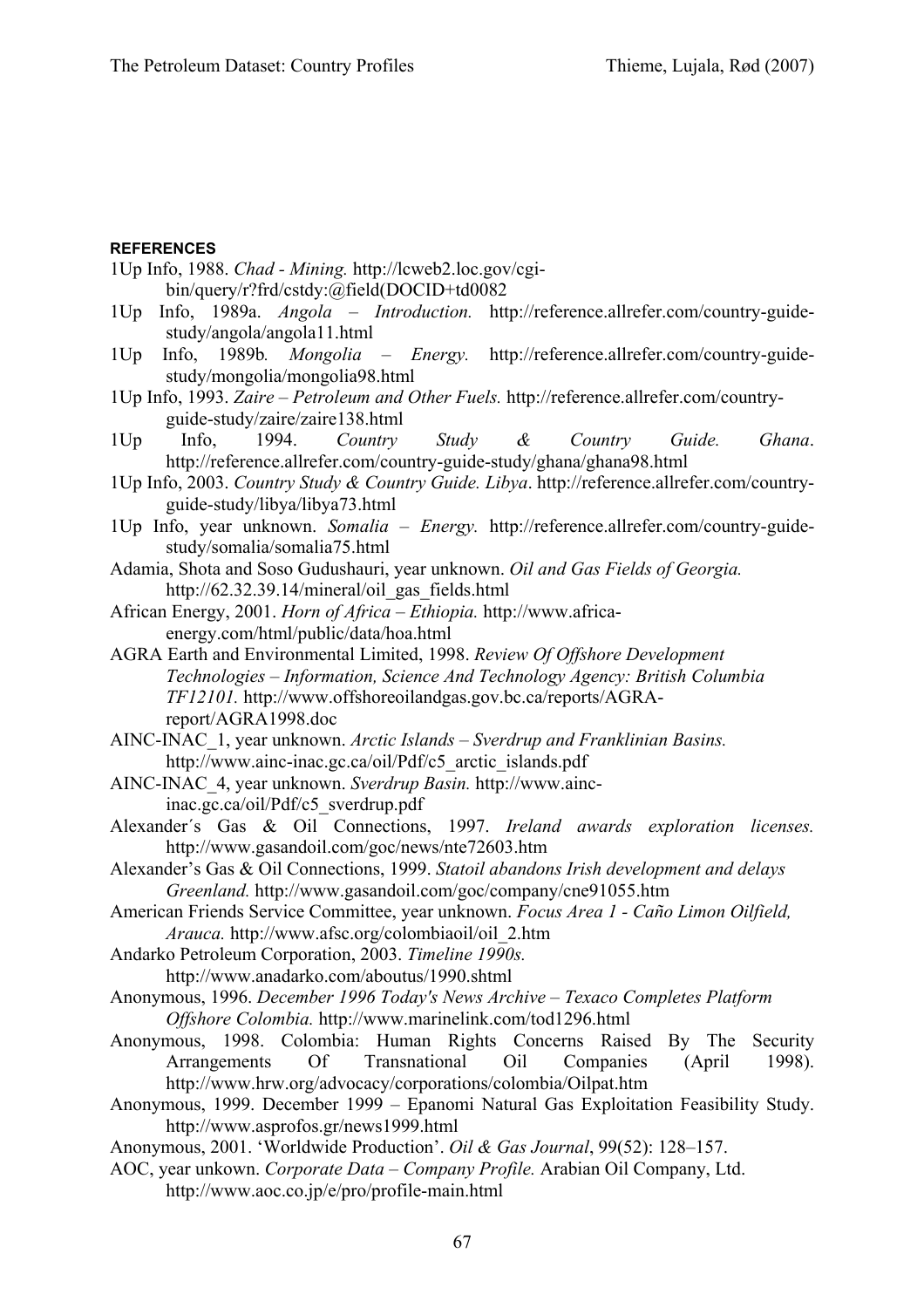Arnold, Michael S., 1999. *Drilling for Dreams.* 

http://www.jpost.com/com/Archive/04.Jan.1999/Companies/Article-0.html

- ASEAN Centre of Energy, 2000. *Brunei Darussalam Primary Energy Production.*  http://www.aseanenergy.org/publications\_statistics/energy\_profile/brunei/primary\_ene rgy\_production.htm
- Baker20, George and James Lee Wilson, 1996. Mexico's basins could provide niches for various sized firms*.* 
	- http://www.eco.utexas.edu/~archive/chiapas95/1999.08/msg00306.html
- Ball, Max W., 1940. *This Fascinating Oil Business*. New York: The Bobbs-Merrill Company. 445pp.
- BAPEX, year unknown. *BAPEX's Activities.* http://www.bd-energysectorbpi.org/petrobangla/bapex/bapex-activity.htm
- BG Group PLC, 2002. *Annual Report and Accounts 2002.*  http://212.180.4.141/swim/files/us/GB0008762899\_01\_BG\_Group\_Annual\_Report\_2 002\_3.32.pdf
- BG Group, 2003. *International Operations Kazakhstan Operations Map.* http://www.bggroup.com/international/int-kaz\_map.htm
- BISNET, year unknown. *Country Profile of Bangladesh Railway, Telecommunications and Postal Systems.* http://www.bisnetworld.net/bisnet/countries/bangladesh6.htm
- Boll. Uff. Degli Idrocarburi E Della Geotermia, 2002. *Sommario.* http://151.36.191.195/unmig/buig/46-6.pdf
- Bowles, Ian A., Amy B. Rosenfeld, Cyril F. Kormos, James D. Nations and Thomas T. Ankersen, year unknown. *The Environmental Impacts of International Finance Corporation Lending and Proposals for Reform: A Case Study of Conservation and Oil Development in the Guatemalan Petén.* http://www.law.ufl.edu/cgr/publications/environmental\_impacts.pdf
- BP, year unknown. *Clair Field, Shetlands, United Kingdom.* http://www.offshoretechnology.com/projects/clair/
- Brooks, Robert T. and J. Jay Stratton, 1997. *Development & Application of a Through Tubing Multi-Lateral Re-Entry System.* Offshore Technology Conference, OTC 8538. http://www.pce.co.uk/CompschemPDFs/OTC%208538.pdf
- Butt Gerald, year unknown. *Oil and Gas in the UAE.*  http://www.uaeinteract.com/uaeint\_misc/pdf/perspectives/11.pdf
- Carpathian Resources Ltd, 2002. *Low cost oil and gas in Central Europe.* http://www.carpathian.com.au/reports/StockRR\_Feb2002.pdf
- CCOP, 2002a. *Cambodia Exploration/Development History.* http://www.ccop.or.th/epf/cambodia/cambodia\_explor.html
- CCOP, 2002b. *Cambodia Present Status.*
	- http://www.ccop.or.th/epf/cambodia/cambodia\_status.html)
- CCOP, 2002c. *China Exploration/Development History.*  http://www.ccop.or.th/epf/china/china\_explor.html
- CCOP, 2002d. *Indonesia Petroleum Geology & Potential.*  http://www.ccop.or.th/epf/indonesia/indonesia\_petroleum.html
- CCOP, 2002f. *Papua New Guinea Exploration/Development History.*  http://www.ccop.or.th/epf/png/png\_explor.html
- CCOP, 2002g. *Philippines Exploration/Development History.*  http://www.ccop.or.th/epf/philippines/philippines\_explor.html
- CCOP, 2002h. *Republic of Korea Exploration/Developmen History.* http://www.ccop.or.th/epf/korea/korea\_explor.html
- CCOP, 2002i. *Republic of Korea Present Status: Block Location Map of Korea.* http://www.ccop.or.th/epf/korea/korea\_status.html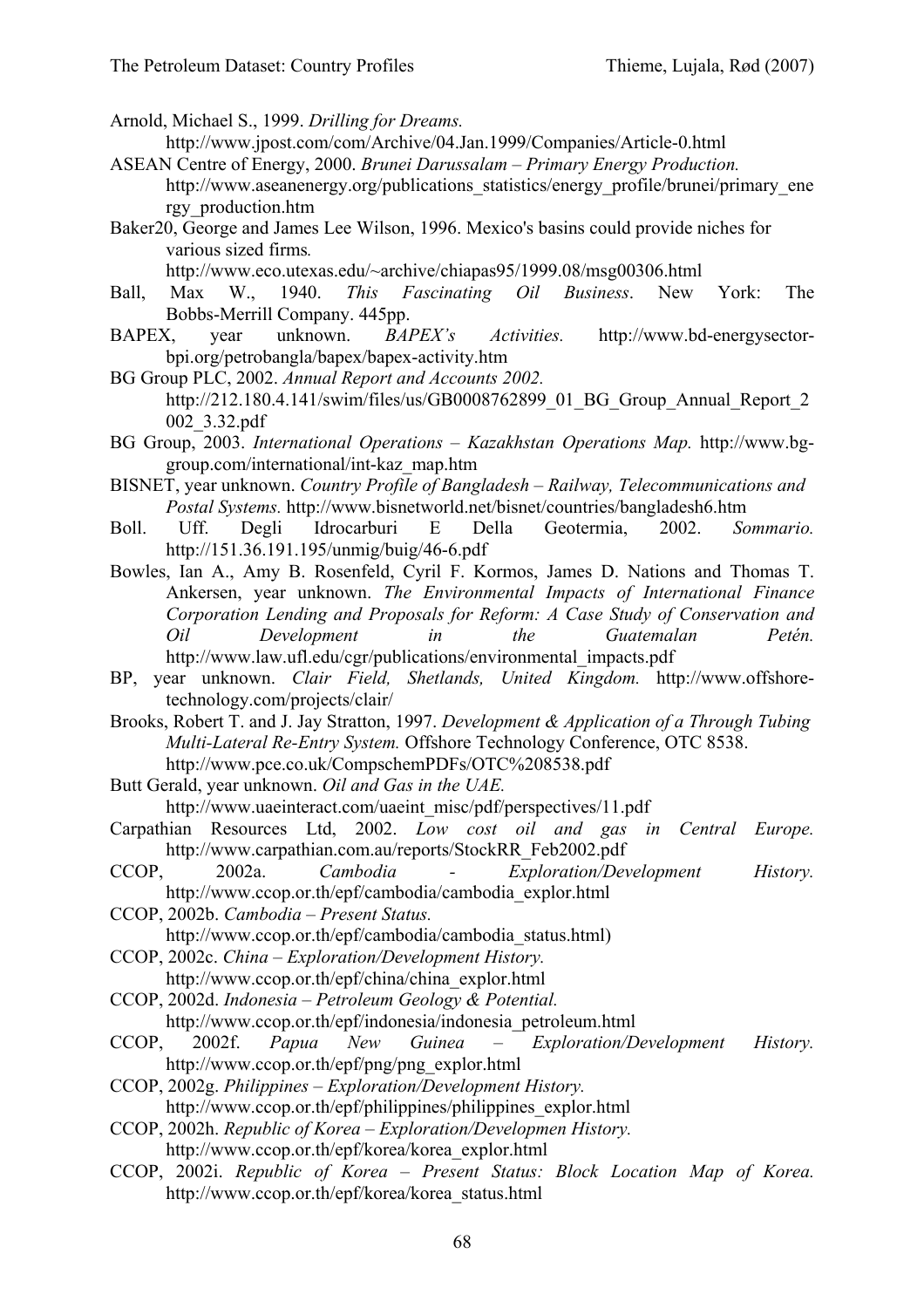CCOP, 2002j. *Thailand – Exploration/Development History.*  http://www.ccop.or.th/epf/thailand/thailand\_explor.html CCOP, 2002k. *Vietnam – Exploration/Development History.*  http://www.ccop.or.th/epf/vietnam/vietnam\_explor.html#1 ChevronTexaco, 2003b. Press Release – *ChevronTexaco Asks Judge to Dismiss Lawsuit in Ecuador; Company Cites Lack of 'Credible, Substantiated Evidence'.*  http://www.chevrontexaco.com/news/press/2003/2003%2D10%2D21%5F1.asp CIA, 2003. The World Factbook. https://www.cia.gov/library/publications/the-worldfactbook/index.html CNPC\_5088, year unknown. *History of China's Petroleum Industry.*  http://www.cnpc.com.cn/english/gsgk/lsyds\_zgsyls.htm Colajacomo, Jaroslava, year unknown. *Oil Drilling in Val d´Agri – EIB Responsibilities in Environmental Destruction*. http://www.bankwatch.org/publications/issue\_papers/2002/eib-ip-vald'agri.pdf Daily Star, 2003. *Bapex launches seismic survey in Block 11.*  http://www.thedailystar.net/2003/10/25/d31025011212.htm DeLuca, Marshall, 2002*. Gas is king.* OilOnline. http://www.oilonline.com/news/features/oe/20020815.Gas is k.9422.asp Dimitrijevic, M.D., year unknown. *Geological Atlas of Serbia – Geological Map.*  http://www.asak.org.yu/karst/yugeo.html DRAFT, 1996. *National Development Strategy – Chapter 32: Mining Policy.* http://www.guyana.org/NDS/chap32.htm Earth Sciences and Resources Institute (University of South Carolina), 1995. *Technical Report 95-472: Giant Fields of the World – Digital Database.* EasternOilServices Inc., 2003. *Oil and Gas deposits in North Bulgaria – Abstract.* http://www.eastoil.com/bulgaria/onnipi7.html EBRD, 1999. *Albania – 1999 Country Profile*. http://www.southeasteurope.org/documents/3982Albania.pdf Edgon Resources (U.K.) Limited, 2000. *Contents.* http://www.egdonresources.com/html/corporate/ERUK2000.pdf EIA, 1994. *Oil and Gas Resources of the Fergana Basin* (Uzbekistan, Tadzhikistan, and Kyrgyzstan). http://tonto.eia.doe.gov/FTPROOT/petroleum/057594.pdf EIA, 2002. *Country Analysis Briefs,* various countries, www.eia.doe.gov/emeu/cabs/contents.html EIA, 2003. *Country Analysis Briefs,* various countries, www.eia.doe.gov/emeu/cabs/contents.html Embassy of the State of Kuwait, 2000. *Economy – The Oil Sector.* http://www.kuwaitembassy.or.jp/english/economy/main.html Eni, 2003a. *Eni Around the World – Africa – Somalia: Economic and Energy Data.*  http://www.eni.it/eniit/eni/internal.do?mnselected=dati\_economici\_ed\_energetici&cha nnelId=- 1073751996&menu=false&mncommand=openById&mnparam=dati\_economici\_ed\_e nergetici&BV\_UseBVCookie=Yes&lang=en&continent=africa&country=somalia Eni, 2003b. *Eni Around the World – Africa – Somalia: Relevant Activities.*  http://www.eni.it/eniit/eni/internal.do?mnselected=attivita&channelId=- 1073751995&menu=false&mncommand=openById&mnparam=attivita&BV\_UseBV Cookie=Yes&lang=en&continent=africa&country=somalia Eni, 2003c. *Kazakhstan – Relevant Activities.* 

http://www.eni.it/eniit/eni/internal.do?BV\_UseBVCookie=Yes&lang=en&icommand =show&channelId=-1073751995&continent=asia\_e\_oceania&country=kazakhstan Enterprise Oil plc, 1999. *Enterprise Oil.* http://www.dbd-data.co.uk/bb1999/other/enter.htm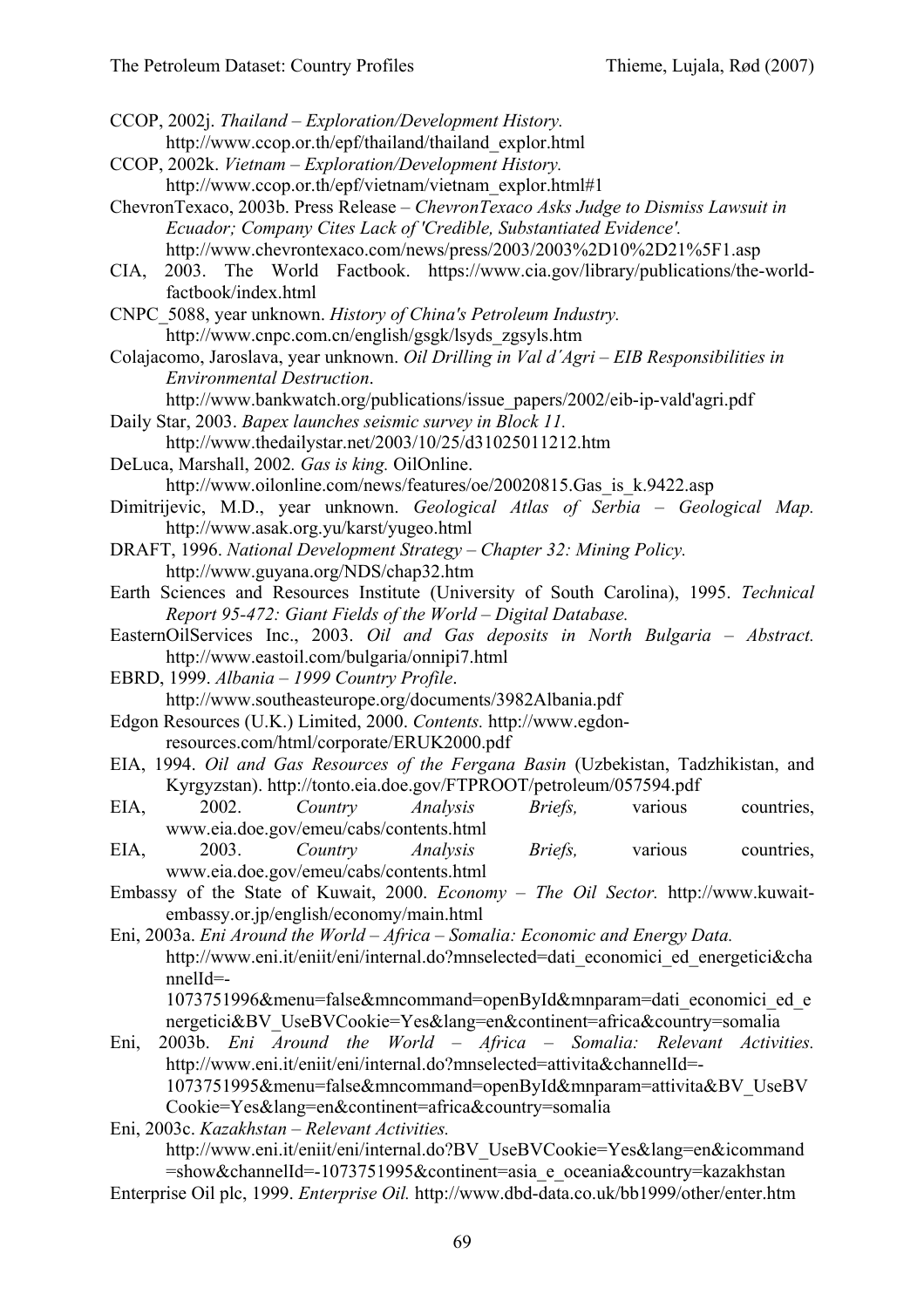ENVOI, 2003. *Onshore Peru – Area III TEA (Technical Evaluation Agreement).* http://www.envoi.co.uk/P50%20Peru%20Syn.pdf

- EuroGas Inc., 1996a. *EuroGas successfully completes its first natural gas well in Slovakia.* http://www.eugs.de/medienmitteilungen/mm-htm-files/mm-1996/jtw-eugs-mm-961106.htm
- EuroGas Inc., 1996b. *EuroGas successfully tests two gas wells in Zdanice, Czech Republic*. http://www.eugs.de/medienmitteilungen/mm-htm-files/mm-1996/jtw-eugs-mm-961202.htm
- European Investment Bank, 2002. *Agip Val d'Agri, Basilicata Region (Italy).*  http://www.eib.org/news/news.asp?news=21
- Exxon Mobil Corporation, 2003. *Upstream Africa.*

http://www.exxonmobil.com/corporate/files/corporate/FOupaf2002.pdf

- Faruque, Mortuza Ahmad, Md. Amzad Hossain, Md. Nurul Alam, Md. Tauhidur Rahman Khan and Ms. Kazi Zebunnessa Begum, 2002. *Energy Forecast Report: Bangladesh.*  http://www.sari-energy.org/Publications/eia/BngldshEnergyForecastRpt.pdf
- Fineman, Mark, 1993. *The Oil Factor in Somalia.* http://www.netnomad.com/fineman.html
- Francuski, Paja, Nevena Gvozdenac and Lajos Seke, 2003. *European Forum Energy: Power of the Region - Energy Sources in the Autonomous Province of Vojvodina (General Trends, Objectives, Implementation, Successes and Difficulties).* http://www.fedre.org/pagesite/forums/geneve2003/Intervention\_Francuski.pdf

Freehand.ru, year unknown. *Petroleum and Gas.*

http://www.cuba.ru/view/docs/doc\_read.php3?id\_object=410&id\_rubr=1222#

- General Petroleum Corporation of Sudan, 1995. *Oil Potentiality in Sudan: Exploration and Production, General Administration.* http://www.sufo.demon.co.uk/econ002.htm
- Geo-Help Inc, 2004. *History of the Canadian Oil Industry (Key Facts).* http://www.geohelp.ab.ca/history.html
- Geological Society of Trinidad and Tobago, year unknown. *Historical Facts on the Petroleum Industry of Trinidad and Tobago.* 
	- http://www.gstt.org/history/chronology.htm
- Geoscience Australia, 2001. *Oil & Gas Resources of Australia 2001.* http://www.ga.gov.au/pdf/OC0035.pdf
- Graham, Andrew, 2002. *A History of Oil in Iraq: From Geology to Geopolitics.*  http://www.earlham.edu/~parkero/Seminar/GrahamOilinIraq.pdf
- GSPC, year unknown. Energy Industry Scenario: *E&P sector in India Historical perspective.* http://www.gujaratpetro.com/ienergygspc.htm
- Gurmendi, Alfredo C., 1999. *The Mineral Industry of Guyana.* http://minerals.er.usgs.gov/minerals/pubs/country/1999/9513099.pdf
- Hall, David and Kate Bayliss, 2000. *Energy restructuring in Albania, Bosnia, Croatia, Slovenia, former Yugoslavia, and surrounding region.* http://www.psiru.org/reports/2000-07-E-Balkans.doc
- Harvest Natural Resources Inc., 2003. *Harvest Natural Resources, Inc. Announces Exclusive Agreement to Conduct Evaluation Study with PDVSA.*  http://news.moneycentral.msn.com/ticker/sigdev.asp?Symbol=HNR
- HDCF Securities, 2000. Hindustan Oil Exploration Company Limited. http://www.hdfcsec.com/company/snapShotShow.php?icode=HINOILEC
- HSBC, 2001. *Kazakhstan.* http://www.hsbc.com.hk/hk/bps/pdf/ama.pdf
- Hueper, Paul F., 2002. *Tapping Into a New Frontier Oil Province.*

http://www.essochad.com/Chad/Library/News/Chad\_NW\_mediabis\_011098.asp

Hungarian Geological Survey, 2002. *Mineral Assessment – Mineral Resource Situation Of Hungary.* http://www.mgsz.hu/english/mineral/mineral\_3.html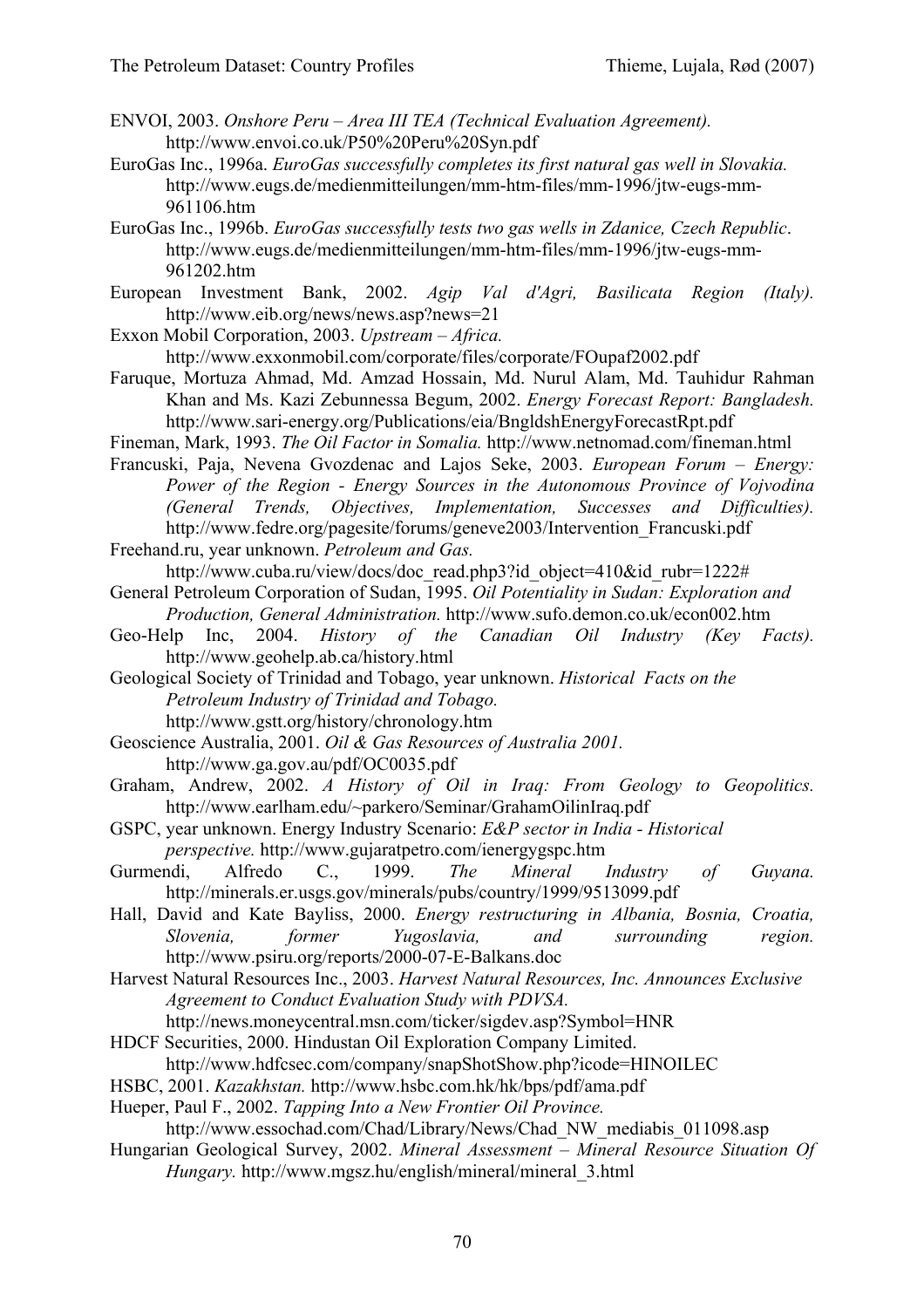- Hydro, year unknown. *Oil & Gas International Canada.* http://www.hydro.com/en/our\_business/oil\_energy/production/international/canada.ht ml
- ICAP, year unknown. *Petroleum Products.* http://www.energia.gr/Meleti\_icap/pdf/kef3a.pdf
- INA\_b, year unknown. *Securing energy for the future development.* http://www.worldpetroleum.org/slovenia/pdf/hrvatska.pdf
- INOGATE, 2003a. *Kyrgyz Republic.* http://www.inogate.org/html/countries/kyrgyzstan.htm
- INOGATE, 2003b. *Moldova.* http://www.inogate.org/html/countries/moldova.htm
- INOGATE, 2003d. *Republic of Belarus.* http://www.inogate.org/html/countries/belarus.htm
- INOGATE, 2003e. *Republic of Latvia.* http://www.inogate.org/html/countries/latvia.htm
- INOGATE, 2003f. *Republic of Tadjikistan.*  http://www.inogate.org/html/countries/tajikistan.htm

INOGATE, 2003g. *Republic of Turkmenistan.*

http://www.inogate.org/html/countries/turkmenistan.htm

- IOOA, 2003. *Irish Offshore Facts and Figures.*  http://www.iooa.ie/Murray%20Consultants/IOOA%20fact%20sheet.htm
- IPD Latin America Venezuelan EnergyNet, 2004. *Mariscal Sucre LNG.*  http://www.infrastrategy.com/lng/profiles/mslng/mslng.htm
- Ismi, Asad, 2000. Profiting from Repression: Canadian Investment in and Trade with Colombia. An Americas Update Report November 2000. http://www.nadir.org/nadir/initiativ/agp/free/colombia/txt/2001/0505can\_business\_col omb.htm
- Ivanhoe, L.F., 2001. *Petroleum Positions of Saudi Arabia, Iran, Iraq, Kuwait, UAE Middle East Region.* Hubbert Center Newsletter # 2001/1. http://hubbert.mines.edu/news/Ivanhoe\_01-1.pdf
- Jebco Seismic (UK) Limited, 2001. *Central East Africa Targeted 2D Surveys Data Offshore East Africa and Western Madagascar.*

- Kenai Peninsula Borough-Community and Economic Development Division, 2002. *2002 Situations and Prospects of the Kenai Peninsula Borough.* http://www.borough.kenai.ak.us/CEDD/2002/S&P/Oil%20and%20Gas/Field%20Deta il.htm
- Klett, T.R., T.S. Ahlbrandt, J.W. Schmoker and G.L. Dolton, 1997. *Ranking of the World´s Oil and Gas Provinces by known Petroleum Volumes. Open-File Report 97-463,* U. S. Department of the Interior, U.S. Geological Survey (USGS).
- Krajewski, P., P. de Groot and H. Trappe, 2002. *Seismische Reservoircharakterisierung in der Produktion und Exploration.* http://www.geophysikggd.com/images/messen\_dgg02.pdf
- Kulke, Holger, 1994. *Regional Petroleum Geology of the World, Part I: Europe and Asia.*  Berlin, Stuttgart: Gebrueder Borntraeger. 931 pp.
- Kulke, Holger, 1995. Regional Petroleum Geology of the World, Part II: Africa, America, Australia and Antarctica. Berlin, Stuttgart: Gebrueder Borntraeger. 729 pp.
- Kureshy, K.U., 1976. *Natural Gas and Oil.*

http://www.nazariapak.info/ShowTopics.asp?TopicCode=281&CatCode=63

- Laherrere, Jean, 2001. Will the Natural Gas Supply Meet the Demand in North America? http://www.mnforsustain.org/energy\_us\_ng\_supply\_v\_demand\_laherrere\_2001\_part1. htm
- Laherrere, Jean, 2003. How to estimate future oil supply and oil demand? http://www.hubbertpeak.com/laherrere/Copenhagen2003.doc
- Lindquist, Sandra J., 1998a. The Red Sea Basin Province: Sudr-Nubia(!) and Maqna(!) Petroleum Systems. USGS *Open-File Report OF99-50-A*, U. S. Department of the

http://www.jebcoseis.com/images/east\_africa.pdf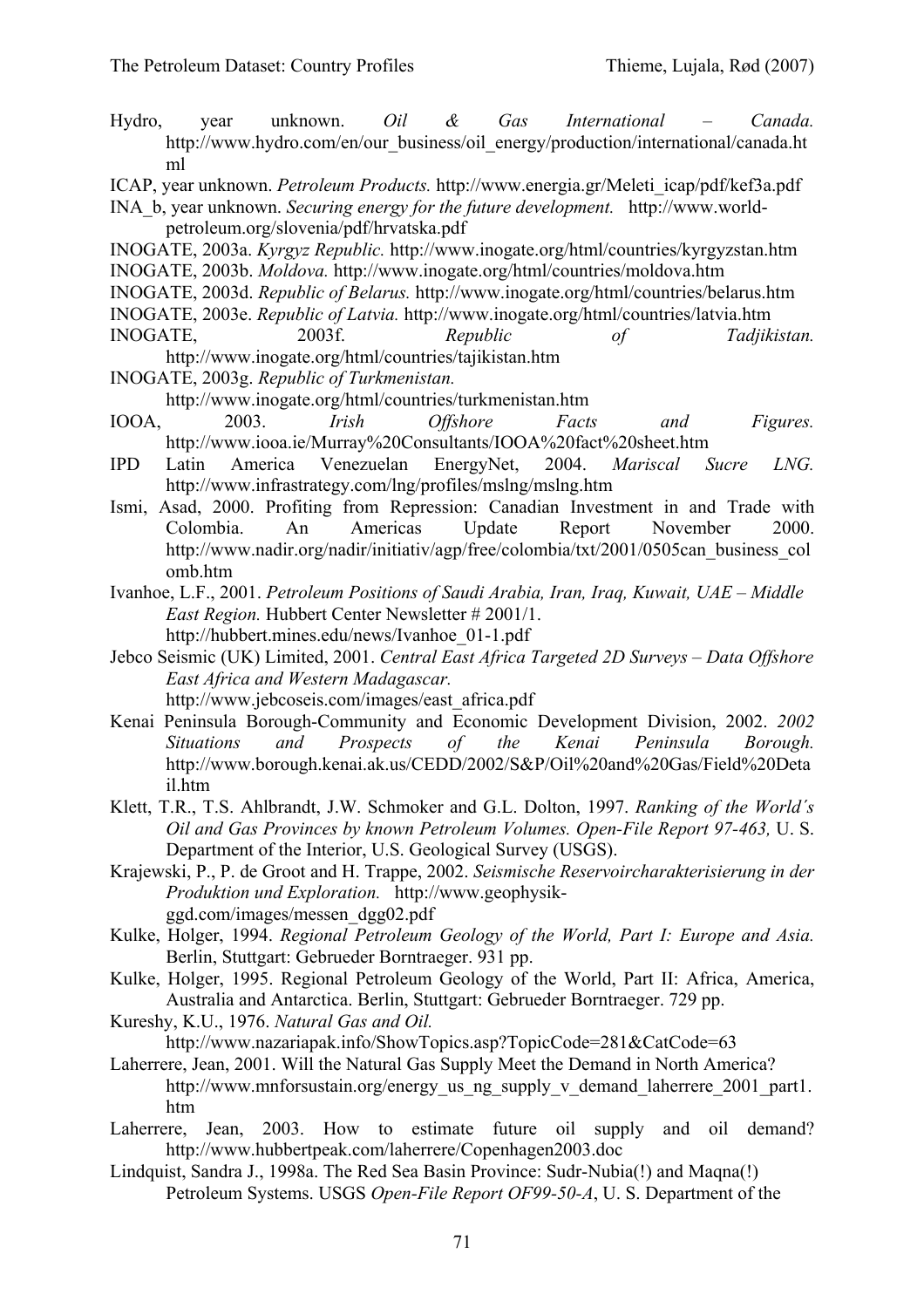Interior, U.S. Geological Survey (USGS).

http://geology.cr.usgs.gov/energy/WorldEnergy/OF99-50A/province.html

Lindquist, Sandra J., 1999a. Petroleum Systems of the Po Basin Province of Northern Italy and the Northern Adriatic Sea: Porto Garibaldi (Biogenic), Meride/Riva *di Solto (Thermal), and Marnoso Arenacea (Thermal). Open-File Report 99-50-M*, U. S. Department of the Interior, U.S. Geological Survey (USGS). http://greenwood.cr.usgs.gov/energy/WorldEnergy/OF99-50M/OF99-50M.pdf

Lindquist, Sandra J., 1999b. *South and North Barents Triassic-Jurassic Total Petroleum System of the Russian Offshore Arctic. Open-File Report 99-50-N,* U. S. Department of the Interior, U.S. Geological Survey (USGS). http://geology.cr.usgs.gov/energy/WorldEnergy/OF99-50N/OF99-50N.pdf

- Link, W.K., 1952. *Significance of Oil and Gas Seeps in World Oil Exploration.* AAPG Bulletin, V.36, pp. 1505-1541. http://www.eti-geochemistry.com/link/images/link.pdf
- LoveToKnow, Corp., 2003. Petroleum. http://73.1911encyclopedia.org/P/PE/PETROLEUM.htm

Lundin, 2004a. *Netherlands Operations Fact Sheet.* http://www.lundin-

- petroleum.com/Documents/op\_Netherlands\_e.pdf
- Mackenzie Gas Project, 2004a. *Niglintgak Gas Field Development.* http://www.mackenziegasproject.com/moreInformation/publications/documents/Nigli ntgak\_Facility.pdf
- Mackenzie Gas Project, 2004c. *Taglu Gas Field Development.*  http://www.mackenziegasproject.com/moreInformation/publications/documents/Taglu \_Facility.pdf
- Malaysia Information, 2003. *Oil and Gas Industry in Malaysia.*

http://www.malaysiainformation.com/industries/oilandgasindustry.htm

Maple, 2001. Press Releases – Maple continues Investing in Peru. http://www.maplecos.com/inews2a.htm

Marathon Oil Corporation, 1999. *1999 News Releases – Marathon Agrees to Acquire Interest in Corrib Field.*  http://www.marathon.com/News\_Center/Press\_Releases/1999\_News\_Releases/?releas

eid=245675

Marcon International, Inc., 2003. Yugoslavia – Serbia and Montenegro.

http://www.marcon.com/main/print\_story.cfm?StoryID=307

- Martinez, Anibal, 1999. *Cronología del Petróleo Venezolano hasta 1999 Campos Petroleros por año de Descubrimiento.* http://www.mem.gov.ve/dye/hidroc5\_1.htm
- Maure, Alejandro, Forrest Dietrich, Ulises Gomez, Javier Vallesi and Marcelo Irusta, 2001. Waterflooding Optimization Using Biotechnology: 2-Year Field Test, La Ventana Field, Argentina. http://microbesinc.com/images/PDF\_Papers/69652.PDF
- Mbendi, 2000. Information for Africa. *Oil And Gas Industry*, various countries, www.mbendi.co.za
- Mbendi, 2001. Information for Africa. *Oil And Gas Industry*, various countries, www.mbendi.co.za
- Mbendi, 2002. Information for Africa. *Oil And Gas Industry*, various countries, www.mbendi.co.za
- Melrose Resources, 2001. Interim results for the six months ended 30 June 2001. http://bestinvest.uk-wire.com/cgi-bin/articles/200108310700312554J.html
- Melrose Resources, 2004. *Preliminary Announcement of Results for the year enden 31 December 2003.* http://www.buchanan.uk.com/cgibin/viewannounce.pl?dir=latest&file=Press%20release%2029%20March%202004%2 0(final)web.htm
- Mera Petroleums Inc., 1999. *1999 Annual Report.* http://mera.ca/financial/99ar.pdf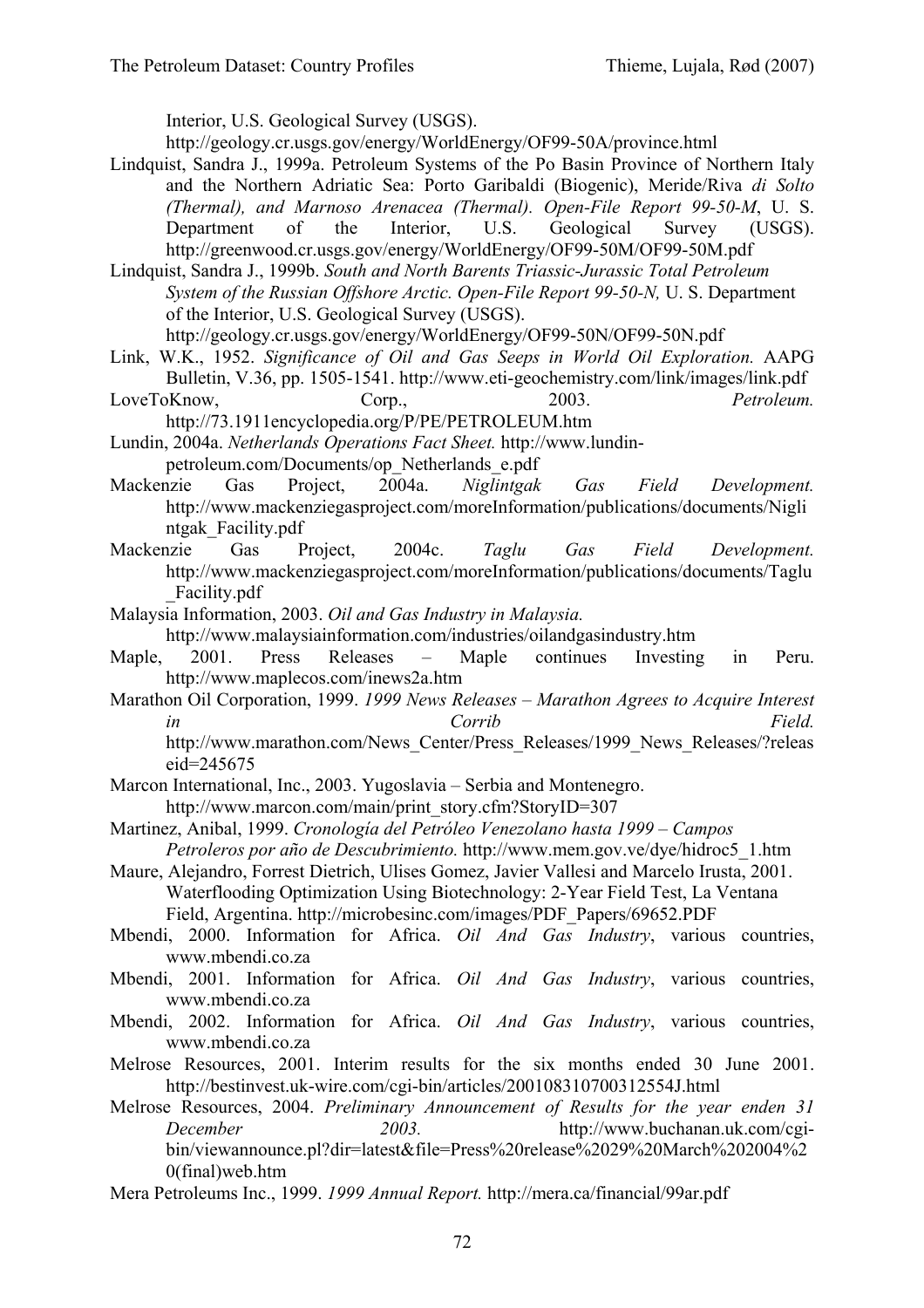Michelotti, Guido, 2004. Relazione Tecnica sul Potenziale Petrolifero Italiano Hydrocarbon *potential in Italy.*

http://www.assomineraria.org/news/attach/workshop\_2004\_michelotti.pdf

Ministère de l'Économie, des Finances et de l'Industrie, 2002. *How to obtain an oil and gas exploration permit in France.* http://www.industrie.gouv.fr/energie/anglais/ang-guidehydro.htm

- Ministerie van Economische Zaken, 2002. Olie en gas in Nederland Opsporing en winning 2001.http://www.nitg.tno.nl/oil&gas/downloads/jb2001NL.pdf
- Ministry Of Petroleum & Mineral Resources, year unknown. *Crude Oil History of Oil in Saudi Arabia.* http://www.mopm.gov.sa/html/en/oil\_e.html
- Mir-Babayev, Mir-Yusif, 2002. Azerbaijan's Oil History *A Chronology Leading up to the Soviet Era.*

http://www.azer.com/aiweb/categories/magazine/ai102\_folder/102\_articles/102\_oil\_c hronology.html

Mir-Babayev, Mir-Yusif, 2003. Azerbaijan's Oil History – *Brief Oil Chronology since 1920 Part 2.* 

http://www.azer.com/aiweb/categories/magazine/ai112\_folder/112\_articles/112\_chron ology.html

- MOL Plc., year unknown. *Reconstruction overexploitation of resources nationalization.* http://www.mol.hu/english/mol/industry/history/hydrocarbon/hydrocarbon\_articles/do c70624
- Morrell, G.R., 1995. Petroleum Exploration in Northern Canada A Guide to Oil and Gas Exploration and Potential. http://www.ainc-inac.gc.ca/oil/Pdf/chapter1.pdf
- Moyo, Tabbi, 1999. *Shell is confident of Kudu gas potential.*  http://www.namibian.com.na/Netstories/Econ4-99/shell.html
- MPNR\_1, year unknown. Ministry of Petroleum and Natural Resources of Pakistan. *Oil and Gas Exploration and Production.* http://www.mpnr.gov.pk/overview.php
- Nachtmann, Wolfgang, 2003. Abriss der Öl- und Gaswirtschaft in Oberösterreich (unter besonderer Berücksichtigung des Salzkammerguts) – Review of the Oil and Gas Industry in Upper Austria (Special Attention Paid to the Salzkammergut Region). http://www.rohoel.at/T2W/RAGT2W.nsf/lookupDownloads/%C3%96l- %20und%20Gaswirtschaft%20in%20O%C3%96,%3Cbr%3E(pdf,%20747kB)/\$file/%
	- C3%96l-%20und%20Gaswirtschaft%20in%20O%C3%96-web.pdf
- Nafta Lendava, year unknown. *Research and oil & gas production (RPNP).* http://www.naftalendava.si/rpnp1-en.htm
- Natural Resources Authority, 2001. *Petroleum Exploration Opportunities in Jordan.* http://www.nra.gov.jo/opportunities.htm
- New Zealand Petroleum, 2001. *Exploration history West Coast Basins.*  http://www.med.govt.nz/crown\_minerals/petroleum/history/westcoast.html

New Zealand Petroleum, 2002. *Exploration history – Taranaki Basin.*  http://www.med.govt.nz/crown\_minerals/petroleum/history/taranaki.html

- New Zealand Petroleum, 2003c. *Resource data Petroleum exploration reports.*  http://www.med.govt.nz/crown\_minerals/petroleum/data/index.html
- Nexen, 2003. *History 1990s.* http://www.nexeninc.com/About\_Us/History/1990s.asp
- NJSC Chronomornaftogaz, 2001a. Exploration history History of Finding and operating Deposits in the Crimea. http://www.blackseagas.com/eng/about/about\_ind\_history.php
- NJSC Chronomornaftogaz, 2001b. *Natural Resources.*  http://www.blackseagas.com/eng/about/about\_nat\_resources.php

Noble Energy, 2002. *2002 Annual Report – Innovation to do more.*  http://ir.thomsonfn.com/investorrelations/IRFiles/5244/pdfs/NobleEnergy\_update\_AR .pdf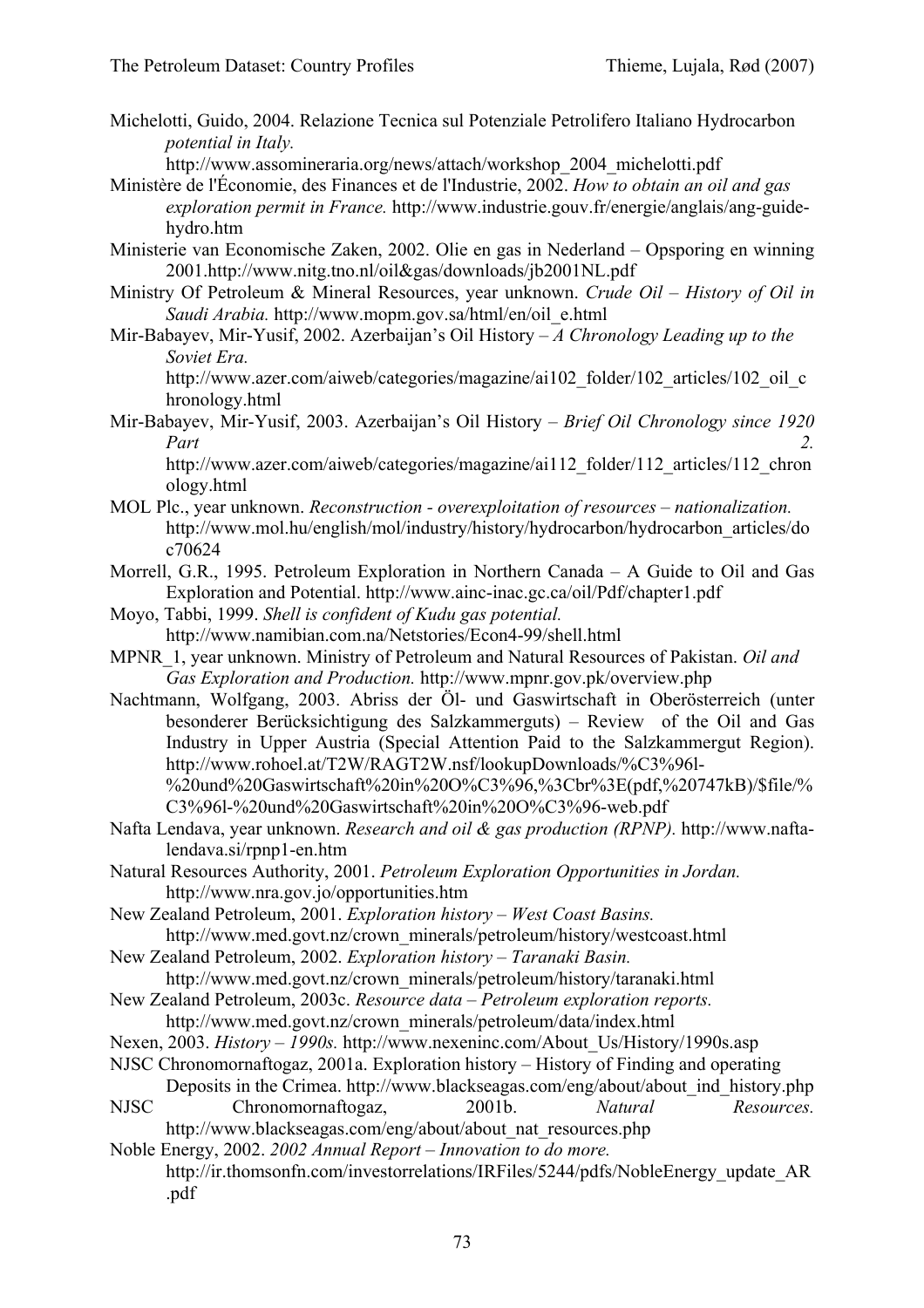- Nordenstahl, Gustavo, 2003. Hydrocarbon offshore exploitation in the argentine republic  $-A$ shipping approach for oil men. http://www.tecnoil.com.ar/ingles/especial.asp?ieID=76
- Norsk Hydro, 1999. *Financial Report*. FORM 20-F United States Securities and Exchange Commission.

http://www.hydro.com/library/attachments/en/investor\_relations/financial\_reports/20f \_99.pdf

- Northwest Territories, year unknown. *Minerals, Oil and Gas: Oil and Gas History of Oil and Gas in the NWT.* http://www.gov.nt.ca/RWED/mog/oil\_gas/history.htm
- Norwegian Petroleum Directorate, 1999. *Annual Report 1999 Offshore Norway.* http://www.npd.no/NR/rdonlyres/eptatjwog6m6kepiflxn5cneuqpukcr2dgnkfns7kodkr xgqdhixnulatvg6nls2jnaepgstiynlkfugakhdafyo3gb/A\_Resource\_Management.pdf
- NOS, year unknown. 30.6 *Availability of Various Sources of Energy in India.*  http://www.nos.org/eco12/es6h30.1.htm
- NRMBSR (Natural Resource Management of the Baltic Sea Region), year unknown. *Petroleum and Natural Gas.* http://www.geocities.com/bsenv/oilandgas.html
- Occidental Petroleum Corporation, 2003. *Occidental Operations in Peru.*  http://www.oogc.com/world\_oper/latin\_america/over\_peru.htm
- Offshore Magazine, 1994. Oil Story Milestone in hydrocarbon history (Genesis to 1994). http://www.sokana.com/hist\_bot.htm
- Oil & Gas Directory, 2003a. *Research Profile Republic of Yemen.*  http://www.oilandgasdirectory.com/ogd2003/reprof/Yemen.pdf
- Oil & Gas Directory, 2003b. *Research Profile Sultanate of Oman.* http://www.oilandgasdirectory.com/ogd2003/reprof/Oman.pdf
- Oil & Gas Journal, 1999a. International Petroleum Encyclopedia Albania. http://orc.pennnet.com/Articles/Article\_Display.cfm?Section=Articles&ARTICLE\_ID  $=114848$
- Oil & Gas Journal, 2001b. *International Petroleum Encyclopedia Trinidad & Tobago.* http://orc.pennnet.com/Articles/Article\_Display.cfm?Section=Articles&ARTICLE\_ID =187136
- Oil & Gas Journal, year unknown. *Middle East Update Search for gas in Triassic reefs progresses in northern Israel.* http://www.zionoil.org/eprint.pdf
- Oil And Gas Investor, 2004. *A North Sea Renaissance.*  http://www.oilandgasinvestor.com/pdf/UKSR.pdf
- Omax Resources Ltd., 2004. Press Release Omax Acquires Interest in Adana Basin. www.omaxresources.com/ showfile.php?file=PRLS04-03- 09Acquisition\_Adana\_Interest.pdf
- ONAREP\_b, unknown. *Onshore : Rharb Basin.* http://www.onarep.com/
- PAPG, year unknown. *Petroleum Exploration History of Pakistan.*  http://www.oilshow.org/pakhis.htm
- Pawlewicz, Mark J., Douglas W. Steinshouer and Donald L. Gautier, 2003. *Maps Showing Geology, Oil and Gas Fields and Geological Provinces of Europe including Turkey. Open-File Report 97-470I*, U. S. Department of the Interior, U.S. Geological Survey (USGS). CD-rom
- Persits, F.M., G.F. Ulmishek, D.W. Steinshouer, 1998. *Maps Showing Geology, Oil and Gas Fields and Geologic Provinces of the Former Soviet Union.* Open-File Report 97- 470E, U. S. Department of the Interior, U.S. Geological Survey (USGS). CD-rom
- Persits, Feliks, Thomas Ahlbrandt, Michele Tuttle, Ronald Charpentier, Michael Brownfield & Kenneth Takahashi, 1997*. Maps Showing Geology, Oil and Gas Fields and Geological Provinces of Africa. Open-File Report 97-470A*, U. S. Department of the Interior, U.S. Geological Survey (USGS). CD-rom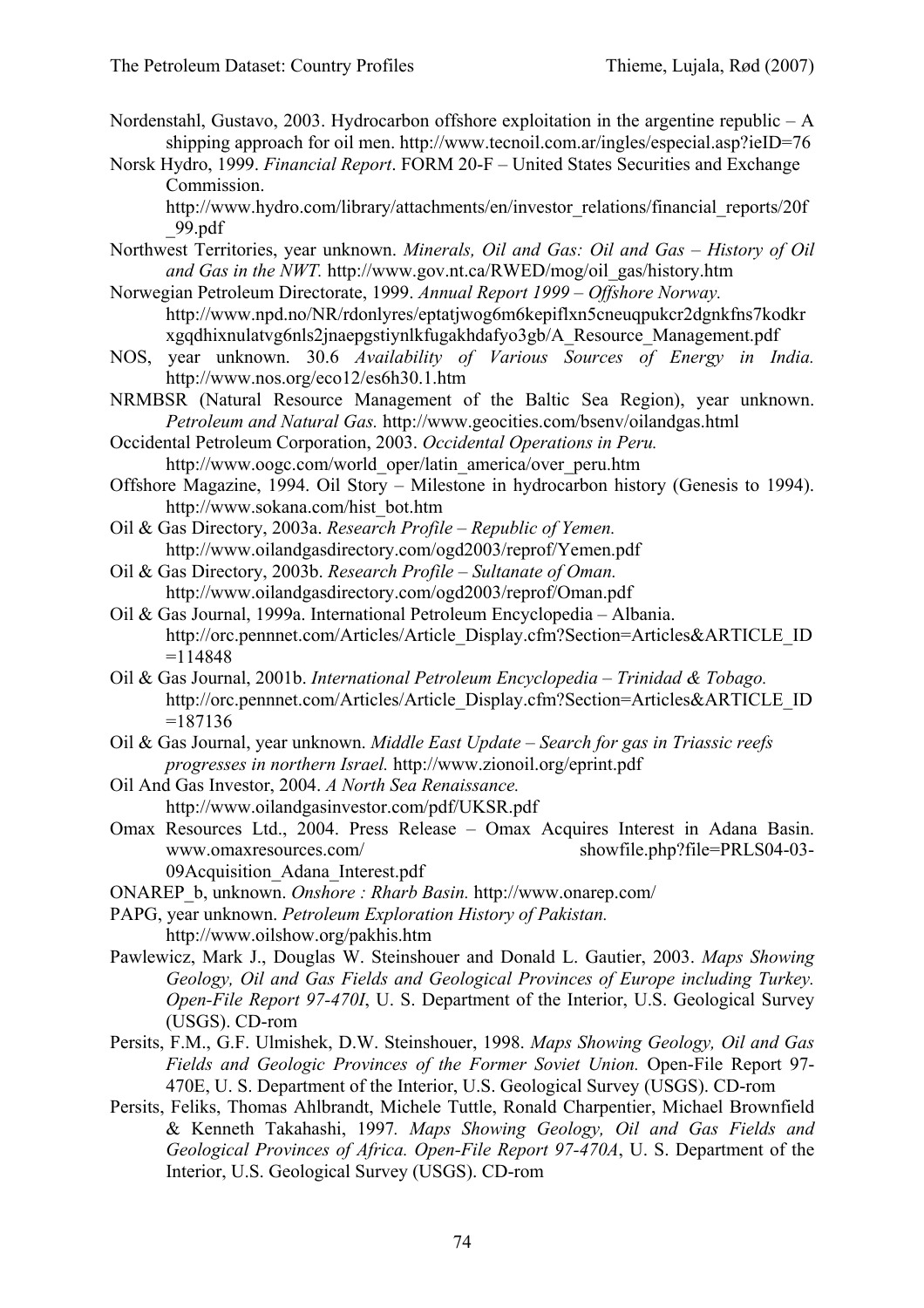Petrel Robertson, 1995b. *Regional Studies – Gabon.* 

http://www.petrelrob.com/regional/international/africa/gabon.html

- Petrobank Energy and Resources Ltd., year unknown. *Orito Field Purumayo Basin, Colombia.* http://www.petrobank.com/
- PETROBAS, 2004. *Archieve News.* http://www.keyfacts.co.uk/subscriber/data/petrobra.asp

PetroFalcon, 2003. *History: History of the East Falcon Block – Cumarebo Field.*  http://www.petrofalcon.com/corporate/history.htm

- Petroleum Economist, 2002. Afghanistan; Energy Investment a Priority. http://67.114.30.217/AfghanReality/economy/AfghanEnegrySector.pdf
- Petroleum Economist, 2003. *World Energy Atlas.* London, The Petroleum Economist. 264 pp.
- Phillips66, 1998. *Going for Growth North Sea Production Revitalized; Exploration Portfolio Improved.* http://www.phillips66.com/annual98/1exploration.htm
- Pinon, Jorge R., 2004. Cuba´s Energy Challenge: Fueling the Engine of Future Economic Growth. http://www.miami.edu/iccas/Exploration.pdf
- Platts, year unknown. *Energy in East Europe.*
- http://www.pravda.cz/downloads/platts32002.pdf
- PNiG NAFTA Pila, 2003. *History of Oil & Gas Drilling Company NAFTA Ltd..* http://www.nafta.com.pl/a\_historia.html
- Pollastro, R.M., F.M. Persits and D.W. Steinshouer, 1999b. *Maps Showing Geology, Oil and Gas Fields and Geologic Provinces of Iran.* Open-File Report 97-470G, U. S. Department of the Interior, U.S. Geological Survey (USGS).
- Pollastro, Richard M., Amy S. Karshbaum and Roland J. Viger, 1999a. *Maps Showing Geology, Oil* and Gas Fields and Geologic Provinces of the Arabian Peninsula. Open-File Report 97-470B, U. S. Department of the Interior, U.S. Geological Survey (USGS). CD-rom
- ROOZBEHAN CO., year unknown. Oil Industry *Iran: Pioneer source of oil in the Middle East.* http://www.roozbehan.com/oilindustry.htm
- RWE Dea, year unknown. *Corporate history: 1966 1988.* http://www.rwedea.com/en/94\_463.htm
- Ryder, R.T., 1995a. *Appalachian Basin Province (067).* http://certnetra.cr.usgs.gov/1995OGData/Region8/PROV67.pdf
- Ryder, R.T., 1995c. *Cincinnati Arch Province (066).*  http://certnetra.cr.usgs.gov/1995OGData/Region8/PROV66.pdf
- S.N.P. PETROM S.A., 2004. *Between 1971 2002.*  http://www.petrom.ro/engleza/en\_perioada2.htm
- San Joaquin Geological Society, 2002. The History of the Oil Industry The Early Oil Industry of Poland and Romania. http://www.sjgs.com/history.html
- San Roque Dam Project, 2001. *January February 2001: Philippines Energy Outlook.*  http://www.philsol.nl/news/01/SRDP-jan01.htm
- Santanna, Adailo, year unknown. *The history of pipelines in Brazil.*  http://www2.petrobras.com.br/tecnologia/ingles/programas\_tecnologicos/hist\_dutos.st m
- Schenk, Christopher J., Roland J. Viger, and Christopher P. Anderson, 1999. *Maps Showing Geology,* Oil and Gas Fields and Geologic Provinces of the South America Region. Open-File Report 97-470D, U. S. Department of the Interior, U.S. Geological Survey (USGS). CD-rom
- SES, 2003. Energie und Umwelt Ölland Schweiz: Der Traum vom eigenen Erdöl und Gas. http://www.energiestiftung.ch/files/eu\_4\_2003.pdf
- SGTK, year unknown. Meilensteine *Erdöl in der Schweiz.*  http://www.sgtk.ethz.ch/100jahresgtk/meilensteine/erdoel/erdoelch.html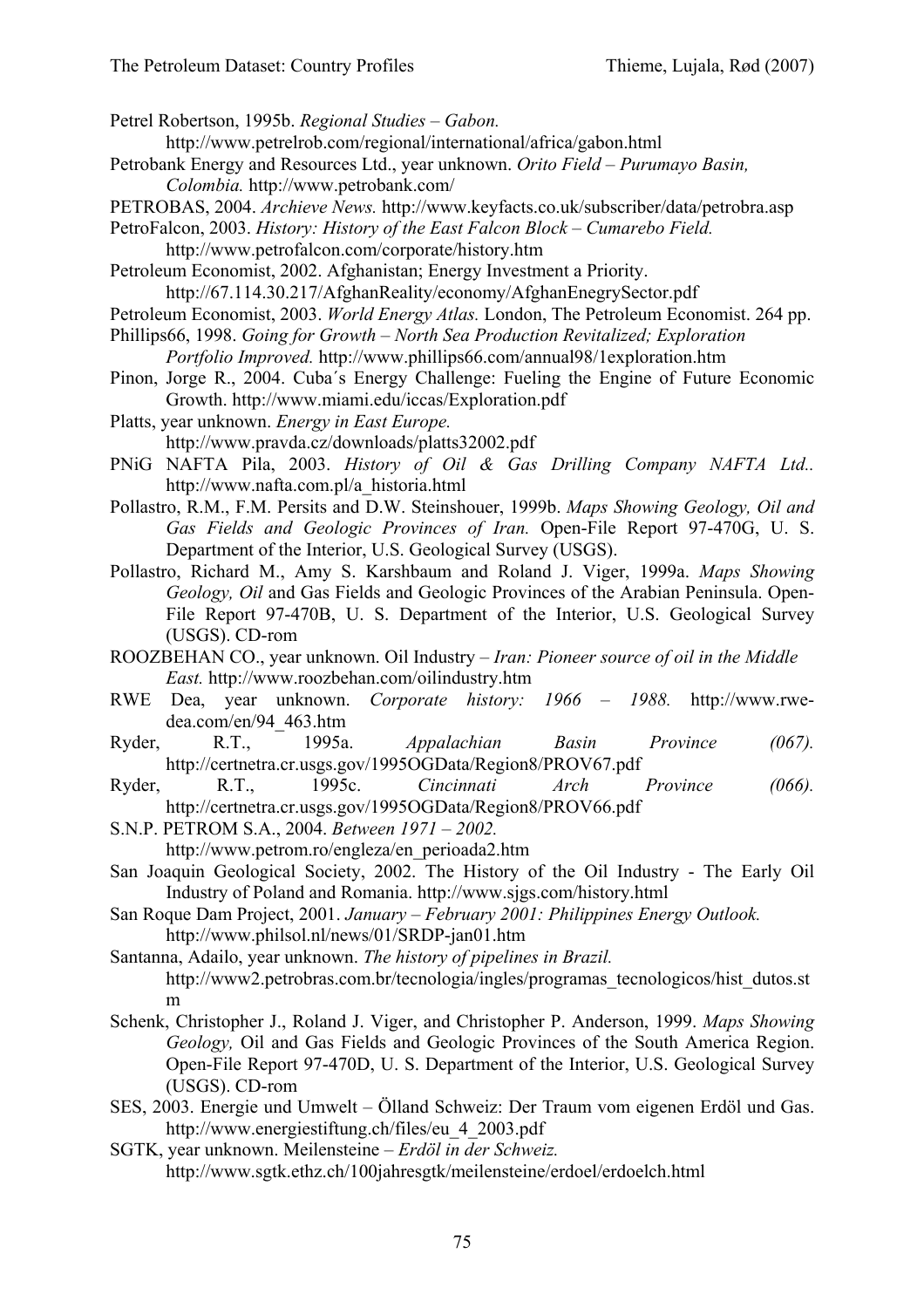Shirley, Kathy, 2000. *Horizontal Wells Now Common.*

http://www.aapg.org/explorer/2000/09sep/horiz\_drill.html

- Simmons, Matthew R., 2001. *Digging Out of Our Energy Mess: The Need For An Energy Marshall Plan.* http://www.simmonsco-intl.com/files/167.pdf
- Society of Petroleum Engineers, 2002. *Oil & Gas in Austria.* http://www.spevienna.at/oil%20and%20gas%20in%20austria.htm

Society of Petroleum Engineers, 2003. *Subsea Completions – Offshore Brazil.*  http://www.spe.org/spe/jsp/basic/0,,1104\_1714\_1004123,00.html

- SPE, 1998. Egyptian Petroleum Sector General News. *SPE Newsletter,* December 1998. http://www.spe.org/society/egypt/spen9812.htm
- SPIEGEL ONLINE, 2001. *Erdgas-Foerderplattform Hohe Erwartungen im "Entenschnabel".* http://www.spiegel.de/sptv/extra/0,1518,132651,00.html
- Stainless Steel World, 2003. *First Baltic oilfield off Russia.* http://www.stainless-steelworld.net/projects/news\_detail.asp?NewsID=2993
- Statoil, 2003. Our Business In Ireland > Gas *Corrib.* http://www.statoil.ie/statoilie/svg02976.nsf/0/1A7D9027AD0B856180256C53003F82 72?OpenDocument
- Statoil, 2004. *Snoehvit.* http://www.statoil.com/STATOILCOM/SVG00990.nsf/0/70514268c02c66df4125665 d00543375?OpenDocument
- Steinshouer, Douglas W., Jin Qiang, Peter J. McCabe, and Robert T. Ryder, 1999. *Maps Showing Geology, Oil and Gas Fields and Geologic Provinces of the Asia Pacific Region. Open-File Report 97-470F,* U. S. Department of the Interior, U.S. Geological Survey (USGS). CD-rom
- Tali, P.F. and H. O´Donnell, 2002. *Further Challenges beyond 2000.* http://www.saipem.eni.it/media\_gallery/history/Capitolo\_5.pdf
- Tanzania Petroleum Development Corporation, 2001a*. Exploration History.* http://www.tpdctz.com/new/exploration\_history.htm
- Tanzania Petroleum Development Corporation, 2001b. *Well and Boreholes locations.*  http://www.tpdc-tz.com/new/figure3.htm
- Turkish Daily News, 1998. Contents *Some Still Remain.* http://www.turkishdailynews.com/past\_probe/06\_28\_98/Econp.HTM
- Turkmenistan2000, year unknown. *Exploration and Production History.*  http://www.turkmenistan2000.com/pages/EandP.htm
- U.S. Department of Energy, 2003. *An Energy Overview of the Czech Republic.* http://www.fe.doe.gov/international/czekover.html
- U.S. Geological Survey, 2003. *World Conventional Natural Gas Resources, by Basin.*  http://energy.er.usgs.gov/products/papers/World\_oil/gas/africa\_gas\_basin\_table.htm
- Ulmishek, Gregory F., 2001a. *Petroleum Geology and Resources of the Dnieper-Donets Basin, Ukraine and Russia, U.S. Geological Survey Bulletin 2201-E,* U. S. Department of the Interior, U.S. Geological Survey (USGS). http://pubs.usgs.gov/bul/b2201 e/b2201-e.pdf
- Ulmishek, Gregory F., 2001b. *Petroleum Geology and Resources of the Middle Caspian Basin, Former Soviet Union. U.S. Geological Survey Bulletin 2201-A,* U. S. Department of the Interior, U.S. Geological Survey (USGS). http://pubs.usgs.gov/bul/b2201-a/b2201-a.pdf
- Ulmishek, Gregory F., 2001e. *Petroleum Geology and Resources of the North Ustyurt Basin, Kazakhstan and Uzbekistan. U.S. Geological Survey Bulletin 2201-D*, U. S. Department of the Interior, U.S. Geological Survey (USGS). http://pubs.usgs.gov/bul/b2201-d/b2201-d.pdf